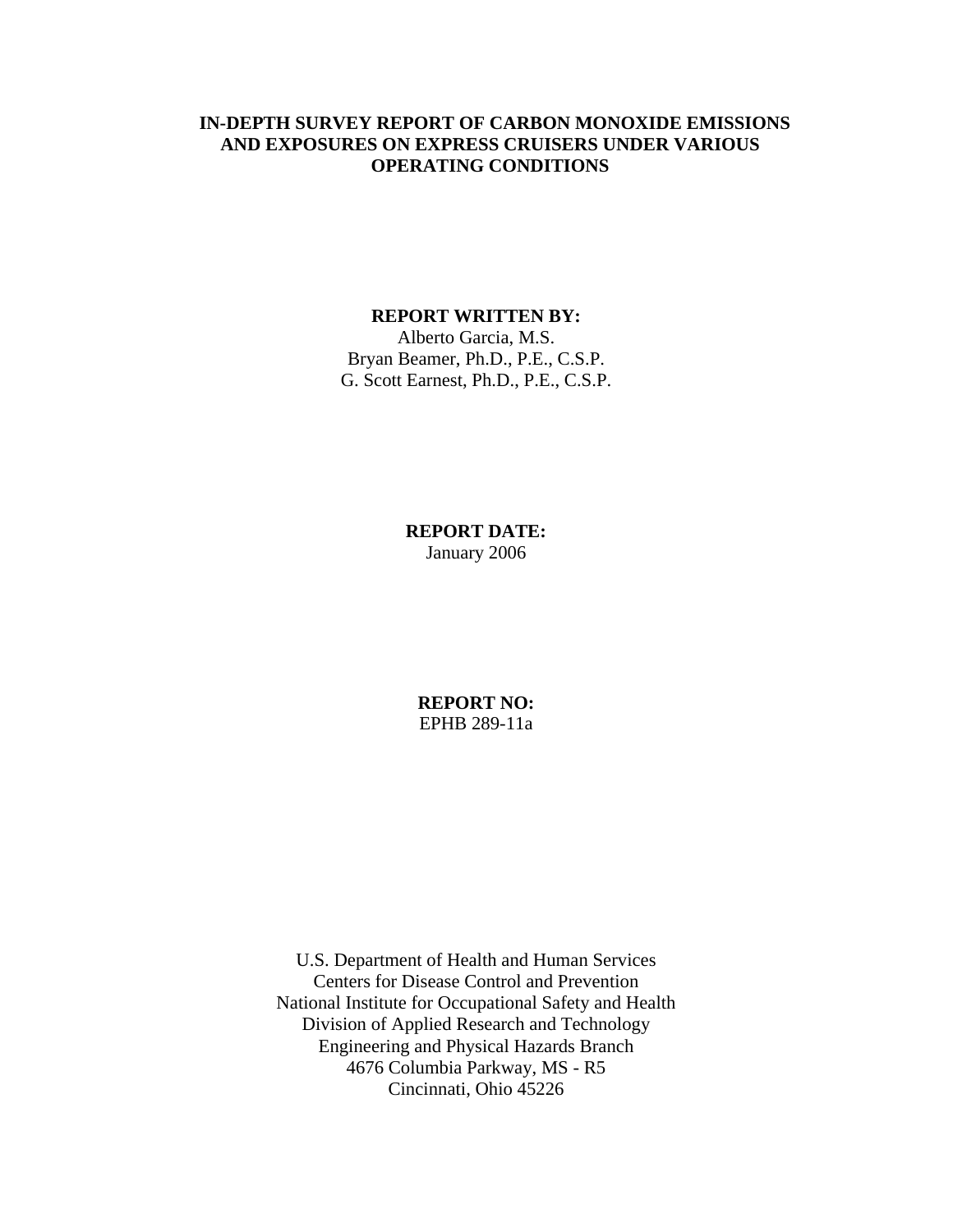SIC CODE: N/A

SURVEY CONDUCTED BY: Alberto Garcia, NIOSH

EMPLOYEE REPRESENTATIVE CONTACTED: NONE

SITES SURVEYED: Florida, North Carolina and New Jersey

SURVEY DATE: July 7 - December 15, 2005

 G. Scott Earnest, NIOSH Bryan Beamer, UW-Stout Dan Almaguer, NIOSH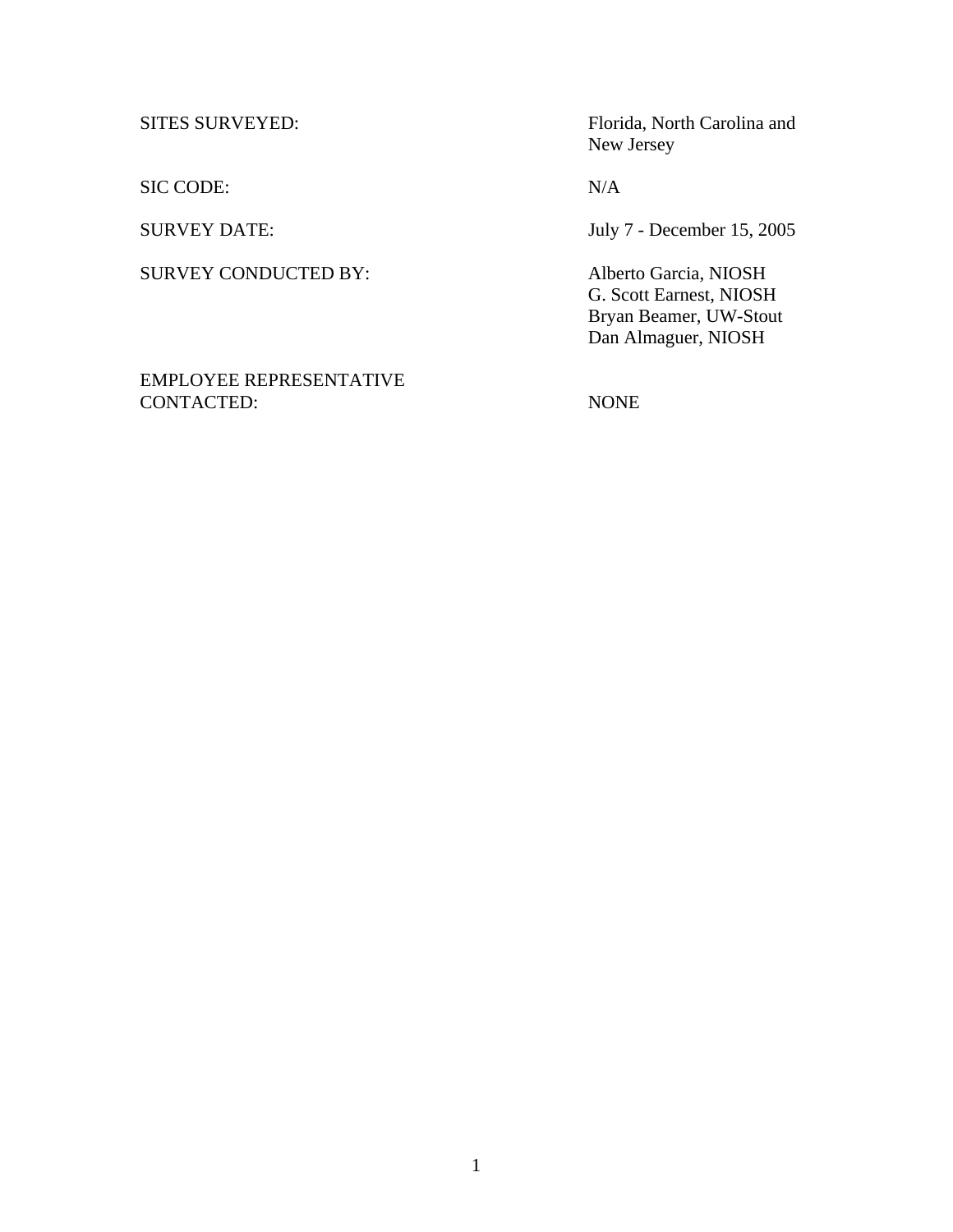## **DISCLAIMER**

Mention of any company or product does not constitute endorsement by the Centers for Disease Control and Prevention (CDC), National Institute for Occupational Safety and Health (NIOSH).

The findings and conclusions in this report are those of the authors and do not necessarily represent the views of the National Institute for Occupational Safety and Health.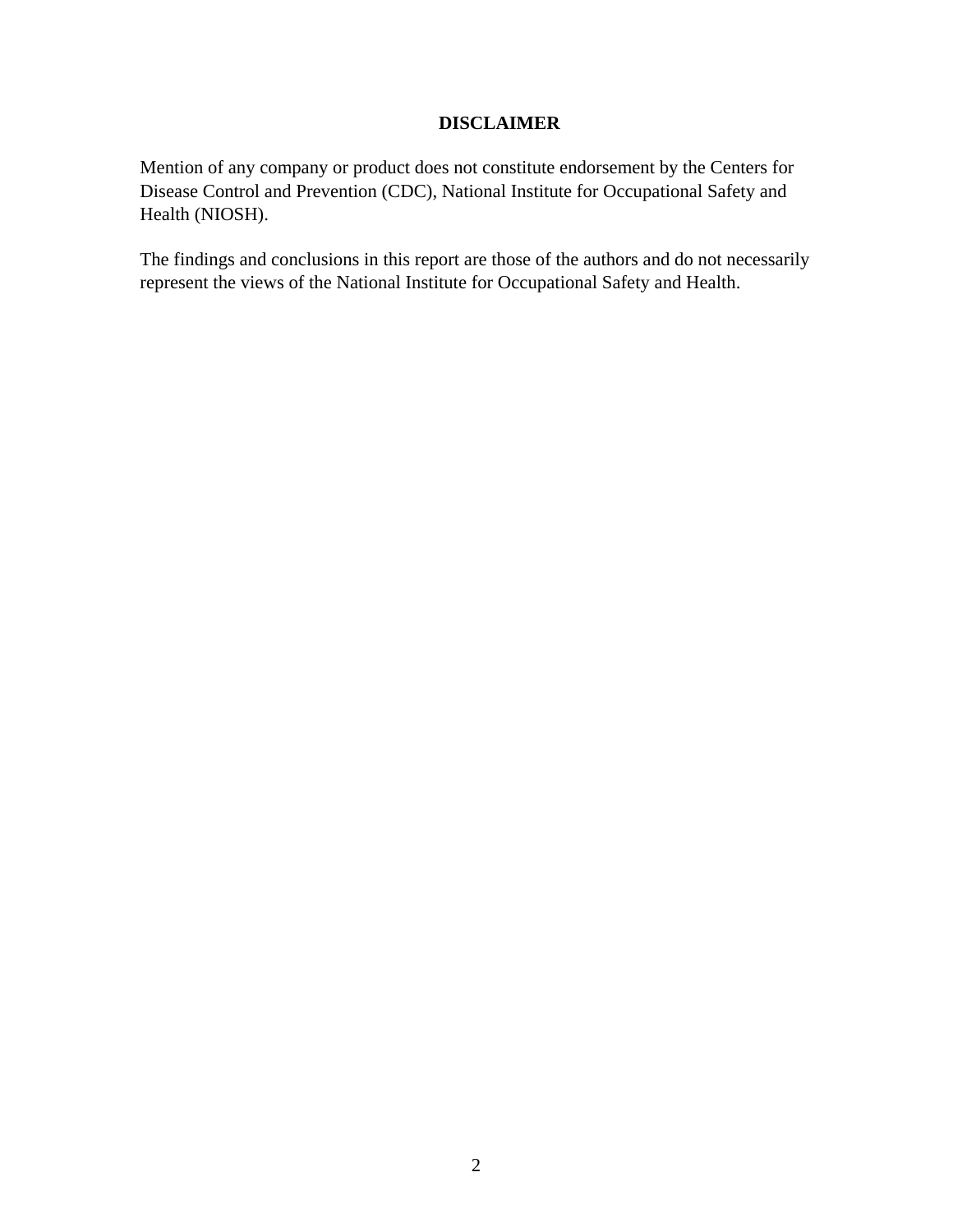## **EXECUTIVE SUMMARY**

Under an interagency agreement with the United States Coast Guard, working in collaboration with an industry consultant, National Institute for Occupational Safety and Health (NIOSH) researchers evaluated carbon monoxide (CO) exposures on ten express cruiser boats from several manufacturers. The evaluated boats were new and included several different models. These boats had gasoline-powered propulsion engines and used gasoline-powered generators to provide electricity for onboard appliances.

This study was performed for the U.S. Coast Guard to better understand how CO poisonings may occur on express cruisers, identify the most hazardous conditions, and begin the process of identify controls to prevent/reduce CO exposures. Boats were evaluated while stationary and at multiple speeds, ranging from 5 to 25 miles per hour. CO concentrations were measured by multiple real-time instruments, which were placed at different locations on the boats with overhead, enclosing canopies set at various configurations.

Many of the evaluated boats generated hazardous CO concentrations: peak CO concentrations often exceeded 1,100 parts per million (ppm), while average CO concentrations were well over 100 ppm at the stern (rear). Two boats with a combined exhaust system (exhausting at the sides and underwater) had dramatically lower CO concentrations than any of the other evaluated boats (about 40% lower). Based on the results and observations made in this report, the following major findings are summarized below:

- When the canvas is deployed and boat is underway, CO concentrations exceeded the immediately dangerous to life and health (IDLH) level near the swim platform for many of the evaluated boats.
- The combination of travel at low speeds into the wind with the canvas fully deployed and no forward hatches, windows or front panels opened maximized the station wagon effect, pulling significant amounts of CO into the cockpit.
- Different exhaust configurations have a major impact on how CO concentrations are entrained into the cockpit and other occupied areas. Accordingly, boats equipped with underwater exhaust exhibited significantly lower CO concentrations than vessels equipped with other exhaust designs.
- CO concentrations are typically higher at the stern of the boat and become gradually lower toward the front of the boat.
- Stationary smoke tests in the engine compartment showed satisfactory sealing of the bulkhead between the engine and adjacent compartments on all boats.

Based on the preceding findings, the following recommendations are made to reduce CO concentrations on express cruisers: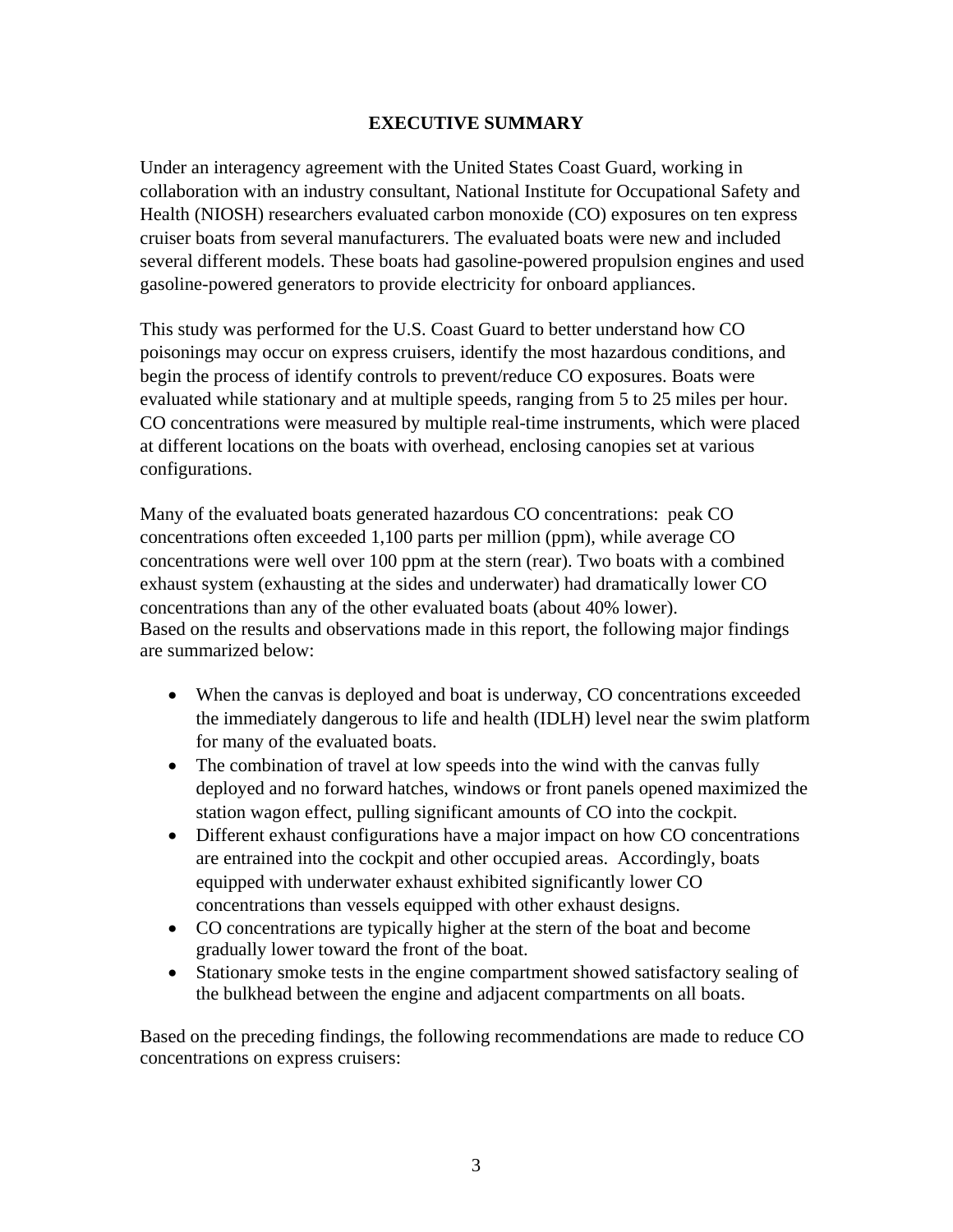- Boat manufacturers should consider underwater exhaust that will significantly reduce CO concentrations inside the cockpit and other occupied areas compared to surface exhaust.
- Because of the station wagon effect, some canvas configurations should not be used while boat is moving or propulsion and/or generator engines are running.
- The possibility of adding force draft blowers into the cabin, creating a positive pressure to minimize potential CO intrusions, should be studied. Auxiliary blowers can be fitted and routed to ventilate the cockpit and swim platform areas in order to minimize negative pressure areas throughout the vessel.
- Since properly sealed cabin doors directly influenced the CO concentration in the cabin area, door suppliers should be encouraged to develop better sealing methods and designs.
- Windshield manufacturers should be encouraged to study the possibility of maximizing ventilation of occupied areas by improving the design of the center and side wings of the windshield.
- Due care should be exercised when designing the powered ventilation system on the engine compartment, locating the air intake on the opposite side of the generator exhaust. Also, potentially moving the intake much farther forward on the vessel would help minimize the intake of CO exhaust into the engine compartment.
- The development of cleaner burning engines (propulsion and generators) with catalytic converters should continue since they have the potential to greatly reduce CO concentrations to safer levels.
- The American Boat and Yacht Council (ABYC) should examine their standards and emphasize ventilation problems that can lead to CO intrusions, taking a strong position against surface exhaust designs for propulsion engines.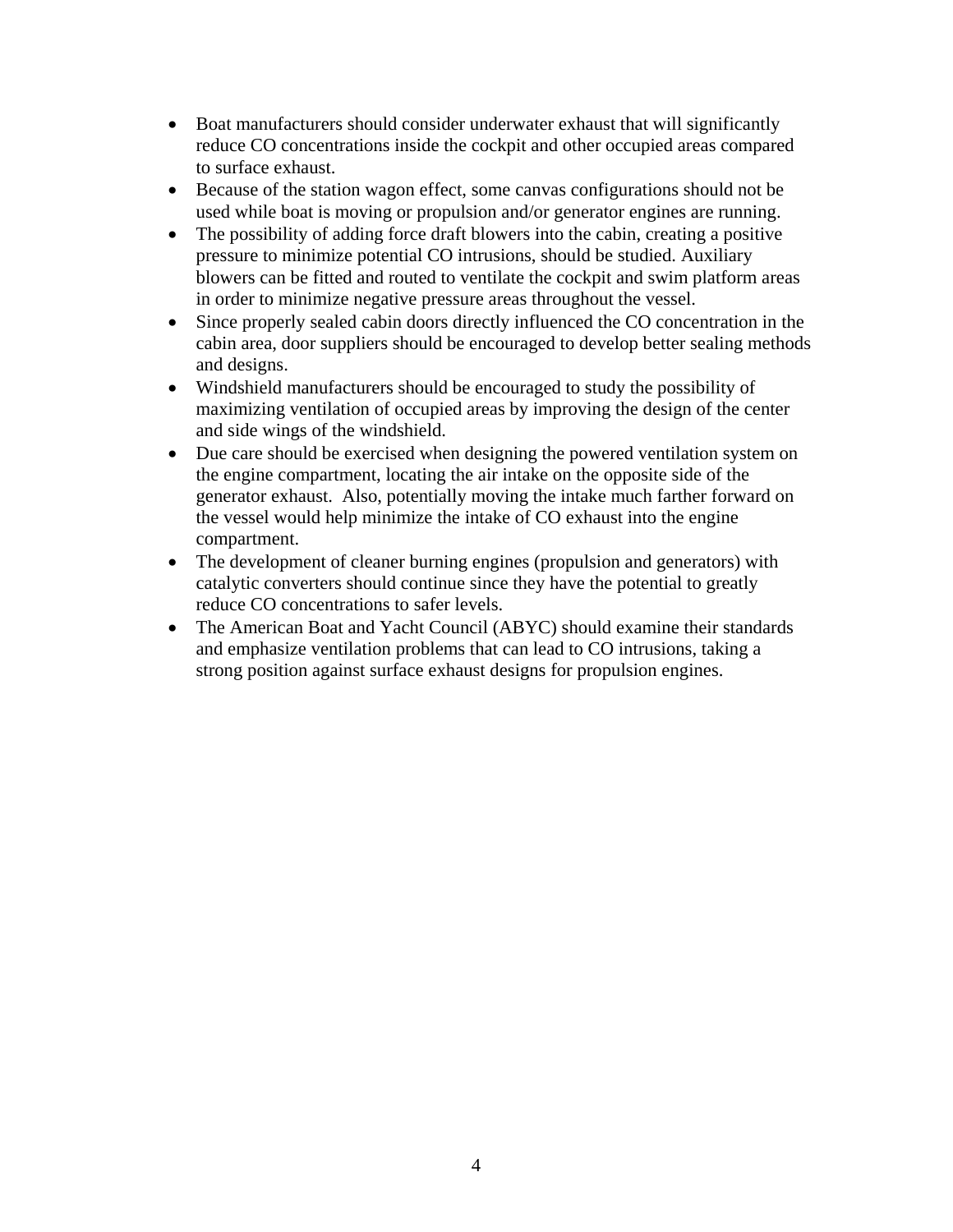#### **BACKGROUND**

On July 6 through December 14, 2005, researchers from the National Institute for Occupational Safety and Health (NIOSH) working with the U.S. Coast Guard and industry consultant evaluated carbon monoxide (CO) emissions and exposures on a variety of express cruisers at various locations in Florida, North Carolina and New Jersey. This evaluation was conducted under an interagency agreement between the U.S. Coast Guard's Office of Boating Safety and NIOSH to become more fully aware of the types of CO emissions and exposures that are occurring on express cruisers used in the United States today. Similar NIOSH surveys regarding houseboats and other types of recreational boats have been conducted and are described in separate reports. Each of the evaluated boats was propelled by gasoline-powered engines and had a gasolinepowered generator to provide electrical power for onboard appliances. This report provides background information and describes the study methods, results, discussion, conclusions, and recommendations.

A great deal of work has already been performed to evaluate CO exposures and controls on houseboats, but less effort has been given to understanding the extent of the CO hazard on other types of recreational boats. Overall, as many as 185 CO poisonings are known to have occurred on or near recreational boats (non-houseboats) [DOI, 2004]. The current study was intended to provide a better understanding of the CO exposures that occur on express cruiser boats, to identify the most hazardous conditions, and begin the process of identify controls to prevent/reduce CO exposures. Collection of environmental data was vital to this effort, by testing the variability between different kinds of boats, engines, and design features.

#### *CO Poisonings on Recreational Boats (Non-Houseboats)*

A sampling of cases in which CO is known to have played a role in creating injuries or fatalities on recreational boats is provided below. These cases come from the document "Boat-Related Carbon Monoxide (CO) Poisonings" available at the Department of the Interior and available at http://safetynet.smis.doi.gov/thelistbystate10-19-04.pdf [DOI, 2004] website.

#### **Nevada – Lake Powell**

Since 1990, 19 people have been poisoned while in the cabin or within a canopy of a pleasure craft (other than houseboat) on Lake Powell. Six of the 19 people were poisoned by generator exhaust while inside a cabin cruiser boat during a single incident. The remaining 13 people were poisoned by propulsion engine exhaust. Eight of the 19 people lost consciousness as a result of their exposure. (Source: Review of NSP EMS Records, Glen Canyon National Recreation Area.)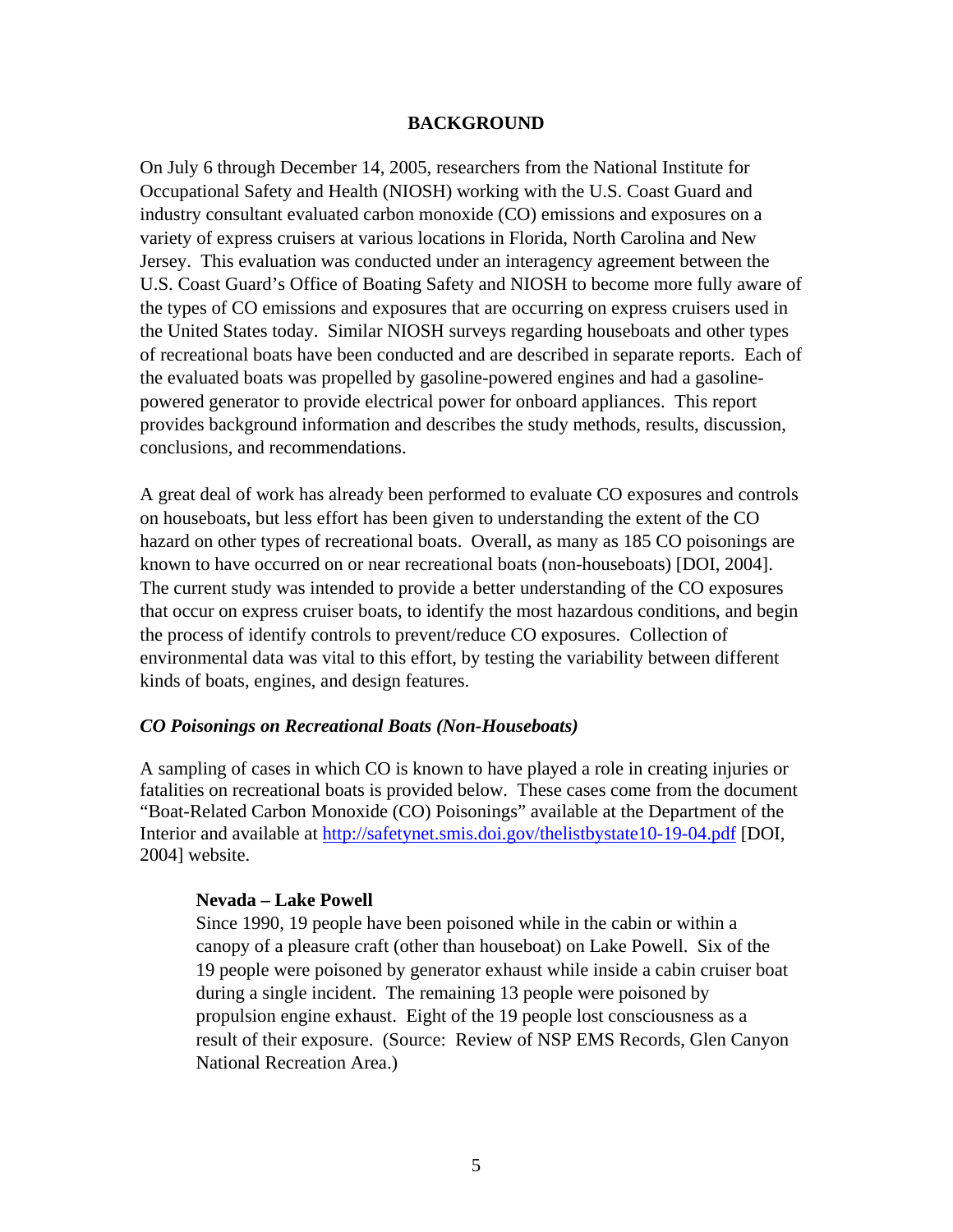#### **California - Unspecified water body**

In 1998, 4 people were poisoned while occupying the cabin of a cabin cruiser boat powered by an inboard engine. Three people were above deck and four were below deck. There appeared to have been a ventilation system failure that caused CO to enter the cabin area, sickening all four people below deck. The two most seriously affected were a 7-year-old female and a 4-year-old male. All received medical attention and recovered. (Source: US Coast Guard Database.)

#### **Florida - Intercostals Waterway near Jacksonville**

In 1991, a woman died while occupying the cabin of a moving 42' cabin cruiser piloted by her husband. She was seated at the table, and her sister was seated near the door. The sea was very rough. When the husband went to the cabin at one point, his wife was ill. They assumed it was sea-sickness due to the rough ride. He returned to the helm. After many miles of returning to the calmer waters of the Intracoastal Waterway, the sister asked him to return to the cabin. He found his wife on the floor beneath the table, dead. The resulting investigation determined that she died of CO poisoning from the propulsion engines exhaust. (Source: personal communication with the husband, United States District Court Middle District of Florida Jacksonville Division records.)

#### **Florida – Ocean near Clearwater**

In June 2004, three passengers were overcome by CO while traveling in the air conditioned cabin of a 40-foot cabin cruiser. The boat, with nine passengers aboard, left Island Estates at about 7:00 a.m. for a fishing trip. When the boat returned shortly after noon, one member of the group went into the cabin to wake three people who had decided to take a nap. The sleeping boaters could not be awakened. Rescue crews determined that the passengers had suffered CO poisoning. They were transported to the local hospital, and then on to a hospital where they could be treated in a hyperbaric oxygen chamber. One of the three remained hospitalized for several days. (Source: Tampa Tribune newspaper.)

#### **Florida - Unspecified water body**

In 1998, 4 people (ages 6, 9, 10, and 38) survived poisoning aboard a cabin cruiser with an inboard stern drive propulsion engine. The database states that exhaust fumes drifted into the cabin. (Source: US Coast Guard Database.)

#### **Maryland - Broad Creek**

In 2000, 3 children survived poisoning aboard a cabin cruiser that was rafted with several others. All of the boats were operating their generators for electrical power. There were 3 juveniles asleep in the cabin of one of the vessels with the windows and doors closed. CO had collected in the cabin. When the juveniles were awakened, they were sluggish, unresponsive, and nauseous. (Source: US Coast Guard Database.)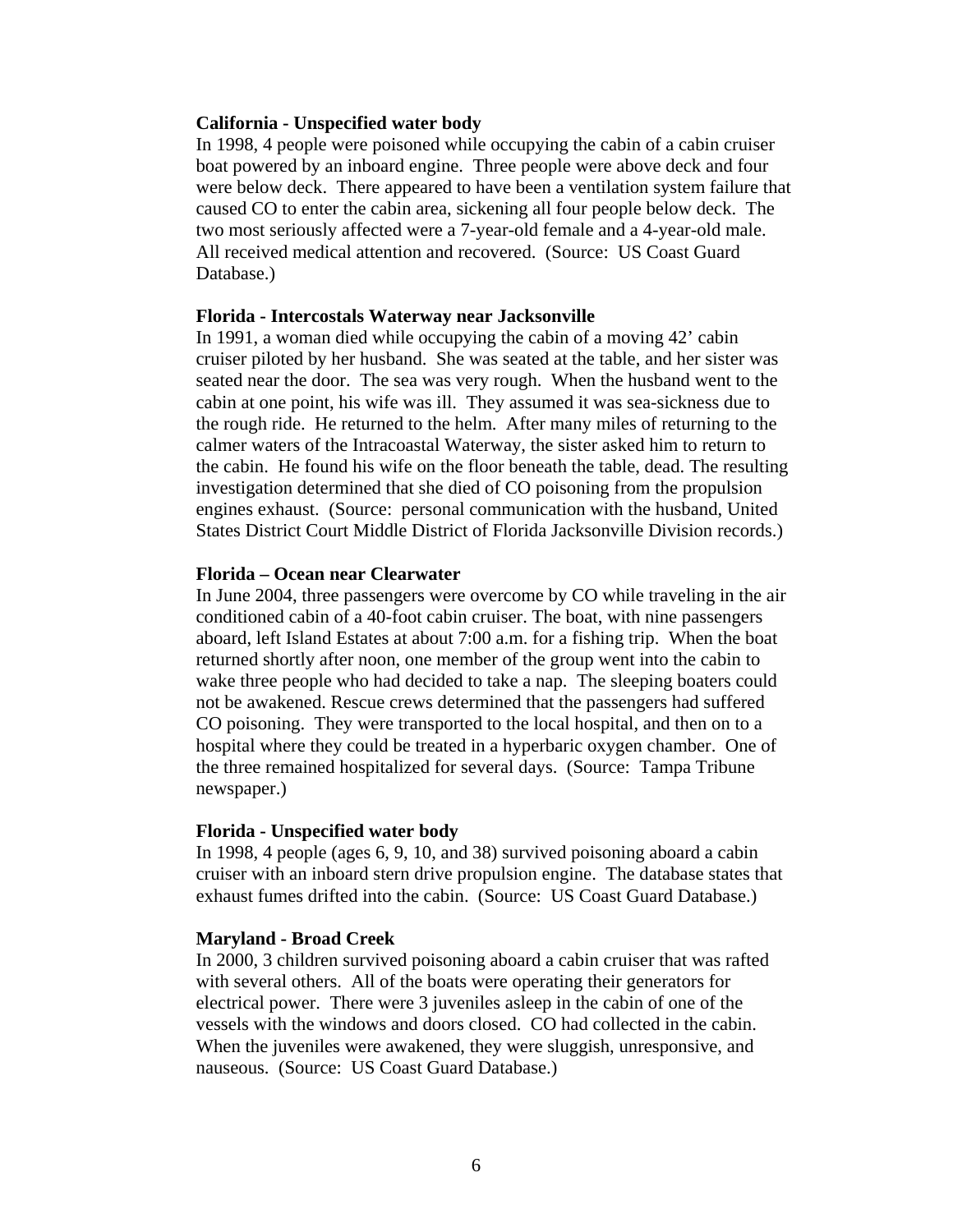#### **Maryland - Main Bay Area**

In 2000, the operator of a cabin cruiser with an inboard propulsion engine was poisoned. The operator stated that he had the canopy of his vessel closed. There was no wind, and it believed that the exhaust from the engine collected inside. When the operator began to feel ill, he called for help suspecting CO poisoning. (Source: US Coast Guard Database.)

#### **Maryland - Unspecified water body**

In May 2001, 2 people (the operator and a passenger) were poisoned aboard a cabin cruiser with an inboard propulsion engine. The cockpit was enclosed by side and back curtains, and a back door was open. A "station wagon effect" caused exhaust to be drawn into the vessel. The passenger went into the cabin and was overcome by CO that had apparently accumulated in the lower areas. Both were treated for CO poisoning and released. (Source: US Coast Guard Database.)

#### *Carbon Monoxide Symptoms and Exposure Limits*

CO is a lethal poison, produced when fuels such as gasoline or propane are burned. It is one of many chemicals found in engine exhaust, which results from incomplete combustion. Because CO is a colorless, odorless, and tasteless gas, it may overcome the exposed person without warning. The initial symptoms of CO poisoning may include headache, dizziness, drowsiness, or nausea. Symptoms may advance to vomiting, loss of consciousness, and collapse if prolonged or high exposures are encountered. If the exposure level is high, loss of consciousness can occur without other symptoms. Coma or death can occur if high exposures continue [NIOSH 1972; NIOSH 1977; NIOSH 1979]. The display of symptoms varies widely from individual to individual, and may occur sooner in susceptible individuals, such as young or aged people, people with preexisting lung or heart disease, or those living at high altitudes [Proctor, Hughes, et al. 1988; ACGIH 1996; NIOSH 2000].

Exposure to CO limits the ability of blood to carry oxygen to tissues because it binds with the hemoglobin to form COHb. Blood has an estimated 210–250 times greater affinity for CO than oxygen; thus, the presence of CO in the blood interferes with oxygen uptake and delivery to the body [Forbes, Sargent, et al. 1945].

Although NIOSH typically focuses on occupational safety and health issues, the Institute is a public health agency and cannot ignore the overlapping exposure concerns between marine workers and boat passengers in this type of setting. NIOSH researchers have done a considerable amount of work related to controlling CO exposures in the past [Ehlers, McCammon, et al. 1996; Earnest, Mickelsen, et al. 1997; Kovein, Earnest, et al. 1998].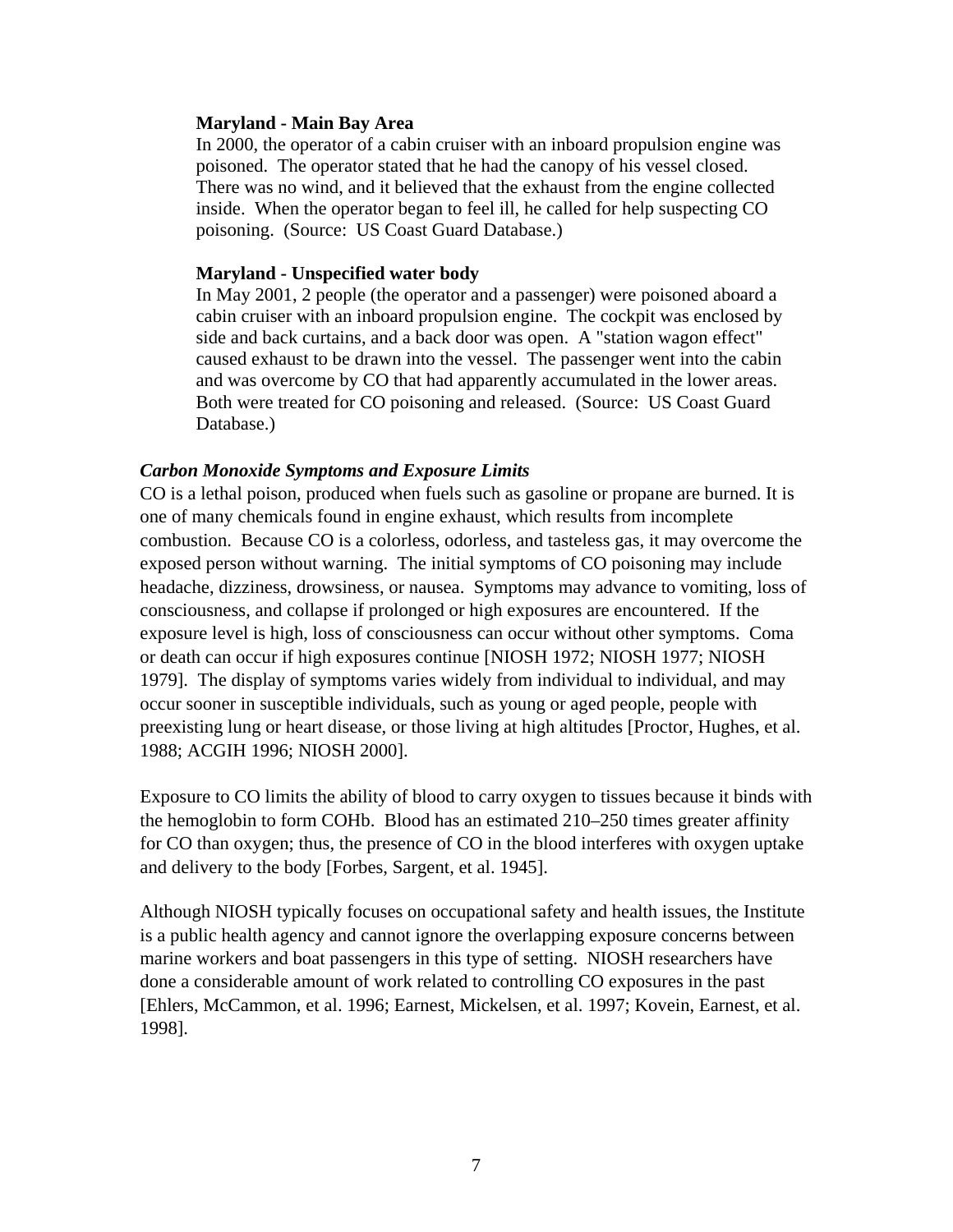#### *Exposure Criteria*

Occupational criteria for CO exposure are applicable to U.S. National Park Service (USNPS) and concessionaire employees who have been shown to be at risk of boatrelated CO poisoning. The occupational exposure limits noted below should not be used for interpreting general population exposures (such as visitors engaged in boating activities). Occupational standards do not provide the same degree of protection for the general population as they do for healthy workers; the effects of CO are more pronounced in a shorter time if the person is physically active, very young, very old, or has preexisting health conditions such as lung or heart disease. Persons at extremes of age and persons with underlying health conditions may have marked symptoms and may suffer serious complications at lower levels of carboxyhemoglobin. Standards relevant to the general population take these factors into consideration, and are listed following the occupational criteria. The NIOSH Recommended Exposure Limit (REL) for occupational exposures to CO gas in air is 35 ppm for a full shift time-weighted average (TWA) exposure, and a ceiling limit of 200 ppm, which should never be exceeded [CDC 1988; CFR 1997]. The NIOSH REL of 35 ppm is designed to protect workers from health effects associated with COHb levels in excess of 5% [Kales 1993]. NIOSH has established the immediately dangerous to life and health (IDLH) value for CO as 1,200 ppm [NIOSH 2000]. The American Conference of Governmental Industrial Hygienists' (ACGIH<sup>®</sup>) recommends an 8-hour TWA threshold limit value (TLV<sup>®</sup>) for occupational exposures of 25 ppm [ACGIH 1996] and discourages exposures above 125 ppm for more than 30 minutes during a workday. The Occupational Safety and Health Administration (OSHA) permissible exposure limit (PEL) for CO is 50 ppm for an 8hour TWA exposure (CFR 1997).

#### *Health Criteria Relevant to the General Public*

The U.S. Environmental Protection Agency (EPA) has promulgated a National Ambient Air Quality Standard (NAAQS) for CO. This standard requires that ambient air contain no more than 9 ppm CO for an 8-hour TWA, and 35 ppm for a 1-hour average [EPA 1991]. The NAAQS for CO was established to protect "the most sensitive members of the general population" by maintaining increases in carboxyhemoglobin to less than 2.1%.

The World Health Organization (WHO) has recommended guideline values and periods of time-weighted average exposures related to CO exposure in the general population [WHO 1999]. WHO guidelines are intended to ensure that COHb levels not exceed 2.5% when a normal subject engages in light or moderate exercise. Those guidelines are:

 $100 \text{ mg/m}^3$  (87 ppm) for 15 minutes  $60 \text{ mg/m}^3$  (52 ppm) for 30 minutes  $30 \text{ mg/m}^3$  (26 ppm) for 1 hour  $10 \text{ mg/m}^3$  (9 ppm) for 8 hours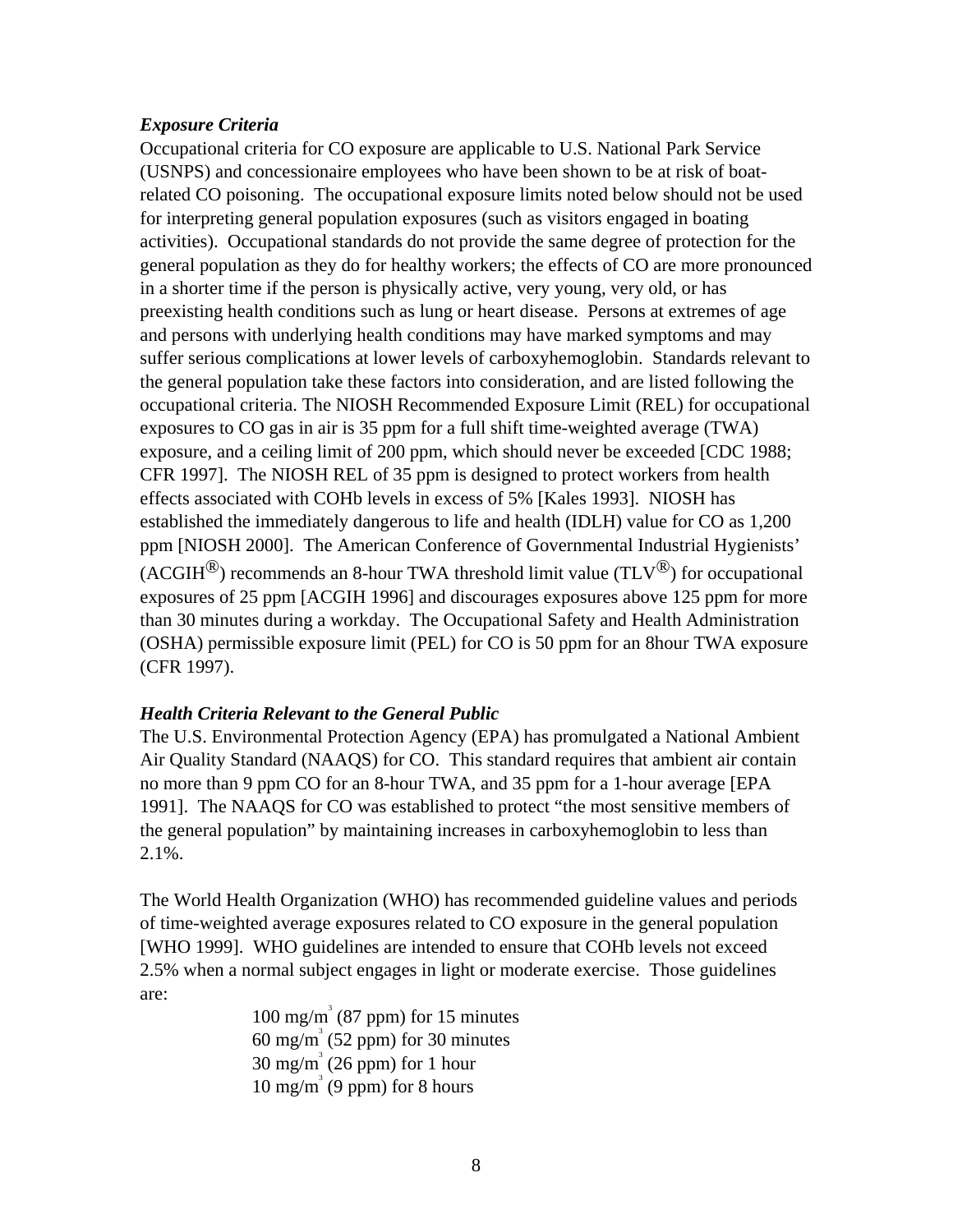#### **METHODS**

Air sampling for CO, ventilation, and wind-velocity measurements were collected on 10 different express cruisers built by various manufacturers. The evaluated boats had new drive engines and generator sets, tuned to manufacturer's specifications. Drive engines used on the evaluated boats were manufactured by Volvo Penta, Crusader Marine and Mercury Marine and generators were all manufactured by Kohler. Data was collected to evaluate the CO emissions of gasoline-powered engines and CO exposures on and near the boats, operating under various conditions.

A description of the boats, the drive engines, and generator set is provided below. All boats had inboard engines, and most of them were stern drive units, with the exception of three that had straight inboard units. On inboard engines, the engine and drive train are permanently mounted near the center of the boat's hull, and the propeller shaft penetrates beneath the hull. Stern drives are located near the back of the boat. Stern drives have permanently mounted engines, however, the drive train penetrates the transom of the vessel.

## **Description of the Evaluated Recreational Boats**

#### **Boats evaluated**

**Boat 1 (33')**

- **Engines:** Twin Volvo Penta 5.7L
- **Generator:** Gas 120 v 5.0 KW Kohler
- **Approximate dimensions of boat:**
	- o Length: 34'8"
	- o Beam: 11' 4"
- **Exhaust Configuration:** Exhaust through hub

#### **Boat 2 (30')**

- **Engines:** Twin Mercruiser 5.0L
- **Generator:** Gas 120 v 5.0 KW Kohler
- **Approximate dimensions of boat:**
	- o Length: 30'10"
	- o Beam: 10' 6"
- **Exhaust Configuration:** Exhaust through hub

# **Boat 3 (31')**

- **Engines:** Twin Volvo Penta 8.1L
- **Generator:** Gas 120 v 7.3 KW Kohler
- **Approximate dimensions of boat:**
	- o Length: 33'1"
		- o Beam: 11'0"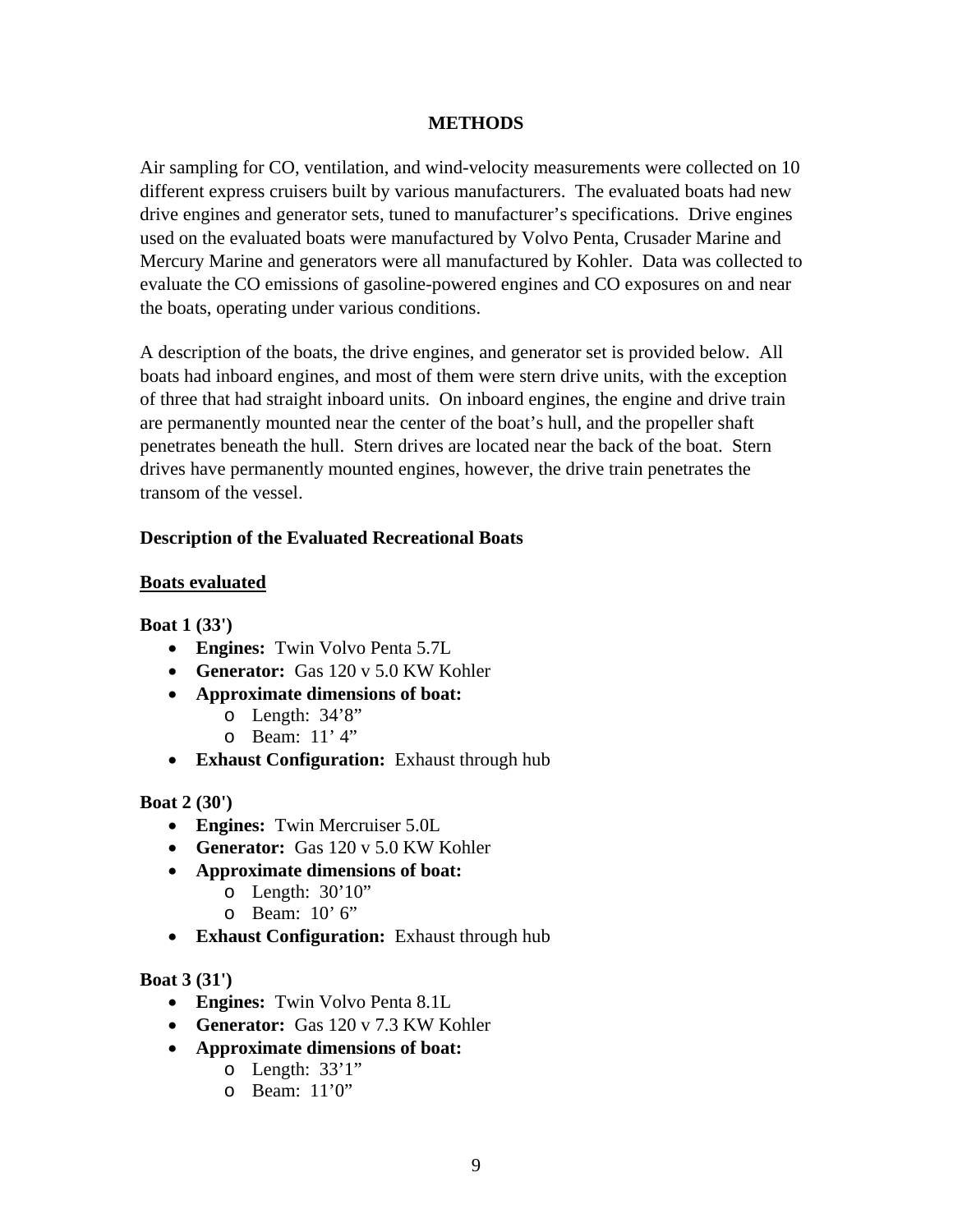• **Exhaust Configuration:** Exhaust through hub

# **Boat 4 (37')**

- **Engines:** Twin Mercruiser 8.1L
- **Generator:** Gas 120 v 7.3 KW Kohler
- **Approximate dimensions of boat:**
	- o Length: 38'4"
	- o Beam: 10' 6"
- **Exhaust Configuration:** Equipped with both through transom and through hub (underwater) selectable by operator.

## **Boat 5 (36')**

- **Engines:** Twin Mercruiser 8.1L
- **Generator:** Gas 120 v 7.3 KW Kohler
- **Approximate dimensions of boat:**
	- o Length: 39'0"
	- o Beam: 12'6"
- **Exhaust Configuration:** Combined Exhaust Through the Sides and Underwater

## **Boat 6 (40')**

- **Engines:** Twin Mercruiser 8.1L
- **Generator:** Gas 120 v 7.3 kW Kohler
- **Approximate dimensions of boat:**
	- o Length: 45'0"
		- o Beam: 14'0"
- **Exhaust Configuration:** Combined Exhaust Through the Sides and Underwater

#### **Boat 7 (41')**

- **Engines:** Twin Mercruiser 8.1L
- **Generator:** Gas 120 v 7.3 KW Kohler
- **Approximate dimensions of boat:**
	- o Length: 42'6"
	- o Beam: 13'8"
- **Exhaust Configuration:** Combined Exhaust Through the Sides and Underwater

#### **Boat 8 (34')**

- **Engines:** Twin Mercruiser 8.1L
- **Generator:** Gas 120 v 7.3 kW Kohler
- **Approximate dimensions of boat:**
	- o Length: 36'6"
		- o Beam: 11'8"
- **Exhaust Configuration:** Side Exhaust only

#### **Boat 9 (38')**

- **Engines:** Twin Crusader 8.1L
- **Generator:** Gas 120 v 8.0 KW Kohler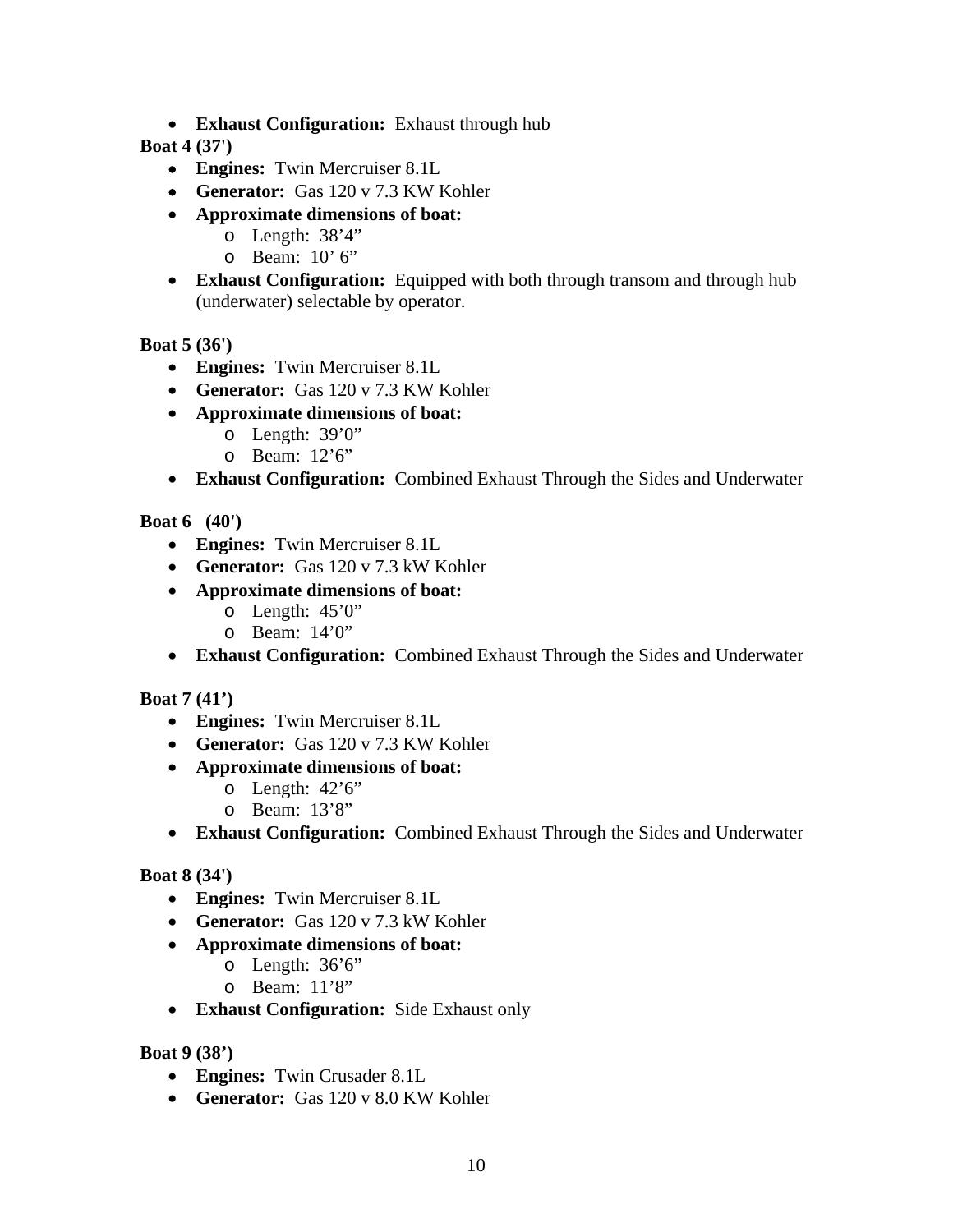- **Approximate dimensions of boat:**
	- o Length: 38'11"
	- o Beam: 14'4"
- **Exhaust Configuration:** Underwater Exhaust

## **Boat 10 (35')**

- **Engines:** Twin Crusader 8.1L
- **Generator:** Gas 120 v 8.0 KW Kohler
- **Approximate dimensions of boat:**
	- o Length: 35'2"
	- o Beam: 13'4"
- **Exhaust Configuration:** Underwater Exhaust

# *Exhaust Configurations Evaluated*

The following notes refer to the different exhaust configurations evaluated:

- Through-Hub Exhaust: Through-hub exhaust and over-hub exhaust propellers are used on boats where the exhaust passes out through the rear of the "torpedo" on the lower unit, around the propeller shaft. Most outboards utilize this type of exhaust.
- Through Transom Exhaust: The exhaust is directed through openings located on the transom (stern) of the vessel, usually above water line.
- Side Exhaust: The exhaust is directed through openings located on the sides of the boat near the transom of the vessel, usually above water line.
- Underwater Exhaust: The exhaust is directed through openings located on the transom (stern) of the vessel, and then released through an elbow shaped fiberglass structure about 1.5 ft below the water line.
- Combined Exhaust through Sides and Underwater: The system is engineered to release all the exhaust at the surface through the sides of the vessel when the engine is idling or the rpm has not exceeded 1500 rpm. When the engine exceeds 1500 rpm, a pressure release mechanism is activated releasing most of the exhaust underwater, a foot away from the transom, on the lower part of the vessel hull.

There are several differences between automobile engines and marine engines used on recreational boats relate to the cooling and exhaust systems. The cooling system in an automobile engine is closed-loop having air-to-water radiators. In contrast, marine engines are open-loop drawing sea or lake water into the engine's water pump. The second big difference between auto and marine engines is that marine engines use watercooled exhaust manifolds to mix water with exhaust gases for cooling. The objective is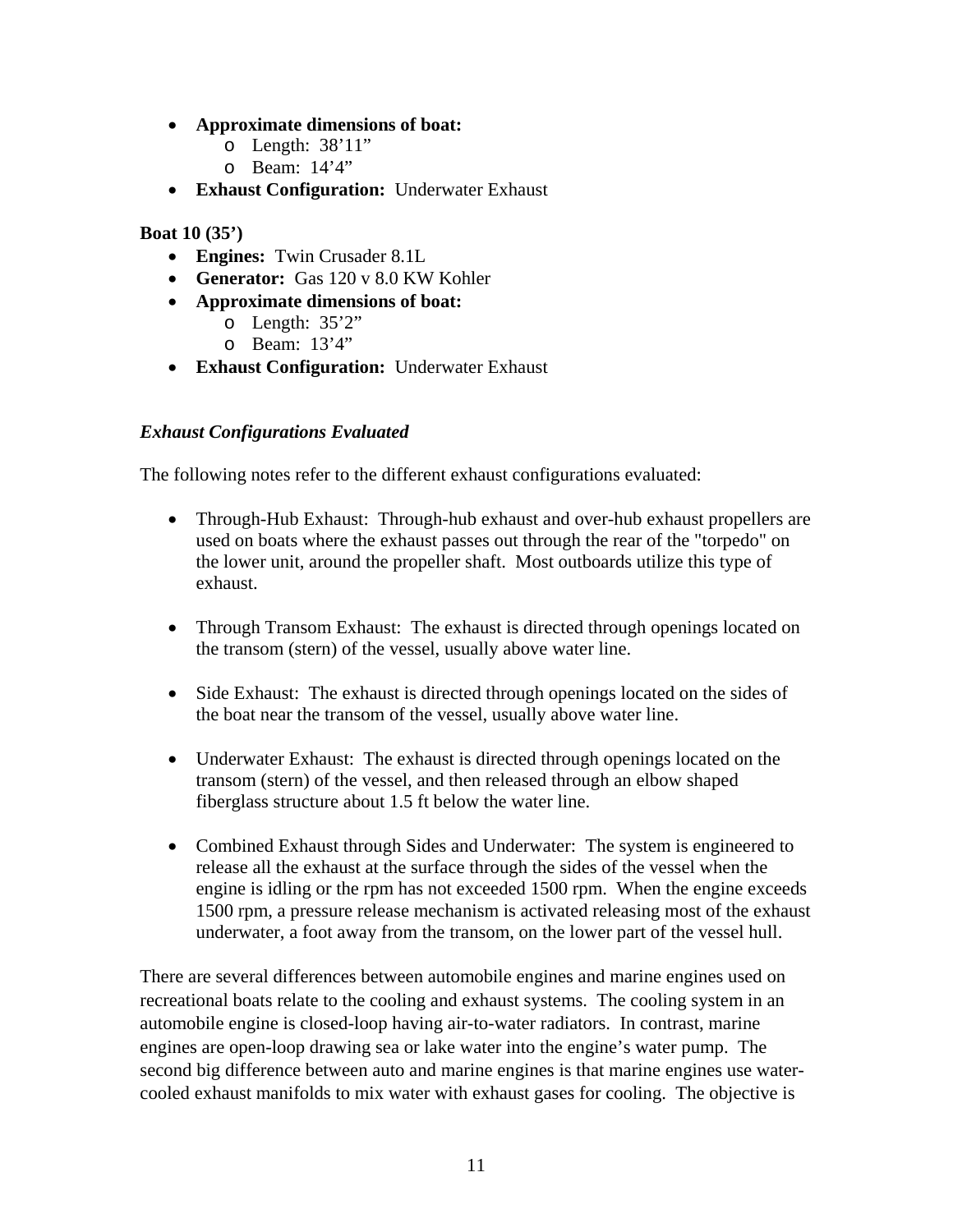to keep all surface temperatures within the boat below 200°F. In contrast, automobile engines do not add water into the engine exhaust. A third difference relates to the treatment of the exhaust gases before releasing them to the atmosphere. In automobile engines, the exhaust passes through a catalytic converter which removes many of the air pollutants, including CO. In contrast, exhausts from marine engines are directly released into the environment without passing through a catalyst.

The hot exhaust gases produced by the generators were injected with water, near the end of the exhaust manifold, in a process commonly called "water-jacketing." Waterjacketing is used for exhaust cooling and noise reduction. All generators in this study exhausted on one side of the boat, close to the transom of the vessel above the water line.

## *Description of the Evaluation Equipment*

- Biometrics Inc., ToxiUltra Atmospheric Monitors equipped with CO sensors
- TSI Inc., Q-trak equipped with CO sensor
- Sensidyne handheld smoke tubes
- TSI Inc., Velocicalc Plus Model 8360 air velocity meter with micro manometer
- Draeger Accuro Handheld colorimetric detector tubes
- Rosco Fog Machine
- Mine Safety and Health Administration (MSHA) Glass evacuated containers

CO concentrations were measured at various locations on the boat by ToxiUltra Atmospheric Monitors (Biometrics, Inc.), equipped with CO sensors. ToxiUltra CO monitors were calibrated before and after use, according to the manufacturer's recommendations. These monitors are direct-reading instruments, having data logging capabilities. The instruments were operated in the passive diffusion mode, having a 30 second sampling interval. The instruments have a nominal range, from 0 ppm to approximately 999 ppm.

CO concentration data was also collected with colorimetric detector tubes (Draeger A.G. [Lubeck, Germany] CO, CH 29901– range 0.3% [3,000 ppm] to 7% [70,000 ppm]) in the areas near the rear swim deck. Having a bellows–type pump, allows air to be drawn through the tube. The resulting length of the stain in the tube (produced by a chemical reaction with the sorbent) is proportional to the concentration of the air contaminant. Grab samples were collected using MSHA 50–mL glass evacuated containers. These samples were collected by snapping open the top of the glass container and allowing the air to enter. Then, containers were sealed with wax–impregnated MSHA caps. The samples were then sent to DataChem laboratories in Salt Lake City, UT, where a Varian 3800 gas chromatography equipped with a methanizer and thermal conductivity, flame ionization and electron capture detectors, was used to analyze them for CO.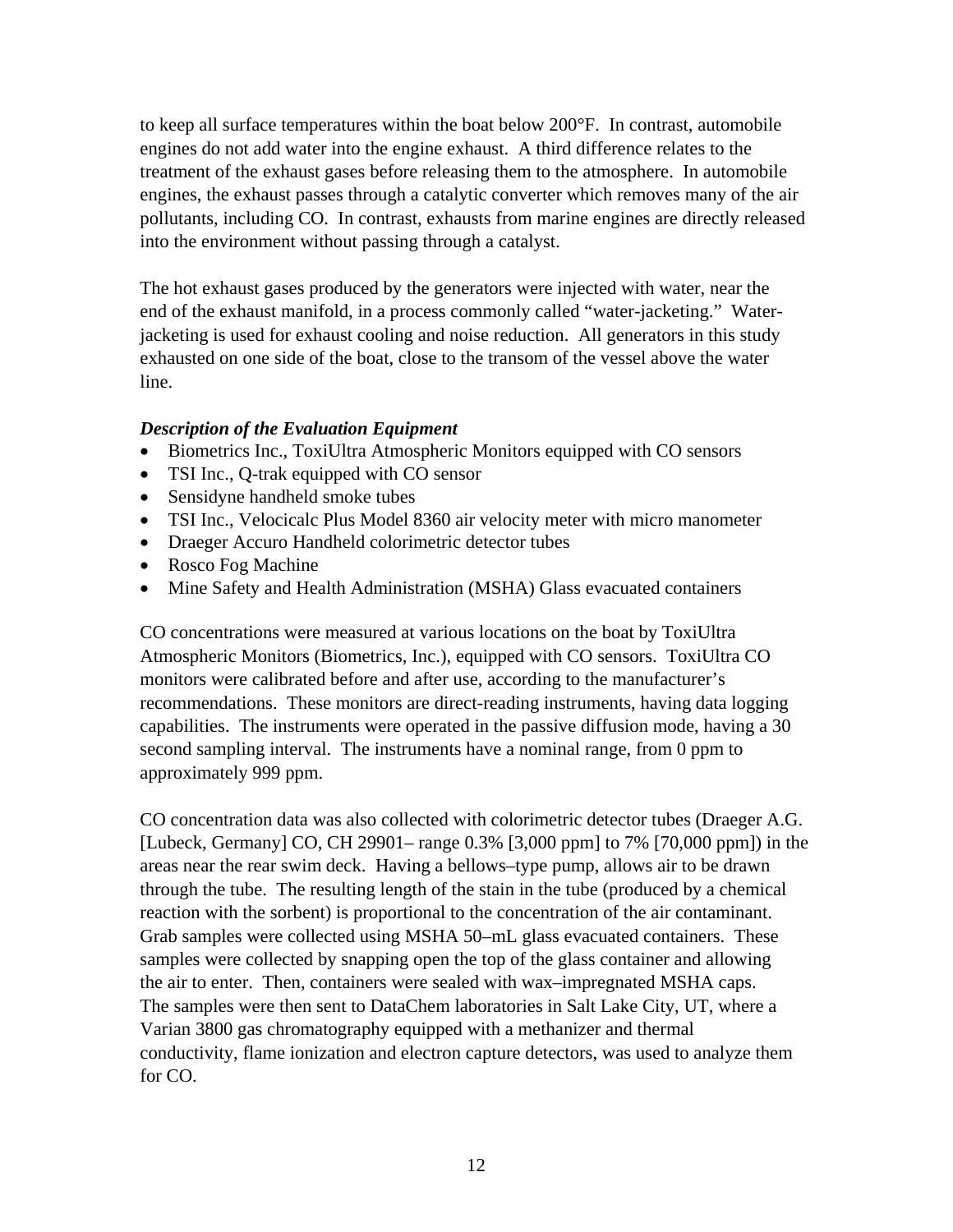During air sampling, researchers took wind velocity measurements when the boat was stationary or measured air velocity with respect to the boat when it was underway, by using a VelociCalc Plus Model 8360 air velocity meter (TSI Inc., St. Paul, MN). The air velocity meter measured wind speeds based upon the heat transfer to the air from a heated probe. The same instrument was also used as a pressure differential device to compare the pressure between the engine compartment and adjacent cabin space. Boat speed was estimated using Magellan Meridian Marine global positioning system. Smoke tubes and a Rosco fog machine device were used to assess air flow patterns on the moving boat and qualitatively assess whether the engine emissions were being reentrained into the boat under various operating conditions.

#### *Description of Procedures*

Evaluations were conducted on various boats and involved teams of several people. Each team consisted of: 1) a person to steer the boats, start the engines, and provide mechanical assistance when necessary, this person was usually from the collaborating organization; 2) two to three NIOSH researchers to collect data and organize experimentation; 3) an industry consultant; 4) a representative from the USCG to act in an advisory capacity. Following each day of data collection, NIOSH researchers downloaded data and recalibrated instruments. Two boats were typically evaluated per day. Testing took approximately three hours for each boat and included both stationary and underway conditions.

Testing was made with boats' canopies in various configurations. At a minimum, each boat was tested under the following conditions: 1) with canopy enclosing the cockpits fully closed except for the rear flaps open; 2) canopy fully enclosing the cockpit except for the rear and side flaps open; 3) canopy entirely removed except for the top section. Since each boat had a different canopy design, testing between boats was not entirely uniform, although attempts were made to approximate similar conditions from boat to boat. See Tables 1-5 for specifics on testing conditions and canopy configurations. For each canopy configuration, underway boat emissions were evaluated at five different speeds: stationary, 5 miles per hour (mph), 10 mph, 15 mph and 25 mph.

Boat speed was measured by onboard Global Positioning System (GPS) equipment. When possible, researchers conducted testing both into the wind and with the wind; however, this was not possible for testing where boat direction was dictated by channel routes. Temperature and relative humidity were measured every time a new run was initiated. Researchers gathered CO samples at various locations on the boat and in the engine compartment using ToxiUltra monitors (see Figure 1). Monitors were partially wrapped in plastic to protect them from water. All CO monitors and stop watches were synchronized with the computer's clock to accurately correlate each test with downloaded data. Monitors were placed at various locations on the boats, in part, to approximate passenger position during operation. Because CO emissions originate from engine exhaust near the stern of the boat, multiple CO monitors were placed in this area.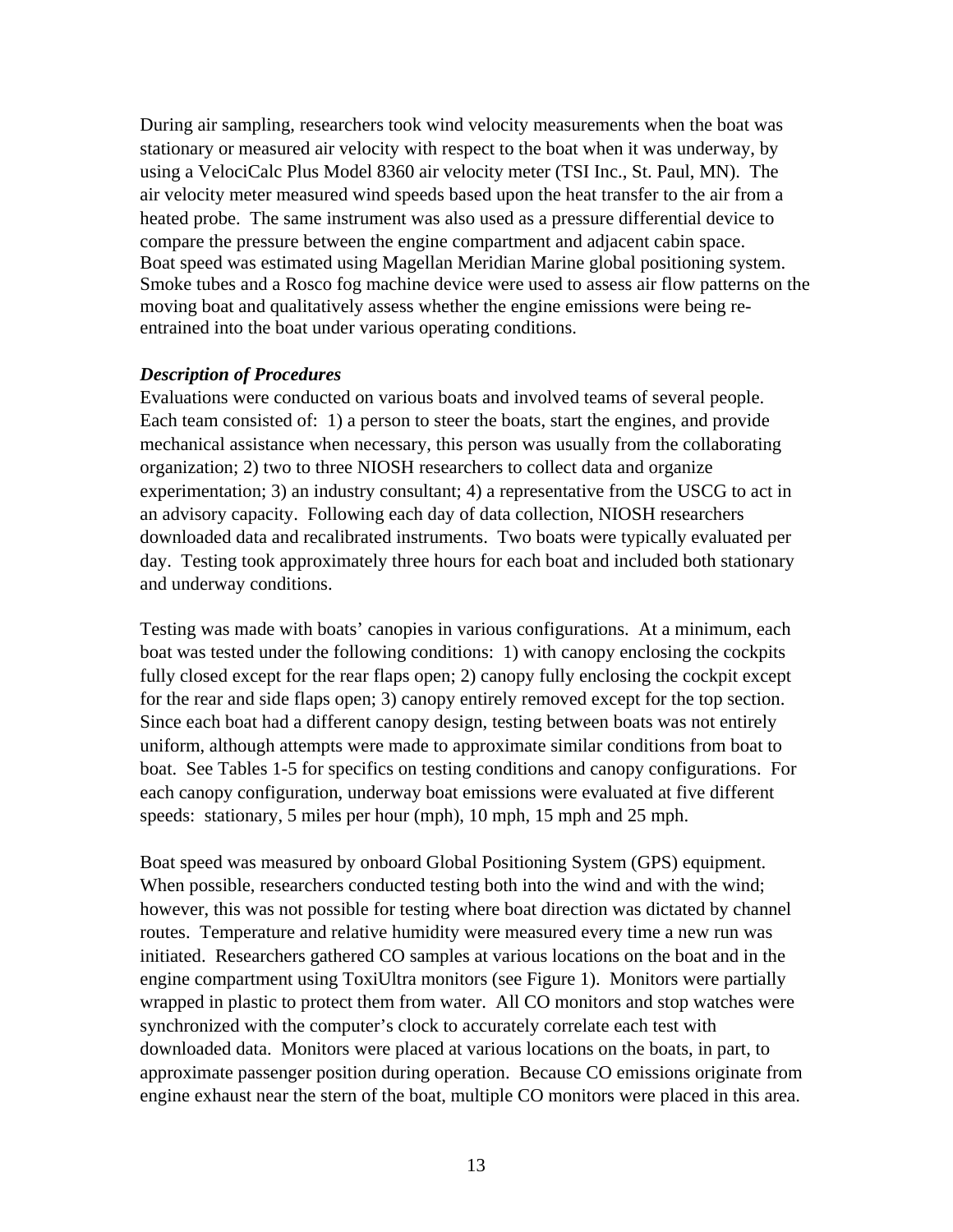Through an interactive approach, evaluations were performed to establish how carbon monoxide flows into an express cruiser cabin. First, tests were conducted to determine the presence of CO within the engine room. Potential sources of CO contamination could result from a propulsion engine leak or induction of exhaust gases into the engine compartment via the blower system. For positive results, additional tests were conducted to determine if leakage from the engine compartment was making its way to the cabin (e.g., unsealed firewall). Pressure differential measurements were collected between the engine compartment and the adjacent cabin. If the pressure within the engine compartment is positive with respect to the cabin, the potential for flow from the engine compartment to the cabin exists. Additional measurements using CO real-time detectors and smoke generators were used to track the flow of carbon monoxide from the engine compartment to the adjacent cabin area.

In addition to CO sampling and air velocity measurements, all warning labels placed on the boat, as well as those provided in the owner's manual were inspected for each of the evaluated boats.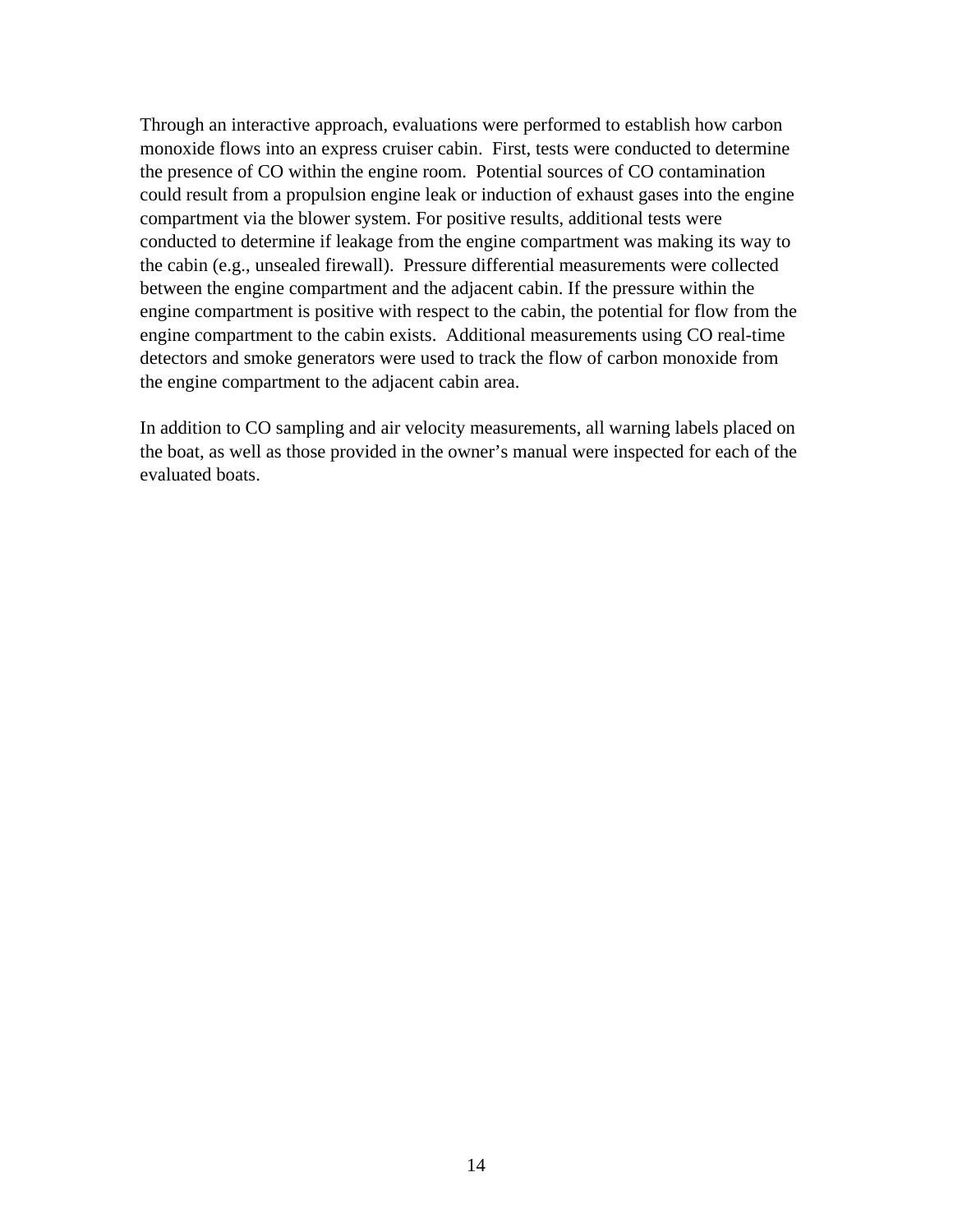### **RESULTS**

#### *Results of Air Sampling with ToxiUltra CO Monitors*

Summary statistics for the data collected with the ToxiUltra CO monitors are shown in Tables 6 through 15. These tables are organized so that the experiment number is designated along the left-hand column and ToxiUltra number is listed across the top row. For each sample location and condition a CO mean (Tables 6, 8, 10, 12, and 14) and peak concentration (Tables 7, 9, 11, 13, and 15) is reported. Each CO mean and standard deviation is rounded to the nearest whole number. CO concentrations exceeding approximately 1,000 ppm in Tables 6 through 15 indicate that the upper limit of the instrument was reached and the exact CO concentration and duration is uncertain. Graphs depicting the average CO concentrations in Tables 6 through 15 for selected boats and conditions are shown in Figures 5 through 14.

#### *ToxiUltra CO Samples while the Boat was Underway*

Air sampling data was collected while the boats were underway, resulting in generally lower concentrations than while the boats were stationary. CO concentrations measured on the boats tended to rise near the cockpit and swimming platform as the boats began to move and as speed increased (see graphs in Figures 5-14). Figure 1 details specific locations that CO concentrations were measured, which include the following:

- On or near the swimming platform (Port, Center and Starboard)
- Inside of the boat (Several locations within the cockpit)
- Inside the cabin (Two locations where beds or sofas are located)
- Inside the engine compartment

In Table 11, the CO concentrations were considerably lower on the swim platform and cockpit of the vessel compared to the other evaluated vessels. The highest mean concentration for a 36' express cruiser was 293 ppm when going underway at 10 mph. The highest mean concentration on the cockpit of this unit was 73 ppm when going at 15 mph with partial canvas installed. Figures 9 and 10 represent the average concentration of the data presented in Table 11. The boats in these figures were equipped with a combined exhaust system, which exhausted through the sides and underwater.

Measured CO concentrations were substantially higher in boats exhausting above waterline. That is the case for boat depicted in Figure 8, equipped with Twin Mercruisers exhausting through four openings at the transom of the vessel above waterline. The highest mean concentration was 975 ppm (close to the NIOSH IDLH) on the swim platform of the vessel when going underway at 5 mph with canvas fully installed. CO concentrations in the cockpit of this unit were as high as 630 ppm behind the captain seat when canvas was fully installed and going at 5 mph. These results can be observed on Table 9.

In Figure 11, the CO concentration on the center of the swim platform did not followed the same pattern as the other vessels, in where CO concentrations tended to greatly reduce as speed increased. This unit is considered a Motor Yatch which geometric shape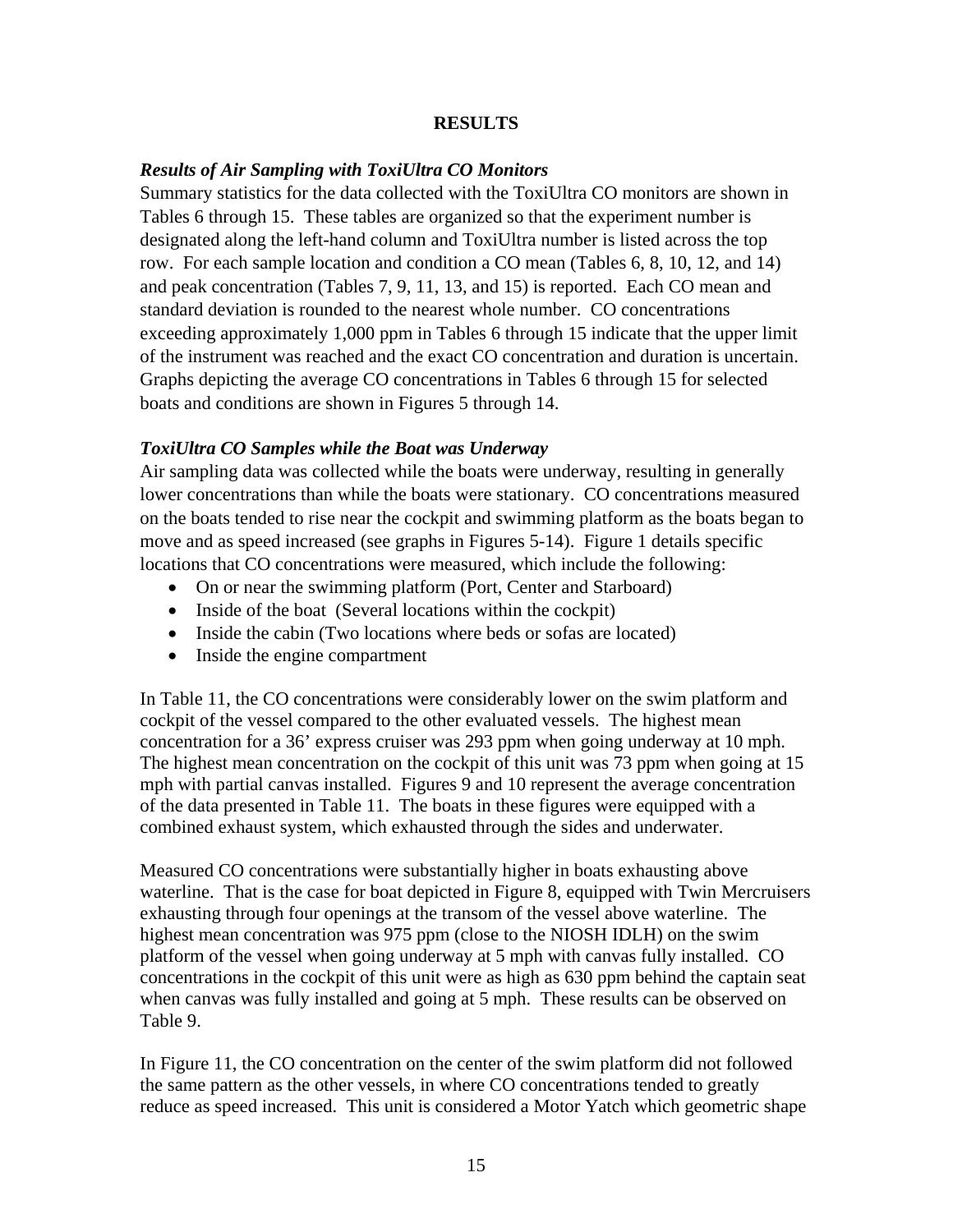on the stern of the vessel is very different from a regular express cruiser. Average CO concentrations were around 250 ppm when going at 5, 10 and 15 mph. These concentrations dropped to 166 ppm when the boat increased speed to 25 mph. This unit was also equipped with a system which exhausted through the sides and underwater.

The data presented in Table 13 from experiment 14 to 29 shows the peak CO concentration for a 34' exhausting solely through the sides. Figure 12 depicts the different conditions with canvas, partial canvas and bimini top only. In this figure, it can be observed that CO concentrations were reduced by a factor of 10 when no canvas was installed (bimini top only) compared to full canvas conditions.

## *ToxiUltra CO Samples While the Boats were Stationary*

CO concentrations measured on stationary boats were generally medium to high. Peak CO concentrations ranged from single digit numbers to approximately 950 ppm. Stationary conditions usually displayed higher CO concentrations than when the boat is moving for all of the evaluated vessels. For most cases, when testing boats on stationary conditions, virtually no air circulation other than environmental wind was sweeping the CO away from the vessel.

## *Detector Tubes and Evacuated Container Results*

Colorimetric detector tubes, and glass evacuated containers were primarily used to characterize CO concentrations at the rear of the vessel. These instruments were used because they are capable of reading higher CO concentrations than the ToxiUltra CO monitors, which have an upper limit of approximately 1,000 ppm.

Summaries of the detector tube and evacuated container air sampling results are shown in Tables 16 through 25. In general, detector tube and evacuated container air sampling results support measurements made with the ToxiUltra instruments. Any variations in readings among different CO detection instruments for a particular experiment can be explained by one of several, expected reasons: 1) readings for ToxiUltra CO monitors have an upper limit of approximately 1000 ppm so that any readings above this level may be skewed; 2) although colorimetric detector tubes' accuracy is well established, this method makes a less precise measurement than other instruments used (typically within  $+/- 10\%$ ; and 3) measurements for any instrument will vary depending on the localized conditions at that instant.

# *Relative Wind Velocity Measurements*

On the whole, wind velocity measurements were taken to be used as a reference to further investigate unexpected trends in CO concentrations. Wind velocity measurements were collected using a hot wire anemometer. Tables 26 to 29 provide relative wind velocities for various boats and test conditions. As expected, wind velocities varied relative to boat speed depending upon whether the boat was traveling into the wind or with the wind. It should be noted that relative wind velocities were not measured for boats evaluated in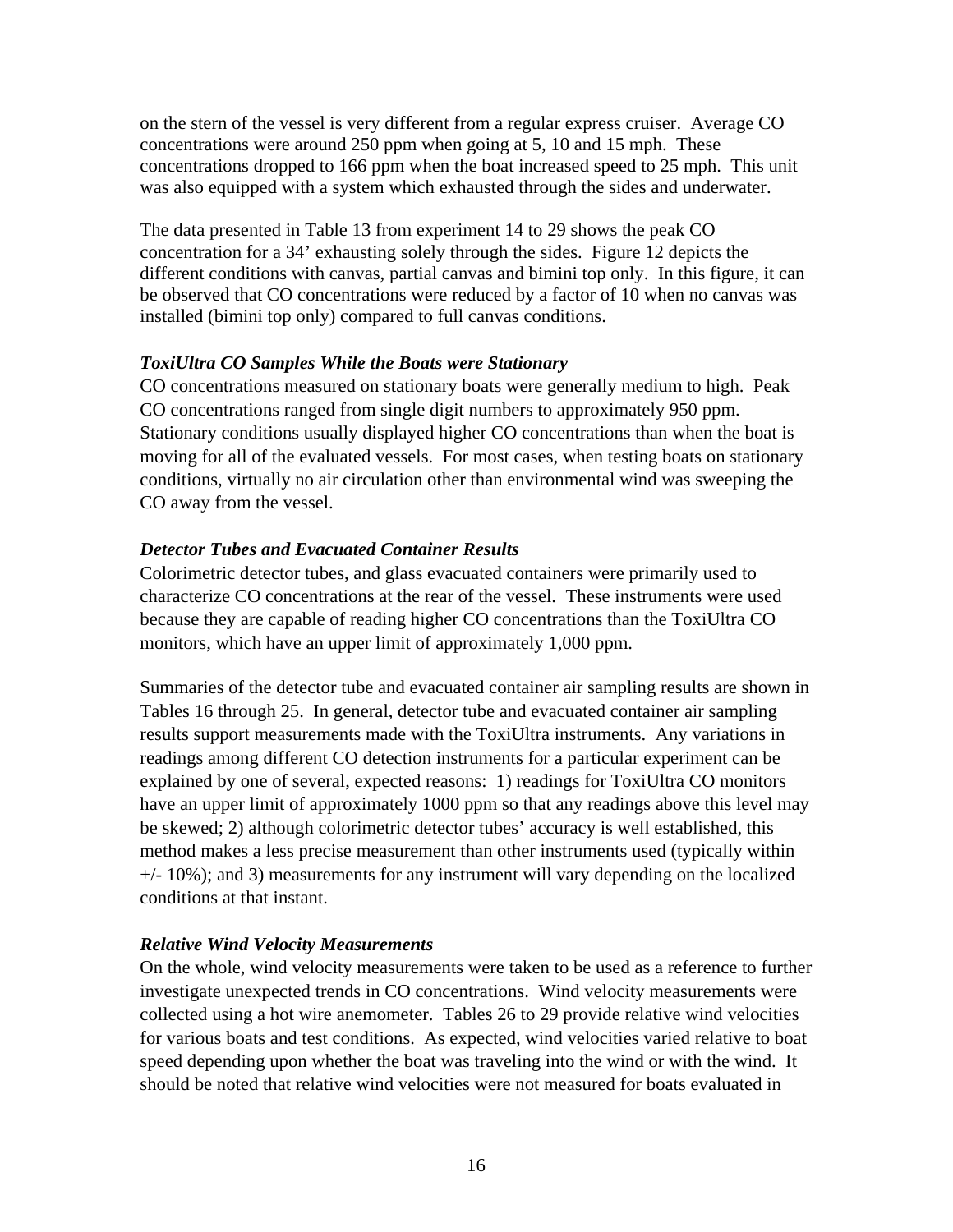Millville, NJ since the tests were conducted on an S-shaped river which produced constantly changing wind directions.

## *Smoke and Pressure Differential Tests*

When underway, smoke tests revealed several trends on all the evaluated boats. When traveling at 5 – 10 mph with the canvas fully installed, the recirculation patterns were observed to be as high as 4ft measured from the cockpit floor. When traveling at 15 mph with canvas fully installed, this height was reduced to 3 ft from the cockpit floor. Finally when traveling at 25 mph the recirculation pattern was observed to be shifted to two feet measured from the cockpit floor. Figures 2, 3 and 4 provide an illustration of this scenario.

Smoke tests into the engine compartment of all of the evaluated vessels revealed satisfactory sealing of the bulkhead between the engine room and adjacent compartments. Virtually no migration was observed to adjacent rooms or cabin area when releasing smoke in the engine room. This test was performed without the operation of the powered ventilation of the engine compartment. When energizing the powered ventilation of the engine compartment, a good configuration of the intake and exhaust opening was observed for all of the evaluated vessels.

When underway, pressure differential measures revealed a slightly negative pressure in the cabin room compared to the cockpit area for some of the evaluated express cruisers.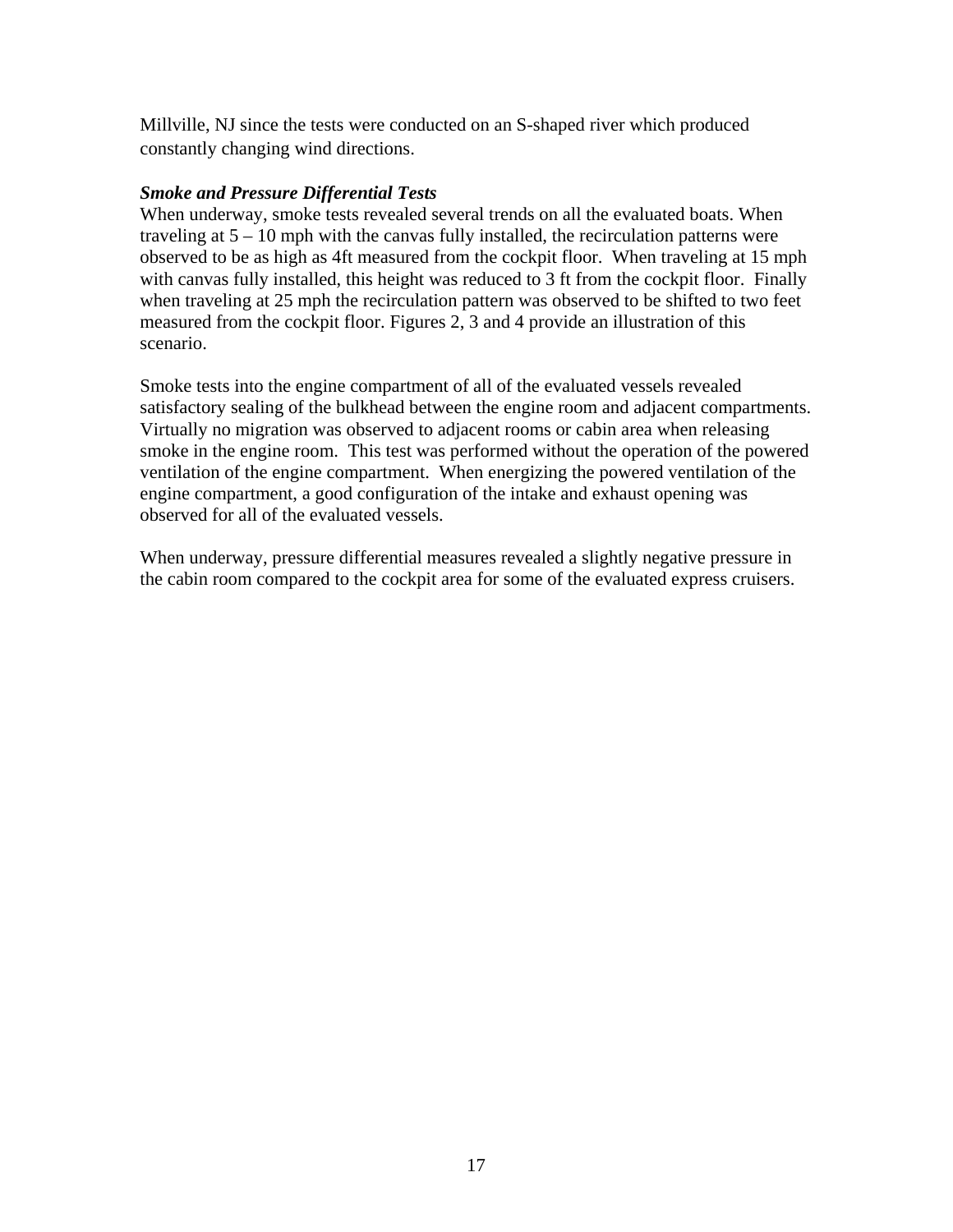### **DISCUSSION**

## *Description of Trends for Individual Boats*

## **Boat 1: 33' Twin Volvo Penta 5.7L Exhausting Through the Hub.**

This boat exhibited CO levels exceeding 1000 ppm near the center of the stern for 10 and 15 mph into the wind and with the wind (with canvas fully installed). Fairly high concentrations were observed in the engine compartment when no canvas was installed (Bimini top only) at speeds of 15 and 25 mph. Potential CO leakage from the engine compartment was possible since the boat's drive engines and generator set were brand new.

CO levels inside the cabin ranged from 0 ppm to 170 ppm. This can partially be explained by continuous opening and closing of the cabin sliding door. CO levels varied within the vessel even at similar locations, a phenomenon that can be explained by wind factors and aerodynamics of the vessel. In general, CO distributions were higher at the stern of the boat (near source) and tended to decline toward the front of the vessel. Refer to Tables 6 and 7 and the graphs in Figure 5 for more details.

#### **Boat 2: 30' Twin Mercruiser 5.0L Exhausting Through the Hub.**

This boat exhibited CO concentrations that not only exceeded 1000 ppm but also approached the 1200 ppm NIOSH IDLH limit on the center of the stern, with and without canvas. The engine compartment on this vessel experienced CO concentrations approaching the NIOSH IDLH when canvas was installed and close to 1000 ppm when canvas was fully removed (bimini top only). The cockpit of this unit was usually cleared by fresh air, with the exception of 15 mph and no canvas installed. This fact can be attributed to weather conditions since no wind was present during that particular experiment. Cabin concentrations ranged from 0 to 180 ppm. Several attendees entered the cabin on different occasions allowing contaminated air to migrate from the cockpit to the cabin.

Exhibiting a trend seen on other tested boats, CO concentrations were higher on the stern of the vessel (near source), and tended to decrease toward the front of the vessel. The engine compartment consistently exhibited CO concentrations above 150 ppm, with a couple peaks at 1100 ppm; this might be indicative of a problem with the powered ventilation of this compartment. More details about this particular boat can be found in Tables 6 and 7 and the graphs in Figure 6.

#### **Boat 3: 31' Twin Volvo Penta 8.1L Exhausting Through the Hub.**

Peak concentration on this vessel exceeded 650 ppm at the stern of the boat when the canvas was fully installed. CO concentrations in the cockpit were below the NIOSH ceiling of 200 ppm at all times, and considerably lower when the canvas was fully removed (bimini top only). Inside the cabin CO concentrations never exceeded 60 ppm with an average concentration of 27 ppm. Engine compartment concentrations were well below 120 ppm when canvas was fully installed and below 45 ppm when canvas was fully removed. As with the other vessels, CO concentrations were consistently higher at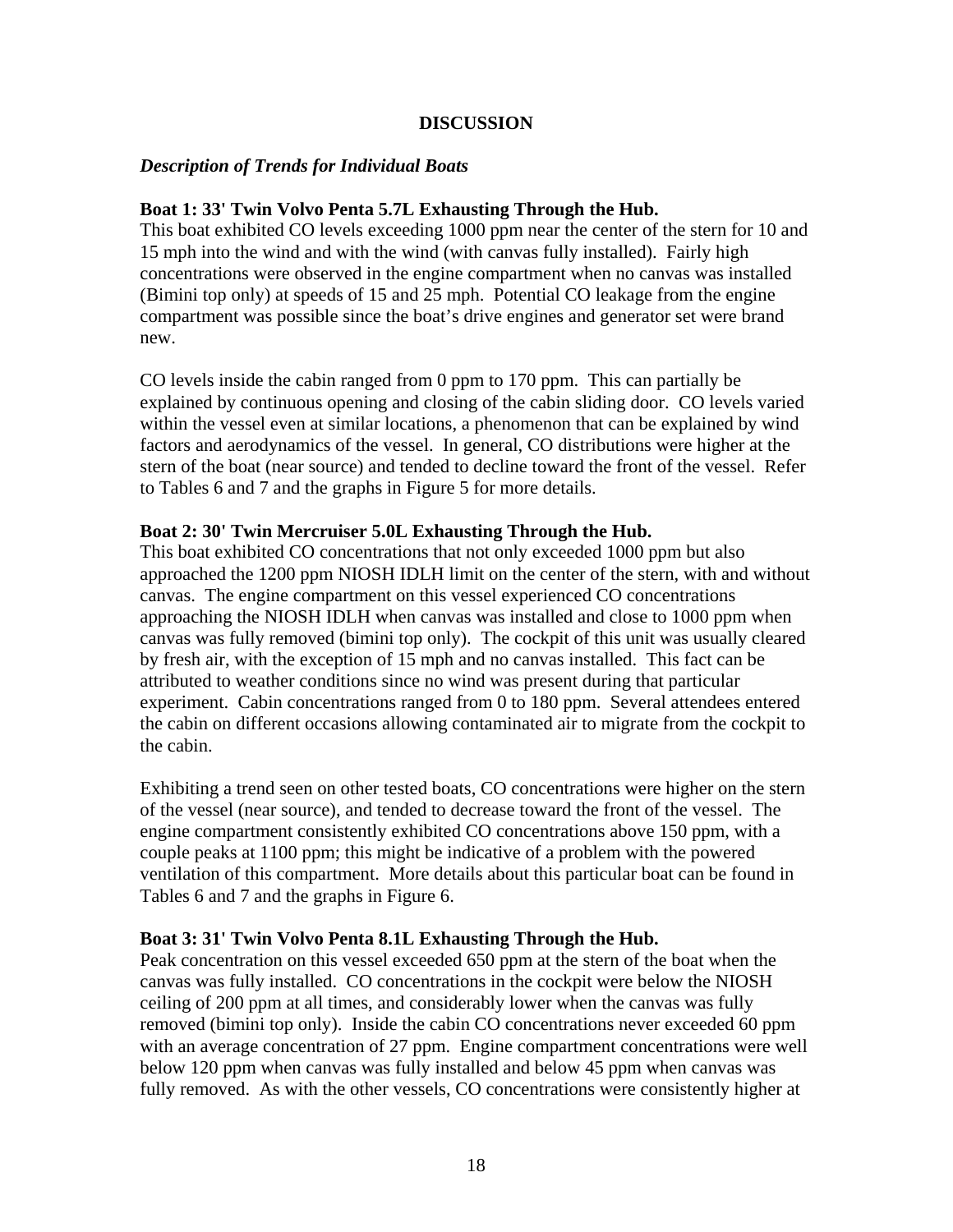the stern of the boat, and gradually reduced toward the front of the vessel. Tables 8 and 9 and the graphs in Figure 7 contain additional information for this vessel.

## **Boat 4: 37' Twin Mercruiser 8.1L Exhausting Through the Transom.**

This vessel was equipped with an adjustable exhaust system that allowed the operator to choose an exhaust configuration: through the transom above waterline or though the hub. For all experiments, the exhaust was routed through the transom. CO concentrations were consistently higher near the stern of the boat and reduced gradually toward the front of the vessel. CO concentrations ranged between 24 and 658 ppm at the stern of the boat. Inside the cabin, concentrations ranged from 3 to 166 ppm. The cabin door was closed at all times except when occupants visited the cabin. Overall, the engine compartment had low CO concentrations ranging from 17 to 100 ppm; however with the canvas fully installed, CO levels did rise to between 237 and 297 ppm. Cockpit concentrations tended to be higher when canvas was installed with an average of 200 ppm compared to  $20 - 70$ ppm when canvas was fully removed. Refer to Tables 8 and 9 and the graphs in Figure 8 for more details.

## **Boat 5: 36' Twin Mercruiser 8.1L Combined Exhaust Through the Sides and Underwater.**

In terms of onboard CO concentrations, this boat performed remarkably better than other evaluated boats. The main reason for this is that the vessel was equipped with a combined exhaust configuration - the exhaust was directed not only through the sides of the vessel but also underneath the hull of the boat under certain conditions. As long as the engine was idling or the rpm had not exceeded 1500 rpm, the exhaust was directed through the sides of the vessel only. However when the engine built enough pressure on the exhaust to overcome the pressure below the hull, 85% of the exhaust was directed underwater and the remaining 15% exhausted through the sides of the vessel.

CO concentrations at the stern of the unit were consistently below the NIOSH ceiling limit of 200 ppm with the canvas fully installed and below 50 ppm when the canvas was fully removed. The engine compartment was completely clear of CO contamination indicating a good design and operation of the powered ventilation system on the engine compartment. CO concentrations in the cabin never exceeded 18 ppm when the canvas was fully installed and 10 ppm when the canvas was fully removed. Cockpit concentrations were consistently below 90 ppm at all times when the canvas was fully installed and below 12 ppm when the canvas was removed. More details about this particular boat can be found in Tables 10 and 11 and the graphs in Figure 9.

# **Boat 6: 40' Twin Mercruiser 8.1L Combined Exhaust Through the Sides and Underwater.**

This boat was equipped with the combined exhaust configuration described above - the exhaust was directed not only through the sides of the vessel but also underneath the hull of the boat under certain conditions. As long as the engine was idling or the rpm had not exceeded 1500 rpm, the exhaust was directed through the sides of the vessel only. However when the engine built enough pressure on the exhaust to overcome the pressure below the hull, 85% of the exhaust was directed underwater and the remaining 15%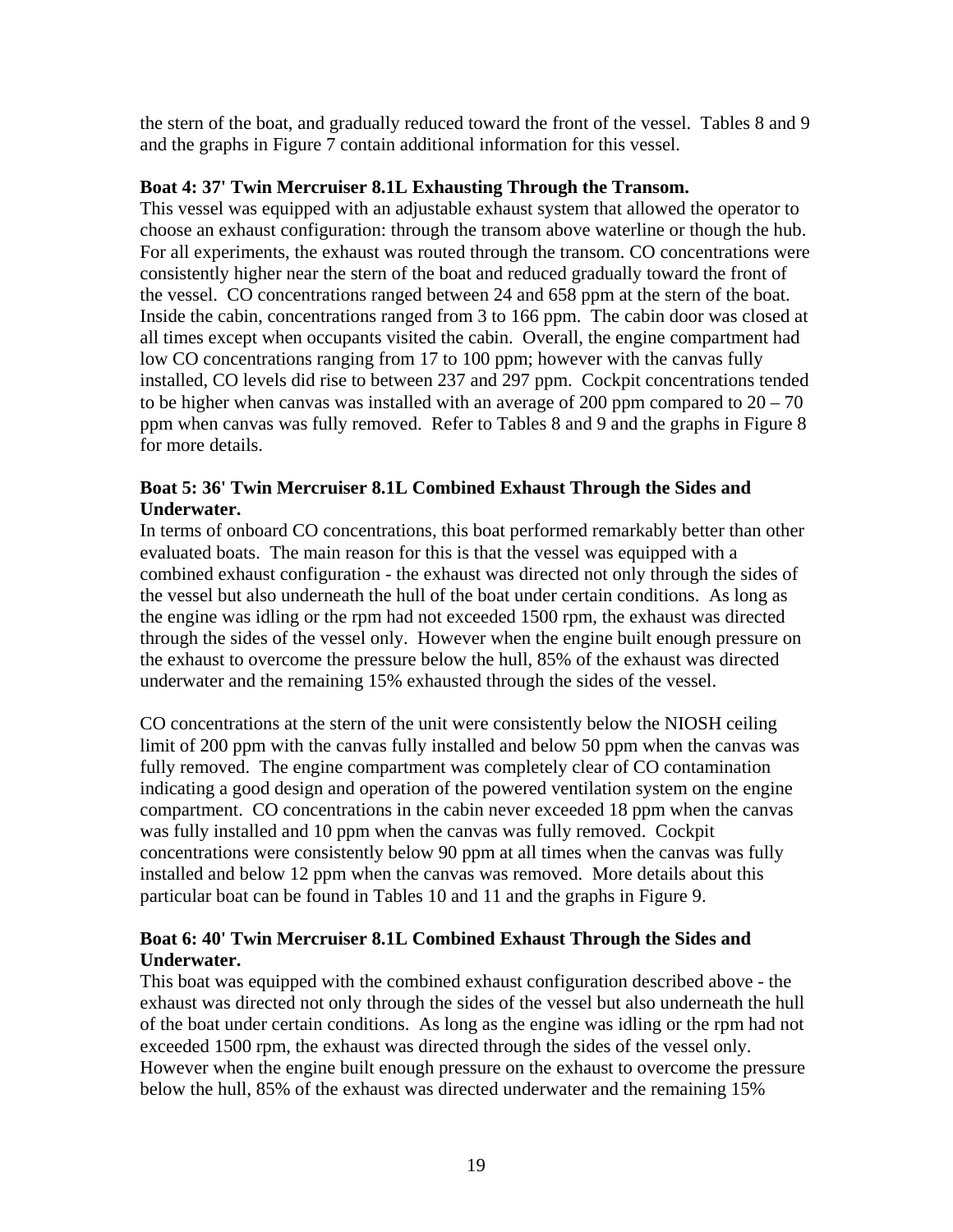exhausted through the sides of the vessel. Although this vessel performed better than other boats evaluated, it still exhibited higher concentrations at the stern of the vessel than boats equipped with the same exhaust configuration.

CO concentrations at the stern of the vessel ranged from 30 to 430 ppm when the canvas was fully installed and between 0 and 67 ppm when the canvas was fully removed. The engine compartment was completely clear of CO contamination indicating a good design and operation of the powered ventilation system. Cockpit concentrations never exceeded 75 ppm when the canvas was fully installed and 25 ppm without the canvas.

Concentrations in the cabin never exceeded 20 ppm even with the canvas fully installed. This indicates a good sealing of the cabin sliding door. Tables 10 and 11 and the graphs in Figure 10 contain additional information for this vessel.

## **Boat 7: 41' Motor Yatch Twin Mercruiser 8.1L Combined Exhaust Through the Sides and Underwater.**

This unit was slightly different from the other tested boats, since the cockpit was located much higher from the water level than for other express cruisers. CO concentrations at the stern of the vessel were consistently above 300 ppm with or without the canvas installed. ToxiUltra CO monitors were placed on the stern of the unit where the canvas configuration recessed a few inches higher than the sensor locations. The "station wagon" effect caused by exhaust being drawn into the vessel at this location might be an explanation of why levels remained high throughout all experiments despite the installation of rear and side curtains.

The cabin door was kept closed at all times, and inside levels never exceeded 17 ppm. This indicates a good sealing of the sliding cabin door and adjacent compartments. CO concentrations in the engine compartment never exceeded 80 ppm when the canvas was installed and 41 ppm when the canvas was fully removed. Cockpit concentrations ranged between 0 and 50 ppm with the canvas fully installed. Refer to Tables 12 and 13 and the graphs in Figure 11 for more details.

# **Boat 8: 34' Twin Mercruiser 8.1L Combined Exhaust Through the Sides.**

CO concentrations near the stern of this particular vessel were much higher with the canvas fully installed than without it. When all curtains were installed, peak concentrations of 500 ppm were observed for extended periods of time at speeds of 10 mph. When the canvas was fully removed (bimini top only), peak concentrations ranged from 70 to 80 ppm at 25 mph.

In the engine compartment, peak concentrations up to 143 ppm were displayed with the canvas installed, compared to 31 ppm without the canvas. CO concentrations inside the cockpit were reduced by a magnitude of 10 when the canvas was fully removed for all experiments (350 ppm vs.  $7 - 35$  ppm). More details about this particular boat can be found in Tables 12 and 13 and the graphs in Figure12.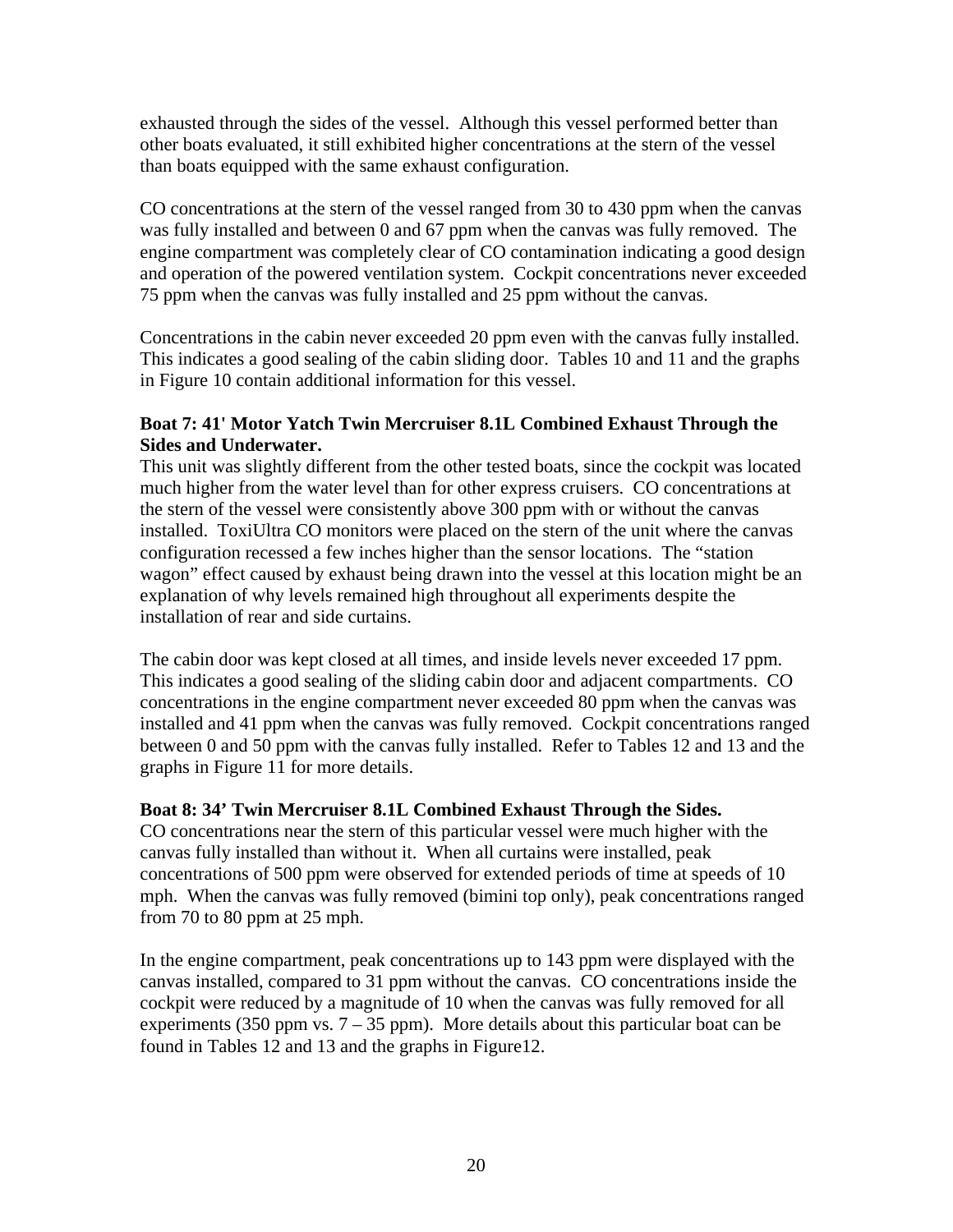### **Boat 9: 38' Twin Crusader 8.1 L Exhaust Underwater.**

Peak concentration on this vessel exceeded 500 ppm at the stern of the boat when the canvas was fully installed. CO concentrations in the cockpit were below the NIOSH ceiling of 200 ppm at all times, and lower when the canvas was fully removed (bimini top only). Inside the cabin CO concentrations never exceeded 60 ppm. Engine compartment concentrations were well below 120 ppm at all times. As with the other vessels, CO concentrations were consistently higher at the stern of the boat and were gradually reduced toward the front of the vessel. Tables 14 and 15 and the graphs in Figure 13 contain additional information for this vessel.

## **Boat 10: 35' Motor Yacht Twin Crusader 8.1 L Exhaust Underwater.**

This boat exhibited CO concentrations that not only exceeded 1000 ppm but also approached the 1200 NIOSH IDLH limit on the center of the stern, with and without the canvas. CO concentrations in the cockpit were below the NIOSH ceiling of 200 ppm at all times, and much lower when the canvas was fully removed (bimini top only). Engine compartment concentrations were well below 200 ppm at all times. In general, CO concentrations were consistently higher at the stern of the boat, and were gradually reduced toward the front of the vessel. Furthermore, CO concentrations tended to decrease at higher speeds. Refer to Tables 14 and 15 and the graphs in Figure 14 for more details.

## *Summary of Trends for All Boats*

As shown above, there was a high degree of variation in the performance of different boats in terms of onboard CO concentrations. Several of the factors influencing these results include:

- Exhaust configuration (Hub, Transom, Underwater, Sides)
- Canvas configurations
- Boat speed
- Wind conditions
- CO generation rate
- Boat design and shape
- Distance between exhaust outlets and individual's breathing zone
- Fresh air ventilation of the cockpit and occupied areas

#### *Behavior of Exhaust Gases in Underwater Exhaust Configurations*

In terms of positively influencing onboard CO concentrations, the results above demonstrate that boats equipped with underwater exhaust exhibited significantly lower CO concentrations than vessels equipped with other exhaust designs. Since this factor is also one controllable by boat manufacturers, a discussion of the mechanics underlying this method of CO control is presented here.

For underwater exhaust systems, the rise of gases through water is governed by bubble size and depth of injection. The prop wash, or turbulent churning of water by the boat's propeller, may also affect the rate of release of gas into the atmosphere by: 1) breaking large bubbles into smaller bubbles, 2) causing bubbles to coalesce, or 3) by propelling bubbles deeper into the water [NIOSH 2005].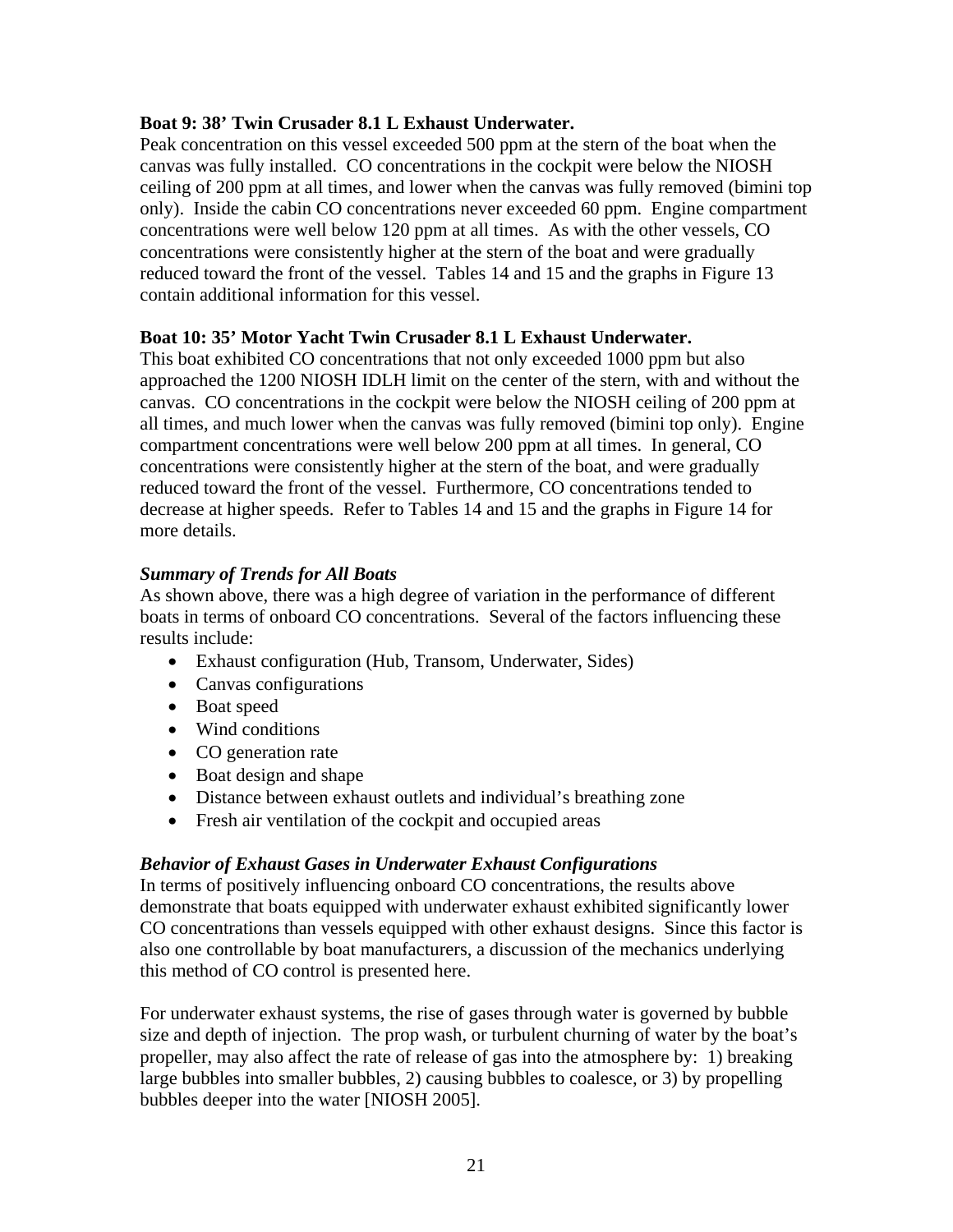Regarding the behavior of individual bubbles, small bubbles (less than 1 millimeter in diameter) have a low rise velocity, and as a result, are likely to be spherical and rise in a straight path. As bubbles grow larger, their rise velocity increases, resulting in a less stable ellipsoidal bubble shape. The prop may cause some of the larger bubbles to break up and become smaller, giving more time for the bubbles to reach the surface and further reducing CO concentrations close to the boat. By implementing underwater exhaust configurations that entrain exhaust through the prop wash, the potential for CO from the exhaust to be pulled and re-entrained into the boat is greatly reduced.

#### *Influence of Canvas Configuration on Station Wagon Effect*

As stated previously, a significant station wagon effect was documented for many of the experiments conducted. This effect is produced when negative pressures at the rear of the boat and cockpit areas, which are generated when the boat is underway, draw exhaust gases, including CO, from behind the boat into inhabited areas. This effect was maximized when the boat was traveling at low speeds into the wind with the canvas fully deployed and no forward hatches, windows, or front panels opened. This stands to reason since the protection of the canvas and windows while underway serves to create a pocket of negative pressure relative to the outside. Conversely, when the canvas was removed not only was a negative pressure pocket less likely to be created, but air being drawn directly into the cockpit tended to ventilate the area.

Another interesting trend regarding the station wagon effect was observed. With the canvas installed, CO concentrations did not always change as much as expected at higher speeds. Rather it was documented that areas of high onboard CO concentration merely shifted. Figures 12-14 show a typical scenario. At lower speeds of 5-10 mph, exhaust air was re-entrained into the cockpit up to four feet from the cockpit floor. However, at 15 mph, higher CO levels were found closer to the cockpit floor. And at 25 mph, with the canvas installed, high CO concentrations were found only very close to the cockpit floor (as low at 2 ft.) on most models of boat tested. The significance of these observations is that, depending on the various boat designs and ambient factors, operating the boat at higher speeds is no guarantee of adequately ventilating inhabited areas of the boat when the canvas is installed.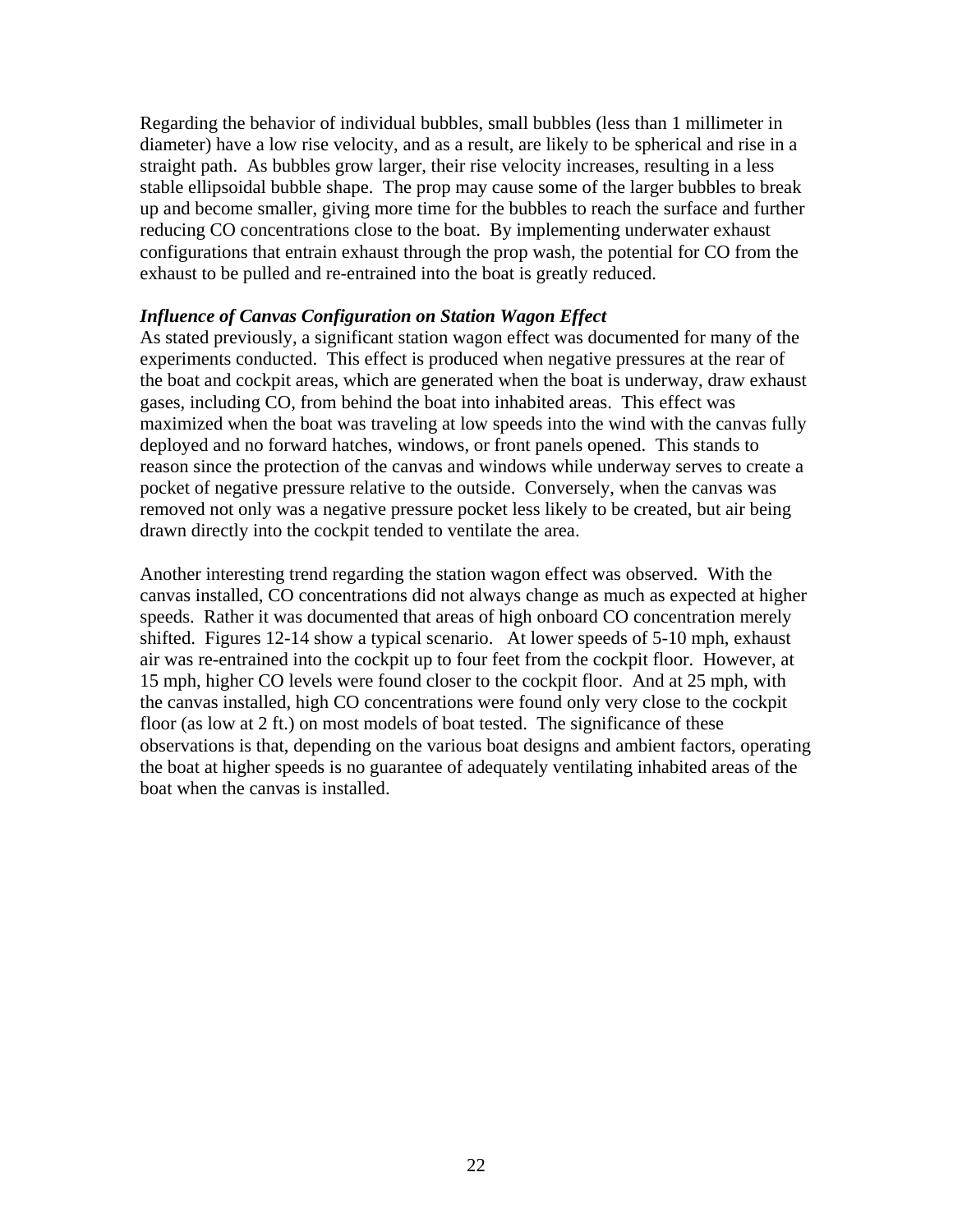# **CONCLUSIONS AND RECOMMENDATIONS**

Analysis of the results made several trends apparent. Chief among these are the following:

- When the canvas is deployed, CO concentrations reached instantaneous levels above the IDLH near the swimming platform for some of the evaluated boats.
- Canvas configuration significantly affects CO concentrations in the cockpit area.
- The combination of travel at low speeds into the wind with the canvas fully deployed and no forward hatches, windows or front panels opened maximized the station wagon effect, pulling significant amounts of CO into the cockpit.
- Different exhaust configurations have a major impact on how CO concentrations are entrained into the cockpit and other occupied areas. Accordingly, boats equipped with underwater exhaust exhibited significantly lower CO concentrations than vessels equipped with other exhaust designs.
- CO concentrations are typically higher at the stern of the boat and become gradually lower toward the front of the boat.
- Recirculation patterns varied with the boat speed. At lower speeds the recirculation was observed to be as high as 4 ft measured from cockpit floor. This height was reduced to 2 ft when going at 25 mph.
- Stationary smoke tests in the engine compartment showed satisfactory sealing of the bulkhead between the engine and adjacent compartments on all boats.
- Warning labels were missing important information to properly warn users of potential hazards and preventive/corrective measures to prevent CO poisonings.
- When underway, with the cabin door closed, the cabin is typically under negative pressure when the A/C is running. This condition can lead to CO intrusions if a leak should occur.

Based on the preceding results and observations, the following recommendations are made regarding lowering CO concentrations on express cruisers to appropriate levels, and also future research regarding the issue:

- Underwater exhaust will significantly reduce CO concentrations inside the cockpit and other occupied areas compared to surface exhaust.
- Because of the station wagon effect, some canvas configurations should not be used while the boat is moving or propulsion and/or generator engines are running.
- The possibility of adding force draft blowers into the cabin, creating a positive pressure to minimize CO intrusions, should be studied. Auxiliary blowers can be fitted and routed to ventilate the cockpit and swim platform areas in order to minimize or break negative pressure areas throughout the vessel.
- Since properly sealed cabin doors directly influenced the level of CO in cabins, door suppliers should be encouraged to develop better sealing methods and designs.
- Windshield manufacturers should be encouraged to study the possibility of maximizing ventilation of occupied areas by improving the design of the center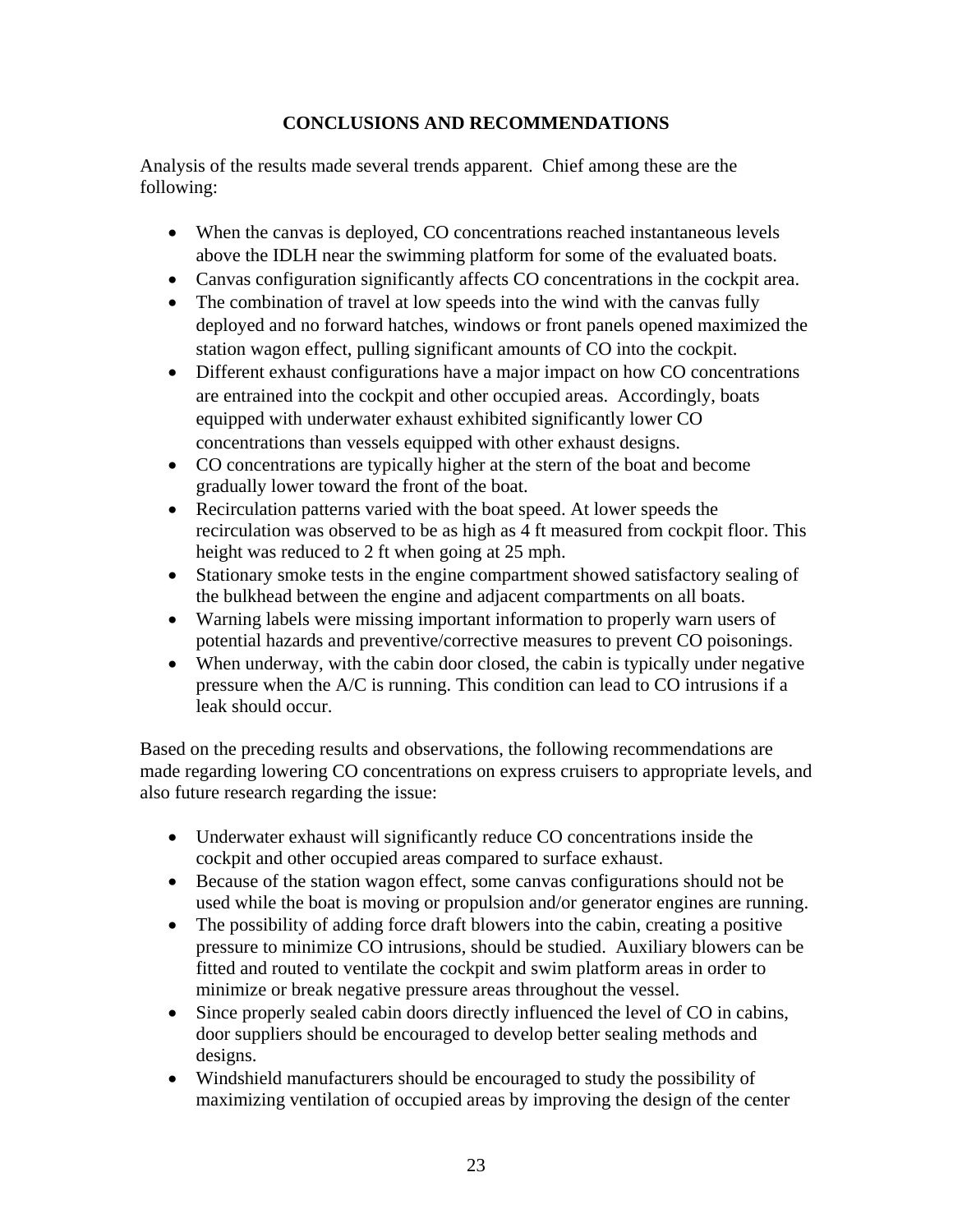and side wings of the windshield.

- Due care should be exercised when designing the powered ventilation system on the engine compartment to locate the air intake on the opposite side of the generator exhaust. Also, potentially moving the intake farther forward on the vessel would help minimize the intake of CO exhaust into the engine compartment.
- The development of cleaner burning engines with catalytic converters should be continued since they have the potential to greatly reduce CO concentrations to safer levels.
- It is recommended that the American Boat and Yacht Council (ABYC) examine their standards and emphasize ventilation problems that can lead to CO intrusions, taking a strong position against through-transom exhaust designs. Since the National Marine Manufacturers Association (NMMA) uses ABYC standards in their certification, the result will be a large number of boats built to this higher standard.
- Computational fluid dynamics (CFD) and other types of modeling should continue to be conducted to better assess exhaust plume configurations.
- Further research should be made to evaluate new control technologies to reduce CO concentrations on express cruisers as they continue to emerge.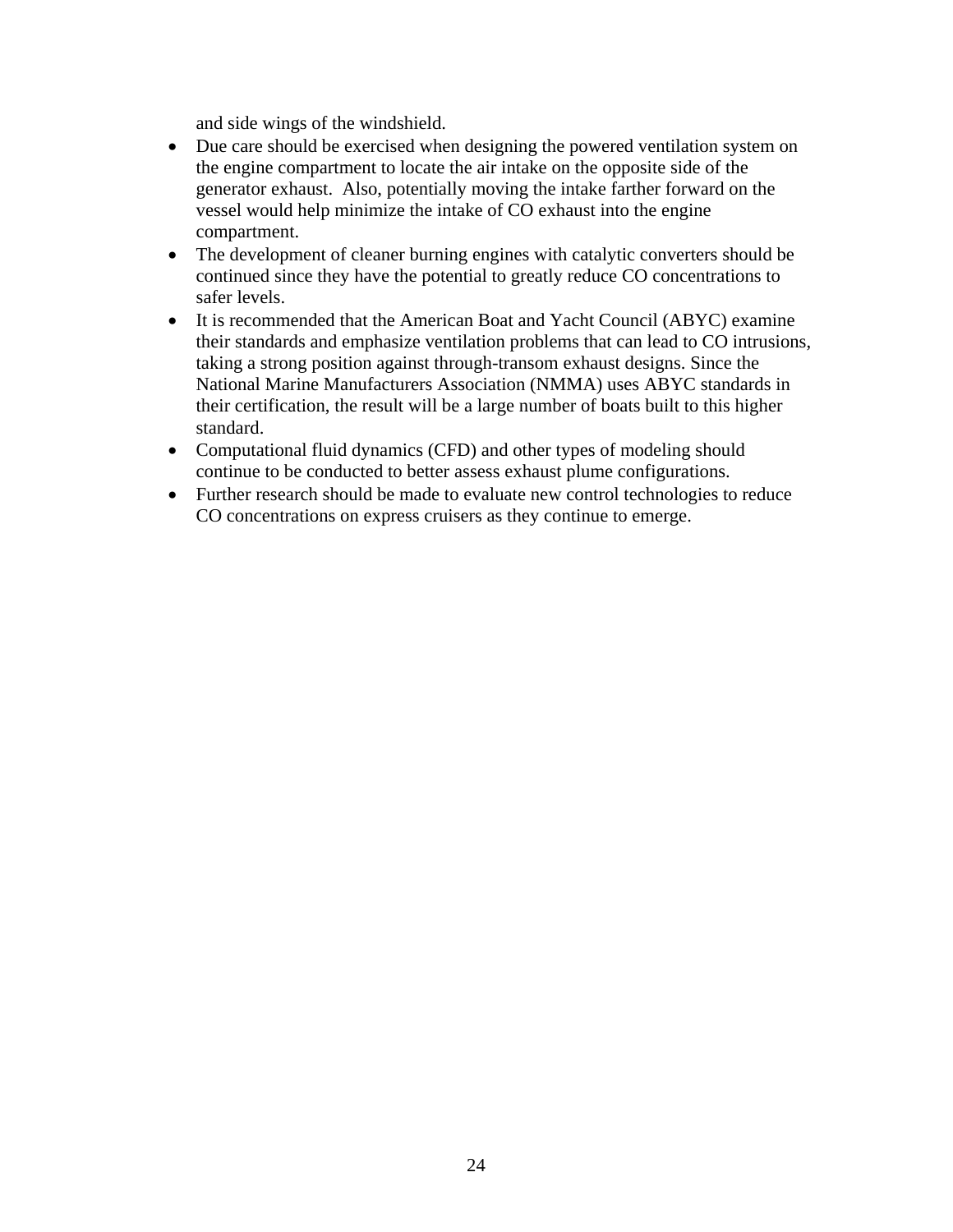#### **REFERENCES**

ACGIH (1996). Documentation of Threshold Limit Values and Biological Exposure Indices. Cincinnati, OH, American Conference of Governmental Industrial Hygienists.

CDC (1988). MMWR 37, supp (S-7) NIOSH Recommendations for Occupational Safety and Health Standards. Atlanta, GA, Department of Health and Human Services, Public Health Service, Centers for Disease Control and Prevention, National Institute for Occupational Safety and Health.

CDC (2000). MMWR 49, Houseboat-Associated Carbon Monoxide Poisonings on Lake Powell— Arizon and Utah, 2000. Atlanta, GA, Department of Health and Human Services, Public Health Service, Centers for Disease Control and Prevention, National Institute for Occupational Safety and Health.

CFR (1997). 29 CFR 1910.1000, Chapter XVII - Occupational Safety and Health Administration. Code of Federal Regulations, Table Z-1, Limits for Air Contaminants. Washington, DC: U.S. Federal Register.

CFR (1997). 29 CFR 1910.1000, Code of Federal Regulations. Washington, DC: U.S., Government Printing Office, Federal Register.

Department of the Interior (2004, October). Boat-Related Carbon Monoxide (CO) Poisonings. Retrieved January 19, 2004, from http://safetynet.smis.doi.gov/thelistbystate10-19-04.pdf

Earnest, G. S., R. L. Mickelsen, et al. (1997). "Carbon Monoxide Poisonings from Small, Gasoline-Powered, Internal Combustion Engines: Just What Is a "Well-Ventilated Area"?" Am. Ind. Hyg. Assoc. J. 58(11): 787-791.

Ehlers, J. J., J. B. McCammon, et al. (1996). NIOSH/CDPHE/CPSC/OSHA/EPA Alert: Preventing Carbon Monoxide Poisoning from Small Gasoline-Powered Engines and Tools, U.S. Department of Health and Human Services, Public Health Service, Centers for Disease Control and Prevention, National Institute for Occupational Safety and Health.

EPA (1991). Air Quality Criteria for Carbon Monoxide. Washington, DC, U.S. Environmental Protection Agency.

EPA (1996). Environmental Fact Sheet: Emission Standards for New Gasoline Marine Engines. Ann Arbor, Michigan, Environmental Protection Agency**:** 4.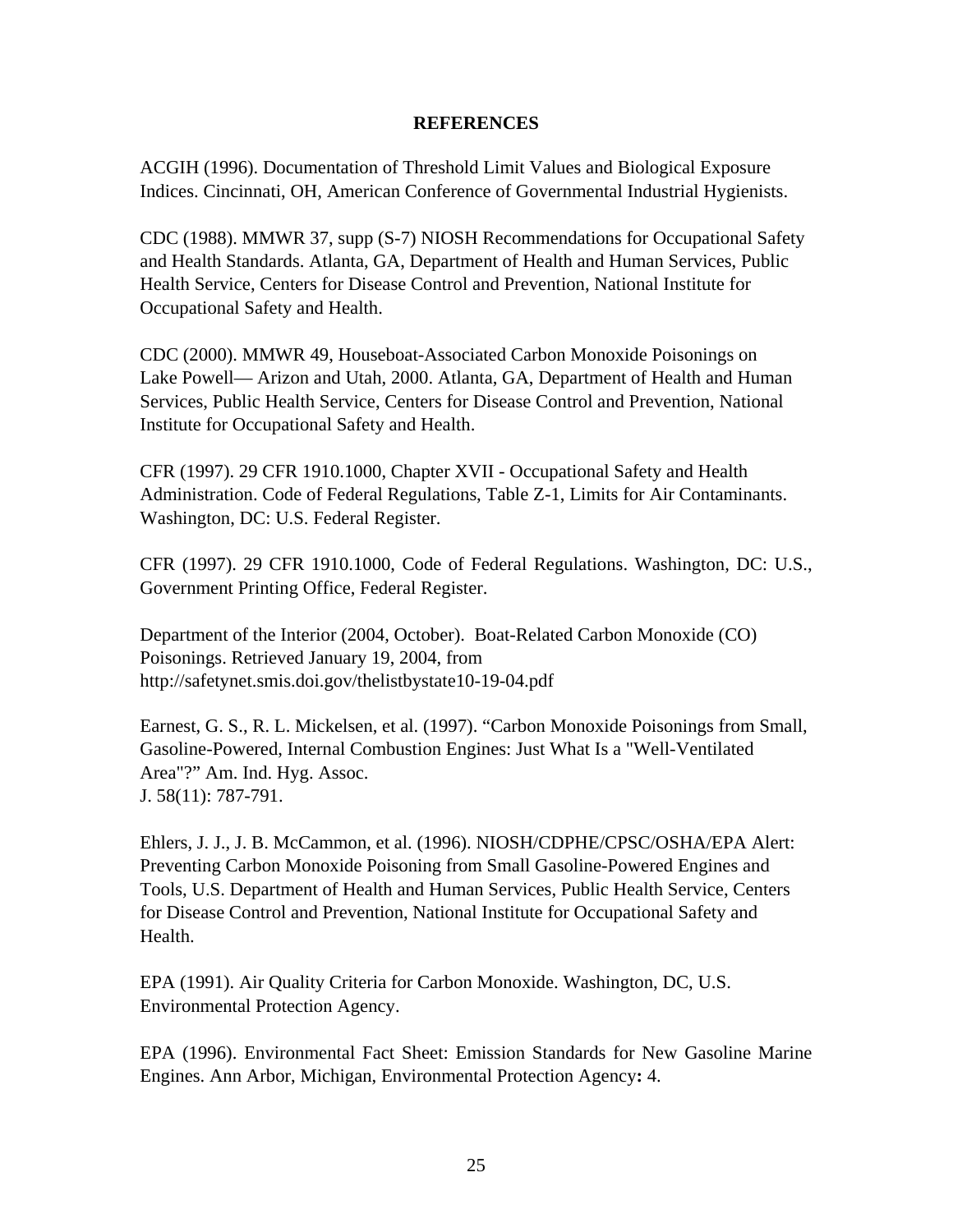Forbes, W. H., F. Sargent, et al. (1945). "The Rate of CO Uptake by Normal Man." Am Journal of Physiology 143:594-608.

Kovein, R. J., G. S. Earnest, et al. (1998). CO Poisoning from Small Gasoline-Powered Engines: A Control Technology Solution, U.S. Department of Health and Human Services, Public Health Service, Centers for Disease Control and Prevention, National Institute for Occupational Safety and Health.

NIOSH (1972). Criteria for a Recommended Standard: Occupational Exposure to Carbon Monoxide. Cincinnati, OH, National Institute for Occupational Safety and Health.

NIOSH (1977). Occupational Diseases: A Guide to their Recognition. Cincinnati, OH, National Institute for Occupational Safety and Health.

NIOSH (1979). A Guide to Work Relatedness of Disease. Cincinnati, OH, Department of Health Education and Welfare, Public Health Service, Centers for Disease Control, National Institute for Occupational Safety and Health.

NIOSH (2000). Pocket Guide to Chemical Hazards and Other Databases: Immediately Dangerous to Life and Health Concentrations, DHHS (NIOSH).

NIOSH (2005). Reducing Carbon Monoxide Exposure by Optimization of the Fresh Air Exhaust System, DHHS (NIOSH).

Proctor, N. H., J. P. Hughes, et al. (1988). Chemical Hazards of the Workplace. Philadelphia, PA, J.P. Lippincott Co.

WHO (1999). Environmental Health Criteria 213 - Carbon Monoxide (Second Edition). Geneva, Switzerland, World Health Organization.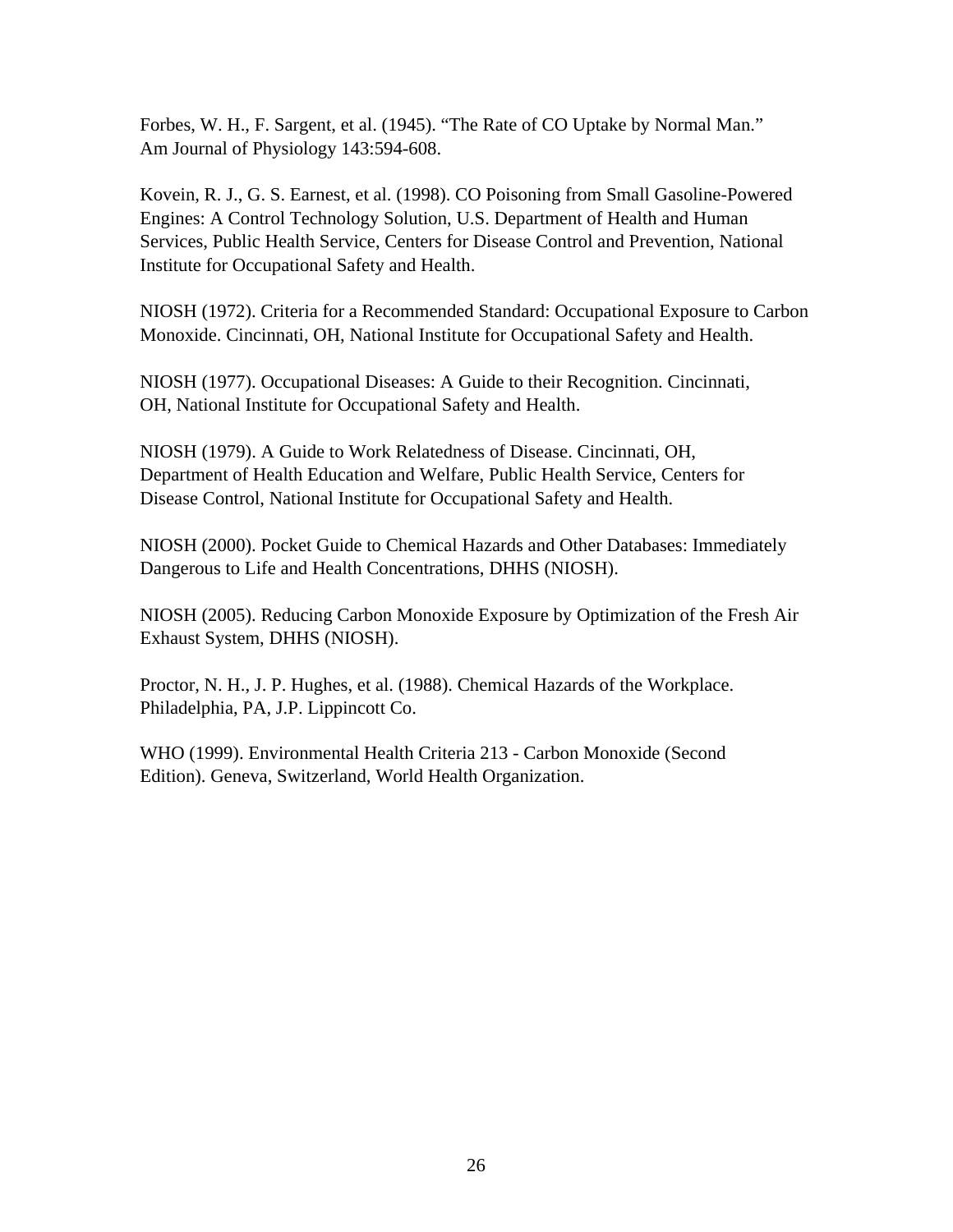| Exp#                                                         | Target<br>Speed<br>(mph) | <b>Back Flaps</b><br>Open | Front Flap<br>Open | Flaps Open<br>All Other | Windshield<br>Front<br>Open | Gen. on      | Into wind<br>or With<br>wind | Other<br>Notes                                      |
|--------------------------------------------------------------|--------------------------|---------------------------|--------------------|-------------------------|-----------------------------|--------------|------------------------------|-----------------------------------------------------|
| 1                                                            | 5                        | y                         | n                  | $\mathbf n$             | n                           | y            | $\rm i$                      | Boat 1                                              |
| $\mathfrak{2}% =\mathfrak{2}\left( \mathfrak{2}\right) ^{2}$ | 5                        | y                         | y                  | $\mathbf n$             | n                           | y            | $\rm i$                      | Boat 1                                              |
| 3                                                            | 5                        | $\overline{V}$            | $\mathbf{V}$       | $\mathbf n$             | n                           | $\mathbf{V}$ | W                            | Boat 1                                              |
| 4                                                            | 5                        | y                         | $\mathbf n$        | $\mathbf n$             | n                           | y            | W                            | Boat 1                                              |
| 5                                                            | 10                       | V                         | $\mathbf{V}$       | $\mathbf n$             | n                           | $\mathbf{V}$ | $\rm i$                      | Boat 1                                              |
| 6                                                            | 10                       | y                         | y                  | $\mathbf n$             | n                           | y            | W                            | Boat 1                                              |
| 7                                                            | 15                       | y                         | y                  | $\mathbf n$             | n                           | y            | $\rm i$                      | Boat 1                                              |
| 8                                                            | 15                       | y                         | y                  | $\mathbf n$             | n                           | y            | W                            | Boat 1                                              |
| 9                                                            | 25                       | y                         | $\mathbf{V}$       | $\mathbf n$             | n                           | y            | $\mathbf{i}$                 | Boat 1                                              |
| 10                                                           | 25                       | y                         | y                  | $\mathbf n$             | n                           | y            | W                            | Boat 1                                              |
| 11                                                           | 10                       | y                         | $\mathbf n$        | $\mathbf n$             | n                           | y            | $\rm i$                      | Boat 1                                              |
| 12                                                           | 25                       | y                         | n                  | $\mathbf n$             | n                           | y            | $\mathbf{i}$                 | Boat 1                                              |
| 13                                                           | 25                       | y                         | $\mathbf n$        | $\mathbf n$             | $\mathbf n$                 | y            | W                            | Boat 1                                              |
| 14                                                           | 5                        | y                         | y                  | y                       | n                           | y            | $\mathbf{i}$                 | Boat 1                                              |
| 15                                                           | 5                        | $\overline{V}$            | $\mathbf{V}$       | y                       | n                           | y            | W                            | Boat 1                                              |
| 16                                                           | 10                       | y                         | y                  | y                       | $\mathbf n$                 | y            | $\rm i$                      | Boat 1                                              |
| 17                                                           | 10                       | $\overline{V}$            | $\mathbf{V}$       | y                       | n                           | V            | W                            | Boat 1                                              |
| 18                                                           | 15                       | y                         | y                  | y                       | $\mathbf n$                 | y            | $\mathbf{i}$                 | Boat 1                                              |
| 19                                                           | 15                       | y                         | y                  | y                       | y                           | y            | W                            | Boat 1                                              |
| 20                                                           | 25                       | y                         | y                  | y                       | y                           | y            | $\mathbf i$                  | Boat 1                                              |
| 21                                                           | 25                       | y                         | y                  | y                       | y                           | y            | W                            | Boat 1                                              |
| 22                                                           | 15                       | y                         | y                  | y                       | n                           | y            | n/a                          | Boat 1 / hatch and 2 side windows open in cabin     |
| 23                                                           | 15                       | y                         | y                  | y                       | $\mathbf n$                 | $\mathbf n$  | n/a                          | Boat 1 / hatch and 2 side windows closed in cabin   |
| 24                                                           | n/a                      | y                         | y                  | У                       | y                           | y            | n/a                          | Boat 1 / at dock / generator and air conditioner on |
| 25                                                           | 5                        | y                         | y                  | $\mathbf n$             | $\mathbf n$                 | y            | n/a                          | Boat 2                                              |
| 26                                                           | 10                       | y                         | y                  | $\mathbf n$             | n                           | y            | n/a                          | Boat 2                                              |
| 27                                                           | 5                        | y                         | $\mathbf n$        | $\mathbf n$             | n                           | $\mathbf{V}$ | n/a                          | Boat 2 / stopped early CO levels too high           |
| 28                                                           | 15                       | y                         | y                  | n                       | n                           | y            | n/a                          | Boat 2                                              |
| 29                                                           | 25                       | y                         | y                  | $\mathbf n$             | n                           | y            | n/a                          | Boat 2                                              |
| 30                                                           | 5                        | y                         | y                  | y                       | $\mathbf n$                 | y            | n/a                          | Boat 2                                              |
| 31                                                           | 10                       | y                         | y                  | y                       | n                           | y            | n/a                          | Boat 2                                              |
| 32                                                           | 15                       | y                         | y                  | $\mathbf y$             | n                           | y            | n/a                          | Boat 2                                              |
| 33                                                           | 15                       | y                         | $\mathbf{V}$       | y                       | y                           | $\mathbf{v}$ | n/a                          | Boat 2                                              |
| 34                                                           | 25                       | y                         | y                  | y                       | y                           | y            | n/a                          | Boat 2                                              |
| 35                                                           | 15                       | y                         | y                  | y                       | $\mathbf n$                 | y            | n/a                          | Boat 2 / hatch and 2 side windows open in cabin     |
| 36                                                           | 15                       | y                         | y                  | y                       | n                           | $\mathbf n$  | n/a                          | Boat 2 / hatch and 2 side windows closed in cabin   |
| 37                                                           | 32                       | y                         | y                  | y                       | y                           | $\mathbf n$  | n/a                          | Boat 2                                              |
| 38                                                           | n/a                      | V                         | $\mathbf{V}$       | y                       | y                           | $\mathbf{V}$ | n/a                          | Boat 2 / at dock / generator and AC on              |

# **Table 1: Experiment Conditions, Boats 1 & 2**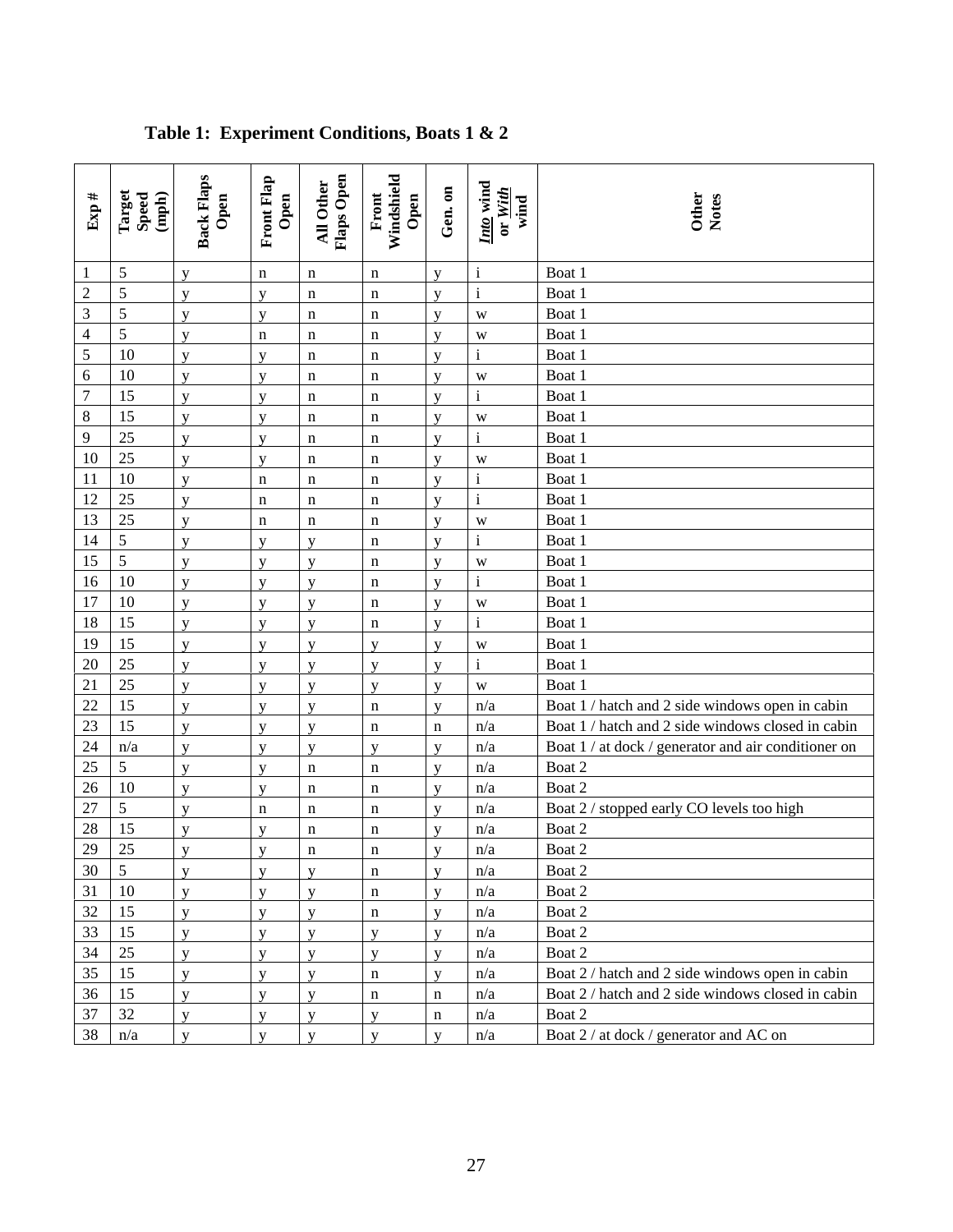| Exp.#            | Target<br>Speed<br>(mph) | Flaps Open<br>Back<br>Center | Flaps Open<br><b>Back Side</b> | <b>Front Flap</b><br>Open | Flaps Open<br>All Other | Windshield<br>Open<br>Front | Gen.on | $\frac{Into}{I}$ wind<br>or With<br>wind | Other<br>Notes                                                                |
|------------------|--------------------------|------------------------------|--------------------------------|---------------------------|-------------------------|-----------------------------|--------|------------------------------------------|-------------------------------------------------------------------------------|
|                  | n/a                      |                              |                                |                           |                         |                             |        | near dead calm                           | Boat 4 / AC is on /' drive engines<br>off                                     |
| $\mathbf{1}$     |                          | у                            | n                              | n                         | n                       | n                           | y      |                                          | Boat 4 / stopped short lots of                                                |
| $\overline{c}$   | 5                        | y                            | n                              | n                         | n                       | n                           | y      | near dead calm                           | alarms going off                                                              |
| $\overline{3}$   | 25                       | y                            | $\mathbf n$                    | V                         | $\mathbf n$             | n                           | y      | near dead calm                           | Boat 4                                                                        |
| $\overline{4}$   | 15                       | $\mathbf{V}$                 | n                              | $\overline{V}$            | $\mathbf n$             | n                           | V      | near dead calm                           | Boat 4                                                                        |
| 5                | 10                       | y                            | $\mathbf n$                    | y                         | n                       | n                           | y      | near dead calm                           | Boat 4                                                                        |
| 6                | 25                       | y                            | $\mathbf n$                    | $\mathbf n$               | $\mathbf n$             | n                           | y      | near dead calm                           | Boat 4                                                                        |
| $\boldsymbol{7}$ | 15                       | y                            | n                              | $\mathbf n$               | $\mathbf n$             | $\mathbf n$                 | y      | near dead calm                           | Boat 4                                                                        |
| 8                | 25                       | y                            | y                              | $\mathbf{V}$              | $\mathbf n$             | n                           | y      | n/a                                      | Boat 4                                                                        |
| 9                | 15                       | y                            | y                              | y                         | n                       | n                           | y      | n/a                                      | Boat 4 / high levels of CO<br>detected / opened all flaps after<br>experiment |
| 10               | 15                       | y                            | y                              | y                         | y                       | $\mathbf n$                 | y      | n/a                                      | Boat 4                                                                        |
| 11               | 15                       | y                            | V                              | V                         | y                       | V                           | y      | $\mathrm{n}/\mathrm{a}$                  | Boat 4                                                                        |
| 12               | 5                        | y                            | y                              | y                         | y                       | n                           | y      | n/a                                      | Boat 4                                                                        |
| 13               | 10                       | y                            | y                              | y                         | y                       | n                           | V      | n/a                                      | Boat 4                                                                        |
| 14               | 25                       | y                            | y                              | y                         | y                       | y                           | V      | n/a                                      | Boat 4                                                                        |
|                  |                          |                              |                                |                           |                         |                             |        |                                          | Boat 4 / 4 hatches and 2 portholes                                            |
| 15               | 15                       | у                            | y                              | y                         | y                       | y                           | y      | n/a                                      | open in cabin                                                                 |
|                  |                          |                              |                                |                           |                         |                             |        |                                          | Boat 4 / hatches closed BUT                                                   |
| 16               | 10                       | y                            | у                              | y                         | y                       | n                           | y      | n/a                                      | exhaust through hub                                                           |
| 17               | 5                        | y                            | V                              | y                         | y                       | n                           | V      | n/a                                      | Boat 4                                                                        |
| 18               | n/a                      | y                            | y                              | $\mathbf n$               | $\mathbf n$             | n                           | y      | not measured                             | Boat 3 / stationary at dock                                                   |
| 19               | 25                       | y                            | V                              | n                         | $\mathbf n$             | n                           | y      | not measured                             | Boat 3                                                                        |
| 20               | 15                       | y                            | y                              | $\mathbf n$               | $\mathbf n$             | $\mathbf n$                 | y      | not measured                             | Boat 3                                                                        |
| 21               | 10                       | y                            | V                              | n                         | n                       | n                           | y      | not measured                             | Boat 3                                                                        |
| 22               | 5                        | y                            | y                              | $\mathbf n$               | $\mathbf n$             | n                           | y      | not measured                             | Boat 3                                                                        |
| 23               | 5                        | V                            | V                              | V                         | n                       | n                           | V      | not measured                             | Boat 3                                                                        |
| 24               | 10                       | y                            | V                              | y                         | n                       | n                           | V      | not measured                             | Boat 3                                                                        |
| 25               | 15                       | y                            | y                              | y                         | n                       | n                           | y      | not measured                             | Boat 3                                                                        |
| 26               | 25                       | y                            | V                              | V                         | $\mathbf n$             | n                           | y      | not measured                             | Boat 3                                                                        |
| 27               | 5                        | y                            | y                              | y                         | y                       | $\mathbf n$                 | y      | not measured                             | Boat 3                                                                        |
| $28\,$           | 10                       | y                            | y                              | y                         | y                       | $\mathbf n$                 | y      | not measured                             | Boat 3                                                                        |
| 29               | 15                       | y                            | y                              | y                         | y                       | n                           | y      | not measured                             | Boat 3                                                                        |
| 30               | 15                       | y                            | y                              | y                         | y                       | y                           | y      | not measured                             | Boat 3                                                                        |
| 31               | 25                       | y                            | y                              | y                         | y                       | y                           | V      | not measured                             | Boat 3                                                                        |
| 32               | 15                       | y                            | y                              | y                         | y                       | y                           | V      | into wind                                | Boat 3/3 hatches and 5 windows<br>in cabin open                               |

# **Table 2: Experiment Conditions, Boats 3 & 4.**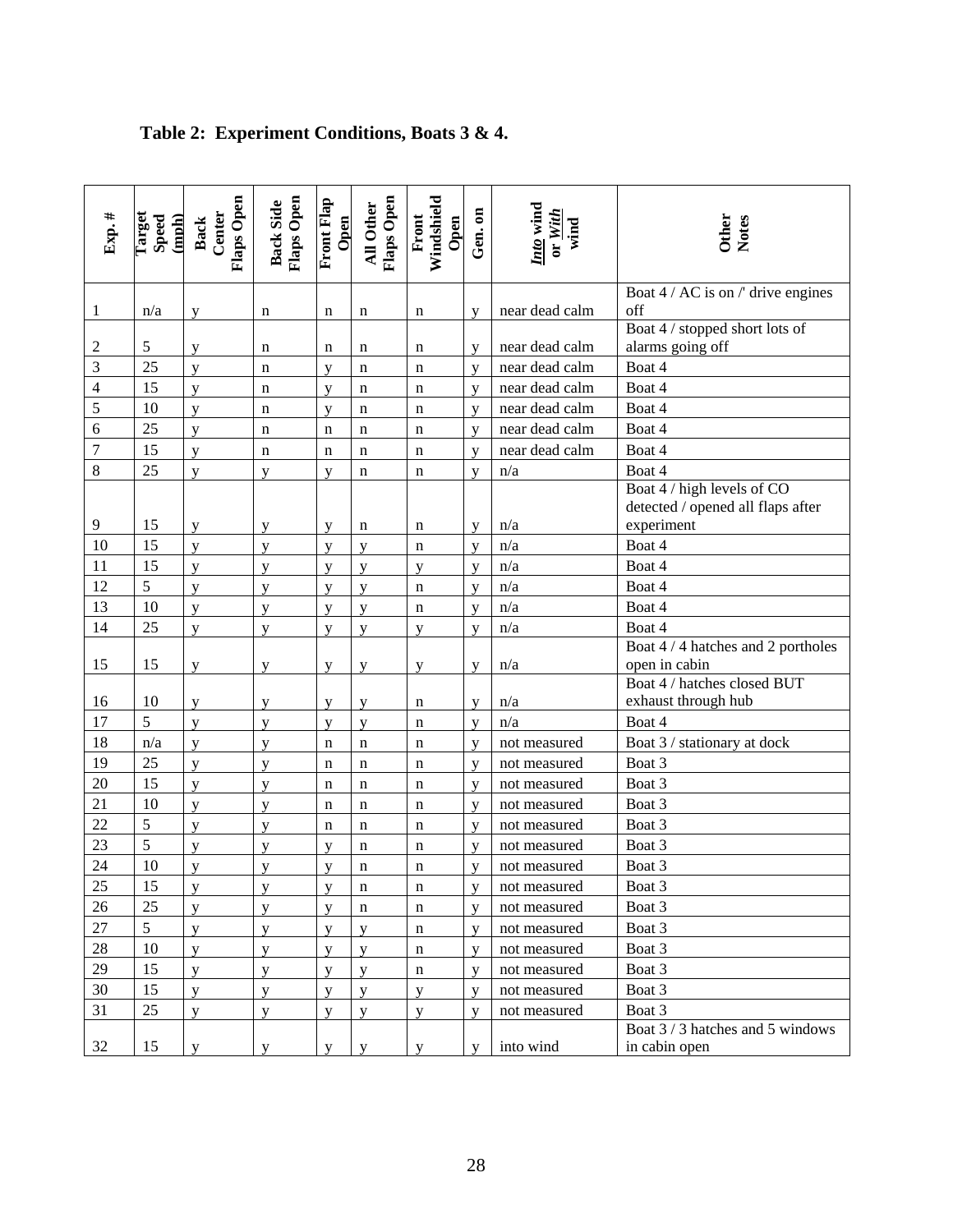| Exp #            | <b>Target Speed</b><br>$({\bf nph})$ | Aft Curtain<br>Open | Flaps Open<br><b>Back Side</b> | <b>Front Flap</b><br>Open | Flaps Open<br>All Other | Ventilation<br>Window<br>Front<br>Onen | Generator on   | Into wind or<br>With wind | Other Notes                                                     |
|------------------|--------------------------------------|---------------------|--------------------------------|---------------------------|-------------------------|----------------------------------------|----------------|---------------------------|-----------------------------------------------------------------|
| 1                | 5                                    | y                   | n                              | n                         | n                       | y                                      | y              | n/a                       | Boat 5 / Exhaust through bypass at sides above<br>the waterline |
|                  |                                      |                     |                                |                           |                         |                                        |                |                           | Boat 5 / Exhaust through bypass at sides above                  |
| $\overline{c}$   | $\sqrt{5}$                           | y                   | n                              | n                         | n                       | y                                      | y              | n/a                       | the waterline                                                   |
| 3                | 10                                   | y                   | n                              | n                         | n                       | $\mathbf n$                            | y              | n/a                       | Boat 5 / Exhaust underwater                                     |
| $\overline{4}$   | 15                                   | y                   | n                              | n                         | n                       | y                                      | y              | n/a                       | Boat 5 / Exhaust underwater                                     |
| 5                | 15                                   | y                   | n                              | n                         | n                       | n                                      | V              | n/a                       | Boat 5 / Exhaust underwater                                     |
| 6                | 25                                   | y                   | n                              | n                         | n                       | $\mathbf n$                            | y              | n/a                       | Boat 5 / Exhaust underwater                                     |
| $\boldsymbol{7}$ | 25                                   | y                   | V                              | n                         | n                       | $\mathbf n$                            | $\mathbf{V}$   | n/a                       | Boat 5 / Exhaust underwater                                     |
| $\,8\,$          | 15                                   | y                   | y                              | n                         | n                       | $\mathbf n$                            | y              | n/a                       | Boat 5 / Exhaust underwater                                     |
| 9                | 15                                   | y                   | y                              | n                         | n                       | y                                      | y              | n/a                       | Boat 5 / Exhaust underwater                                     |
| 10               | 10                                   | y                   | y                              | $\mathbf n$               | $\mathbf n$             | $\mathbf n$                            | y              | n/a                       | Boat 5 / Exhaust underwater                                     |
| 11               | 5                                    | y                   | y                              | n                         | n                       | $\mathbf n$                            | y              | n/a                       | Boat 5 / Exhaust underwater                                     |
| 12               | 15                                   | y                   | y                              | y                         | n                       | $\mathbf n$                            | V              | n/a                       | Boat 5 / Exhaust underwater                                     |
| 13               | 25                                   | y                   | y                              | y                         | y                       | $\mathbf n$                            | y              | n/a                       | Boat 5 / Exhaust underwater                                     |
| 14               | 15                                   | y                   | y                              | y                         | y                       | $\mathbf n$                            | y              | n/a                       | Boat 5 / Exhaust underwater                                     |
| 15               | $\sqrt{5}$                           | y                   | y                              | y                         | y                       | n                                      | y              | n/a                       | Boat 5 / Exhaust underwater                                     |
| 16               | 10                                   | y                   | y                              | y                         | y                       | $\mathbf n$                            | y              | n/a                       | Boat 5 / Exhaust underwater                                     |
| 17               | 15                                   | y                   | y                              | y                         | y                       | y                                      | y              | n/a                       | Boat 5 / Exhaust underwater                                     |
| 18               | 15                                   | y                   | y                              | y                         | y                       | y                                      | y              | n/a                       | Boat 5 / Exhaust underwater                                     |
| 19               | 25                                   | y                   | n                              | n                         | $\mathbf n$             | $\mathbf n$                            | y              | n/a                       | Boat 6 / NE 3-5 mph                                             |
| 20               | $\sqrt{5}$                           | y                   | n                              | n                         | n                       | $\mathbf n$                            | y              | n/a                       | Boat 6 / NE 3-5 mph                                             |
| 21               | 10                                   | y                   | n                              | n                         | n                       | $\mathbf n$                            | y              | n/a                       | Boat 6 / NE 3-5 mph                                             |
| 22               | 15                                   | y                   | n                              | n                         | $\mathbf n$             | n                                      | y              | n/a                       | Boat 6 / NE 3-5 mph                                             |
| 23               | 15                                   | y                   | n                              | n                         | n                       | y                                      | y              | n/a                       | Boat 6 / NE 3-5 mph                                             |
| 24               | 5                                    | y                   | y                              | n                         | n                       | $\mathbf n$                            | y              | n/a                       | Boat 6 / NE 3-3 mph                                             |
| 25               | 10                                   | y                   | y                              | $\mathbf n$               | n                       | $\mathbf n$                            | y              | n/a                       | Boat 6 / NE 3-3 mph                                             |
| 26               | 15                                   | y                   | y                              | n                         | n                       | n                                      | $\overline{V}$ | n/a                       | Boat 6 / NE 3-3 mph                                             |
| 27               | 15                                   | y                   | y                              | n                         | n                       | y                                      | y              | n/a                       | Boat 6 / NE 3-3 mph                                             |
| 28               | 25                                   | y                   | y                              | n                         | n                       | $\mathbf n$                            | y              | n/a                       | Boat 6 / NE 3-3 mph                                             |
| 29               | 15                                   | y                   | y                              | y                         | $\mathbf n$             | $\mathbf n$                            | $\mathbf{y}$   | n/a                       | Boat 6 / E 5-10 mph                                             |
| 30               | 25                                   | y                   | y                              | y                         | y                       | $\mathbf n$                            | y              | n/a                       | Boat 6 / E 5-10 mph                                             |
| 31               | 15                                   | y                   | y                              | y                         | y                       | $\mathbf n$                            | y              | n/a                       | Boat 6 / E 5-10 mph                                             |
| $32\,$           | 15                                   | y                   | y                              | y                         | y                       | y                                      | y              | n/a                       | Boat 6 / E 5-10 mph                                             |
| 33               | $\sqrt{5}$                           | y                   | y                              | y                         | y                       | $\mathbf n$                            | y              | n/a                       | Boat 6 / E 5-10 mph                                             |
| 34               | 10                                   | y                   | y                              | y                         | y                       | $\mathbf n$                            | y              | n/a                       | Boat 6 / E 5-10 mph                                             |
| 35               | 15                                   | y                   | y                              | y                         | y                       | $\mathbf n$                            | y              | n/a                       | Boat 6 / Hatch open and cabin door open                         |
| 36               | $\boldsymbol{0}$                     | y                   | y                              | y                         | y                       | $\mathbf n$                            | y              | n/a                       | Boat 6 / Idle at the dock                                       |

# **Table 3: Experiment Conditions, Boats 5 & 6.**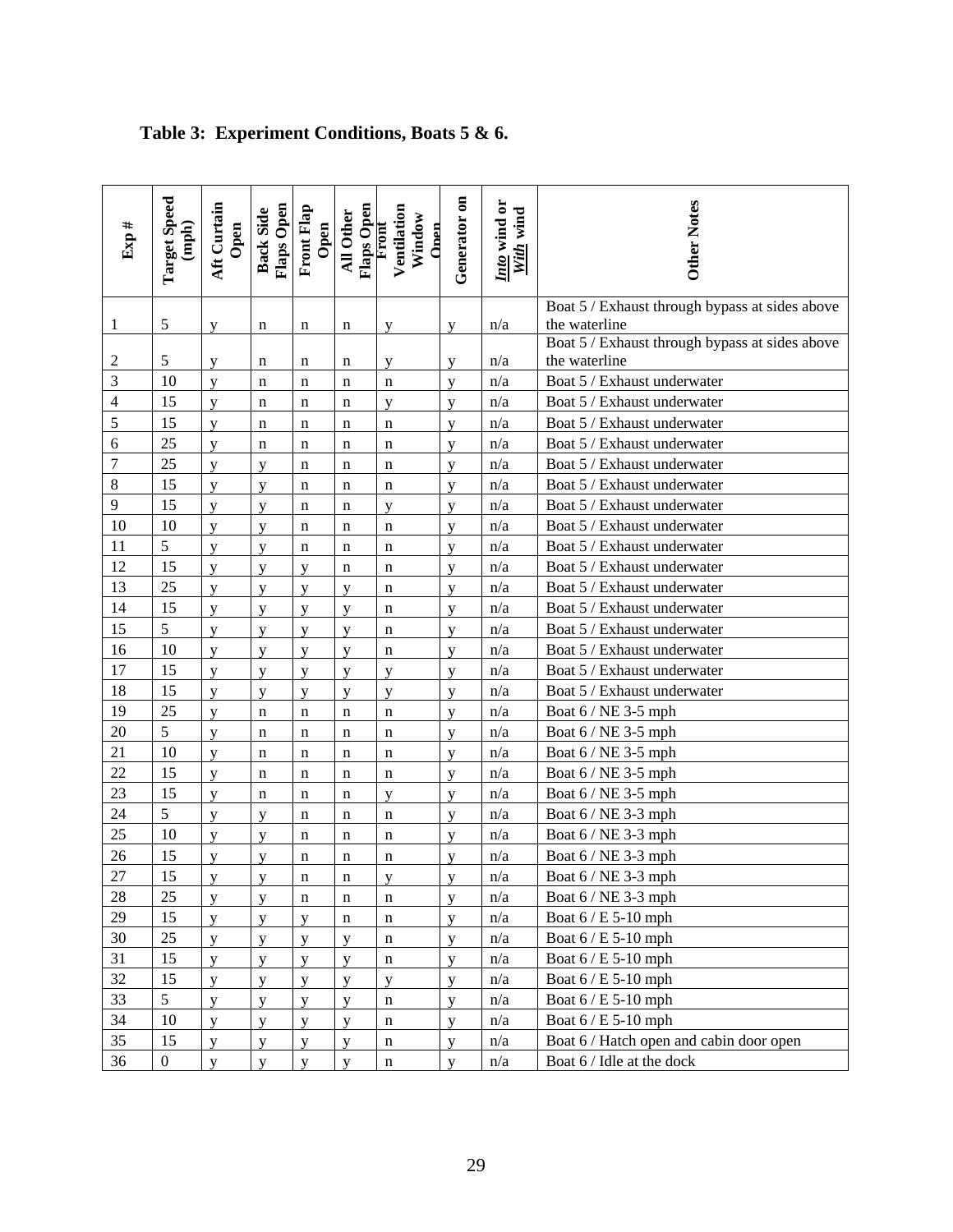| Exp#           | <b>Target Speed</b><br>$(\text{mph})$ | Aft Curtain<br>Open | Flaps Open<br><b>Back Side</b> | Front Flap<br>Open | Flaps Open<br><b>All Other</b> | Ventilation<br>Window<br>Front<br>Open | Generator on   | Into wind or<br>With wind | <b>Other Notes</b> |
|----------------|---------------------------------------|---------------------|--------------------------------|--------------------|--------------------------------|----------------------------------------|----------------|---------------------------|--------------------|
| $\mathbf{1}$   | 5                                     | y                   | n                              | $\mathbf n$        | n                              | $\mathbf n$                            | y              | n/a                       | Boat 7             |
| $\overline{c}$ | 10                                    | y                   | $\mathbf n$                    | $\mathbf n$        | $\mathbf n$                    | $\mathbf n$                            | y              | n/a                       | Boat 7             |
| $\overline{3}$ | 15                                    | y                   | y                              | $\mathbf n$        | $\mathbf n$                    | n                                      | y              | n/a                       | Boat 7             |
| $\overline{4}$ | 25                                    | y                   | y                              | $\mathbf n$        | $\mathbf n$                    | $\mathbf n$                            | y              | n/a                       | Boat 7             |
| 5              | 5                                     | $\mathbf{y}$        | y                              | $\mathbf n$        | $\mathbf n$                    | $\mathbf n$                            | y              | n/a                       | Boat 7             |
| 6              | 10                                    | y                   | y                              | $\mathbf n$        | $\mathbf n$                    | $\mathbf n$                            | y              | n/a                       | Boat 7             |
| $\overline{7}$ | 15                                    | y                   | y                              | y                  | y                              | n                                      | y              | W                         | Boat 7             |
| $\,8\,$        | 25                                    | y                   | y                              | y                  | y                              | $\mathbf n$                            | y              | W                         | Boat 7             |
| 9              | 5                                     | y                   | y                              | y                  | y                              | $\mathbf n$                            | y              | W                         | Boat 7             |
| 10             | 10                                    | y                   | y                              | y                  | y                              | $\mathbf n$                            | y              | $\mathbf{i}$              | Boat 7             |
| 11             | 15                                    | y                   | y                              | y                  | y                              | $\mathbf n$                            | y              | $\mathbf{i}$              | Boat 7             |
| 12             | 5                                     | y                   | y                              | y                  | y                              | $\mathbf n$                            | y              | $\mathbf{i}$              | Boat 7             |
| 13             | 10                                    | y                   | y                              | y                  | y                              | $\mathbf n$                            | y              | $\mathbf{i}$              | Boat 7             |
| 14             | 15                                    | y                   | $\mathbf n$                    | $\mathbf n$        | $\mathbf n$                    | $\mathbf n$                            | y              | $\mathbf{i}$              | Boat 7             |
| 15             | 5                                     | y                   | $\mathbf n$                    | $\mathbf n$        | $\mathbf n$                    | $\mathbf n$                            | y              | $\mathbf{i}$              | Boat 8             |
| 16             | 10                                    | y                   | n                              | $\mathbf n$        | $\mathbf n$                    | $\mathbf n$                            | y              | $\mathbf{i}$              | Boat 8             |
| 17             | 15                                    | y                   | n                              | n                  | n                              | n                                      | y              | $\mathbf{i}$              | Boat 8             |
| 18             | 25                                    | $\mathbf{y}$        | y                              | $\mathbf n$        | $\mathbf n$                    | $\mathbf n$                            | y              | $\mathbf{i}$              | Boat 8             |
| 19             | 5                                     | y                   | $\overline{V}$                 | $\mathbf n$        | $\mathbf n$                    | $\mathbf n$                            | V              | $\mathbf{i}$              | Boat 8             |
| 20             | 10                                    | y                   | y                              | n                  | $\mathbf n$                    | $\mathbf n$                            | y              | $\mathbf{i}$              | Boat 8             |
| 21             | 15                                    | y                   | y                              | n                  | $\mathbf n$                    | n                                      | y              | W                         | Boat 8             |
| 22             | 25                                    | y                   | y                              | y                  | y                              | $\mathbf n$                            | y              | W                         | Boat 8             |
| 23             | 5                                     | y                   | y                              | y                  | y                              | $\mathbf n$                            | y              | W                         | Boat 8             |
| 24             | 10                                    | y                   | y                              | y                  | y                              | n                                      | V              | W                         | Boat 8             |
| 25             | 15                                    | y                   | y                              | y                  | y                              | $\mathbf n$                            | y              | W                         | Boat 8             |
| 26             | 25                                    | y                   | y                              | y                  | y                              | y                                      | y              | $\mathbf{i}$              | Boat 8             |
| 27             | 5                                     | y                   | y                              | y                  | y                              | y                                      | y              | W                         | Boat 8             |
| 28             | 5                                     | $\mathbf y$         | $\mathbf n$                    | $\mathbf n$        | $\mathbf n$                    | $\mathbf n$                            | y              | n/a                       | Boat 8             |
| 29             | $\overline{5}$                        | y                   | n                              | $\mathbf n$        | $\mathbf n$                    | $\mathbf n$                            | $\overline{V}$ | n/a                       | Boat 8             |

# **Table 4: Experiment Conditions, Boats 7 & 8.**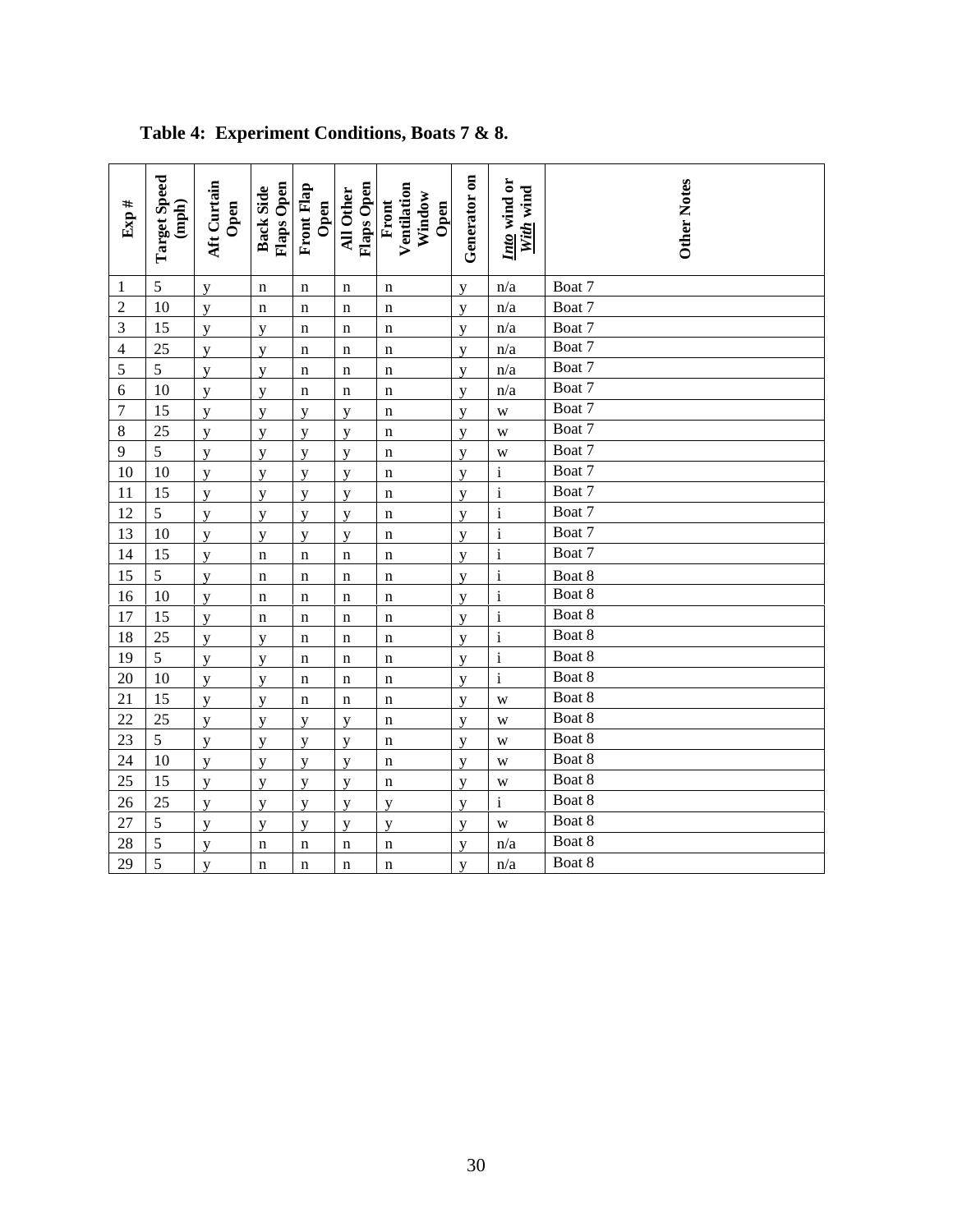| Exp#           | <b>Target Speed</b><br>$({\rm nph})$ | Aft Curtain<br>Open | Flaps Open<br><b>Back Side</b> | <b>Front Flap</b><br>Open | Flaps Open<br><b>All Other</b> | Ventilation<br>Window<br>Front<br>Open | Generator on | Into wind or<br>With wind | <b>Other Notes</b> |
|----------------|--------------------------------------|---------------------|--------------------------------|---------------------------|--------------------------------|----------------------------------------|--------------|---------------------------|--------------------|
| $\mathbf{1}$   | 5                                    | yes                 | no                             | no                        | no                             | no                                     | yes          | n/a                       | Boat 9             |
| $\overline{2}$ | 10                                   | yes                 | no                             | no                        | no                             | no                                     | yes          | n/a                       | Boat 9             |
| 3              | 15                                   | yes                 | no                             | no                        | no                             | no                                     | yes          | n/a                       | Boat 9             |
| $\overline{4}$ | 20                                   | yes                 | no                             | no                        | no                             | no                                     | yes          | n/a                       | Boat 9             |
| 5              | 25                                   | yes                 | no                             | no                        | no                             | no                                     | yes          | n/a                       | Boat 9             |
| 6              | 5                                    | yes                 | yes                            | no                        | no                             | no                                     | yes          | n/a                       | Boat 9             |
| $\overline{7}$ | 10                                   | yes                 | yes                            | no                        | no                             | no                                     | yes          | n/a                       | Boat 9             |
| 8              | 15                                   | yes                 | yes                            | no                        | no                             | no                                     | yes          | n/a                       | Boat 9             |
| 9              | 25                                   | yes                 | yes                            | no                        | no                             | no                                     | yes          | n/a                       | Boat 9             |
| 10             | 10                                   | yes                 | yes                            | yes                       | yes                            | no                                     | yes          | n/a                       | Boat 9             |
| 11             | 5                                    | yes                 | yes                            | yes                       | yes                            | no                                     | yes          | n/a                       | Boat 9             |
|                | At                                   |                     |                                |                           |                                |                                        |              |                           | Boat 9             |
| 12             | Dock                                 | yes                 | no                             | no                        | no                             | no                                     | yes          | n/a                       |                    |
| 13             | 5                                    | yes                 | no                             | no                        | no                             | no                                     | yes          | n/a                       | Boat 10            |
| 14             | 10                                   | yes                 | no                             | no                        | no                             | no                                     | yes          | n/a                       | Boat 10            |
| 15             | 15                                   | yes                 | no                             | no                        | no                             | no                                     | yes          | n/a                       | Boat 10            |
| 16             | 25                                   | yes                 | no                             | no                        | no                             | no                                     | yes          | n/a                       | Boat 10            |
| 17             | 5                                    | yes                 | yes                            | no                        | no                             | no                                     | yes          | n/a                       | Boat 10            |
| 18             | 10                                   | yes                 | yes                            | no                        | no                             | no                                     | yes          | n/a                       | Boat 10            |
| 19             | 15                                   | yes                 | yes                            | no                        | no                             | no                                     | yes          | n/a                       | Boat $10$          |
| 20             | 25                                   | yes                 | yes                            | no                        | no                             | no                                     | yes          | n/a                       | Boat 10            |
| 21             | 10                                   | yes                 | yes                            | yes                       | yes                            | no                                     | yes          | n/a                       | Boat 10            |
| 22             | 5                                    | yes                 | yes                            | yes                       | yes                            | no                                     | yes          | n/a                       | Boat 10            |
| 23             | At<br>Dock                           | yes                 | no                             | no                        | no                             | no                                     | yes          | n/a                       | Boat 10            |

**Table 5: Experiment Conditions, Boats 9 & 10.**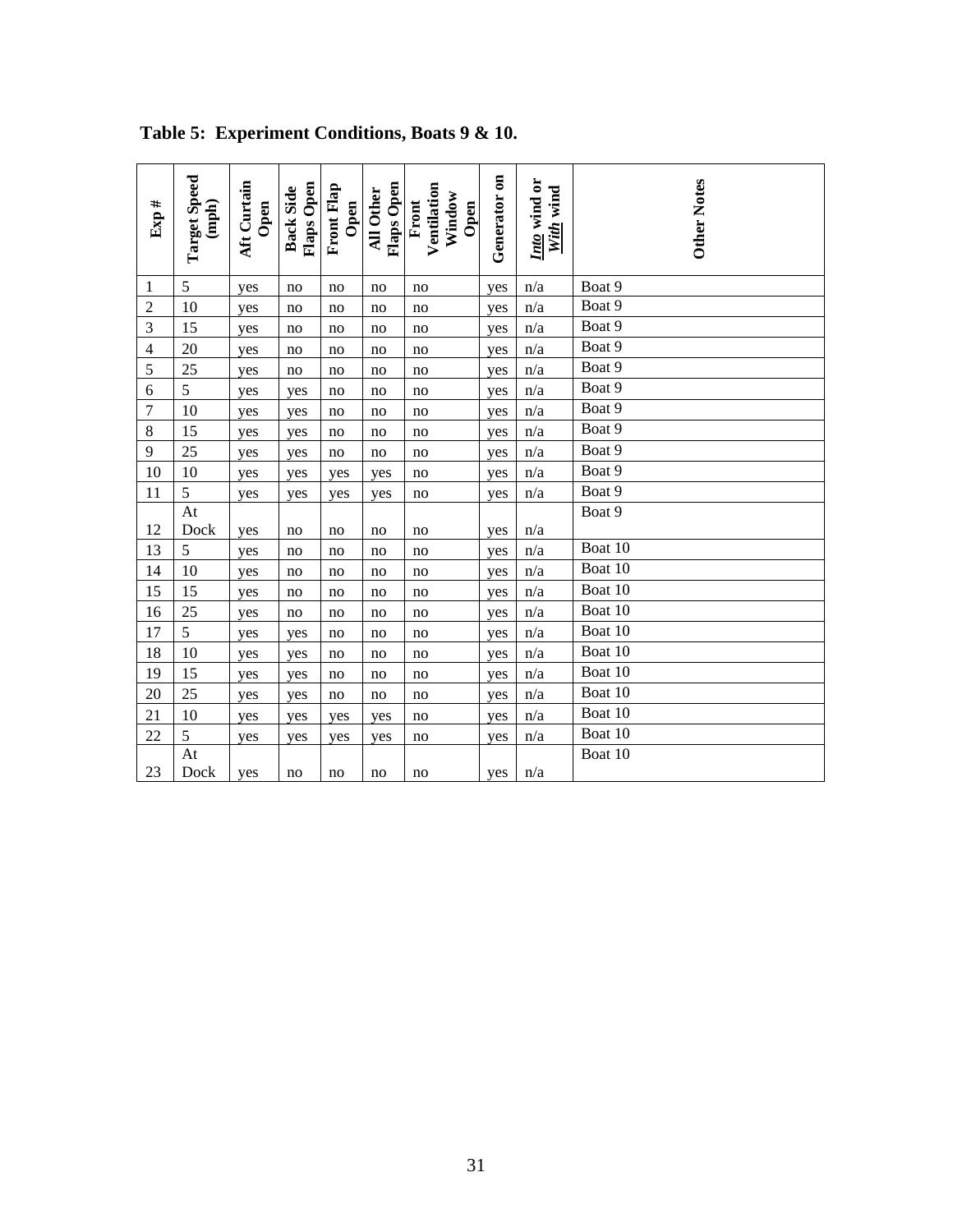# **Table 6: Average ToxiUltra CO Values, Boats 1 & 2.**

| <b>Experiment</b><br>#  | TU1         | TU <sub>2</sub> | TU <sub>3</sub> | TU <sub>4</sub> | TU <sub>5</sub> | TU <sub>6</sub> | TU <sub>8</sub>  | <b>TU10</b>      | <b>TU11</b> | <b>TU12</b>    |
|-------------------------|-------------|-----------------|-----------------|-----------------|-----------------|-----------------|------------------|------------------|-------------|----------------|
| $\mathbf{1}$            | 209         | 303             | 75              | 204             | 61              | 220             | 183              | 85               |             |                |
| $\overline{2}$          | 46          | 274             | 118             | 39              | 49              | 27              | 32               | 51               |             |                |
| 3                       | 14          | 24              | 41              | 18              | 48              | 19              | 18               | 24               |             |                |
| $\overline{\mathbf{4}}$ | 37          | 61              | 98              | 28              | 48              | 30              | 22               | 15               |             |                |
| 5                       | 537         | 912             | 215             | 316             | 52              | 71              | 94               | 52               |             |                |
| 6                       | 437         | 919             | 69              | 100             | 64              | 171             | 111              | 80               |             |                |
| 7                       | 285         | 798             | 193             | 159             | 49              | 43              | 76               | 36               |             |                |
| 8                       | 40          | 177             | 46              | 22              | 47              | 18              | 14               | 15               |             |                |
| 9                       | 45          | 191             | 49              | 29              | 46              | 12              | 14               | 7                |             |                |
| 10                      | 1           | 45              | 25              | $\tau$          | 46              | $\overline{7}$  | $\overline{2}$   | $\mathbf{1}$     |             |                |
| 11                      | 334         | 423             | 130             | 333             | 69              | 306             | 252              | 87               |             |                |
| 12                      | 48          | 62              | 33              | 65              | 51              | 62              | 64               | 54               | 54          |                |
| 13                      | 15          | 38              | 20              | 38              | 49              | 28              | 27               | 22               | 32          |                |
| 14                      | 37          | 34              | 17              | 9               | 47              | 23              | 30               | 18               | 41          | 13             |
| 15                      | 117         | 351             | 17              | 12              | 50              | 25              | 19               | 10               | 296         | 140            |
| 16                      | 11          | 22              | 28              | 8               | 47              | 13              | 10               | 6                | 24          | 20             |
| 17                      | 31          | 58              | 6               | 10              | 47              | 18              | 17               | 6                | 59          | 32             |
| 18                      | 228         | 294             | 176             | 111             | 55              | 157             | 141              | 80               | 321         | 188            |
| 19                      | 170         | 537             | 45              | 15              | 53              | 22              | 3                | 37               | 511         | 224            |
| 20                      | 52          | 177             | 6               | 6               | 47              | 7               | $\boldsymbol{0}$ | 4                | 179         | 65             |
| 21                      | 26          | 220             | 17              | 10              | 47              | 6               | $-1$             | 3                | 193         | 94             |
| 22                      | 334         | 521             | 176             | 167             | 62              | 87              | 110              | $\boldsymbol{0}$ | 460         | 281            |
| 23                      | 197         | 257             | 50              | 105             | 60              | 156             | 136              | 50               | 221         | 206            |
| 24                      | 3           | 5               | 3               | 5               | 47              | 15              | $\boldsymbol{7}$ | $\boldsymbol{0}$ | 6           | $\overline{9}$ |
| 25                      | 48          | 595             | 247             | 14              | 48              | 17              | 39               | 34               | 591         | 193            |
| 26                      | 20          | 497             | 213             | 18              | 48              | 13              | 21               | 12               | 470         | 118            |
| 27                      | 388         | 682             | 372             | 438             | 82              | 139             | 156              | 28               | 689         | 240            |
| 28                      | 69          | 1084            | 57              | 45              | 47              | 16              | 24               | 12               | 1143        | 154            |
| 29                      | $\,$ 8 $\,$ | 821             | 22              | 12              | 47              | 7               | $\tau$           | 1                | 850         | 68             |
| 30                      | 161         | 474             | 281             | 91              | 55              | 53              | 67               | 20               | 438         | 190            |
| 31                      | 106         | 120             | 33              | 126             | 47              | 21              | 36               | 25               | 118         | 77             |
| 32                      | 241         | 371             | 440             | 178             | 64              | 195             | 220              | 135              | 334         | 144            |
| 33                      | 324         | 675             | 797             | 89              | 83              | 143             | 7                | 107              | 621         | 217            |
| 34                      | 83          | 152             | 125             | 35              | 50              | 16              | $\boldsymbol{0}$ | 26               | 153         | 58             |
| 35                      | 154         | 199             | 307             | 124             | 62              | 18              | 16               | $\boldsymbol{0}$ | 197         | 87             |
| 36                      | 214         | 401             | 434             | 345             | 68              | 245             | 221              | 205              | 346         | 131            |
| 37                      | 121         | 277             | 250             | 95              | 56              | 16              | $\boldsymbol{2}$ | 13               | 259         | 92             |
| 38                      | 35          | 24              | 21              | 19              | 47              | 19              | 10               | 10               | 24          | 51             |

All measurements are expressed in parts per million (ppm)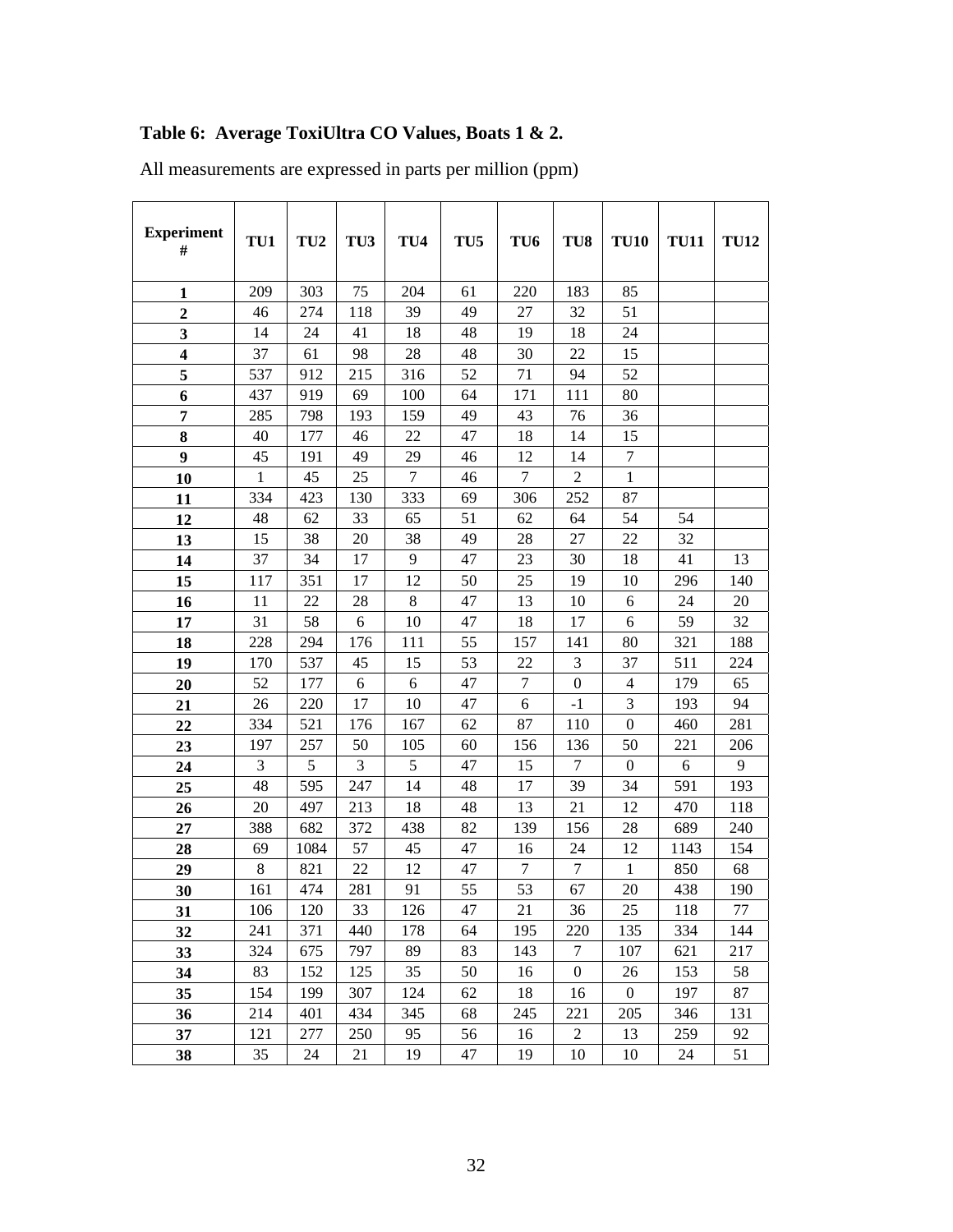| Above 50 ppm   |
|----------------|
| Above 200 ppm  |
| Above 1000 ppm |

| <b>Experiment</b><br>#  | TU1 | TU <sub>2</sub> | TU3  | TU <sub>4</sub> | TU <sub>5</sub> | TU6 | TU8          | <b>TU10</b>      | <b>TU11</b>      | <b>TU12</b>      |
|-------------------------|-----|-----------------|------|-----------------|-----------------|-----|--------------|------------------|------------------|------------------|
| $\mathbf{1}$            | 257 | 469             | 120  | 265             | 65              | 273 | 221          | 89               | $\mathbf{0}$     | $\boldsymbol{0}$ |
| $\overline{2}$          | 133 | 347             | 227  | 69              | 50              | 39  | 61           | 76               | $\mathbf{0}$     | $\boldsymbol{0}$ |
| 3                       | 38  | 74              | 197  | 39              | 49              | 32  | 26           | 25               | $\boldsymbol{0}$ | $\boldsymbol{0}$ |
| $\overline{\mathbf{4}}$ | 91  | 246             | 166  | 52              | 49              | 39  | 31           | 17               | $\boldsymbol{0}$ | $\boldsymbol{0}$ |
| 5                       | 997 | 1091            | 496  | 550             | 58              | 143 | 154          | 78               | $\mathbf{0}$     | $\mathbf{0}$     |
| 6                       | 708 | 1091            | 139  | 152             | 72              | 271 | 167          | 83               | $\mathbf{0}$     | $\boldsymbol{0}$ |
| $\overline{7}$          | 590 | 1080            | 348  | 426             | 51              | 77  | 174          | 53               | $\boldsymbol{0}$ | $\boldsymbol{0}$ |
| 8                       | 106 | 382             | 103  | 49              | 50              | 38  | 22           | 19               | $\boldsymbol{0}$ | $\boldsymbol{0}$ |
| $\boldsymbol{9}$        | 69  | 340             | 167  | 48              | 47              | 17  | 27           | 15               | $\boldsymbol{0}$ | $\boldsymbol{0}$ |
| 10                      | 5   | 300             | 163  | 23              | 47              | 14  | 3            | $\overline{2}$   | $\boldsymbol{0}$ | $\boldsymbol{0}$ |
| 11                      | 406 | 488             | 203  | 351             | 71              | 328 | 281          | 135              | $\Omega$         | $\boldsymbol{0}$ |
| 12                      | 78  | 173             | 111  | 88              | 52              | 83  | 89           | 76               | 126              | $\boldsymbol{0}$ |
| 13                      | 26  | 181             | 81   | 152             | 55              | 39  | 39           | 35               | 100              | $\boldsymbol{0}$ |
| 14                      | 124 | 114             | 28   | 19              | 48              | 41  | 72           | 34               | 150              | 20               |
| 15                      | 438 | 709             | 45   | 25              | 56              | 78  | 44           | 23               | 631              | 327              |
| 16                      | 17  | 34              | 39   | 11              | 47              | 14  | 13           | $8\,$            | 36               | 26               |
| 17                      | 55  | 110             | 27   | 17              | 51              | 26  | 28           | 7                | 103              | 92               |
| 18                      | 487 | 584             | 255  | 235             | 59              | 270 | 251          | 173              | 554              | 323              |
| 19                      | 512 | 860             | 131  | 33              | 75              | 54  | 5            | 67               | 789              | 379              |
| 20                      | 105 | 237             | 13   | 14              | 47              | 11  | 1            | 8                | 287              | 88               |
| 21                      | 65  | 329             | 40   | 47              | 48              | 18  | $\mathbf{1}$ | 22               | 317              | 146              |
| 22                      | 744 | 730             | 321  | 221             | 79              | 303 | 175          | $\boldsymbol{0}$ | 736              | 431              |
| 23                      | 684 | 649             | 147  | 329             | 81              | 519 | 401          | 101              | 556              | 604              |
| 24                      | 5   | 13              | 5    | 62              | 54              | 103 | 72           | $\boldsymbol{0}$ | 9                | 32               |
| 25                      | 57  | 1081            | 741  | 21              | 52              | 23  | 75           | 46               | 1011             | 250              |
| 26                      | 33  | 722             | 665  | 114             | 56              | 21  | 22           | 18               | 668              | 194              |
| 27                      | 529 | 879             | 515  | 603             | 104             | 241 | 248          | 33               | 839              | 274              |
| 28                      | 132 | 1084            | 136  | 92              | 49              | 22  | 36           | 21               | 1143             | 288              |
| 29                      | 12  | 1086            | 106  | 35              | 49              | 16  | 8            | $\overline{2}$   | 1145             | 111              |
| 30                      | 318 | 973             | 594  | 312             | 64              | 166 | 142          | 21               | 831              | 267              |
| 31                      | 142 | 142             | 45   | 187             | 47              | 30  | 54           | 26               | 146              | 81               |
| 32                      | 522 | 865             | 1095 | 272             | 83              | 369 | 368          | 176              | 652              | 231              |
| 33                      | 595 | 1086            | 1071 | 153             | 101             | 179 | 15           | 181              | 1049             | 433              |
| 34                      | 159 | 310             | 305  | 56              | 53              | 25  | $-1$         | 55               | 296              | 106              |
| 35                      | 309 | 606             | 767  | 301             | 86              | 34  | 50           | $-1$             | 508              | 161              |
| 36                      | 883 | 1084            | 1056 | 1020            | 109             | 623 | 587          | 502              | 1096             | 259              |
| 37                      | 453 | 1089            | 929  | 348             | 98              | 57  | 9            | 27               | 1147             | 250              |
| 38                      | 199 | 274             | 98   | 107             | 50              | 100 | 42           | 16               | 290              | 140              |

**Table 7: Maximum ToxiUltra CO Values, Boats 1 & 2.**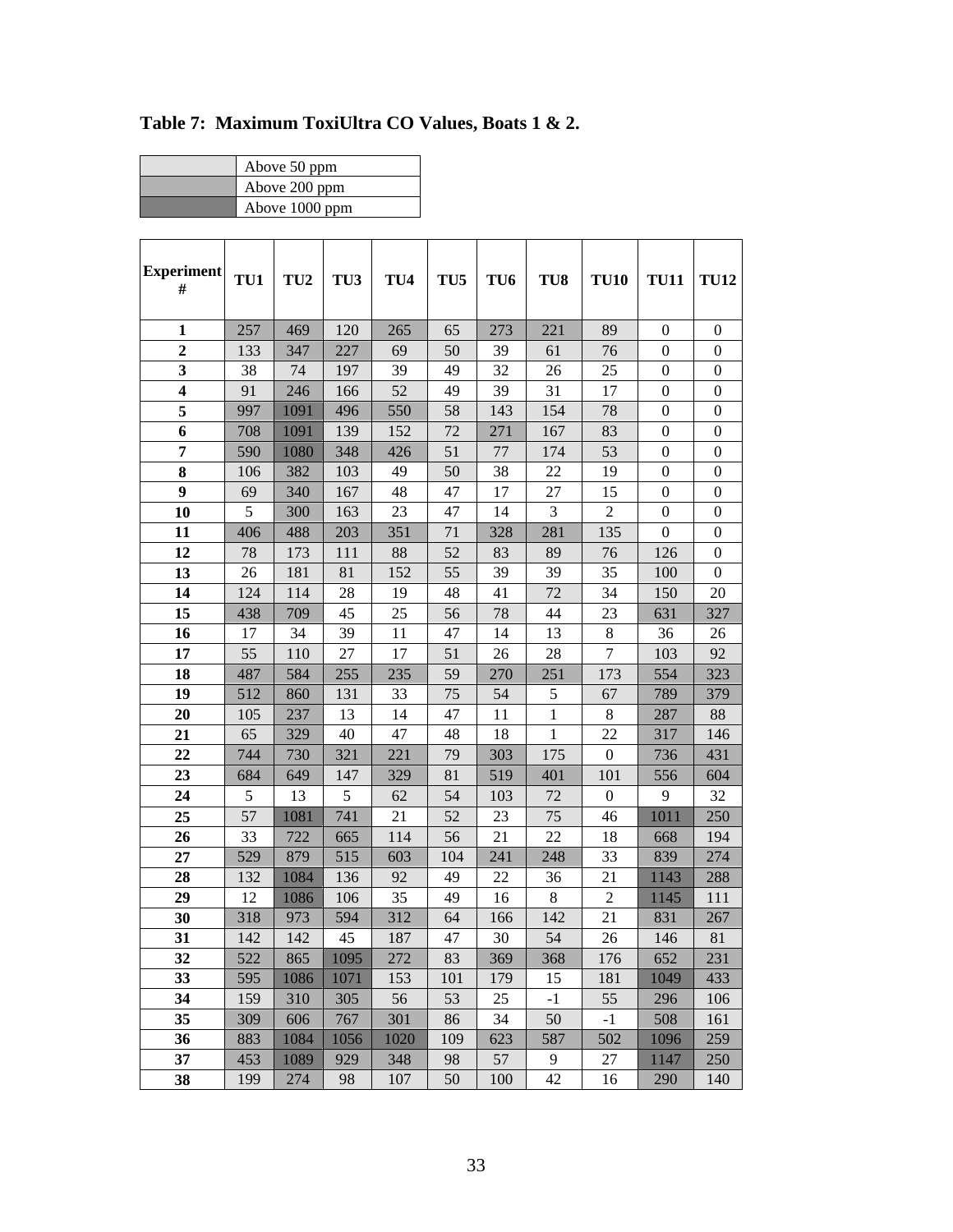# **Table 8: Average ToxiUltra CO Values, Boats 3 & 4.**

| <b>Experiment</b><br>#  | TU <sub>1</sub> | TU <sub>2</sub> | TU <sub>3</sub> | TU <sub>4</sub> | TU <sub>5</sub> | TU <sub>6</sub> | TU <sub>7</sub> | TU <sub>8</sub> | <b>TU 10</b> | <b>TU12</b> |
|-------------------------|-----------------|-----------------|-----------------|-----------------|-----------------|-----------------|-----------------|-----------------|--------------|-------------|
| 1                       | 42              | 42              | 46              | 31              | 39              | 33              | 33              | 32              | 13           | 45          |
| $\overline{2}$          | 502             | 485             | 720             | 417             | 501             | 337             | 356             | 315             | 108          | 168         |
| 3                       | 28              | 48              | 74              | 28              | 34              | 27              | 24              | 41              | 86           | 48          |
| $\overline{\mathbf{4}}$ | 96              | 256             | 428             | 46              | 151             | 69              | 44              | 71              | 34           | 63          |
| 5                       | 287             | 361             | 356             | 121             | 196             | 129             | 114             | 122             | 68           | 114         |
| 6                       | 121             | 131             | 166             | 88              | 97              | 68              | 86              | 60              | 66           | 91          |
| 7                       | 223             | 350             | 449             | 237             | 437             | 241             | 241             | 219             | 66           | 157         |
| 8                       | 167             | 150             | 140             | 118             | 114             | 96              | 81              | 91              | 67           | 92          |
| 9                       | 314             | 397             | 476             | 237             | 386             | 286             | 218             | 255             | 135          | 187         |
| 10                      | 15              | 21              | 76              | 18              | 33              | 49              | 36              | 51              | 76           | 52          |
| 11                      | 13              | 18              | 49              | 7               | 28              | 19              | 16              | 18              | 15           | 21          |
| 12                      | 73              | 81              | 178             | 16              | 58              | 28              | 25              | 24              | 11           | 25          |
| 13                      | 18              | 50              | 12              | 9               | 9               | 21              | 12              | 15              | 5            | 17          |
| 14                      | 18              | 50              | 12              | 9               | 9               | 21              | 12              | 15              | 5            | 17          |
| 15                      | 25              | 43              | 27              | 8               | 15              | 20              | 16              | 16              | 3            | 15          |
| 16                      | 23              | 241             | 235             | 14              | 103             | 48              | 31              | 36              | 5            | 24          |
| 17                      | 225             | 128             | 173             | 68              | 72              | 59              | 57              | 44              | 9            | 54          |
| 18                      | 79              | 97              | 37              | 36              | 39              | 54              | 41              | 33              | 10           | 16          |
| 19                      | 150             | 167             | 50              | 62              | 50              | 81              | 85              | 64              | 45           | 53          |
| 20                      | 68              | 137             | 33              | 41              | 62              | 78              | 81              | 46              | 21           | 28          |
| 21                      | 186             | 277             | 35              | 76              | 74              | 116             | 99              | 70              | 25           | 35          |
| 22                      | 253             | 430             | 103             | 127             | 98              | 152             | 144             | 93              | 36           | 59          |
| 23                      | 381             | 338             | 63              | 207             | 66              | 151             | 206             | 139             | 54           | 74          |
| 24                      | 329             | 321             | 49              | 158             | 67              | 162             | 176             | 147             | 52           | 61          |
| 25                      | 74              | 57              | 16              | 55              | 18              | 67              | 71              | 48              | 39           | 39          |
| 26                      | 59              | 60              | 14              | 31              | 29              | 59              | 45              | 39              | 16           | 26          |
| 27                      | 52              | 62              | 52              | 29              | 122             | 103             | 58              | 84              | 27           | 39          |
| 28                      | 150             | 43              | 37              | 32              | 92              | 111             | 83              | 95              | 58           | 49          |
| 29                      | 13              | 11              | 8               | 11              | 16              | 36              | 30              | 27              | 27           | 28          |
| 30                      | 7               | 10              | 9               | 7               | 17              | 23              | 18              | 14              | 8            | 19          |
| 31                      | 5               | 5               | 8               | 5               | 16              | 16              | 9               | 11              | 5            | 16          |
| 32                      | 65              | 72              | 31              | 6               | 31              | 17              | 9               | 10              | 5            | 35          |

All measurements are expressed in parts per million (ppm)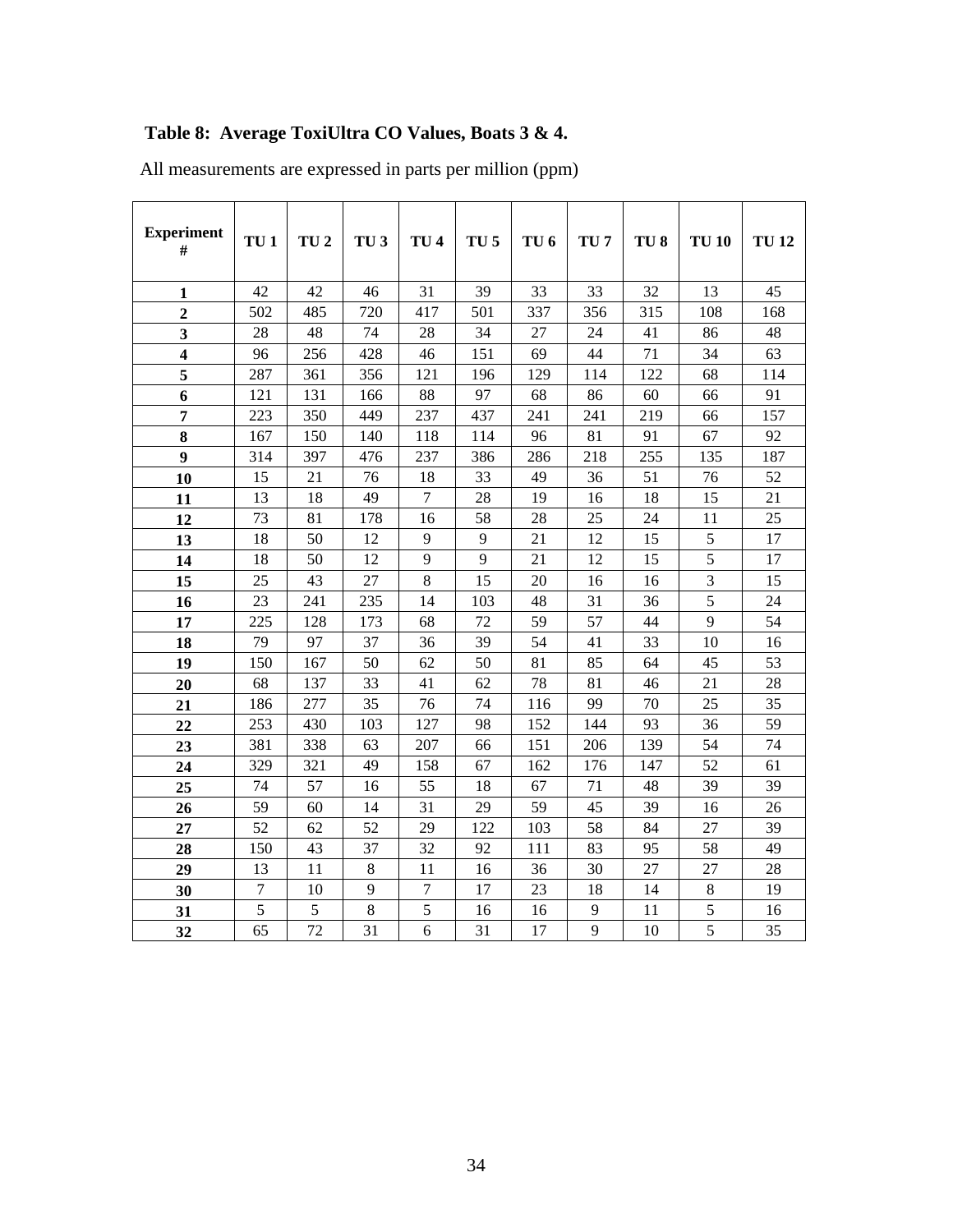# **Table 9: Maximum ToxiUltra CO Values, Boats 3 & 4.**

| Above 50 ppm   |
|----------------|
| Above 200 ppm  |
| Above 1000 ppm |

| <b>Experiment</b><br>#  | TU <sub>1</sub> | TU <sub>2</sub> | TU <sub>3</sub> | TU <sub>4</sub> | TU <sub>5</sub> | TU <sub>6</sub> | TU <sub>7</sub> | TU <sub>8</sub> | <b>TU 10</b>   | <b>TU12</b> |
|-------------------------|-----------------|-----------------|-----------------|-----------------|-----------------|-----------------|-----------------|-----------------|----------------|-------------|
| $\mathbf{1}$            | 84              | 102             | 96              | 63              | 59              | 54              | 55              | 57              | 20             | 64          |
| $\overline{2}$          | 624             | 598             | 975             | 546             | 630             | 414             | 460             | 409             | 140            | 237         |
| $\mathbf{3}$            | 76              | 99              | 194             | 51              | 88              | 51              | 41              | 68              | 132            | 73          |
| $\overline{\mathbf{4}}$ | 215             | 449             | 669             | 107             | 279             | 148             | 79              | 143             | 45             | 111         |
| 5                       | 751             | 535             | 552             | 187             | 367             | 175             | 168             | 164             | 85             | 139         |
| 6                       | 381             | 305             | 437             | 167             | 163             | 96              | 123             | 89              | 79             | 138         |
| $\overline{7}$          | 368             | 556             | 531             | 318             | 449             | 316             | 315             | 282             | 93             | 198         |
| $\bf{8}$                | 339             | 293             | 431             | 269             | 333             | 226             | 140             | 220             | 110            | 161         |
| $\boldsymbol{9}$        | 622             | 658             | 638             | 409             | 543             | 433             | 343             | 365             | 166            | 297         |
| 10                      | 17              | 30              | 136             | 34              | 59              | 68              | 56              | 67              | 157            | 101         |
| 11                      | 14              | 24              | 63              | $\,8\,$         | 36              | 25              | 20              | 19              | 19             | 25          |
| 12                      | 242             | 173             | 374             | 62              | 209             | 36              | 39              | 29              | 12             | 32          |
| 13                      | 40              | 102             | 23              | 28              | 10              | 28              | 16              | 19              | 8              | 34          |
| 14                      | 40              | 102             | 23              | 28              | 10              | 28              | 16              | 19              | $\,8\,$        | 34          |
| 15                      | 56              | 78              | 56              | 10              | 26              | 25              | 26              | 22              | 3              | 17          |
| 16                      | 35              | 645             | 404             | 24              | 176             | 70              | 38              | 53              | $\overline{7}$ | 34          |
| 17                      | 358             | 318             | 440             | 164             | 138             | 71              | 71              | 55              | 11             | 74          |
| 18                      | 143             | 180             | 81              | 54              | 53              | 76              | 58              | 47              | 16             | 25          |
| 19                      | 658             | 581             | 190             | 158             | 207             | 197             | 235             | 180             | 59             | 117         |
| 20                      | 199             | 285             | 84              | 103             | 139             | 154             | 147             | 101             | 27             | 44          |
| 21                      | 233             | 324             | 46              | 99              | 81              | 130             | 113             | 81              | 30             | 41          |
| 22                      | 405             | 614             | 199             | 167             | 126             | 172             | 172             | 110             | 42             | 67          |
| 23                      | 527             | 453             | 114             | 234             | 73              | 180             | 239             | 174             | 56             | 79          |
| 24                      | 385             | 413             | 94              | 181             | 79              | 191             | 198             | 176             | 56             | 68          |
| 25                      | 206             | 158             | 58              | 149             | 39              | 121             | 156             | 107             | 51             | 64          |
| 26                      | 100             | 97              | 27              | 43              | 42              | 78              | 55              | 55              | 20             | 30          |
| 27                      | 166             | 107             | 81              | 39              | 200             | 150             | 101             | 125             | 34             | 44          |
| 28                      | 283             | 53              | 46              | 41              | 115             | 138             | 93              | 114             | 63             | 52          |
| 29                      | 19              | 16              | 13              | 21              | 20              | 48              | 45              | 40              | 52             | 42          |
| 30                      | 9               | 13              | 12              | $\,8\,$         | 21              | 26              | 22              | 17              | 11             | 21          |
| 31                      | 6               | $\overline{7}$  | 13              | 6               | 17              | 19              | 11              | 13              | 6              | 18          |
| 32                      | 87              | 128             | 58              | 11              | 75              | 32              | 13              | 15              | 6              | 45          |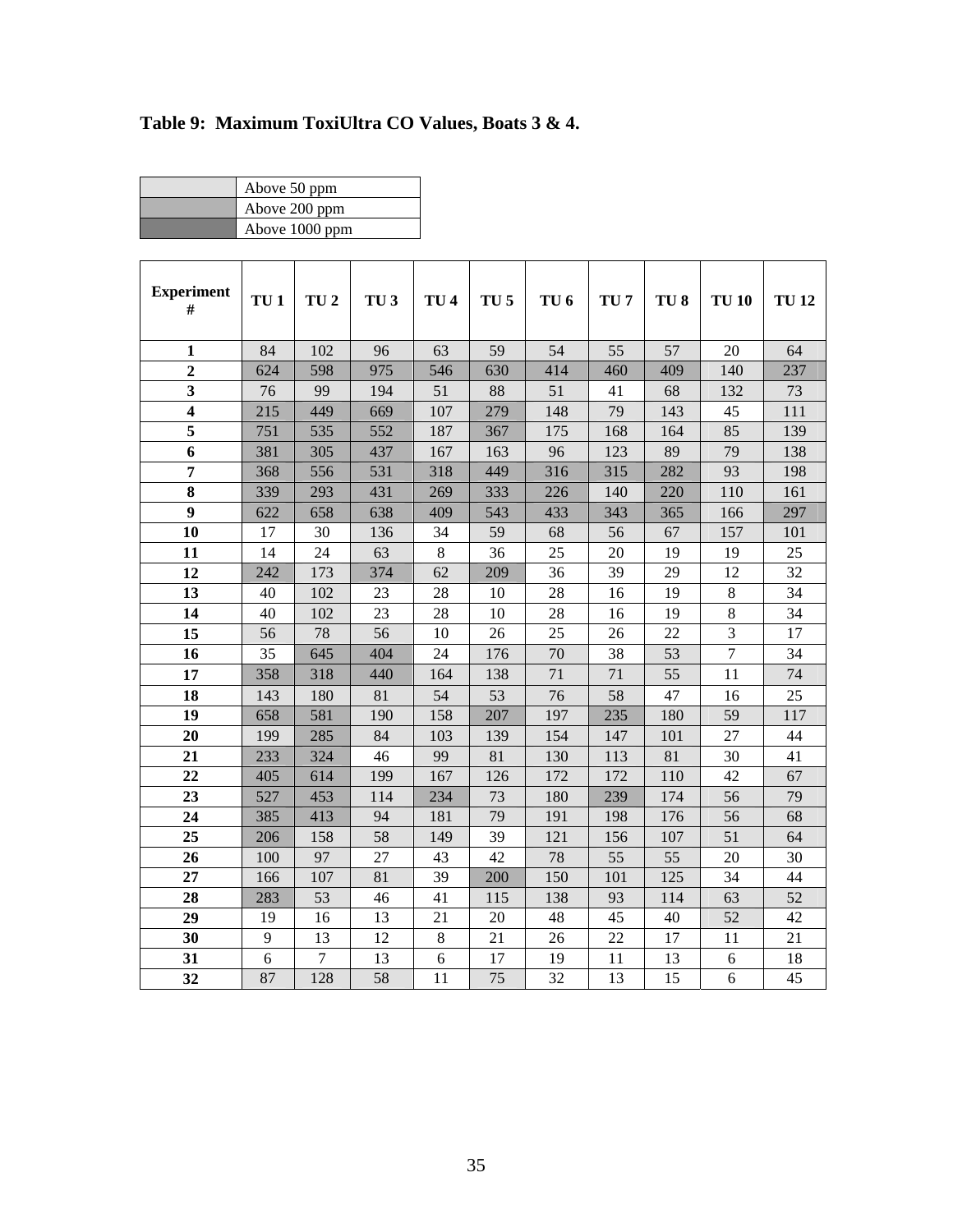# **Table 10: Average ToxiUltra CO Values, Boats 5 & 6.**

| <b>Experiment</b><br>$\#$ | TU <sub>1</sub>     | TU <sub>2</sub>     | TU <sub>3</sub>                | TU <sub>4</sub> | TU <sub>5</sub>  | TU <sub>7</sub> | TU <sub>8</sub> | TU <sub>9</sub> | <b>TU 10</b>   | <b>TU11</b>      | <b>TU12</b>      |
|---------------------------|---------------------|---------------------|--------------------------------|-----------------|------------------|-----------------|-----------------|-----------------|----------------|------------------|------------------|
| $\mathbf{1}$              | 59                  | 56                  | 70                             | 48              | 40               | 41              | 37              | 17              | 20             | $\mathbf{1}$     | 34               |
| $\overline{2}$            | 56                  | 50                  | 56                             | 39              | 17               | 23              | 9               | 17              | 18             | 1                | 10               |
| 3                         | 122                 | 56                  | 73                             | 39              | 35               | 32              | 32              | 16              | 16             | 1                | 32               |
| $\overline{\mathbf{4}}$   | 27                  | 26                  | 38                             | 14              | 15               | 10              | $\overline{7}$  | 16              | 16             | $\mathbf{1}$     | 13               |
| 5                         | 58                  | 43                  | 50                             | 38              | 34               | 38              | 37              | 15              | 15             | $\mathbf{1}$     | 32               |
| 6                         | $\boldsymbol{0}$    | 5                   | $\overline{4}$                 | $8\,$           | 3                | $\overline{7}$  | 7               | 15              | 14             | 1                | $\boldsymbol{0}$ |
| $\overline{7}$            | $\overline{2}$      | 5                   | 6                              | 5               | $\overline{2}$   | 5               | 5               | 13              | 13             | $\mathbf{1}$     | $\boldsymbol{0}$ |
| 8                         | 13                  | 11                  | 25                             | 14              | 11               | 14              | 15              | 12              | 12             | $\overline{0}$   | 10               |
| $\boldsymbol{9}$          | 77                  | 47                  | 30                             | 25              | 25               | 18              | 11              | 12              | 11             | 1                | 21               |
| 10                        | 110                 | 58                  | 38                             | 28              | 18               | 24              | 26              | 12              | 11             | $\mathbf{1}$     | 14               |
| 11                        | 28                  | 12                  | 9                              | 12              | $\overline{2}$   | 9               | 9               | 11              | 11             | $\mathbf{1}$     | $\mathbf{1}$     |
| 12                        | 125                 | 89                  | 82                             | 59              | 10               | 33              | 37              | 11              | 10             | $\mathbf{1}$     | 9                |
| 13                        | 20                  | $\sqrt{2}$          | 4                              | 9               | $\boldsymbol{0}$ | $\overline{4}$  | $\overline{7}$  | 10              | 9              | $\mathbf{1}$     | $\boldsymbol{0}$ |
| 14                        | 27                  | 1                   | $\sqrt{2}$                     | 9               | $\boldsymbol{0}$ | 4               | 6               | 9               | $\,8\,$        | 1                | $\boldsymbol{0}$ |
| 15                        | 44                  | $\,8\,$             | 5                              | 10              | $\boldsymbol{0}$ | 4               | 7               | $\,8\,$         | $\tau$         | 1                | $\boldsymbol{0}$ |
| 16                        | 23                  | 5                   | 5                              | 11              | $\boldsymbol{0}$ | 5               | 8               | $\,8\,$         | $\overline{7}$ | $\mathbf{1}$     | $\boldsymbol{0}$ |
| 17                        | 36                  | 3                   | 3                              | 9               | $\mathbf{1}$     | 5               | 7               | $\,8\,$         | $\,8\,$        | $\mathbf{1}$     | $\boldsymbol{0}$ |
| 18                        | 11                  | 3                   | $\overline{c}$                 | $\overline{7}$  | $\mathbf{0}$     | $\overline{4}$  | 4               | 3               | $\overline{2}$ | $\mathbf{1}$     | $\mathbf{0}$     |
| 19                        | 10                  | $\overline{2}$      | 3                              | 8               | $\boldsymbol{0}$ | 3               | 6               | 22              | 23             | $\boldsymbol{0}$ | $\boldsymbol{0}$ |
| 20                        | 105                 | 190                 | 168                            | 39              | 49               | 38              | 43              | 21              | 20             | $\overline{0}$   | 41               |
| 21                        | 256                 | 225                 | 325                            | 44              | 51               | 46              | 51              | 20              | 20             | $\boldsymbol{0}$ | 21               |
| 22                        | 98                  | 83                  | 103                            | 51              | 33               | 46              | 50              | 19              | 19             | $\boldsymbol{0}$ | 47               |
| 23                        | 171                 | 118                 | 142                            | 60              | 68               | 29              | 20              | 19              | 19             | $\boldsymbol{0}$ | 60               |
| 24                        | 24                  | 5                   | 13                             | 13              | 3                | 5               | 7               | 18              | 18             | $\theta$         | 6                |
| 25                        | 223                 | 83                  | 228                            | 27              | 45               | 23              | 28              | 18              | 18             | $\boldsymbol{0}$ | 17               |
| 26                        | 19                  | 16                  | 41                             | 14              | $\,8\,$          | 16              | 18              | 18              | 18             | $\boldsymbol{0}$ | 10               |
| 27                        | 20                  | 26                  | 55                             | 17              | 13               | 9               | 14              | 17              | 18             | $\theta$         | 12               |
| 28                        | 9                   | 55                  | 37                             | $\tau$          | $\mathfrak{Z}$   | 6               | $\,8\,$         | 17              | 17             | $\boldsymbol{0}$ | $\mathbf{1}$     |
| 29                        | 9                   | 1                   | 3                              | 6               | $\boldsymbol{0}$ | 4               | 5               | 16              | 16             | $\boldsymbol{0}$ | $\boldsymbol{0}$ |
| 30                        | 6                   | 7                   | $\mathbf{1}$                   | 3               | $\mathbf{0}$     | $\overline{2}$  | 4               | 14              | 14             | $\boldsymbol{0}$ | $\mathbf{0}$     |
| 31                        | $\overline{4}$<br>5 | $\mathbf{0}$        | $\mathbf{1}$                   | $\sqrt{2}$      | $\boldsymbol{0}$ | $\sqrt{2}$      | $\overline{4}$  | 14              | 14             | $\mathbf{0}$     | $\boldsymbol{0}$ |
| 32                        |                     | $\mathbf{0}$        | $\mathbf{1}$                   | 3               | $\boldsymbol{0}$ | $\overline{2}$  | $\overline{4}$  | 13              | 13             | $\overline{0}$   | $\boldsymbol{0}$ |
| 33                        | 47                  | 12                  | $\tau$                         | $8\,$           | 1                | 3               | 6               | 10              | 10             | $\overline{0}$   | $\mathbf{1}$     |
| 34                        | 116                 | 9<br>$\overline{3}$ | $\boldsymbol{2}$<br>$\sqrt{2}$ | $\mathfrak{S}$  | $\boldsymbol{0}$ | $\sqrt{2}$<br>3 | $\overline{4}$  | 10              | 10             | $\boldsymbol{0}$ | $\mathbf{1}$     |
| 35                        | 17                  |                     |                                | 6               | $\boldsymbol{0}$ |                 | 6               | 3               | 3              | $\boldsymbol{0}$ | $\boldsymbol{0}$ |
| 36                        | 79                  | 57                  | 59                             | 24              | 14               | $\,8\,$         | 11              | $\overline{2}$  | $\overline{2}$ | $\boldsymbol{0}$ | 26               |

All measurements are expressed in parts per million (ppm)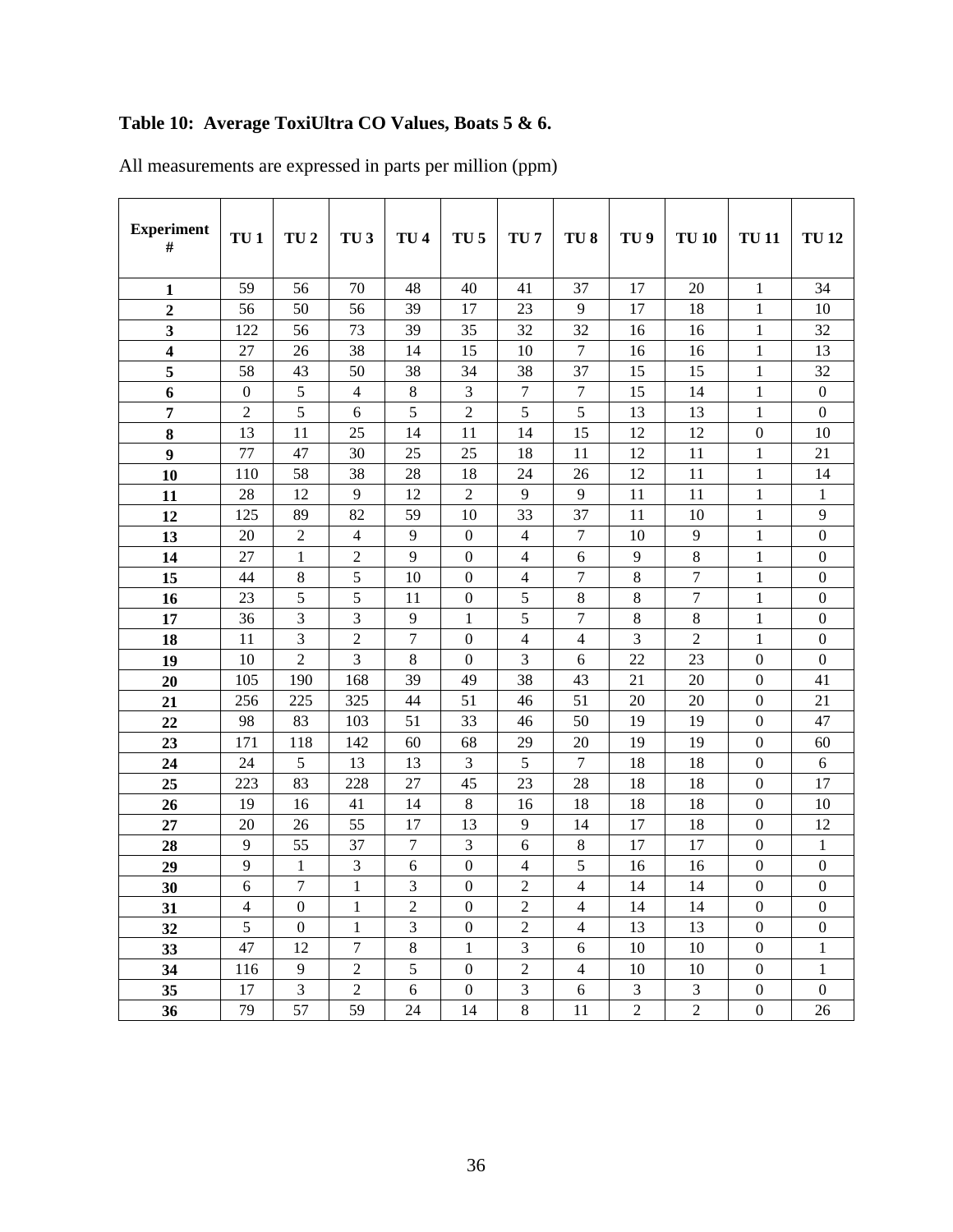| Above 50 ppm   |
|----------------|
| Above 200 ppm  |
| Above 1000 ppm |

| <b>Experiment</b> | TU <sub>1</sub>  | TU <sub>2</sub>  | TU <sub>3</sub> | TU <sub>4</sub>  | TU <sub>5</sub>  | TU <sub>7</sub> | TU <sub>8</sub> | TU <sub>9</sub> | <b>TU 10</b>   | <b>TU11</b>      | <b>TU12</b>      |
|-------------------|------------------|------------------|-----------------|------------------|------------------|-----------------|-----------------|-----------------|----------------|------------------|------------------|
| $\#$              |                  |                  |                 |                  |                  |                 |                 |                 |                |                  |                  |
|                   |                  |                  |                 |                  |                  |                 |                 |                 |                |                  |                  |
| $\mathbf{1}$      | 88               | 71               | 89              | 54               | 43               | 46              | 42              | 18              | 21             | 1                | 38               |
| $\overline{2}$    | 105              | 91               | 106             | 58               | 52               | 36              | 13              | 18              | 19             | $\mathbf{1}$     | 36               |
| $\mathbf{3}$      | 293              | 144              | 131             | 54               | 59               | 54              | 51              | 17              | 17             | $\mathbf{1}$     | 53               |
| $\boldsymbol{4}$  | 40               | 31               | 49              | 17               | 19               | 17              | 10              | 16              | 17             | 1                | 17               |
| 5                 | 122              | 71               | 62              | 53               | 44               | 49              | 48              | 15              | 15             | 1                | 41               |
| 6                 | $\boldsymbol{0}$ | 23               | 12              | 11               | 9                | 19              | 16              | 15              | 15             | $\mathbf{1}$     | $\overline{4}$   |
| 7                 | $\overline{4}$   | 14               | 15              | 7                | 3                | 9               | 8               | 14              | 14             | 1                | $\mathbf{1}$     |
| 8                 | 29               | 16               | 41              | 20               | 19               | 22              | 22              | 13              | 13             | 1                | 17               |
| $\boldsymbol{9}$  | 108              | 129              | 44              | 36               | 39               | 26              | 12              | 13              | 12             | $\mathbf{1}$     | 26               |
| 10                | 138              | 252              | 132             | 43               | 49               | 70              | 88              | 12              | 12             | 1                | 21               |
| 11                | 76               | 35               | 33              | 25               | 13               | 20              | 17              | 12              | 12             | 1                | 8                |
| 12                | 153              | 111              | 106             | 73               | 14               | 43              | 46              | 12              | 11             | $\mathbf{1}$     | 12               |
| 13                | 28               | 5                | 6               | 12               | $\boldsymbol{0}$ | 5               | 7               | 10              | 10             | 1                | $\boldsymbol{0}$ |
| 14                | 43               | $\mathbf{1}$     | 3               | 12               | $\overline{0}$   | $\overline{4}$  | 6               | 9               | $\overline{9}$ | $\mathbf{1}$     | $\boldsymbol{0}$ |
| 15                | 54               | 12               | 8               | 12               | $\boldsymbol{0}$ | 5               | 8               | 9               | $\,8\,$        | $\mathbf{1}$     | $\boldsymbol{0}$ |
| 16                | 32               | 6                | 10              | 12               | $\boldsymbol{0}$ | 6               | 9               | 8               | $\,8\,$        | 1                | $\mathbf{0}$     |
| 17                | 73               | $\overline{4}$   | 3               | 10               | $\mathbf{1}$     | 5               | 9               | 8               | $8\,$          | 1                | $\boldsymbol{0}$ |
| 18                | 12               | 5                | 3               | $\boldsymbol{7}$ | $\boldsymbol{0}$ | $\overline{4}$  | 4               | 7               | 6              | $\mathbf{1}$     | $\boldsymbol{0}$ |
| 19                | 12               | $\overline{4}$   | 5               | 10               | 1                | $\overline{4}$  | 7               | 23              | 24             | 1                | 1                |
| 20                | 184              | 385              | 282             | 66               | 72               | 58              | 63              | 21              | 21             | $\mathbf{1}$     | 76               |
| 21                | 433              | 412              | 513             | 63               | 77               | 69              | 74              | 20              | 20             | 1                | 39               |
| 22                | 237              | 148              | 168             | 80               | 57               | 76              | 80              | 20              | 20             | 1                | 84               |
| 23                | 410              | 211              | 219             | 96               | 142              | 51              | 32              | 20              | 19             | $\mathbf{1}$     | 108              |
| 24                | 30               | 13               | 28              | 15               | 6                | 9               | 9               | 19              | 19             | $\mathbf{1}$     | $\,8\,$          |
| 25                | 386              | 270              | 320             | 39               | 83               | 38              | 45              | 19              | 18             | $\boldsymbol{0}$ | 29               |
| 26                | 30               | 58               | 128             | 26               | 16               | 24              | 26              | 18              | 19             | $\mathbf{1}$     | 21               |
| 27                | 41               | 68               | 133             | 29               | 31               | 16              | 23              | 18              | 18             | $\boldsymbol{0}$ | 24               |
| 28                | 37               | 466              | 306             | 21               | 28               | 31              | 28              | 17              | 17             | 1                | $\boldsymbol{7}$ |
| 29                | 26               | 10               | 6               | $\,8\,$          | $\boldsymbol{0}$ | 8               | 10              | 17              | 17             | $\mathbf{1}$     | $\overline{2}$   |
| 30                | 24               | 67               | 4               | $\overline{4}$   | $\overline{0}$   | 4               | 5               | 15              | 15             | $\mathbf{1}$     | $\boldsymbol{0}$ |
| 31                | 4                | $\boldsymbol{0}$ | 1               | $\overline{c}$   | $\boldsymbol{0}$ | 3               | 5               | 14              | 14             | $\boldsymbol{0}$ | $\boldsymbol{0}$ |
| 32                | 9                | $\boldsymbol{0}$ | $\mathbf{1}$    | $\overline{4}$   | $\boldsymbol{0}$ | $\overline{3}$  | 5               | 14              | 14             | 1                | $\mathbf{0}$     |
| 33                | 87               | 51               | 18              | 14               | 3                | $\overline{4}$  | $\tau$          | 10              | 10             | $\boldsymbol{0}$ | $\overline{4}$   |
| 34                | 166              | 19               | 3               | 6                | $\boldsymbol{0}$ | 3               | 5               | 11              | 10             | 1                | $\overline{2}$   |
| 35                | 52               | 22               | $\overline{3}$  | $8\,$            | $\boldsymbol{0}$ | 5               | $\overline{7}$  | $\overline{7}$  | $\sqrt{6}$     | $\mathbf{1}$     | $\overline{3}$   |
| 36                | 200              | 197              | 139             | 51               | 31               | 17              | 21              | 3               | $\mathfrak{Z}$ | $\boldsymbol{0}$ | 52               |

**Table 11: Maximum ToxiUltra CO Values, Boats 5 & 6.**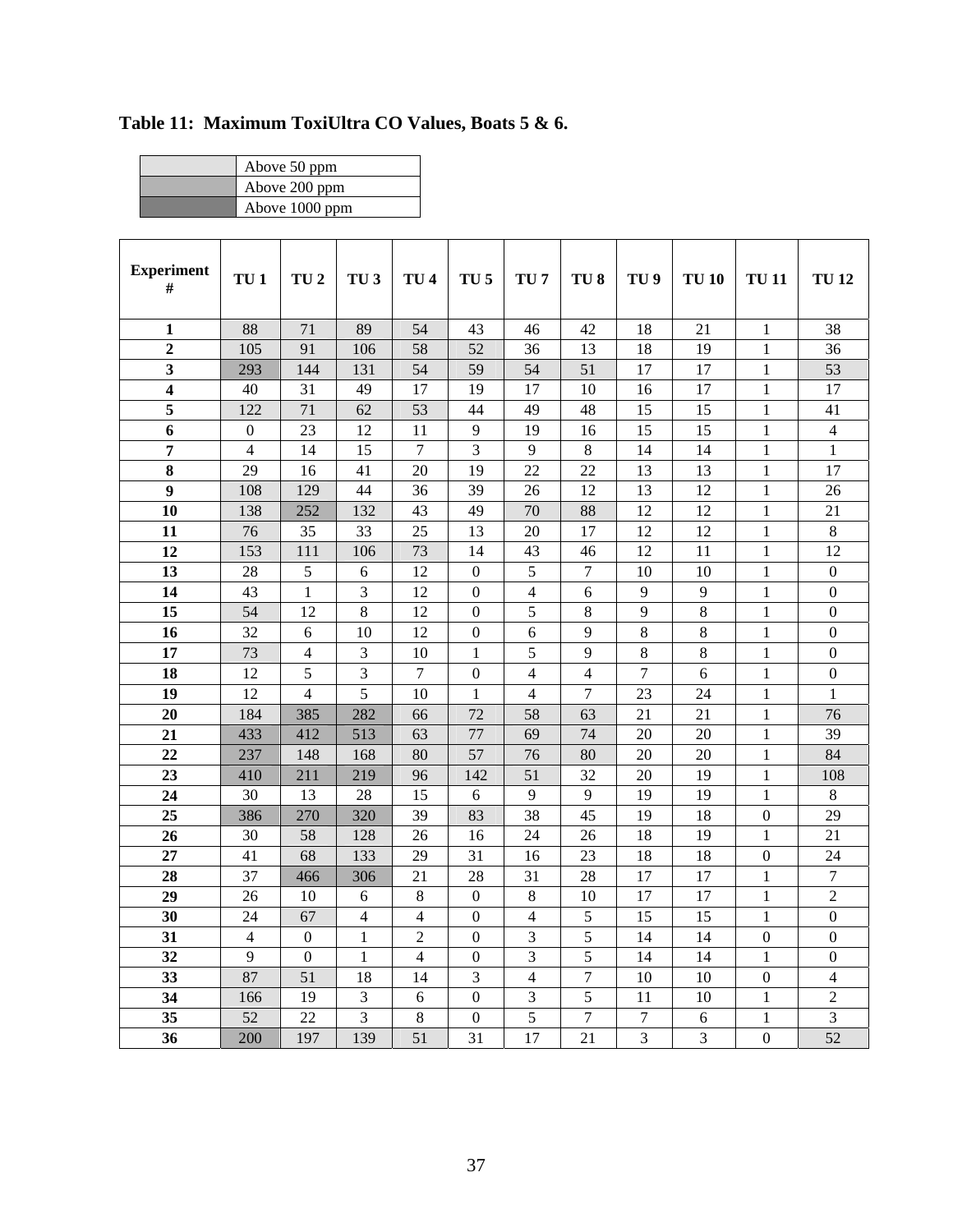### **Table 12: Average ToxiUltra CO Values, Boats 7 & 8.**

All measurements are expressed in parts per million (ppm)

| <b>Experiment</b><br>#  | TU <sub>1</sub> | TU <sub>2</sub> | TU <sub>3</sub> | TU <sub>4</sub> | TU <sub>5</sub>  | TU <sub>6</sub>  | TU <sub>7</sub>  | TU <sub>8</sub>  | TU <sub>9</sub> | <b>TU 10</b>   | <b>TU11</b>    |
|-------------------------|-----------------|-----------------|-----------------|-----------------|------------------|------------------|------------------|------------------|-----------------|----------------|----------------|
| $\mathbf{1}$            | 3               | 259             | 90              | 33              | 34               | 22               | 27               | 29               | 11              | 9              | 6              |
| $\overline{2}$          | 31              | 264             | 78              | 26              | 29               | 24               | 25               | 24               | 17              | 15             | 6              |
| $\overline{\mathbf{3}}$ | 133             | 245             | 127             | 30              | 28               | 25               | 28               | 31               | 20              | 19             | $\overline{4}$ |
| 4                       | 134             | 166             | 175             | 17              | 17               | 13               | 16               | 10               | 16              | 21             | $\overline{4}$ |
| 5                       | 59              | 20              | 329             | 3               | 5                | $\overline{2}$   | $\overline{2}$   | 1                | 10              | 15             | $\overline{3}$ |
| 6                       | 40              | 11              | 160             | $\sqrt{2}$      | $\mathbf{0}$     | $\boldsymbol{0}$ | $\mathbf{1}$     | $\mathbf{1}$     | 5               | 9              | $\mathbf{1}$   |
| 7                       | 12              | 9               | 28              | $\overline{2}$  | $\boldsymbol{0}$ | $\boldsymbol{0}$ | $\mathbf{1}$     | 1                | $\overline{4}$  | 6              | 38             |
| 8                       | 127             | 6               | 36              | $\mathbf{1}$    | $\boldsymbol{0}$ | $\boldsymbol{0}$ | $\mathbf{1}$     | $\boldsymbol{0}$ | $\mathfrak{2}$  | $\overline{4}$ | 30             |
| $\boldsymbol{9}$        | 395             | $\overline{3}$  | $\overline{2}$  | $\mathbf{1}$    | $\mathbf{0}$     | $\mathbf{0}$     | $\boldsymbol{0}$ | $\mathbf{1}$     | 3               | 3              | $\,8\,$        |
| 10                      | 35              | $\overline{7}$  | 9               | $\overline{2}$  | $\mathbf{1}$     | $\mathbf{0}$     | 1                | $\overline{2}$   | 3               | 3              | 6              |
| 11                      | 72              | 37              | 56              | $\overline{c}$  | $\mathbf{1}$     | $\mathbf{1}$     | $\mathbf{1}$     | $\mathbf{1}$     | $\overline{2}$  | 3              | $\overline{2}$ |
| 12                      | 74              | 181             | 160             | $\mathbf{1}$    | $\boldsymbol{0}$ | $\overline{0}$   | $\mathbf{1}$     | $\boldsymbol{0}$ | $\overline{2}$  | 3              | $\sqrt{2}$     |
| 13                      | 48              | 185             | 108             | $\mathbf{1}$    | $\Omega$         | $\overline{0}$   | 3                | $\mathbf{0}$     | $\mathbf{1}$    | $\overline{2}$ | $\mathbf{1}$   |
| 14                      | 102             | 250             | 140             | $\mathbf{1}$    | $\boldsymbol{0}$ | $\boldsymbol{0}$ | $\mathbf{1}$     | $\overline{0}$   | $\mathbf{1}$    | $\overline{2}$ | 15             |
| 15                      | 52              | 130             | 167             | 1               | $\mathbf{0}$     | $\mathbf{0}$     | $\mathbf{0}$     | $\mathbf{1}$     | $\mathbf{1}$    | $\mathbf{1}$   | $\overline{2}$ |
| 16                      | 269             | 317             | 402             | 113             | 133              | 72               | 93               | 123              | 7               | 8              | 69             |
| 17                      | 364             | 346             | 355             | 244             | 270              | 251              | 222              | 182              | 58              | 55             | 42             |
| 18                      | 93              | 39              | 43              | 50              | 52               | 52               | 54               | 65               | 52              | 57             | 71             |
| 19                      | 139             | 110             | 157             | 80              | 73               | 78               | 84               | 75               | 50              | 52             | 72             |
| 20                      | 189             | 149             | 178             | 92              | 94               | 102              | 111              | 106              | 48              | 50             | 14             |
| 21                      | 273             | 176             | 210             | 140             | 150              | 155              | 161              | 129              | 58              | 58             | 9              |
| 22                      | 12              | 20              | 31              | $\,8\,$         | 8                | 12               | 15               | 5                | 45              | 52             | 14             |
| 23                      | 3               | 3               | 5               | 3               | $\overline{c}$   | $\overline{4}$   | $\overline{7}$   | $\mathbf{1}$     | 26              | 30             | 12             |
| 24                      | $\mathbf{1}$    | $\overline{2}$  | 3               | $\overline{2}$  | $\boldsymbol{0}$ | $\overline{2}$   | 3                | $\overline{4}$   | 18              | 21             | $\overline{4}$ |
| 25                      | 20              | 20              | 34              | 6               | 8                | 6                | 6                | 1                | 15              | 17             | 6              |
| 26                      | $\overline{7}$  | $\overline{7}$  | 16              | 3               | $\boldsymbol{0}$ | $\mathbf{1}$     | 3                | $\overline{2}$   | 11              | 13             | 14             |
| 27                      | 19              | $\overline{7}$  | 12              | 5               | 3                | 6                | $\overline{7}$   | 8                | 8               | $\overline{9}$ | 67             |
| 28                      | 45              | 25              | 76              | 14              | 7                | 15               | 15               | 14               | 7               | $\,8\,$        | 5              |
| 29                      | $\,8\,$         | 8               | 15              | 3               | $\overline{2}$   | $\overline{2}$   | $\mathbf{1}$     | $\mathbf{1}$     | 5               | 7              | 18             |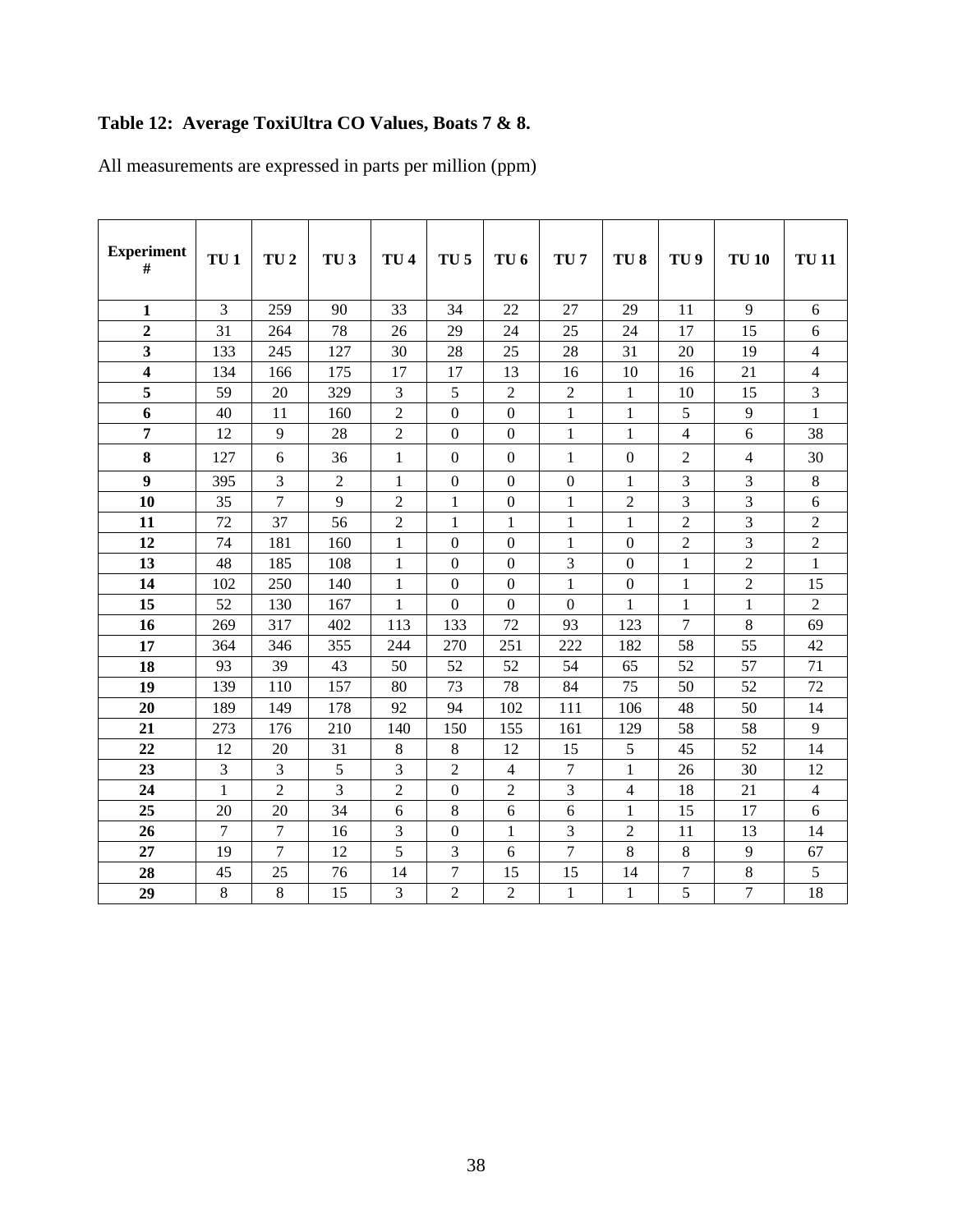| Above 50 ppm   |
|----------------|
| Above 200 ppm  |
| Above 1000 ppm |

| <b>Experiment</b> #     | TU <sub>1</sub> | TU <sub>2</sub> | TU <sub>3</sub> | TU <sub>4</sub> | TU <sub>5</sub>  | TU <sub>6</sub>  | TU <sub>7</sub> | TU <sub>8</sub> | TU <sub>9</sub> | <b>TU 10</b>   | <b>TU 11</b>   |
|-------------------------|-----------------|-----------------|-----------------|-----------------|------------------|------------------|-----------------|-----------------|-----------------|----------------|----------------|
|                         |                 |                 |                 |                 |                  |                  |                 |                 |                 |                |                |
| $\mathbf{1}$            | 12              | 376             | 132             | 39              | 53               | 29               | 39              | 38              | 14              | 11             | 7              |
| $\overline{2}$          | 53              | 463             | 113             | 38              | 52               | 35               | 37              | 34              | 17              | 18             | $\tau$         |
| 3                       | 345             | 560             | 358             | 50              | 47               | 43               | 47              | 56              | 27              | 21             | 5              |
| $\overline{\mathbf{4}}$ | 341             | 395             | 304             | 56              | 59               | 50               | 47              | 41              | 26              | 24             | 5              |
| 5                       | 101             | 51              | 432             | 15              | 45               | 19               | 5               | $\mathbf{2}$    | 15              | 17             | 6              |
| 6                       | 69              | 11              | 379             | $\overline{2}$  | $\mathbf{1}$     | $\boldsymbol{0}$ | 1               | $\mathbf{1}$    | 6               | 11             | $\overline{2}$ |
| 7                       | 38              | 11              | 145             | $\overline{7}$  | $\mathbf{1}$     | $\mathbf{1}$     | 3               | $\overline{2}$  | 5               | $\,8\,$        | 82             |
| 8                       | 544             | 8               | 410             | 3               | $\mathbf{1}$     | $\mathbf{1}$     | $\overline{2}$  | $\mathbf{1}$    | $\overline{4}$  | 5              | 71             |
| 9                       | 723             | 6               | 3               | $\overline{2}$  | $\mathbf{1}$     | $\overline{0}$   | $\mathbf{1}$    | $\overline{2}$  | 3               | $\overline{4}$ | 18             |
| 10                      | 67              | 21              | 31              | $8\,$           | 3                | 3                | $\overline{4}$  | 6               | 3               | $\overline{4}$ | 41             |
| 11                      | 448             | 372             | 404             | 6               | 8                | $\overline{4}$   | $\overline{2}$  | 5               | 3               | $\overline{4}$ | 3              |
| 12                      | 115             | 370             | 248             | $\overline{c}$  | $\mathbf{1}$     | $\boldsymbol{0}$ | 3               | $\mathbf{1}$    | $\overline{2}$  | $\overline{4}$ | 5              |
| 13                      | 73              | 243             | 172             | $\overline{c}$  | $\boldsymbol{0}$ | $\boldsymbol{0}$ | 3               | $\mathbf{1}$    | $\overline{c}$  | 3              | $\overline{2}$ |
| 14                      | 132             | 343             | 230             | $\overline{2}$  | $\mathbf{1}$     | $\boldsymbol{0}$ | $\overline{2}$  | 1               | $\mathbf{1}$    | $\overline{2}$ | 80             |
| 15                      | 110             | 338             | 265             | 3               | $\mathbf{0}$     | $\overline{2}$   | 3               | $\overline{4}$  | $\mathbf{1}$    | $\overline{2}$ | $\overline{7}$ |
| 16                      | 423             | 520             | 697             | 251             | 288              | 131              | 204             | 286             | 21              | 20             | 143            |
| 17                      | 501             | 552             | 569             | 377             | 376              | 350              | 350             | 346             | 69              | 69             | 72             |
| 18                      | 122             | 55              | 70              | 70              | 76               | 71               | 71              | 105             | 56              | 65             | 84             |
| 19                      | 264             | 219             | 380             | 125             | 135              | 137              | 134             | 134             | 55              | 57             | 82             |
| 20                      | 307             | 183             | 214             | 101             | 107              | 108              | 119             | 143             | 48              | 51             | 29             |
| 21                      | 448             | 270             | 339             | 244             | 283              | 276              | 270             | 271             | 66              | 66             | 14             |
| 22                      | 29              | 47              | 93              | 15              | 18               | 26               | 24              | 12              | 57              | 64             | 32             |
| 23                      | 11              | 12              | 15              | $8\,$           | 8                | 8                | 11              | 6               | 34              | 39             | 28             |
| 24                      | 4               | $\overline{2}$  | 12              | 5               | $\mathbf{1}$     | 3                | $\overline{7}$  | 23              | 21              | 24             | 8              |
| 25                      | 64              | 42              | 59              | 21              | 25               | 22               | 16              | 3               | 16              | 18             | 11             |
| 26                      | 24              | 15              | 80              | 14              | $\overline{2}$   | 9                | 10              | 11              | 13              | 15             | 19             |
| 27                      | 71              | 35              | 34              | 12              | 9                | 19               | 20              | 22              | 9               | 11             | 169            |
| 28                      | 68              | 62              | 159             | 25              | 11               | 20               | 21              | 23              | 8               | 9              | 31             |
| 29                      | 45              | 56              | 104             | 10              | 9                | 12               | 5               | 5               | $\overline{7}$  | 9              | 31             |

**Table 13: Maximum ToxiUltra CO Values, Boats 7 & 8.**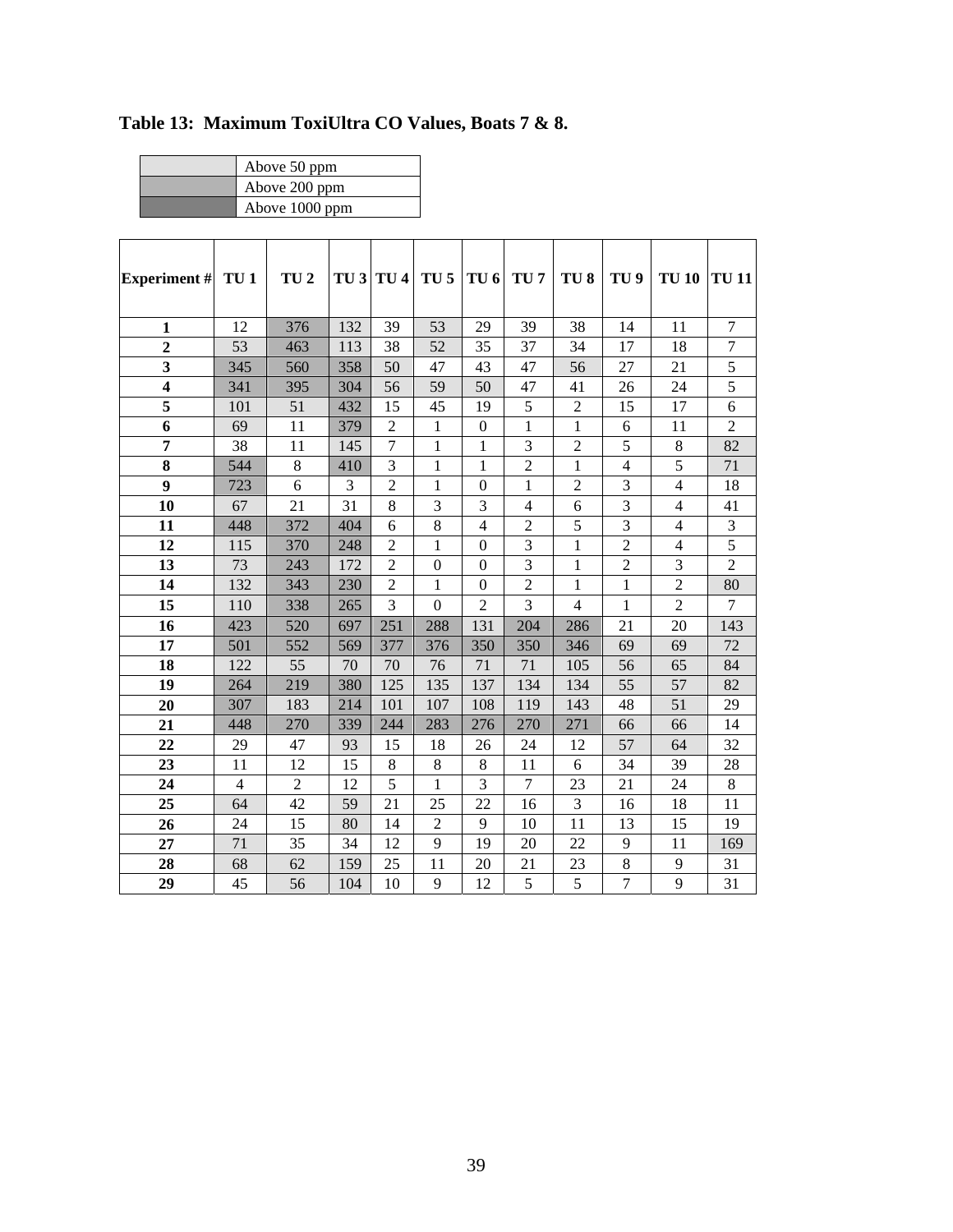# **Table 14: Average ToxiUltra CO Values, Boats 9 & 10.**

| All measurements are expressed in parts per million (ppm) |  |  |
|-----------------------------------------------------------|--|--|
|                                                           |  |  |

| Experiment # TU 1   TU 2   TU 3   TU 4   TU 5   TU 6   TU 7   TU 8   TU 9   TU 10   TU 11   TU 12   TU 13   TU 14 |     |     |     |     |     |        |                |    |                |                |                |     |                |              |
|-------------------------------------------------------------------------------------------------------------------|-----|-----|-----|-----|-----|--------|----------------|----|----------------|----------------|----------------|-----|----------------|--------------|
| 1                                                                                                                 | 249 | 224 | 206 | 24  | 19  | 34     | 19             | 21 | 4              | 5              | 35             | 49  | 62             | 36           |
| $\overline{2}$                                                                                                    | 344 | 398 | 192 | 50  | 28  | 37     | 32             | 34 | 10             | 7              | 33             | 65  | 81             | 58           |
| 3                                                                                                                 | 103 | 127 | 65  | 31  | 20  | 25     | 20             | 25 | 10             | 10             | 16             | 25  | 32             | 26           |
| $\overline{\mathcal{L}}$                                                                                          | 59  | 75  | 40  | 24  | 14  | 15     | 14             | 13 | 8              | 9              | 8              | 21  | 24             | 21           |
| 5                                                                                                                 | 30  | 20  | 16  | 11  | 12  | 13     | 8              | 12 | 7              | $\overline{7}$ | 7              | 8   | 5              | 12           |
| 6                                                                                                                 | 149 | 164 | 141 | 54  | 23  | 29     | 31             | 28 | 7              | 7              | 3              | 41  | 51             | 32           |
| 7                                                                                                                 | 212 | 229 | 178 | 85  | 35  | 43     | 43             | 43 | 7              | $\overline{7}$ | 3              | 54  | 66             | 44           |
| 8                                                                                                                 | 97  | 116 | 102 | 45  | 26  | 32     | 26             | 33 | $\overline{7}$ | $\overline{7}$ | 14             | 42  | 36             | 31           |
| 9                                                                                                                 | 26  | 11  | 50  | 10  | 8   | 7      | $\overline{2}$ | 5  | 6              | 7              | 7              | 8   | 3              | $\mathbf{2}$ |
| $10\,$                                                                                                            | 207 | 254 | 136 | 24  | 9   | 7      | $\overline{7}$ | 9  | 6              | 7              | 6              | 53  | 62             | 45           |
| 11                                                                                                                | 183 | 203 | 156 | 32  | 12  | 9      | 15             | 13 | 8              | 7              | $\overline{2}$ | 38  | 69             | 52           |
| 12                                                                                                                | 16  | 10  | 17  | 10  | 15  | 15     | 9              | 13 | 6              | $\overline{7}$ | 24             | 6   | $\overline{2}$ | $\mathbf{1}$ |
| 13                                                                                                                | 252 | 331 | 218 | 68  | 64  | 72     | 81             | 69 | 33             | 35             | 254            | 115 | 111            | 97           |
| 14                                                                                                                | 375 | 540 | 315 | 126 | 117 | 97     | 119            | 87 | 44             | 43             | 116            | 229 | 227            | 227          |
| 15                                                                                                                | 208 | 237 | 164 | 120 | 126 | 67     | 77             | 44 | 46             | 38             | 60             | 167 | 161            | 170          |
| 16                                                                                                                | 136 | 162 | 73  | 21  | 22  | 12     | 8              | 8  | 23             | 21             | 85             | 35  | 30             | 36           |
| 17                                                                                                                | 113 | 145 | 58  | 9   | 10  | $\tau$ | 7              | 5  | 18             | 21             | 165            | 23  | 23             | 8            |
| 18                                                                                                                | 353 | 540 | 292 | 82  | 113 | 61     | 68             | 63 | 21             | 22             | 117            | 126 | 122            | 134          |
| 19                                                                                                                | 165 | 174 | 166 | 66  | 80  | 61     | 58             | 46 | 18             | 18             | 88             | 96  | 86             | 97           |
| 20                                                                                                                | 25  | 14  | 33  | 10  | 11  | 7      | 5              | 6  | 11             | 10             | 53             | 11  | 6              | 16           |
| 21                                                                                                                | 525 | 944 | 561 | 11  | 24  | 11     | 6              | 10 | 8              | 9              | 88             | 19  | 21             | 14           |
| 22                                                                                                                | 422 | 740 | 525 | 15  | 20  | 8      | 8              | 11 | 8              | 8              | 113            | 37  | 26             | 18           |
| 23                                                                                                                | 27  | 13  | 27  | 10  | 9   | 9      | 4              | 8  | 5              | 8              | 173            | 6   | 3              | 1            |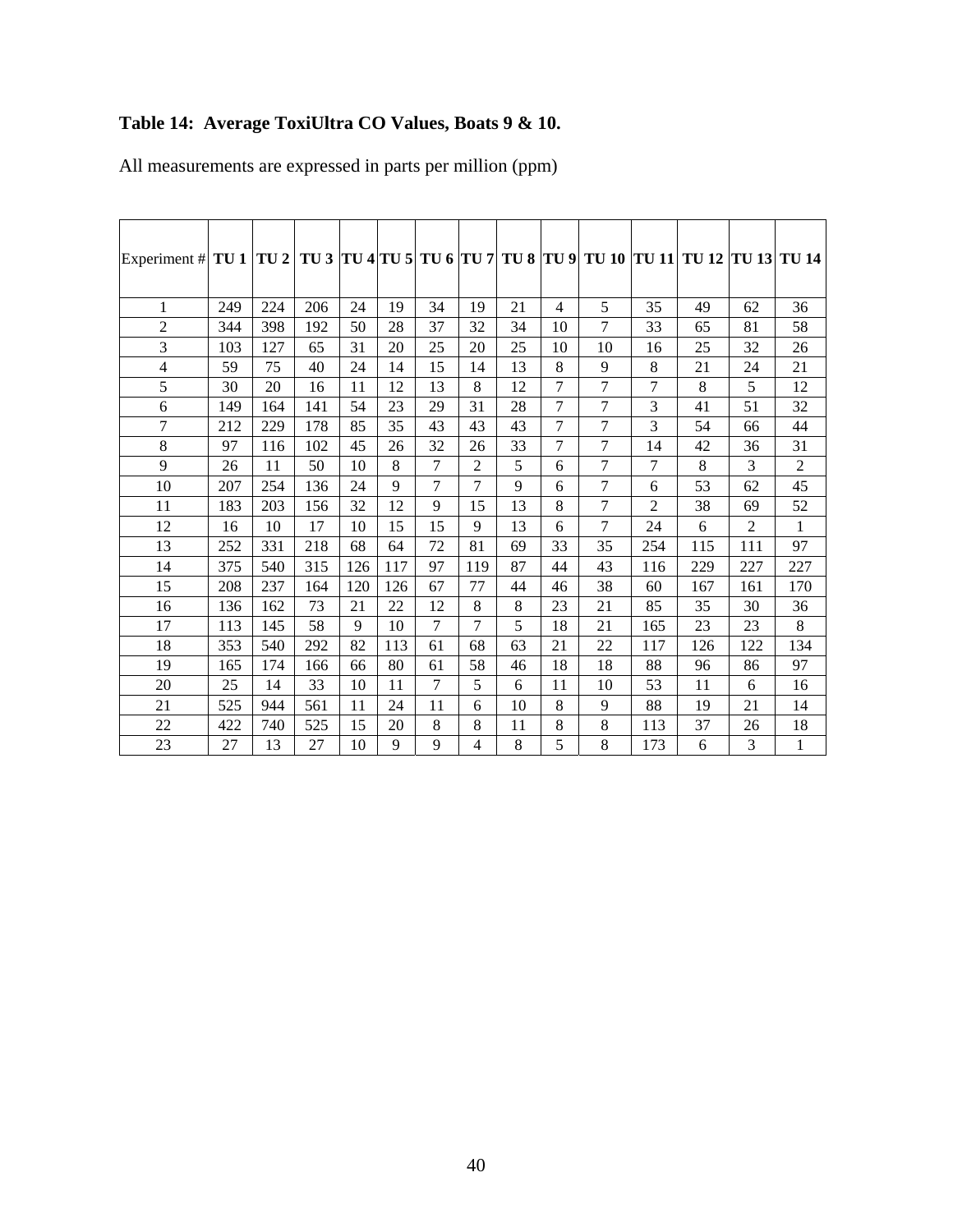| Above 50 ppm   |
|----------------|
| Above 200 ppm  |
| Above 1000 ppm |

| Experiment # $TU 1$ TU 2 |     |      | TU3 |     |     | TU 4 TU 5 TU 6 TU 7 TU 8 TU 9 |     |     |    | <b>TU 10 TU 11</b> |     | <b>TU 12</b> | <b>TU13</b> | <b>TU 14</b> |
|--------------------------|-----|------|-----|-----|-----|-------------------------------|-----|-----|----|--------------------|-----|--------------|-------------|--------------|
|                          |     |      |     |     |     |                               |     |     |    |                    |     |              |             |              |
| 1                        | 446 | 421  | 321 | 40  | 40  | 68                            | 41  | 38  | 5  | 6                  | 76  | 106          | 106         | 86           |
| $\overline{2}$           | 488 | 489  | 227 | 85  | 34  | 46                            | 42  | 40  | 12 | 9                  | 61  | 83           | 138         | 99           |
| 3                        | 389 | 529  | 230 | 83  | 37  | 52                            | 41  | 44  | 11 | 10                 | 31  | 80           | 115         | 96           |
| 4                        | 253 | 389  | 133 | 56  | 25  | 23                            | 31  | 20  | 9  | 10                 | 10  | 60           | 97          | 111          |
| 5                        | 187 | 165  | 69  | 31  | 25  | 26                            | 21  | 23  | 8  | 8                  | 10  | 20           | 25          | 89           |
| 6                        | 216 | 315  | 224 | 72  | 34  | 44                            | 38  | 43  | 9  | 8                  | 5   | 51           | 66          | 40           |
| 7                        | 284 | 336  | 216 | 98  | 42  | 53                            | 51  | 53  | 8  | 8                  | 4   | 103          | 123         | 61           |
| 8                        | 292 | 376  | 316 | 65  | 44  | 50                            | 43  | 49  | 7  | 8                  | 19  | 91           | 72          | 74           |
| $\boldsymbol{9}$         | 144 | 60   | 258 | 22  | 21  | 18                            | 12  | 15  | 7  | 7                  | 19  | 25           | 13          | 13           |
| 10                       | 257 | 327  | 169 | 48  | 12  | 9                             | 10  | 12  | 7  | 7                  | 14  | 63           | 84          | 54           |
| 11                       | 226 | 286  | 177 | 56  | 18  | 17                            | 28  | 19  | 9  | 8                  | 5   | 49           | 85          | 67           |
| 12                       | 118 | 49   | 106 | 51  | 72  | 62                            | 58  | 60  | 7  | 8                  | 100 | 26           | 22          | 33           |
| 13                       | 553 | 1112 | 736 | 100 | 99  | 123                           | 157 | 135 | 41 | 42                 | 462 | 227          | 207         | 171          |
| 14                       | 533 | 720  | 393 | 158 | 156 | 146                           | 163 | 127 | 51 | 44                 | 169 | 246          | 245         | 251          |
| 15                       | 334 | 519  | 334 | 157 | 166 | 113                           | 135 | 76  | 54 | 43                 | 108 | 235          | 232         | 238          |
| 16                       | 450 | 547  | 267 | 70  | 81  | 70                            | 62  | 57  | 41 | 35                 | 131 | 122          | 120         | 121          |
| 17                       | 361 | 601  | 283 | 23  | 42  | 23                            | 30  | 18  | 20 | 22                 | 224 | 136          | 174         | 69           |
| 18                       | 391 | 610  | 367 | 146 | 205 | 94                            | 112 | 108 | 22 | 24                 | 189 | 155          | 165         | 206          |
| 19                       | 320 | 408  | 244 | 104 | 128 | 124                           | 94  | 83  | 21 | 21                 | 141 | 195          | 192         | 203          |
| 20                       | 89  | 43   | 94  | 21  | 31  | 22                            | 18  | 20  | 13 | 12                 | 89  | 27           | 17          | 51           |
| 21                       | 683 | 1111 | 761 | 33  | 60  | 38                            | 29  | 44  | 9  | 11                 | 153 | 54           | 66          | 43           |
| 22                       | 615 | 882  | 594 | 47  | 68  | 27                            | 31  | 43  | 10 | 9                  | 139 | 65           | 56          | 44           |
| 23                       | 235 | 76   | 45  | 30  | 18  | 37                            | 22  | 37  | 9  | 10                 | 217 | 22           | 10          | 13           |

**Table 15: Maximum ToxiUltra CO Values, Boats 9 & 10.**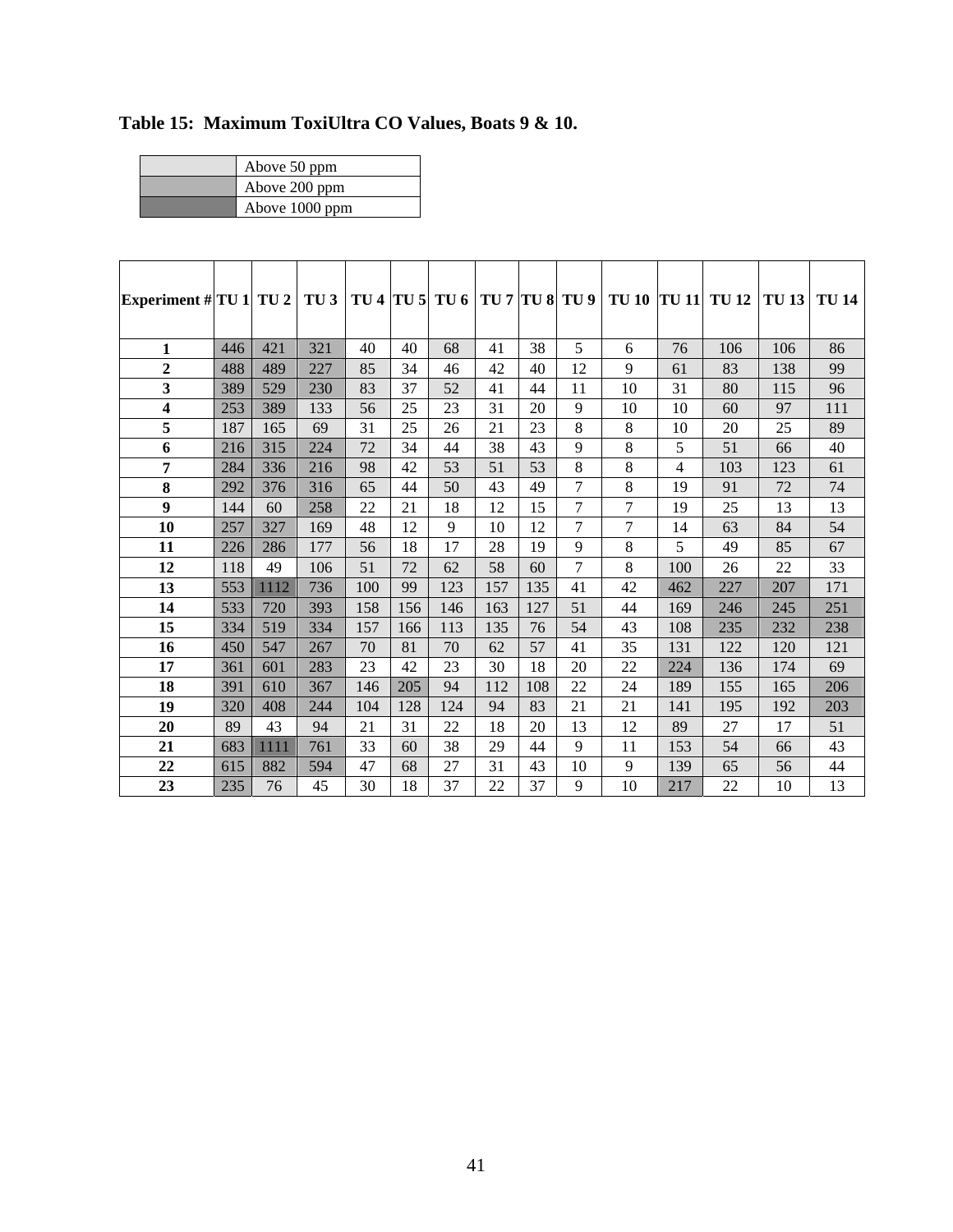| <b>Boat</b> | <b>Container</b><br>ID# | <b>Condition</b>                                                                                                                         | Concentration<br>(ppm) |
|-------------|-------------------------|------------------------------------------------------------------------------------------------------------------------------------------|------------------------|
| Boat 1      | D9426                   | 5 mph, all canvas closed, aft panel open, front screen opened                                                                            | 1027                   |
| Boat 1      | D9413                   | 10 mph, canvas closed, aft panel open, front screen opened                                                                               | 657                    |
| Boat 1      | D9427                   | 25 mph into wind, canvas closed, aft panel open, front screen<br>opened<br>25 mph with wind, canvas closed, aft panel open, front screen | 109                    |
| Boat 1      | D9425                   | opened                                                                                                                                   | 120                    |
| Boat 1      | D9441                   | 10 mph, all panel opened                                                                                                                 | 4                      |
| Boat 2      | D9453                   | 5 mph, no wind, all canvas closed, aft panel open                                                                                        | 341                    |
| Boat 2      | D9432                   | 10 mph, no wind, all canvas closed, aft panel open                                                                                       | 102                    |
| Boat 2      | D9434                   | 15 mph, no wind, all canvas closed, aft panel open                                                                                       | 1516                   |

### **Table 16: Evacuated Container Concentrations, Boats 1 & 2.**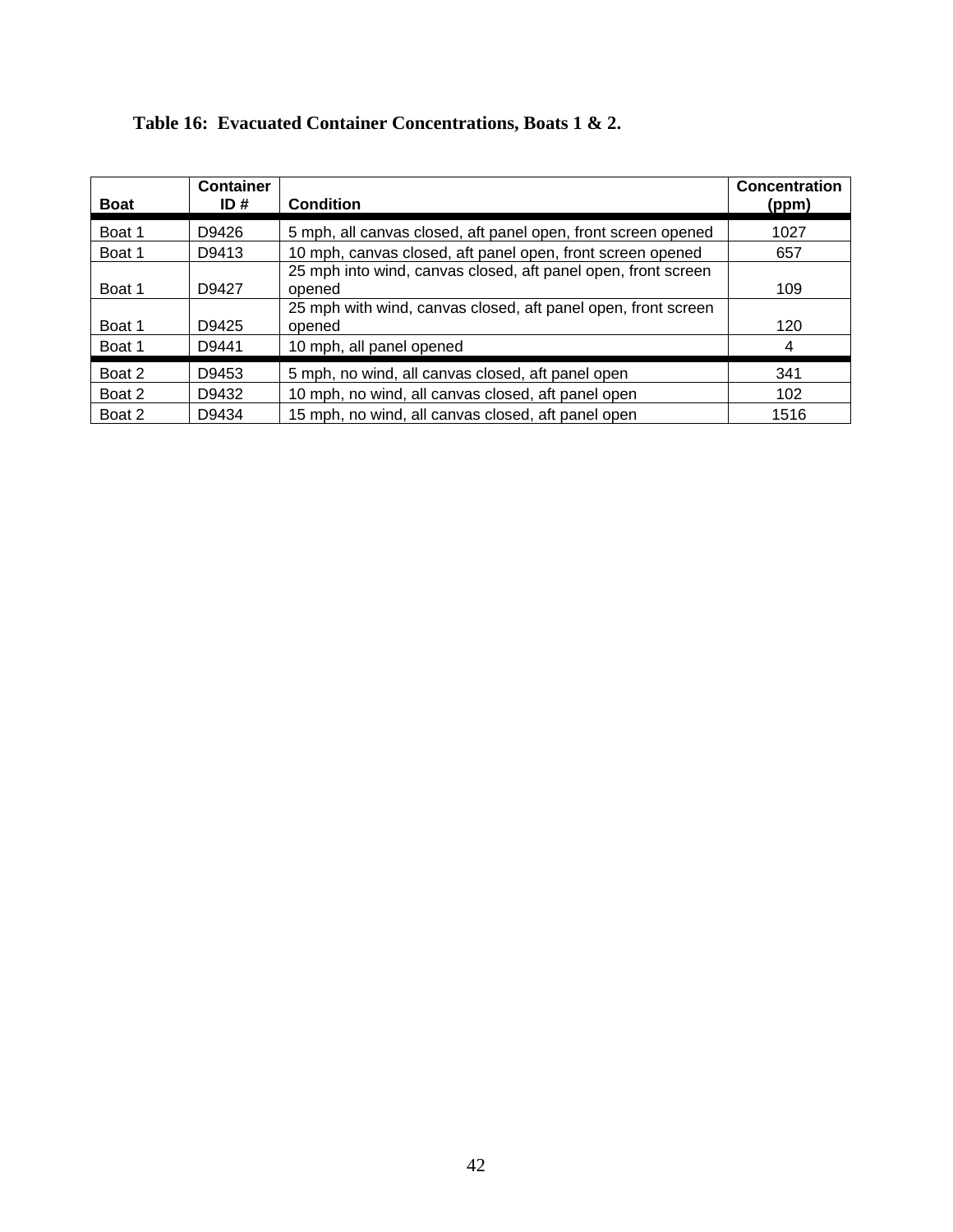| <b>Boat</b> | <b>Container</b><br>ID# | <b>Condition</b>                                        | <b>Concentration</b><br>(ppm) |
|-------------|-------------------------|---------------------------------------------------------|-------------------------------|
| Boat 4      | D9428                   | 5 mph, all canvas installed, aft panel opened           | 340                           |
|             |                         | 25 mph, all canvas installed, aft panel opened, opening |                               |
| Boat 4      | D9429                   | front screen                                            | 10                            |
| Boat 4      | D9431                   | 25 mph, partial canvas installed                        | 232                           |
| Boat 4      | D9882                   | 15 mph, all canvas opened, center windshield opened     | 5                             |
| Boat 4      | D9881                   | 15 mph, all canvas opened, center windshield opened     | 26                            |
| Boat 4      | D9877                   | 5 mph, all canvas opened, center windshield opened      |                               |
| Boat 3      | D9875                   | 25 mph. all canvas installed, aft panel opened          | 8                             |
| Boat 3      | D9609                   | 10 mph. all canvas installed, aft panel opened          | 242                           |
|             |                         | 10 mph, back fully opened, and center of windshield     |                               |
| Boat 3      | D9608                   | opened                                                  | 129                           |
| Boat 3      | D9879                   | 5 mph, all canvas removed                               | 21                            |
| Boat 3      | D9870                   | 15 mph, all canvas removed                              |                               |
| Boat 3      | D9430                   | 15 mph, all canvas removed, center of windshield opened | 2                             |
| Boat 3      | D9880                   | 25 mph, all canvas removed, center of windshield opened |                               |

### **Table 17: Evacuated Container Concentrations, Boats 3 & 4.**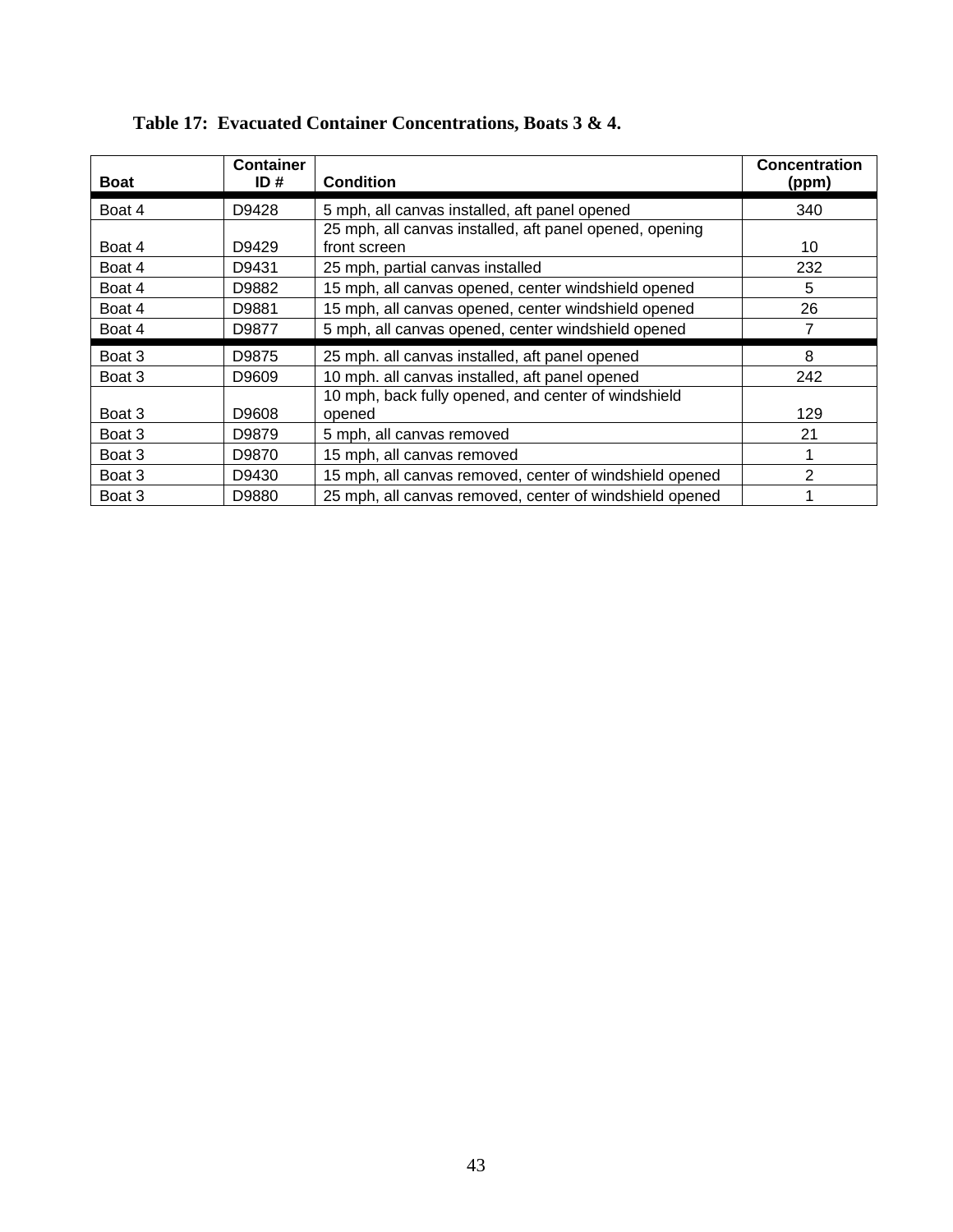| <b>Boat</b> | <b>Container</b><br>ID# | <b>Condition</b>                                           | <b>Concentration</b><br>(ppm) |
|-------------|-------------------------|------------------------------------------------------------|-------------------------------|
| Boat 5      | D9442                   | 5 mph, canvas fully closed, aft panel open                 | 24                            |
|             |                         | 25 mph, canvas fully closed, aft panel open, center window |                               |
| Boat 5      | D9433                   | opened                                                     |                               |
|             |                         | 15 mph, canvas fully closed, aft panel open, center window |                               |
| Boat 5      | D9443                   | opened                                                     | 45                            |
| Boat 5      | D9444                   | 5 mph, all canvas removed, bimini top only                 | 2                             |
| Boat 6      | D9448                   | 5 mph, canvas fully closed, aft panel open                 | 112                           |
| Boat 6      | D9447                   | 15 mph, canvas fully closed, aft panel open                | 65                            |
| Boat 6      | D9446                   | 25 mph, canvas fully closed, center vent open              |                               |

### **Table 18: Evacuated Container Concentrations, Boats 5 & 6.**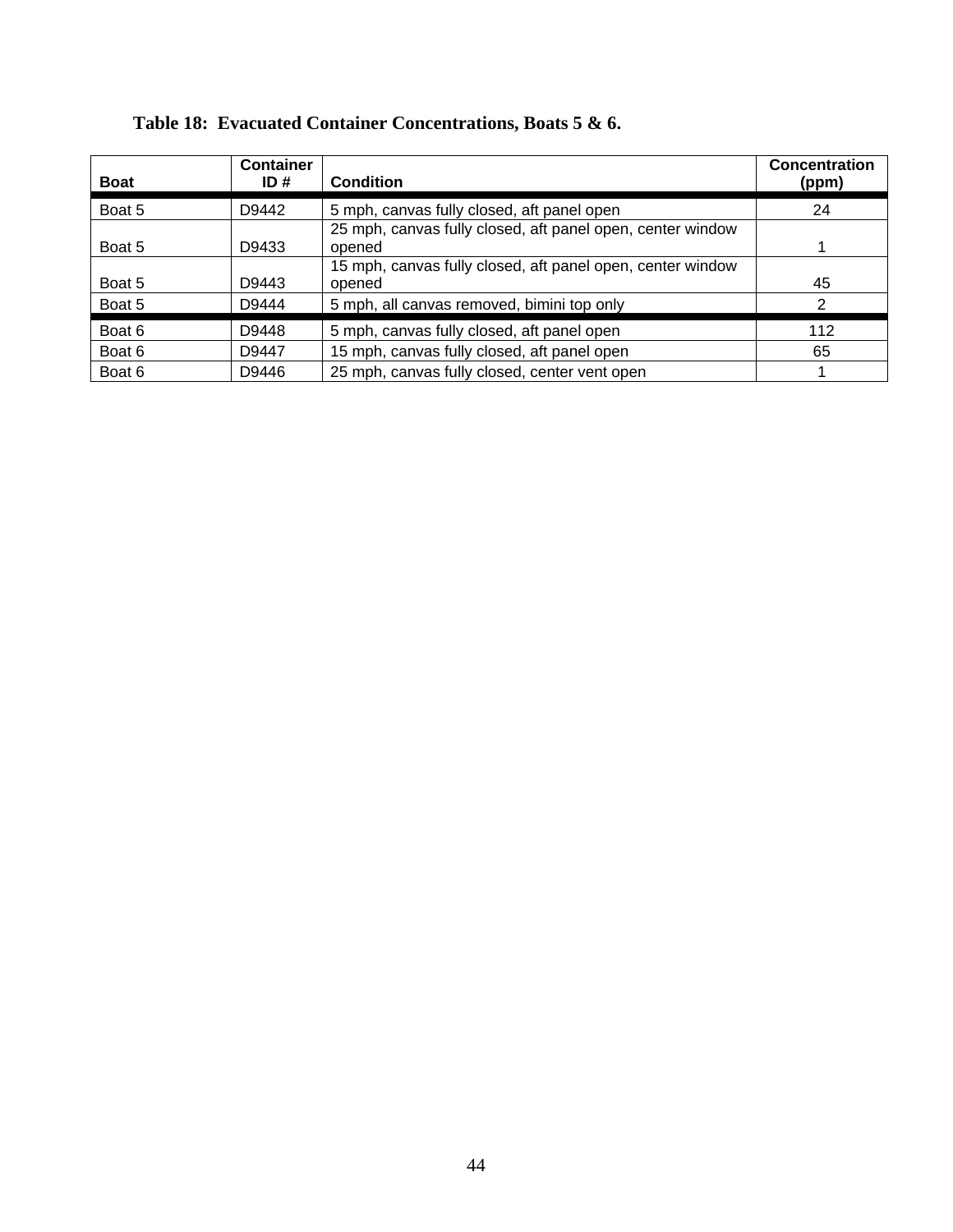| <b>Boat</b> | <b>Container</b><br>ID# | <b>Condition</b>                                             | <b>Concentration</b><br>(ppm) |
|-------------|-------------------------|--------------------------------------------------------------|-------------------------------|
| Boat 7      | D9449                   | 10 mph, all canvas installed, aft panel open, with the wind  | 142                           |
|             |                         | 5 mph, all canvas installed, fully removed rear panels, with |                               |
| Boat 7      | D9450                   | the wind                                                     | 12                            |
| Boat 7      | D9452                   | 10 mph, all canvas removed, bimini top only, into the wind   | 7                             |
| Boat 7      | D9451                   | 25 mph, all canvas removed, bimini top only, into the wind   | 10                            |
| Boat 8      | D9416                   | 5 mph, all canvas installed, aft panel open, into the wind   | 217                           |
|             |                         | 5 mph, partial canvas, rear and side panels removed, into    |                               |
| Boat 8      | D9414                   | wind                                                         | 89                            |
|             |                         | 25 mph, partial canvas, rear and side panels removed, with   |                               |
| Boat 8      | D9415                   | wind                                                         | 2                             |
| Boat 8      | D9417                   | 5 mph, all canvas removed, bimini top only, with the wind    | 2                             |

### **Table 19: Evacuated Container Concentrations, Boats 7 & 8.**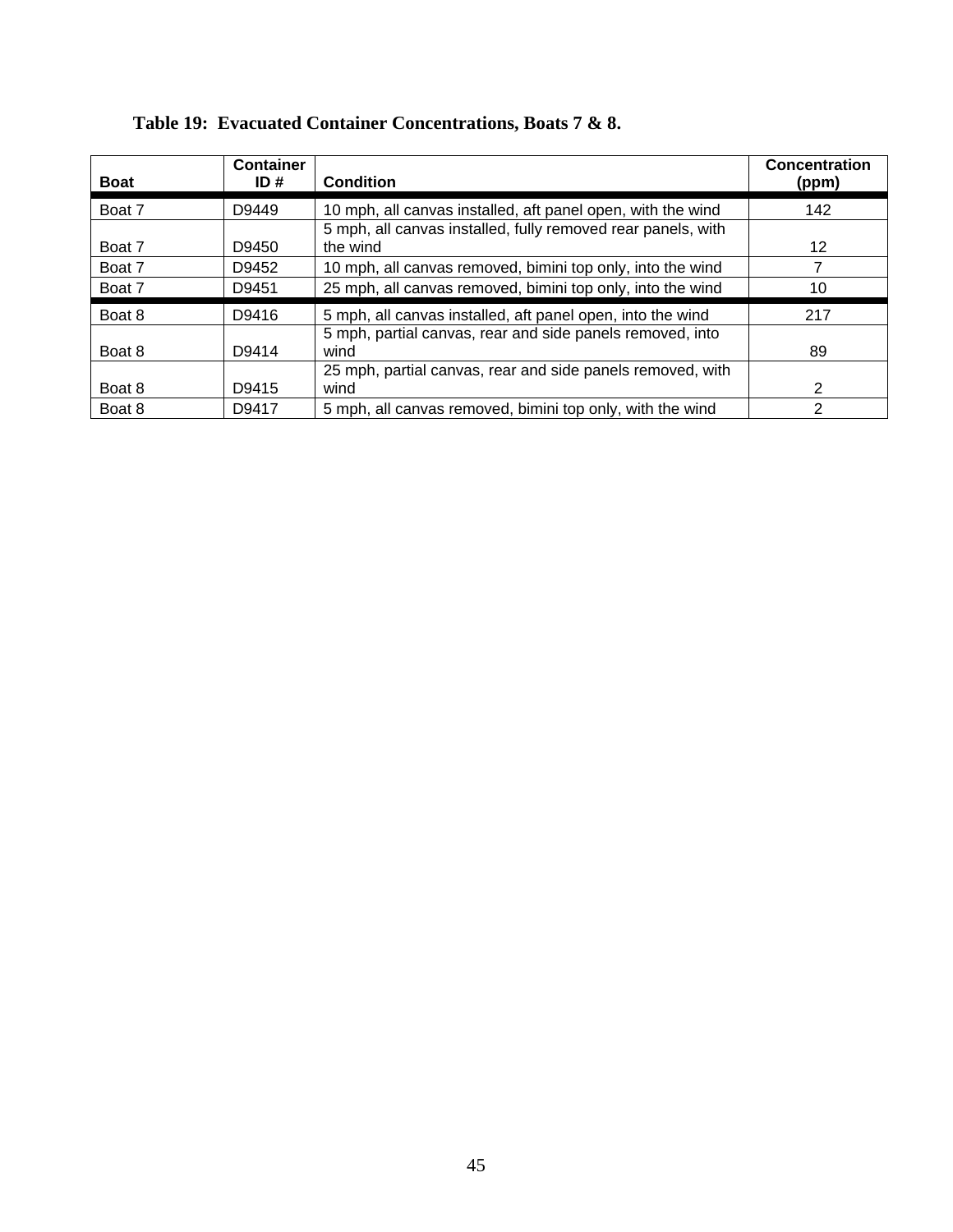| <b>Boat</b> | <b>Container</b><br>ID# | <b>Condition</b>                                                | <b>Concentration</b><br>(ppm) |
|-------------|-------------------------|-----------------------------------------------------------------|-------------------------------|
|             |                         |                                                                 |                               |
|             |                         | 10 mph, all canvas installed, aft panel open, wind difficult to |                               |
| Boat 9      | D9418                   | describe                                                        | 346                           |
| Boat 9      | D9419                   | 25 mph, all canvas installed, aft panel open                    | Non Detected                  |
| Boat 9      | M6789                   | 25 mph, partial canvas                                          |                               |

### **Table 20: Evacuated Container Concentrations, Boats 9 & 10.**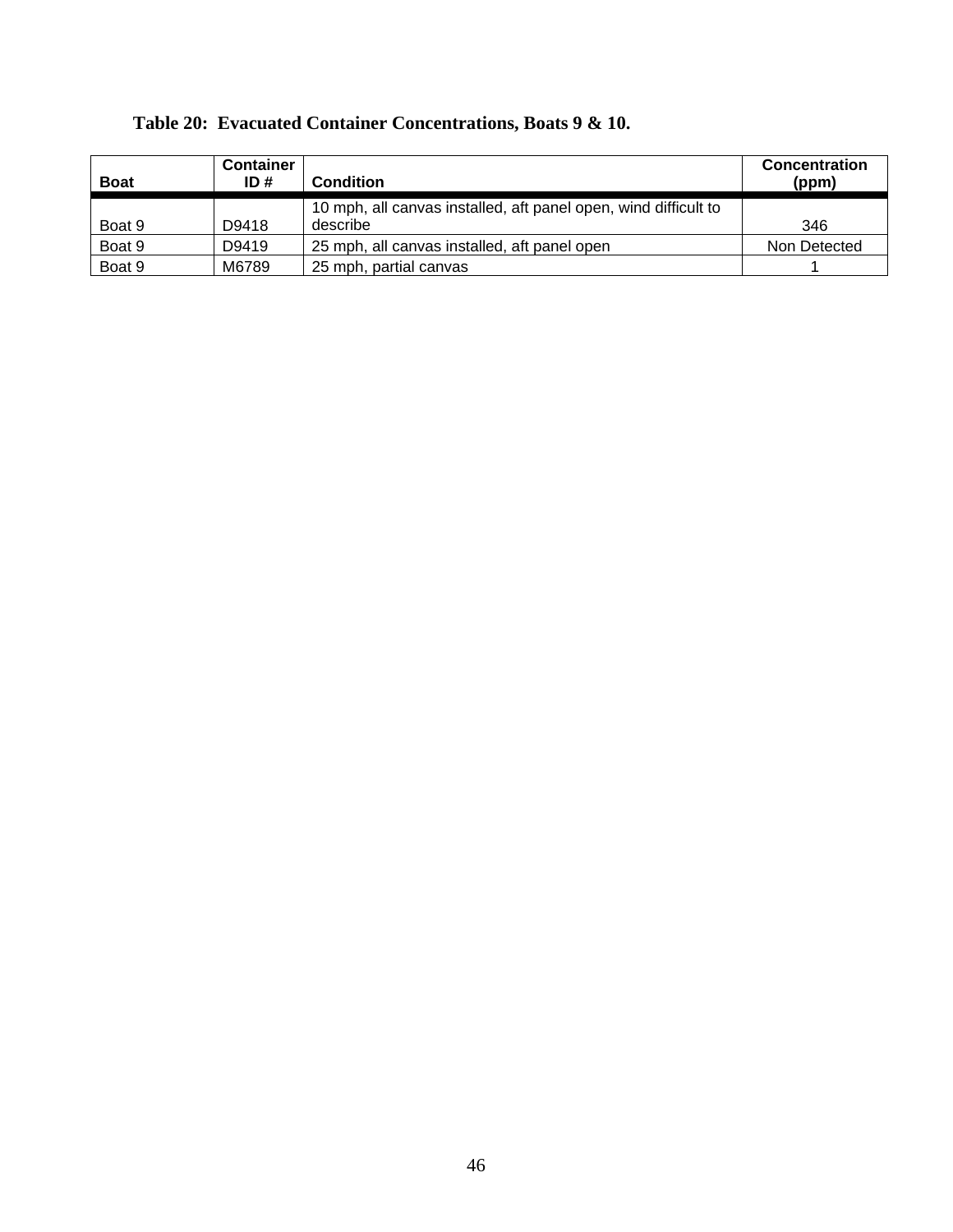| <b>Boat</b> | <b>Condition</b>                                              | <b>Concentration</b><br>(ppm) |
|-------------|---------------------------------------------------------------|-------------------------------|
| Boat 1      | 5 mph, all canvas closed, aft panel open, front screen opened | 20                            |
| Boat 1      | 10 mph, canvas closed, aft panel open, front screen opened    | 700                           |
| Boat 1      | 10 mph, all panel opened                                      | 40                            |
| Boat 1      | 15 mph, into the wind, all canvas opened                      | 350                           |
| Boat 1      | 25 mph, with the wind, all canvas opened                      | 290                           |
| Boat 2      | 5 mph, no wind, all canvas closed, aft panel open             | 500                           |
| Boat 2      | 10 mph, no wind, all canvas closed, aft panel open            | 400                           |
| Boat 2      | 5 mph, all canvas removed, no wind                            | 700                           |
| Boat 2      | 15 mph, all canvas removed, no wind                           | 300                           |

# **Table 21: Detector Tube Readings, Boats 1 & 2.**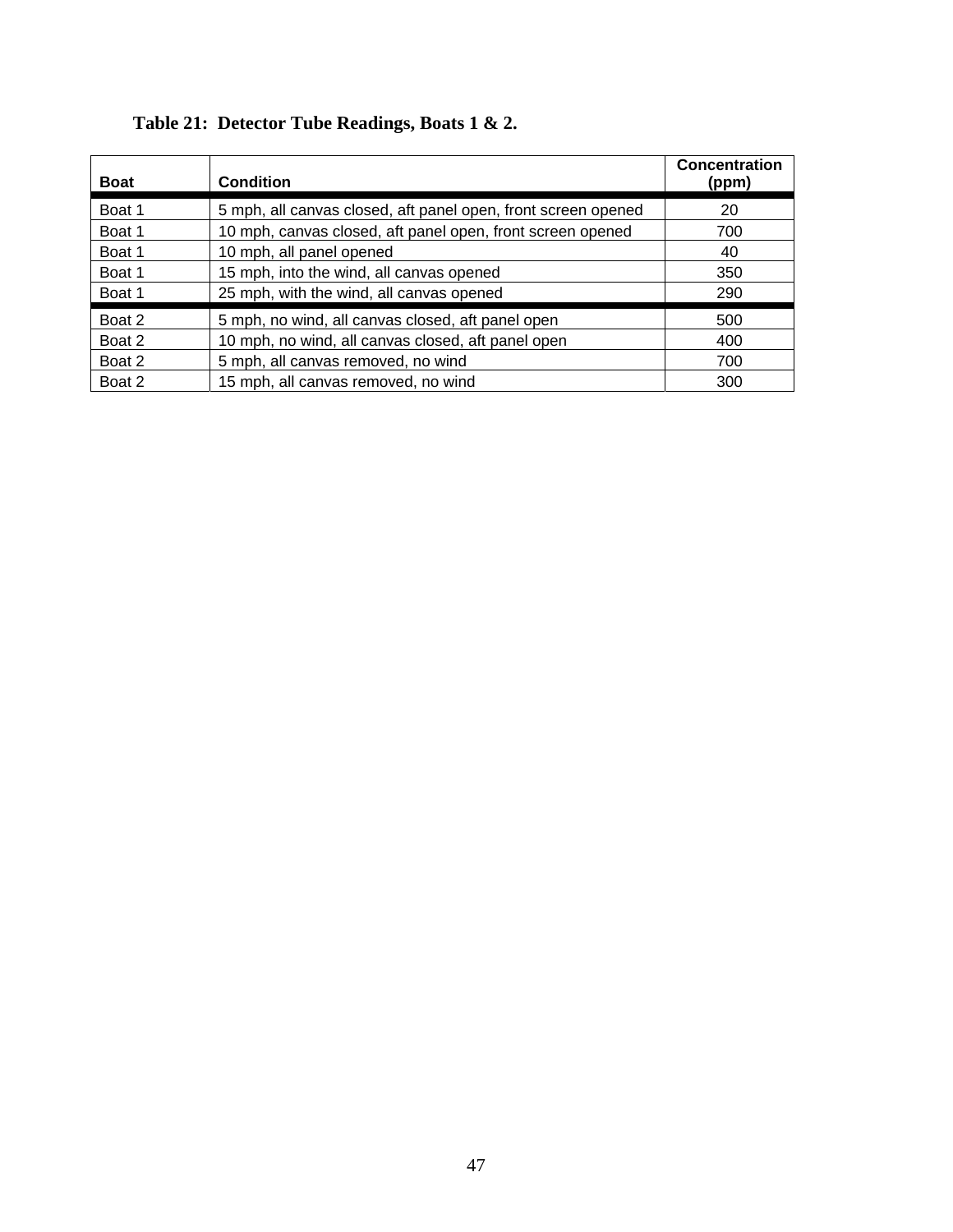| <b>Boat</b> | <b>Condition</b>                                   | <b>Concentration</b><br>(ppm) |
|-------------|----------------------------------------------------|-------------------------------|
| Boat 4      | 15 mph, all canvas installed, aft panel opened     | >100                          |
| Boat 4      | 10 mph, all canvas installed, aft panel opened     | 160                           |
| Boat 4      | 5 mph, all canvas opened, center windshield opened | 100                           |
| Boat 3      | 15 mph, all canvas closed, aft panel open          | 120                           |
| Boat 3      | 5 mph, all canvas closed, aft panel open           | 200                           |
| Boat 3      | 10 mph, all canvas removed, bimini top only        | 75                            |

# **Table 22: Detector Tube Readings, Boats 3 & 4.**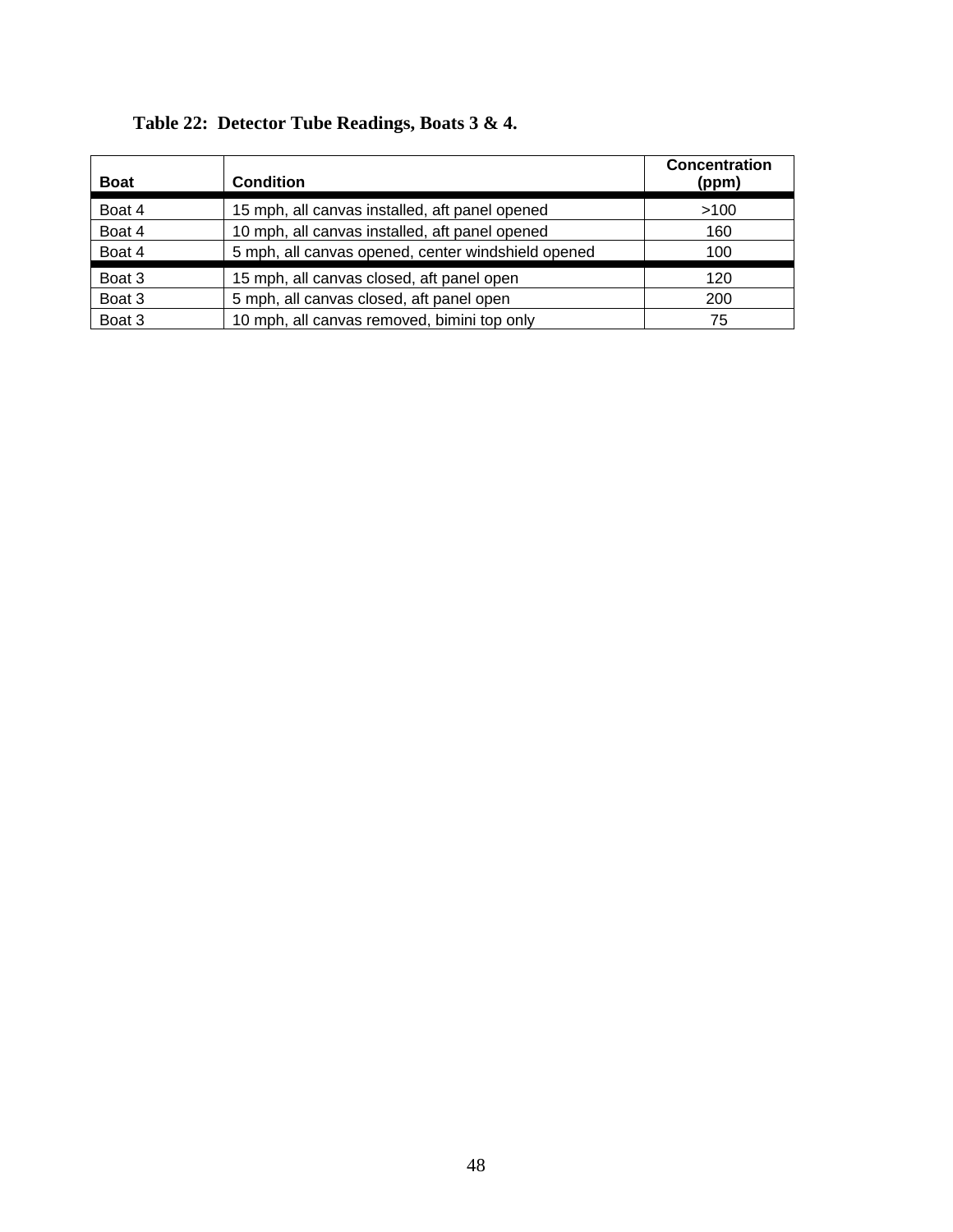| <b>Boat</b> | <b>Condition</b>                             | <b>Concentration</b><br>(ppm) |
|-------------|----------------------------------------------|-------------------------------|
| Boat 5      | 5 mph, all canvas installed, aft panel open  | 50                            |
| Boat 5      | 25 mph, all canvas installed, aft panel open |                               |
| Boat 5      | 5 mph, partial canvas, no apparent wind      | 20                            |
| Boat 5      | 10 mph, all canvas removed, bimini top only  |                               |

### **Table 23: Detector Tube Readings, Boats 5 & 6.**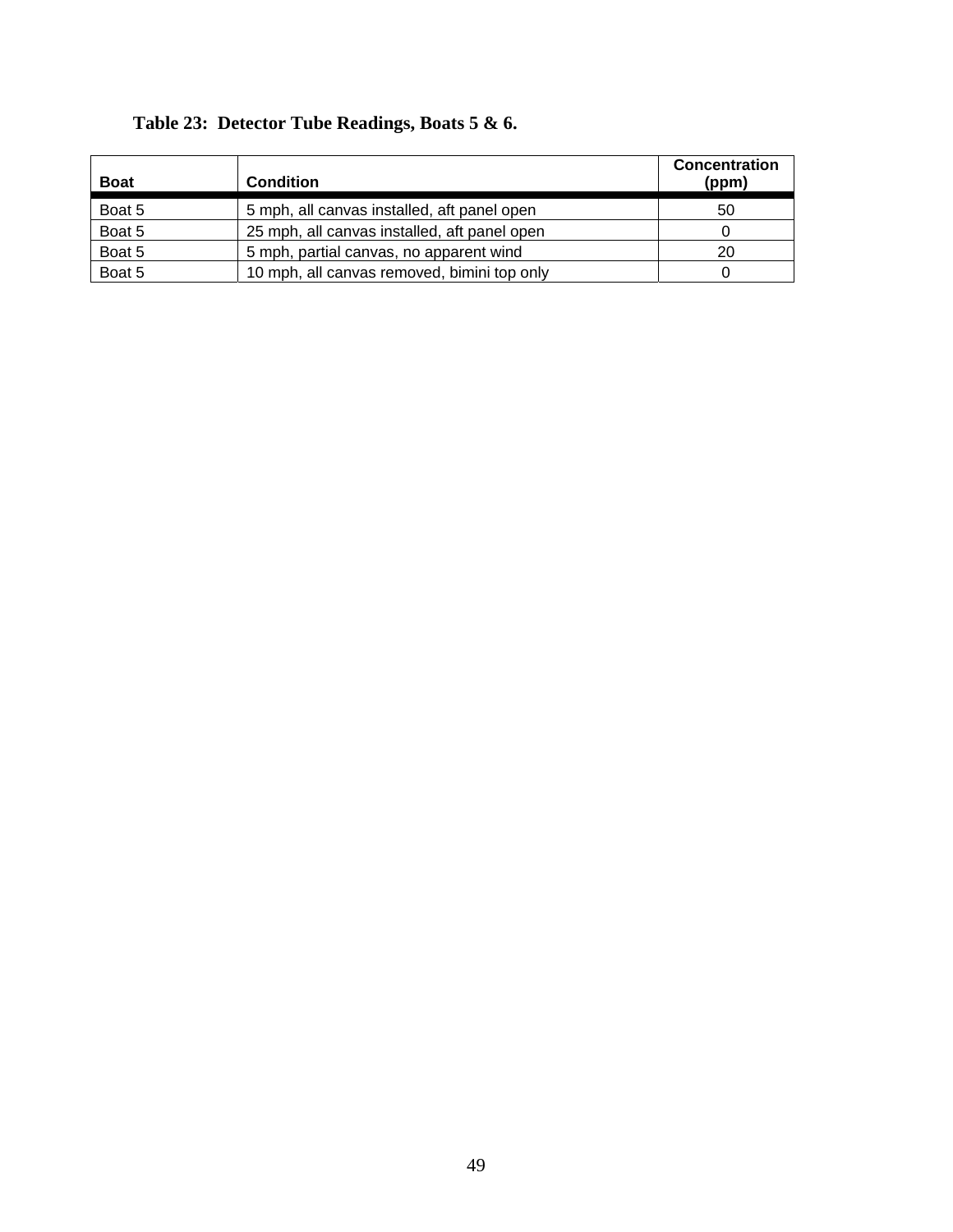| <b>Boat</b> | <b>Condition</b>                                                          | <b>Concentration (ppm)</b> |
|-------------|---------------------------------------------------------------------------|----------------------------|
| Boat 7      | 5 mph, all canvas closed, aft panel open, with the wind                   | 120                        |
| Boat 7      | 15 mph, all canvas closed, aft panel open, with the wind                  | 200                        |
| Boat 7      | 10 mph, all canvas installed, fully removed rear panels,<br>with the wind | 30                         |
| Boat 7      | 25 mph, all canvas installed, fully removed rear panels,<br>into the wind | 10                         |
| Boat 7      | 10 mph, all canvas removed, bimini top only, with the<br>wind             | 20                         |
| Boat 7      | 5 mph, all canvas removed, bimini top only, into the wind                 | 60                         |
| Boat 8      | 15 mph, all canvas installed, aft panel open, into the wind               | 50                         |
| Boat 8      | 5 mph, partial canvas, into the wind                                      | 140                        |
|             | 10 mph, all canvas removed, bimini top only, with the                     |                            |
| Boat 8      | wind                                                                      | 30                         |

# **Table 24: Detector Tube Readings, Boats 7 & 8.**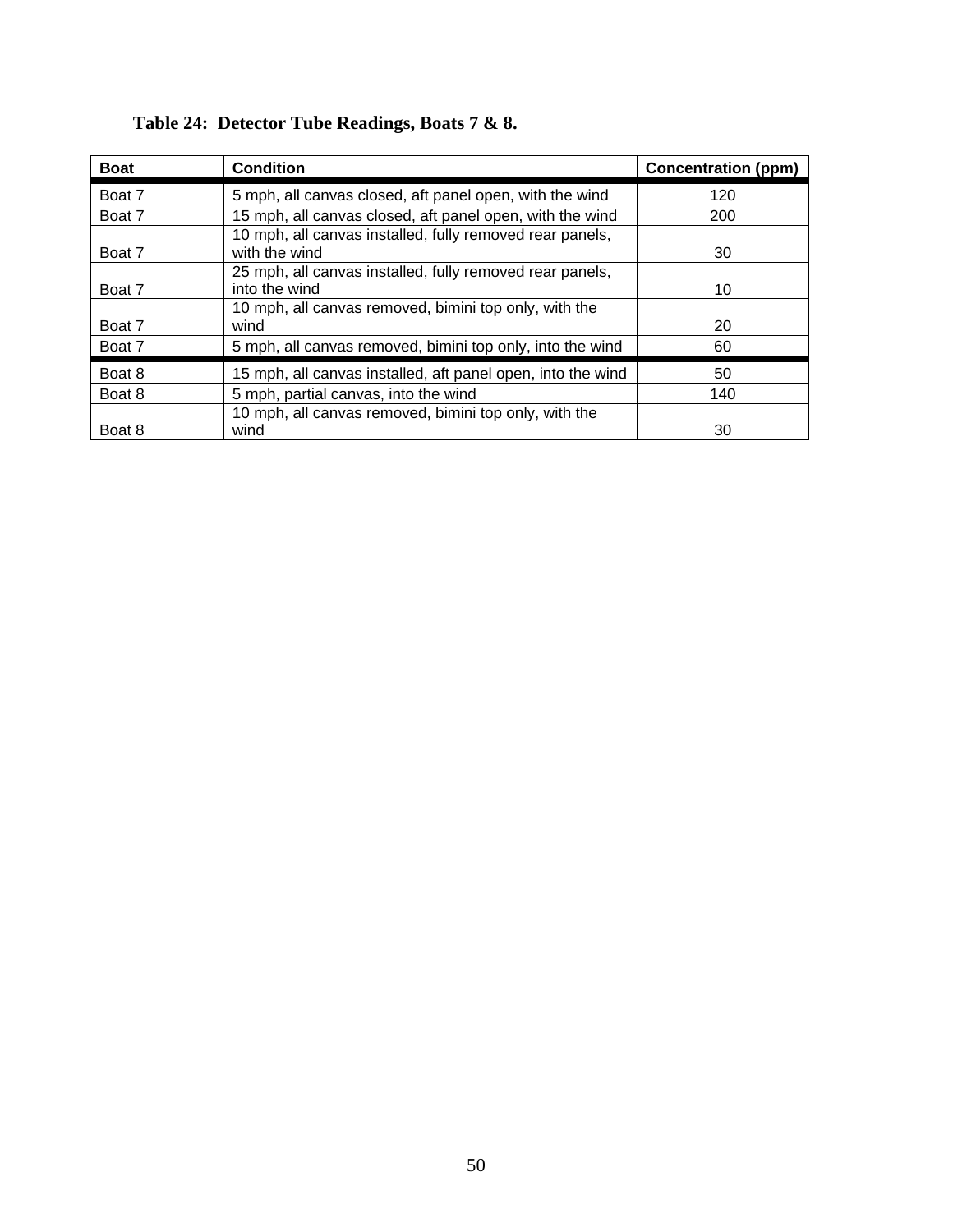| <b>Boat</b> | <b>Condition</b>                             | <b>Concentration</b><br>(ppm) |
|-------------|----------------------------------------------|-------------------------------|
| Boat 9      | 5 mph, all canvas installed, aft panel open  | 150                           |
| Boat 9      | 15 mph, all canvas installed, aft panel open | 10                            |
| Boat 9      | 15 mph, partial canvas, no apparent wind     | 60                            |
| Boat 9      | 10 mph, all canvas removed, bimini top only  | 150                           |

### **Table 25: Detector Tube Readings, Boats 9 & 10.**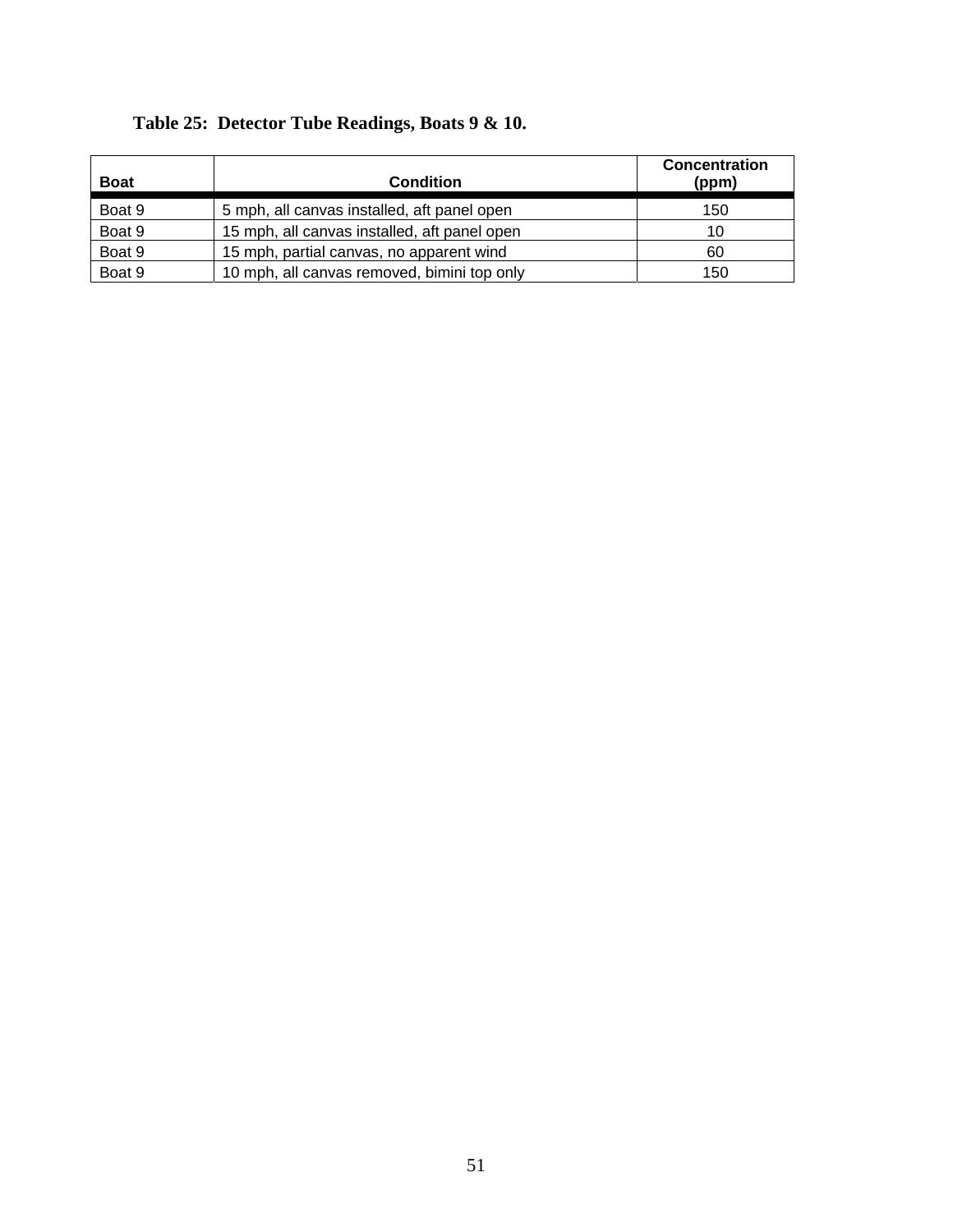| <b>Boat</b> | <b>Condition</b>                                                         | <b>Velocity (mph)</b> |
|-------------|--------------------------------------------------------------------------|-----------------------|
| Boat 1      | 5 mph, all canvas closed, aft panel opened                               | 9.37                  |
| Boat 1      | 5 mph, all canvas closed, aft panel opened, front screen<br>opened       | 11.06                 |
| Boat 1      | 10 mph, canvas closed, aft panel open, front screen opened,<br>into wind | 11.5                  |
| Boat 1      | 10 mph, canvas closed, aft panel open, front screen opened,<br>with wind | 0.37                  |
| Boat 1      | 15 mph, canvas closed, aft panel open, into the wind                     | 17.5                  |
| Boat 1      | 15 mph, canvas closed, aft panel open, with the wind                     | 12.12                 |
| Boat 1      | 25 mph, canvas closed, aft panel open, into the wind                     | 27.5                  |
| Boat 1      | 25 mph, canvas closed, aft panel open, with the wind                     | 20                    |
| Boat 1      | 10 mph, canvas closed, aft panel open, into the wind                     | 12.5                  |
| Boat 1      | 25 mph, canvas closed, aft panel open, with the wind                     | 20                    |
| Boat 1      | 5 mph, canvas opened, into the wind                                      | 6.56                  |
| Boat 1      | 5 mph, canvas opened, no wind                                            | $\mathbf 0$           |
| Boat 1      | 10 mph, canvas opened, no wind                                           | 9                     |
| Boat 1      | 15 mph, canvas opened, with the wind                                     | 16.87                 |
| Boat 1      | 15 mph, canvas opened, into the wind                                     | 11.87                 |
| Boat 1      | 25 mph, all canvas opened, into the wind                                 | 15.62                 |
| Boat 1      | 25 mph, all canvas opened, with the wind                                 | 22.5                  |
| Boat 1      | 15 mph, all canvas opened, side windows opened                           | 18.75                 |
| Boat 2      | 5 mph, all canvas closed, aft panel opened, no wind                      | 1.62                  |
| Boat 2      | 10 mph, all canvas closed, aft panel opened, no wind                     | 3.68                  |
| Boat 2      | 15 mph, all canvas closed, aft panel opened, no wind                     | 15                    |
| Boat 2      | 25 mph, all canvas closed, aft panel opened, no wind                     | 26.25                 |
| Boat 2      | 5 mph, all canvas removed, bimini top only, no wind                      | 4.5                   |
| Boat 2      | 10 mph, all canvas removed, bimini top only, no wind                     | $\overline{2}$        |
| Boat 2      | 15 mph, all canvas removed, bimini top only, no wind                     | 11.5                  |
| Boat 2      | 25 mph, all canvas removed, bimini top only, no wind                     | 22.5                  |
| Boat 2      | 15 mph, all canvas removed, bimini top only, no wind, side<br>windows    | 12.31                 |

### **Table 26: Relative Wind Velocities, Boats 1 & 2.**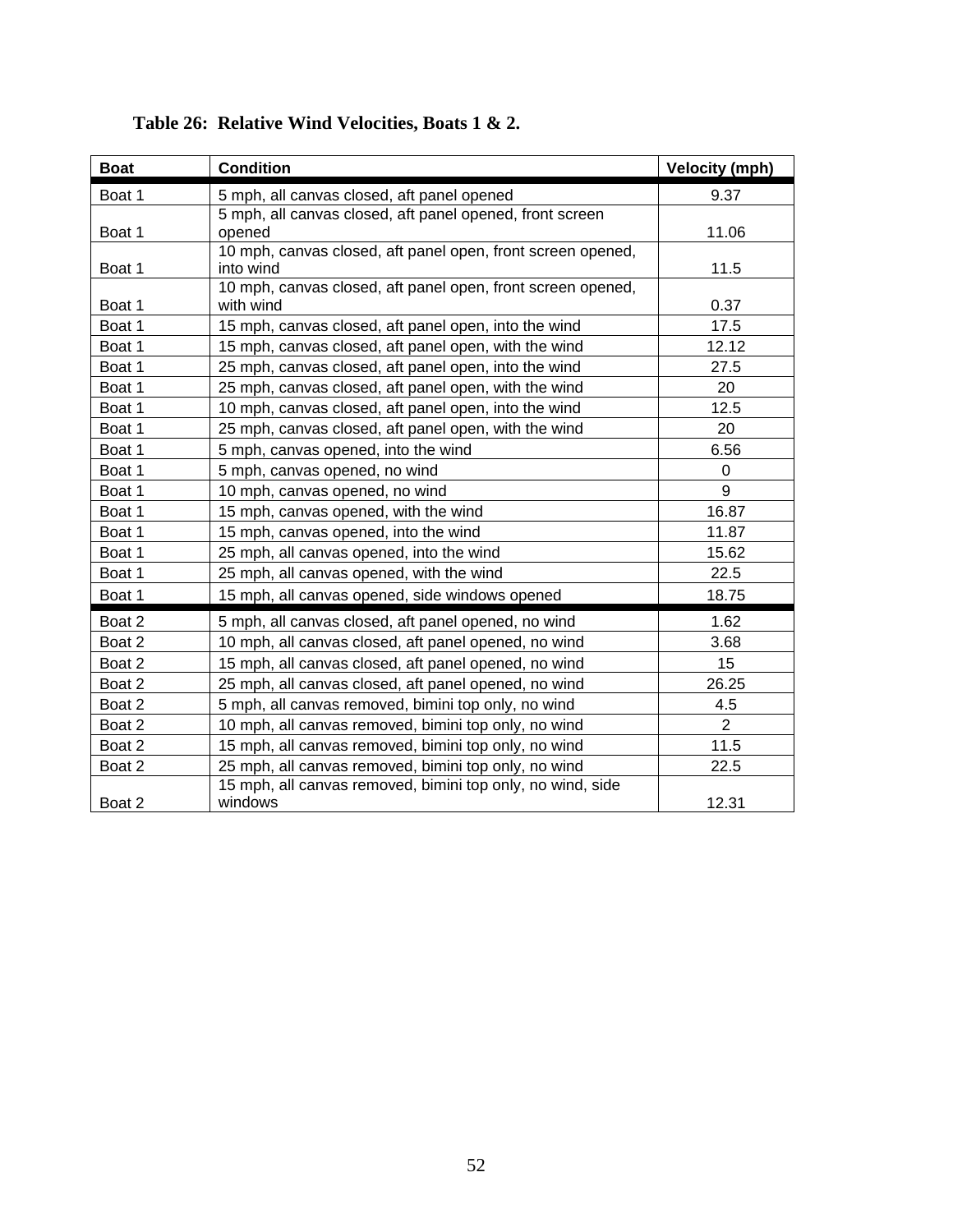| <b>Boat</b> | <b>Condition</b>                                                                                                                        | <b>Velocity (mph)</b> |
|-------------|-----------------------------------------------------------------------------------------------------------------------------------------|-----------------------|
| Boat 4      | 5 mph, all canvas installed, aft panel opened                                                                                           | 2.73                  |
| Boat 4      | 15 mph, all canvas installed, aft panel opened                                                                                          | 11.02                 |
| Boat 4      | 10 mph, all canvas installed, aft panel opened                                                                                          | 3.12                  |
| Boat 4      | 25 mph, all canvas installed, aft panel opened                                                                                          | 39.99                 |
| Boat 4      | 25 mph, all canvas installed, aft panel opened                                                                                          | 33.97                 |
| Boat 4      | 15 mph, all canvas opened, bimini top only                                                                                              | 25.56                 |
| Boat 4      | 15 mph, all canvas opened, bimini top only, center windshield<br>opened                                                                 | 21.58                 |
| Boat 4      | 10 mph, all canvas opened, bimini top only, center windshield<br>opened                                                                 | 7.27                  |
| Boat 4      | 25 mph, all canvas opened, bimini top only, center windshield<br>opened                                                                 | 35.61                 |
| Boat 4      | 15 mph, all canvas opened, bimini top only, center windshield<br>opened                                                                 | 14.77                 |
|             | 5 mph, all canvas opened, bimini top only, center windshield                                                                            |                       |
| Boat 4      | opened                                                                                                                                  | 2.50                  |
|             |                                                                                                                                         |                       |
| Boat 3      | 25 mph, all canvas installed, aft panel opened                                                                                          | 34.42                 |
| Boat 3      | 15 mph, all canvas installed, aft panel opened                                                                                          | 28.97                 |
| Boat 3      | 10 mph, all canvas installed, aft panel opened                                                                                          | 14.88                 |
| Boat 3      | 5 mph, all canvas installed, aft panel opened                                                                                           | 10.68                 |
| Boat 3      | 5 mph, back fully open, center of windshield opened                                                                                     | 10.45                 |
| Boat 3      | 10 mph, back fully open, center of windshield opened                                                                                    | 14.20                 |
| Boat 3      | 15 mph, back fully open, center of windshield opened                                                                                    | 20.33                 |
| Boat 3      | 15 mph, back fully open, center of windshield opened                                                                                    | 18.18                 |
| Boat 3      | 5 mph, all canvas removed, bimini top only                                                                                              | 6.82                  |
| Boat 3      | 10 mph, all canvas removed, bimini top only                                                                                             | 16.98                 |
| Boat 3      | 15 mph, all canvas removed, bimini top only                                                                                             | 20.16                 |
| Boat 3      | 15 mph, all canvas removed, bimini top only, center<br>windshield opened                                                                | 21.75                 |
| Boat 3      | 25 mph, all canvas removed, bimini top only, center<br>windshield opened<br>15 mph, all canvas removed, bimini top only, 2 side windows | 25.16                 |

### **Table 27: Relative Wind Velocities, Boats 3 & 4.**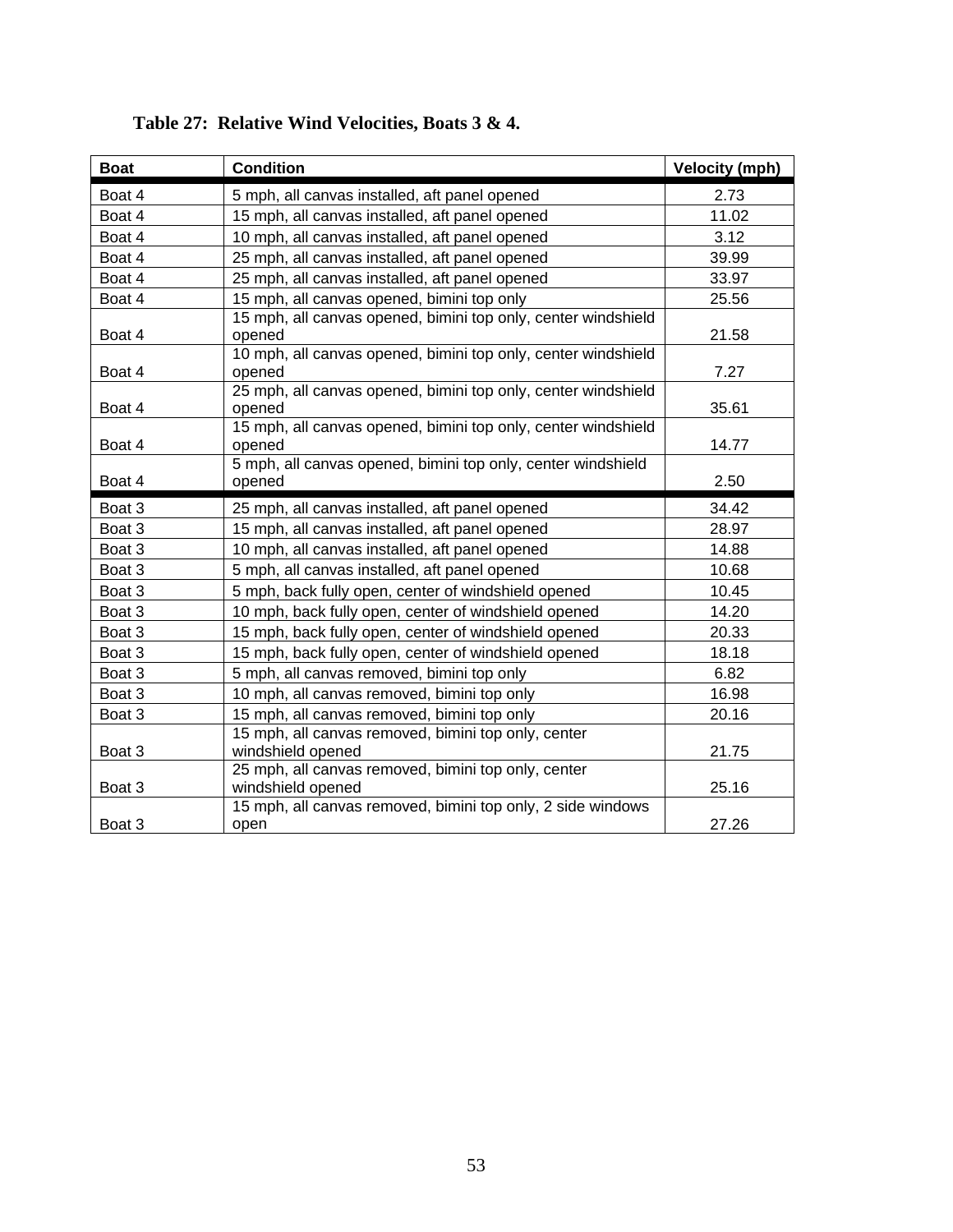| <b>Boat</b> | <b>Condition</b>                                                              | <b>Velocity (mph)</b> |
|-------------|-------------------------------------------------------------------------------|-----------------------|
| Boat 5      | 5 mph, all canvas installed, aft panel open, with the wind                    | 7.90                  |
| Boat 5      | 10 mph, all canvas installed, aft panel open, with the wind                   | 9.66                  |
| Boat 5      | 15 mph, all canvas installed, aft panel open, with the wind                   | 16.47                 |
| Boat 5      | 25 mph, all canvas installed, aft panel open, into the wind                   | 26.13                 |
| Boat 5      | 5 mph, partial canvas, rear and side panels removed, into wind                | 9.37                  |
| Boat 5      | 10 mph, partial canvas, rear and side panels removed, into wind               | 14.77                 |
| Boat 5      | 25 mph, all canvas installed, fully removed rear panels, with the<br>wind     | 29.54                 |
| Boat 5      | 5 mph, all canvas removed, bimini top only, with the wind                     | 7.60                  |
| Boat 5      | 10 mph, all canvas removed, bimini top only, with the wind                    | 10.52                 |
| Boat 5      | 15 mph, all canvas removed, bimini top only, with the wind                    | 16.20                 |
| Boat 5      | 5 mph, all canvas removed, bimini top only, into the wind                     | 10.30                 |
| Boat 5      | 10 mph, all canvas removed, bimini top only, into the wind                    | 17.00                 |
| Boat 5      | 15 mph, all canvas removed, bimini top only, into the wind                    | 22.30                 |
| Boat 6      | 5 mph, all canvas installed, aft panel open, into the wind                    | 5.68                  |
| Boat 6      | 10 mph, all canvas installed, aft panel open, into the wind                   | 10.22                 |
| Boat 6      | 15 mph, all canvas installed, aft panel open, into the wind                   | 18.18                 |
| Boat 6      | 25 mph, all canvas installed, aft panel open, into the wind                   | 27.26                 |
| Boat 6      | 5 mph, partial canvas, into the wind                                          | 10.22                 |
| Boat 6      | 10 mph, partial canvas, into the wind                                         | 10.79                 |
| Boat 6      | 15 mph, partial canvas, with the wind                                         | 16.76                 |
| Boat 6      | 25 mph, partial canvas, with the wind                                         | 17.61                 |
| Boat 6      | 5 mph, all canvas removed, bimini top only, with the wind                     | 4.54                  |
| Boat 6      | 10 mph, all canvas removed, bimini top only, with the wind                    | 10.25                 |
| Boat 6      | 15 mph, all canvas removed, bimini top only, with the wind                    | 14.13                 |
| Boat 6      | 25 mph, all canvas removed, bimini top only, into the wind                    | 25.30                 |
| Boat 6      | 5 mph, all canvas removed, bimini top only, into the wind, side<br>vents open | 6.52                  |
| Boat 6      | 5 mph, all canvas removed, bimini top only, with the wind, side<br>vents open | 7.85                  |

### **Table 28: Relative Wind Velocities, Boats 5 & 6.**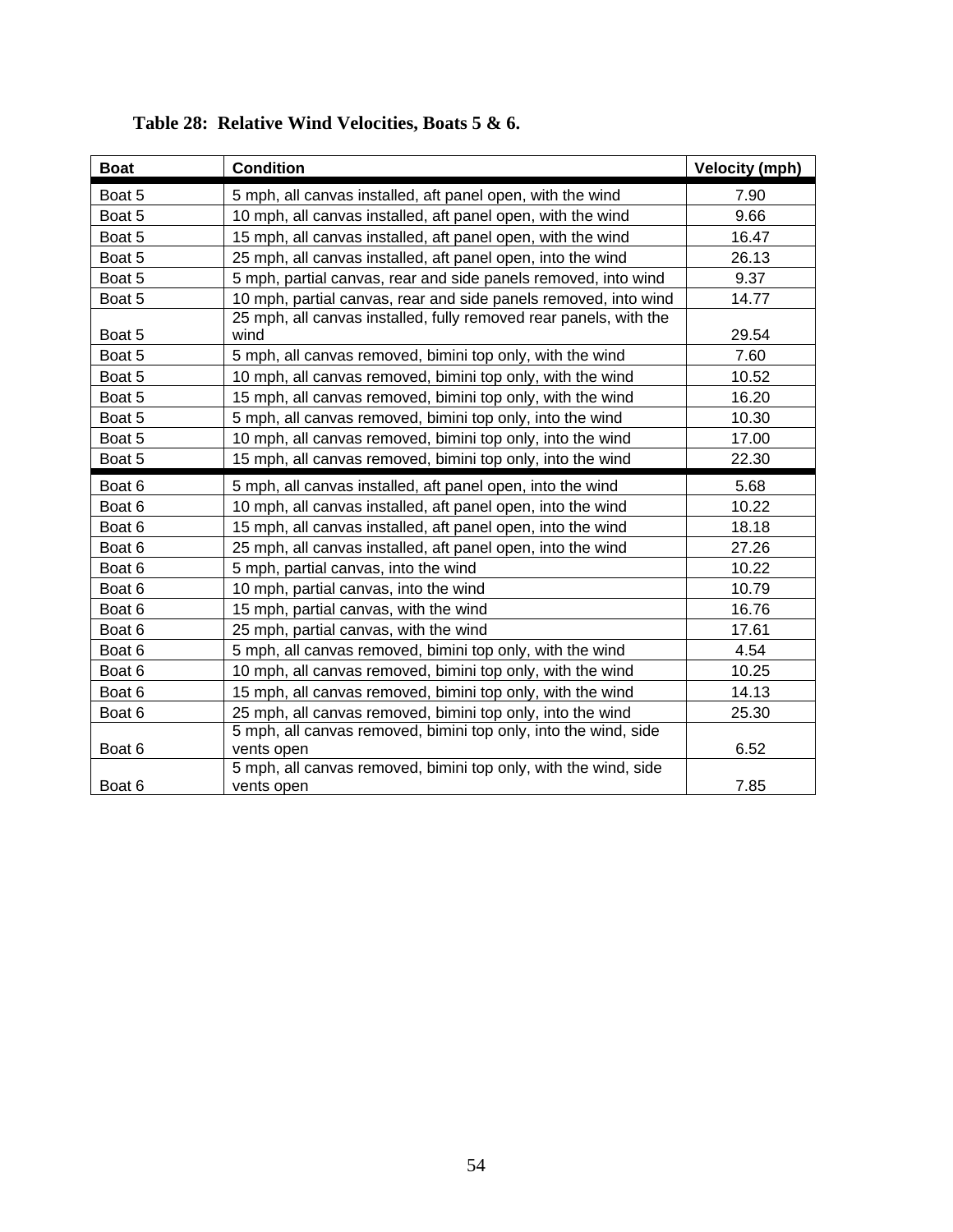| <b>Boat</b> | <b>Condition</b>                                                              | <b>Velocity (mph)</b> |
|-------------|-------------------------------------------------------------------------------|-----------------------|
| Boat 7      | 5 mph, all canvas installed, aft panel open, with the wind                    | 11.90                 |
| Boat 7      | 10 mph, all canvas installed, aft panel open, with the wind                   | 13.90                 |
| Boat 7      | 15 mph, all canvas installed, aft panel open, with the wind                   | 19.20                 |
| Boat 7      | 25 mph, all canvas installed, aft panel open, into the wind                   | 45.00                 |
| Boat 7      | 5 mph, partial canvas, rear and side panels removed, into wind                | 23.00                 |
| Boat 7      | 10 mph, partial canvas, rear and side panels removed, into<br>wind            | 24.00                 |
| Boat 7      | 25 mph, all canvas installed, fully removed rear panels, with the<br>wind     | 7.80                  |
| Boat 7      | 5 mph, all canvas removed, bimini top only, with the wind                     | 4.70                  |
| Boat 7      | 10 mph, all canvas removed, bimini top only, with the wind                    | 8.20                  |
| Boat 7      | 15 mph, all canvas removed, bimini top only, with the wind                    | 2.10                  |
| Boat 7      | 5 mph, all canvas removed, bimini top only, into the wind                     | 16.80                 |
| Boat 7      | 10 mph, all canvas removed, bimini top only, into the wind                    | 23.00                 |
| Boat 7      | 15 mph, all canvas removed, bimini top only, into the wind                    | 25.00                 |
| Boat 8      | 5 mph, all canvas installed, aft panel open, into the wind                    | 8.00                  |
| Boat 8      | 10 mph, all canvas installed, aft panel open, into the wind                   | 14.70                 |
| Boat 8      | 15 mph, all canvas installed, aft panel open, into the wind                   | 23.00                 |
| Boat 8      | 25 mph, all canvas installed, aft panel open, into the wind                   | 36.00                 |
| Boat 8      | 5 mph, partial canvas, into the wind                                          | 16.40                 |
| Boat 8      | 10 mph, partial canvas, into the wind                                         | 21.00                 |
| Boat 8      | 15 mph, partial canvas, with the wind                                         | 6.50                  |
| Boat 8      | 25 mph, partial canvas, with the wind                                         | 8.00                  |
| Boat 8      | 5 mph, all canvas removed, bimini top only, with the wind                     | 10.60                 |
| Boat 8      | 10 mph, all canvas removed, bimini top only, with the wind                    | 4.00                  |
| Boat 8      | 15 mph, all canvas removed, bimini top only, with the wind                    | 4.10                  |
| Boat 8      | 25 mph, all canvas removed, bimini top only, into the wind                    | 27.00                 |
| Boat 8      | 5 mph, all canvas removed, bimini top only, into the wind, side<br>vents open | 16.00                 |
|             | 5 mph, all canvas removed, bimini top only, with the wind, side               |                       |
| Boat 8      | vents open                                                                    | 5.70                  |

### **Table 29: Relative Wind Velocities, Boats 7 & 8.**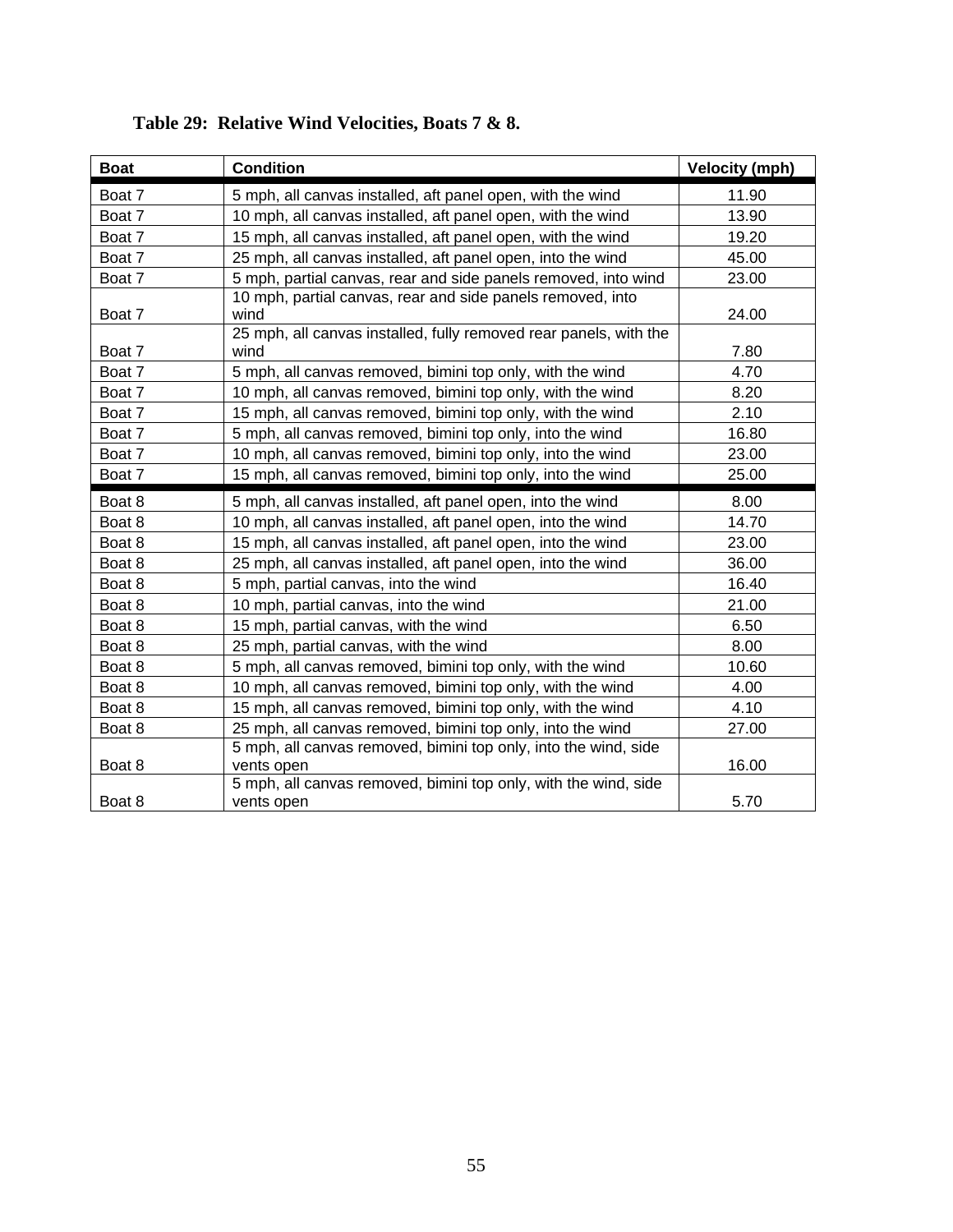**Figure 1: Typical Sample Locations** 

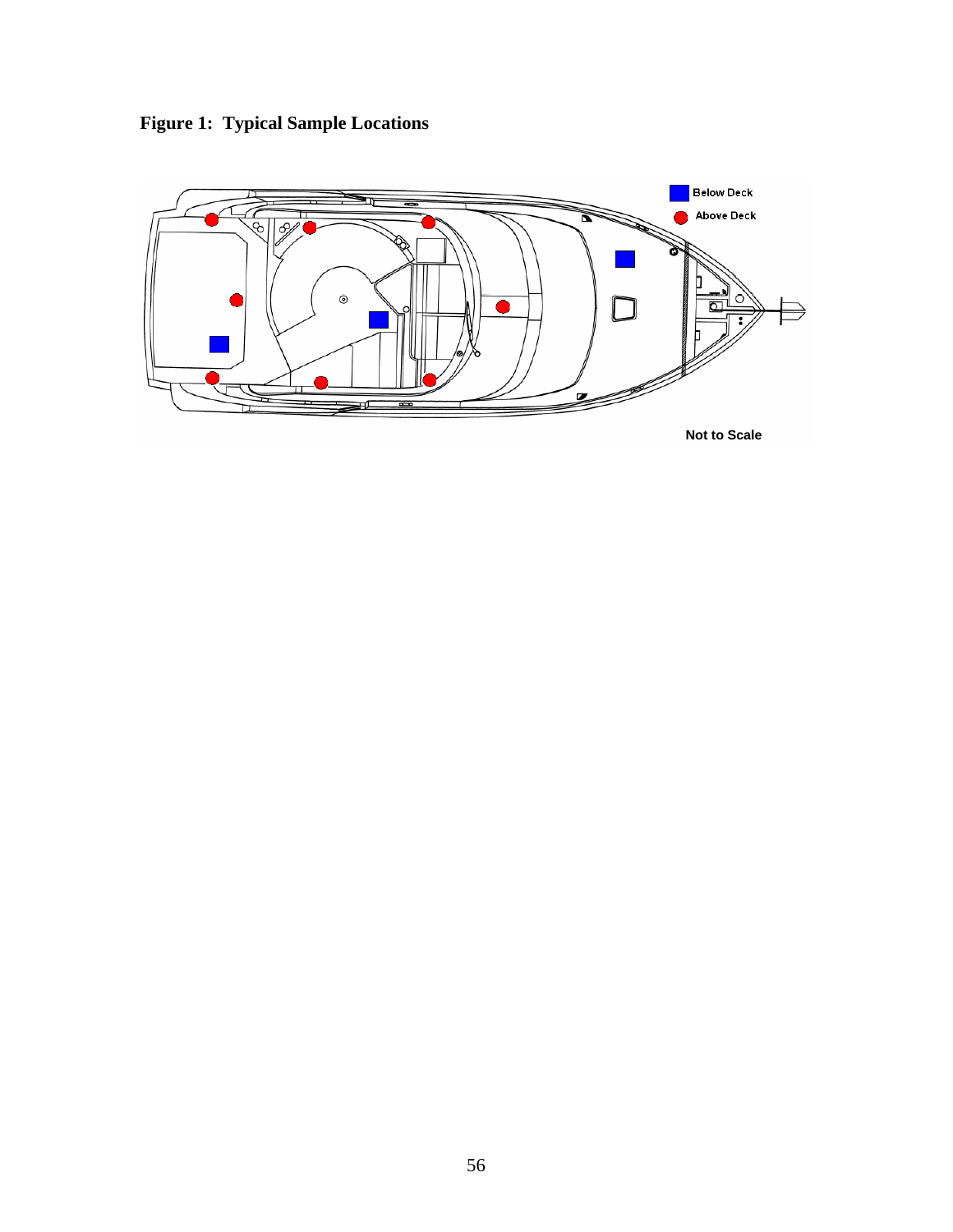#### **Figure 2: Typical Recirculation Patterns / 5 and 10 mph**



#### Canvas fully installed, AFT panel fully opened

**Figure 3: Typical Recirculation Patterns / 15 mph** 

 $\overline{\phantom{a}}$ 



Canvas fully installed, AFT panel fully opened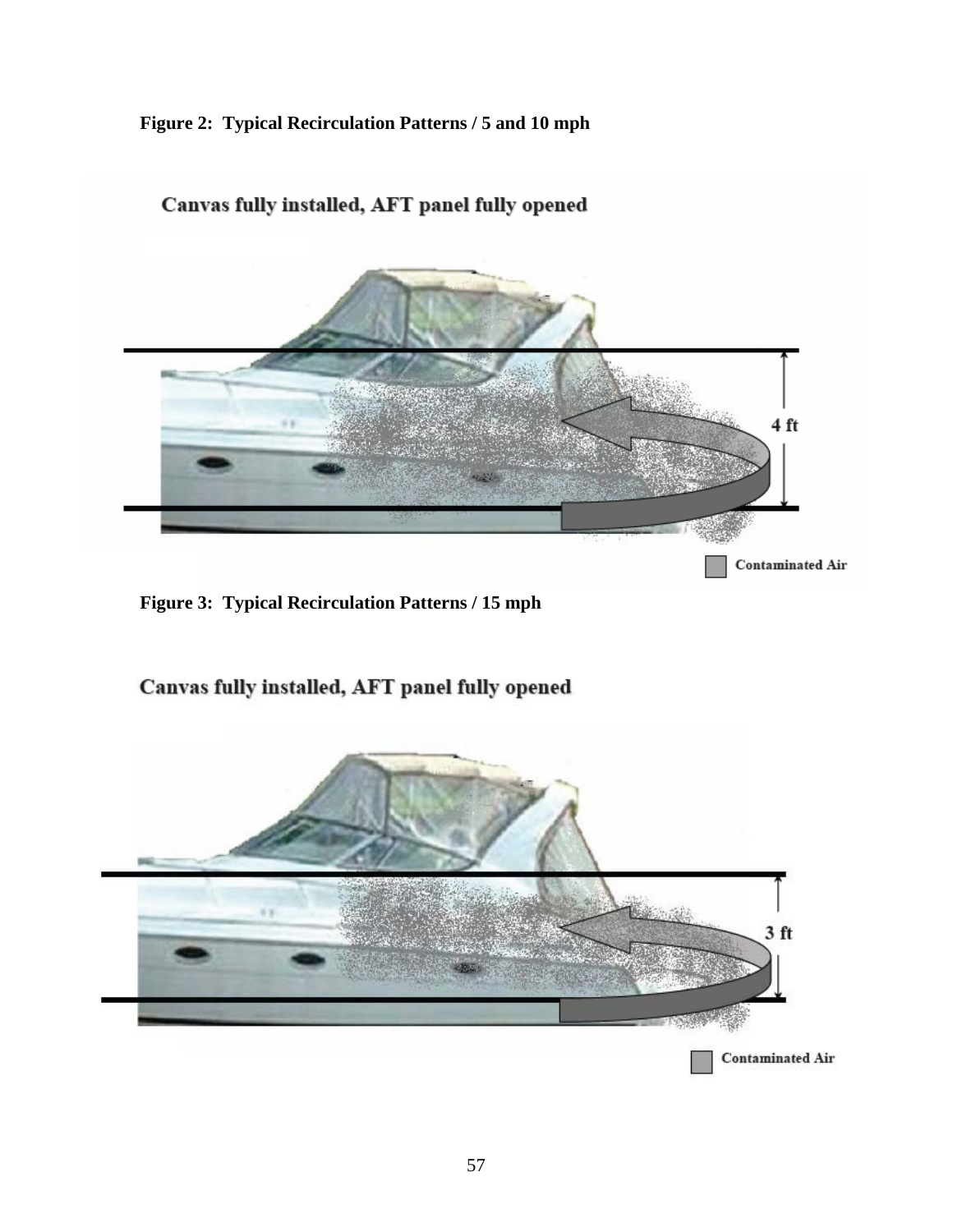### **Figure 4: Typical Recirculation Patterns / 25 mph**



Canvas fully installed, AFT panel fully opened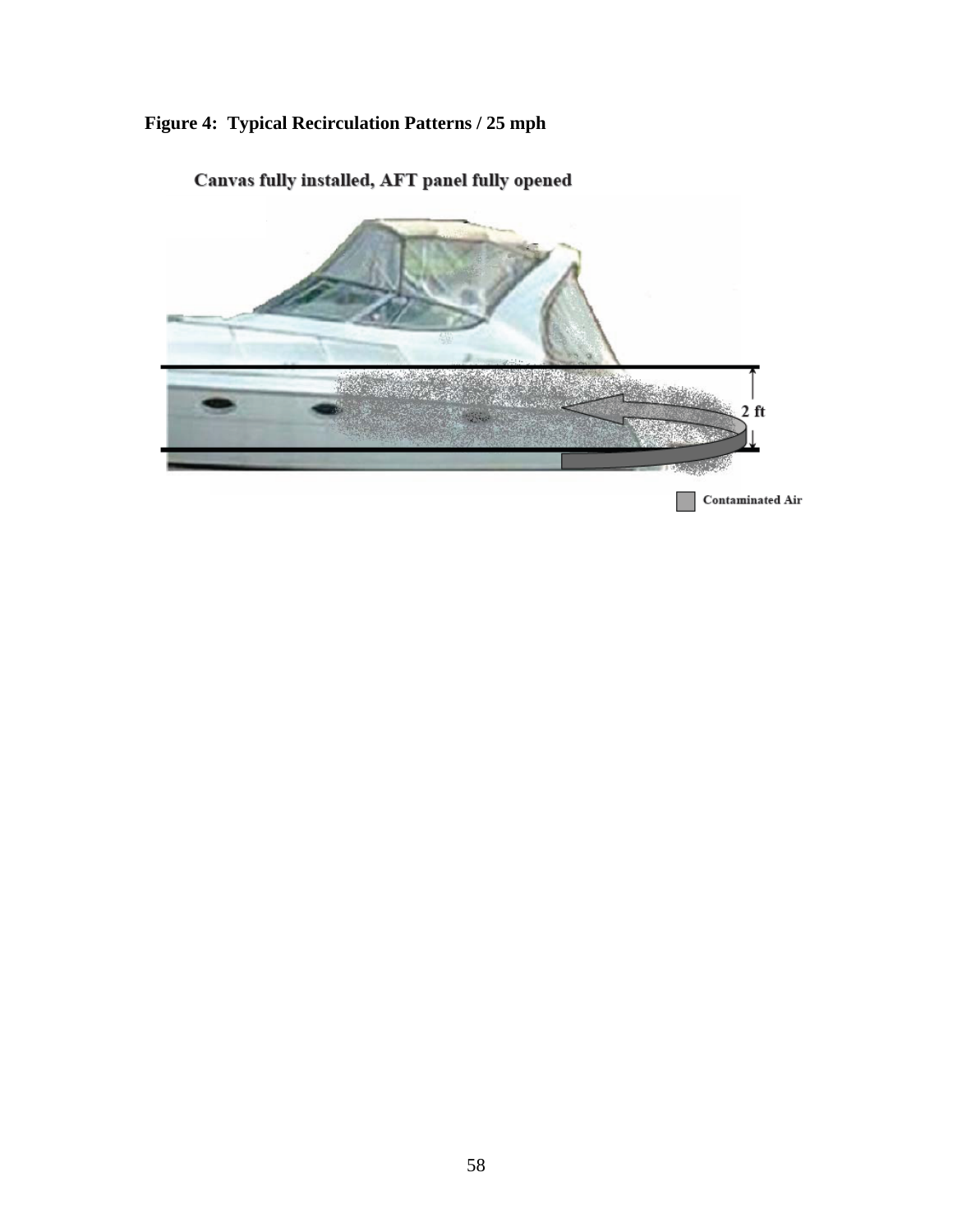

**Figure 5: Boat 1 (33') Twin Volvo Penta 5.7L Exhausting Through the Hub.** 

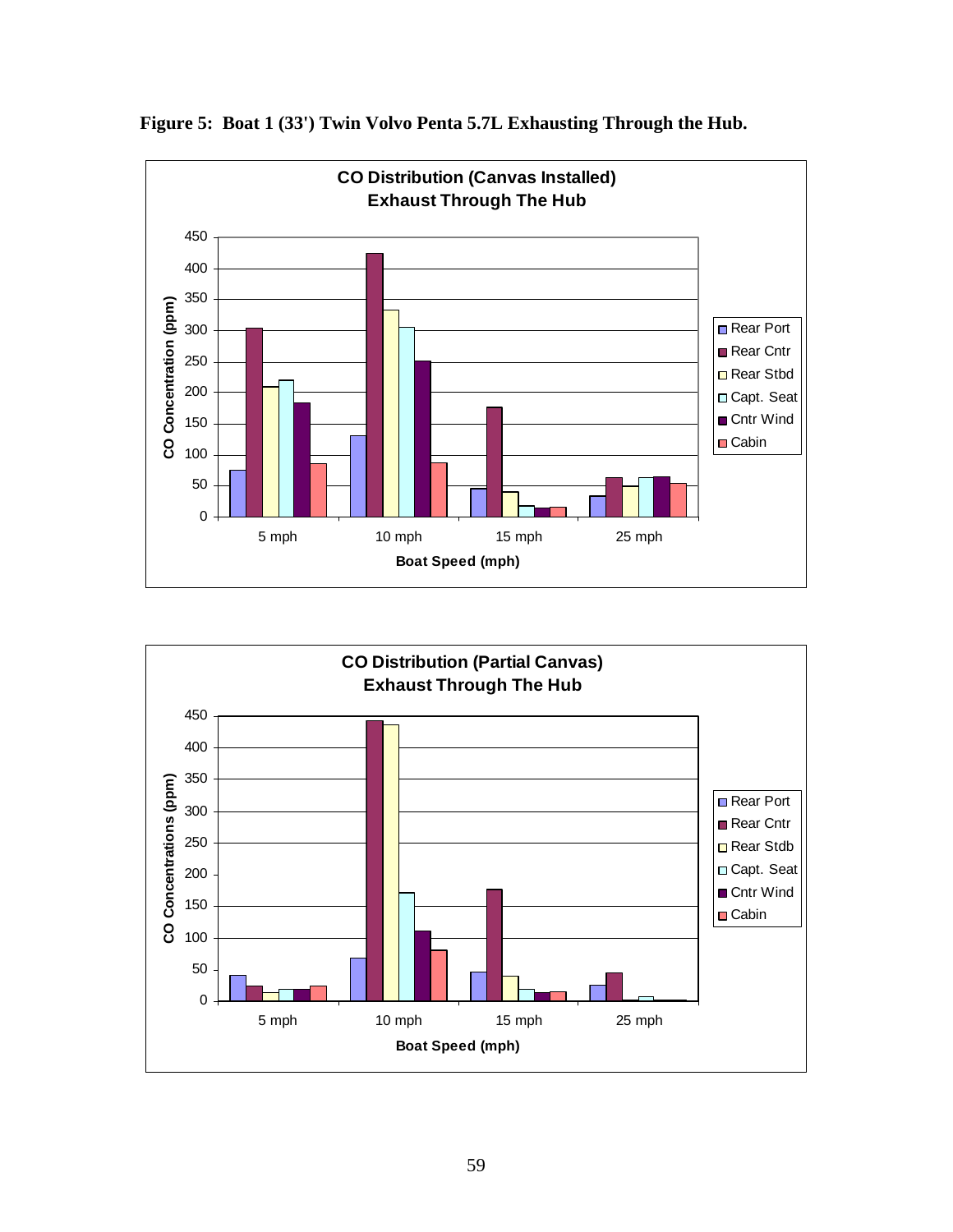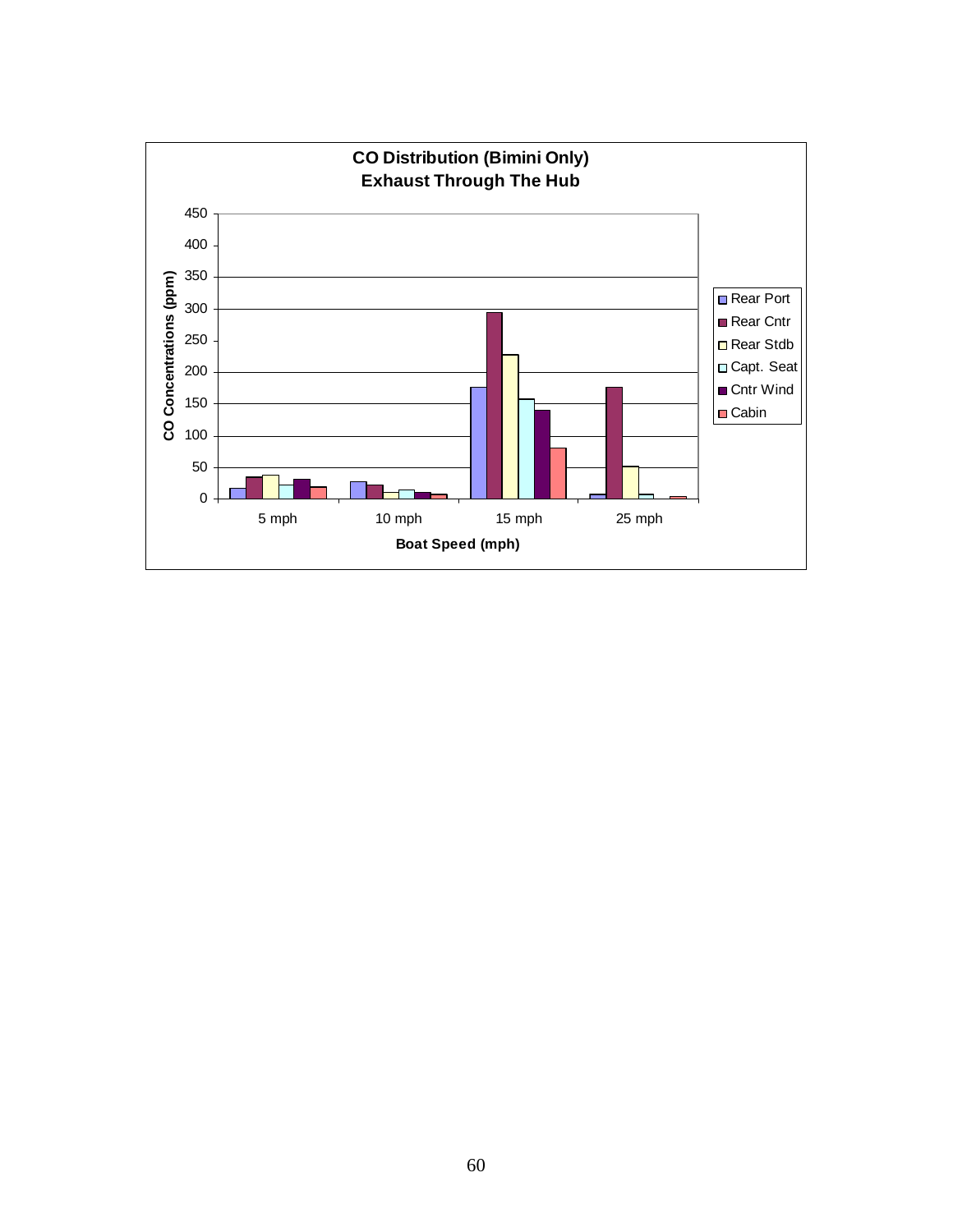

**Figure 6: Boat 2 (30') Twin Mercruiser 5.0L Exhausting Through the Hub.** 

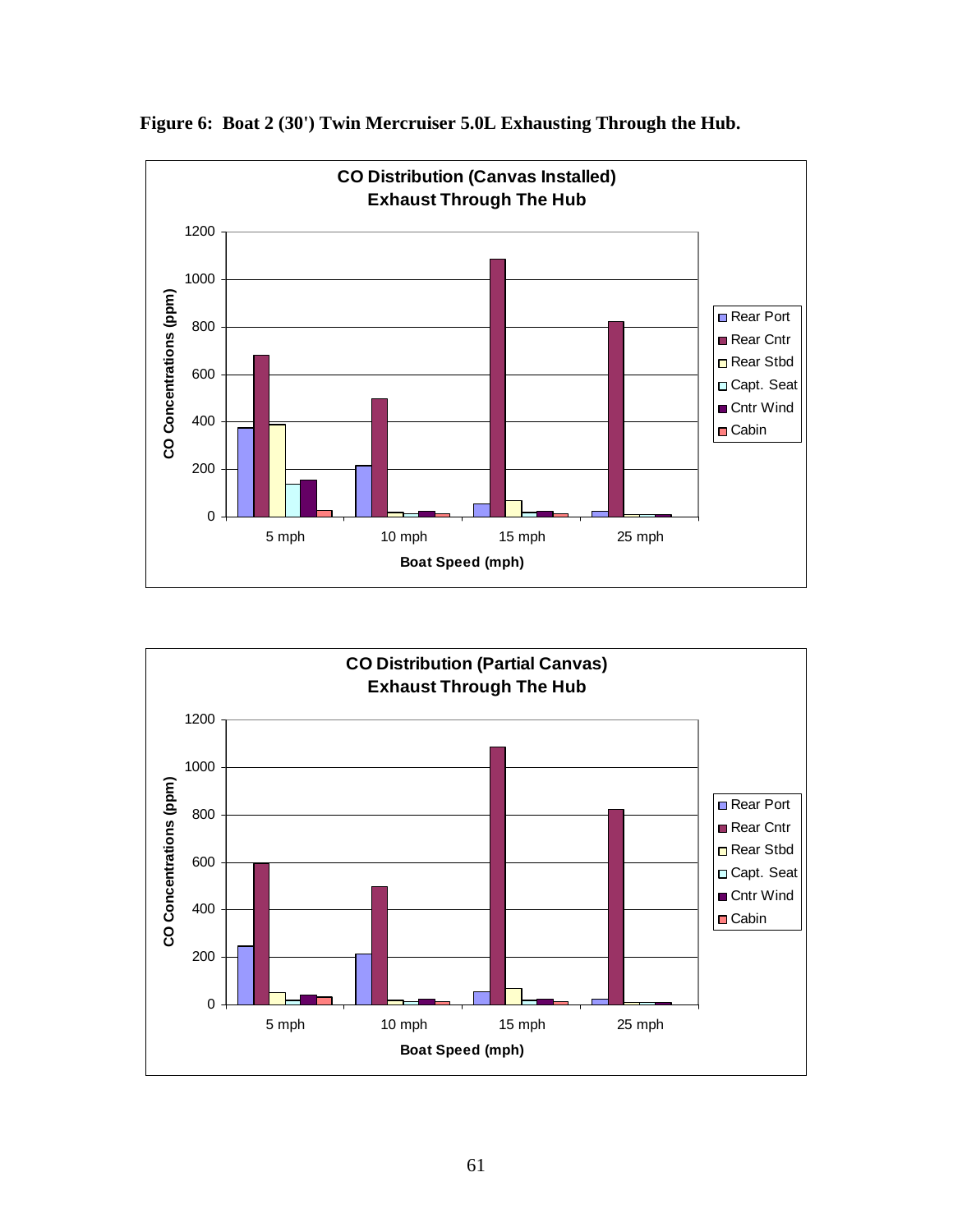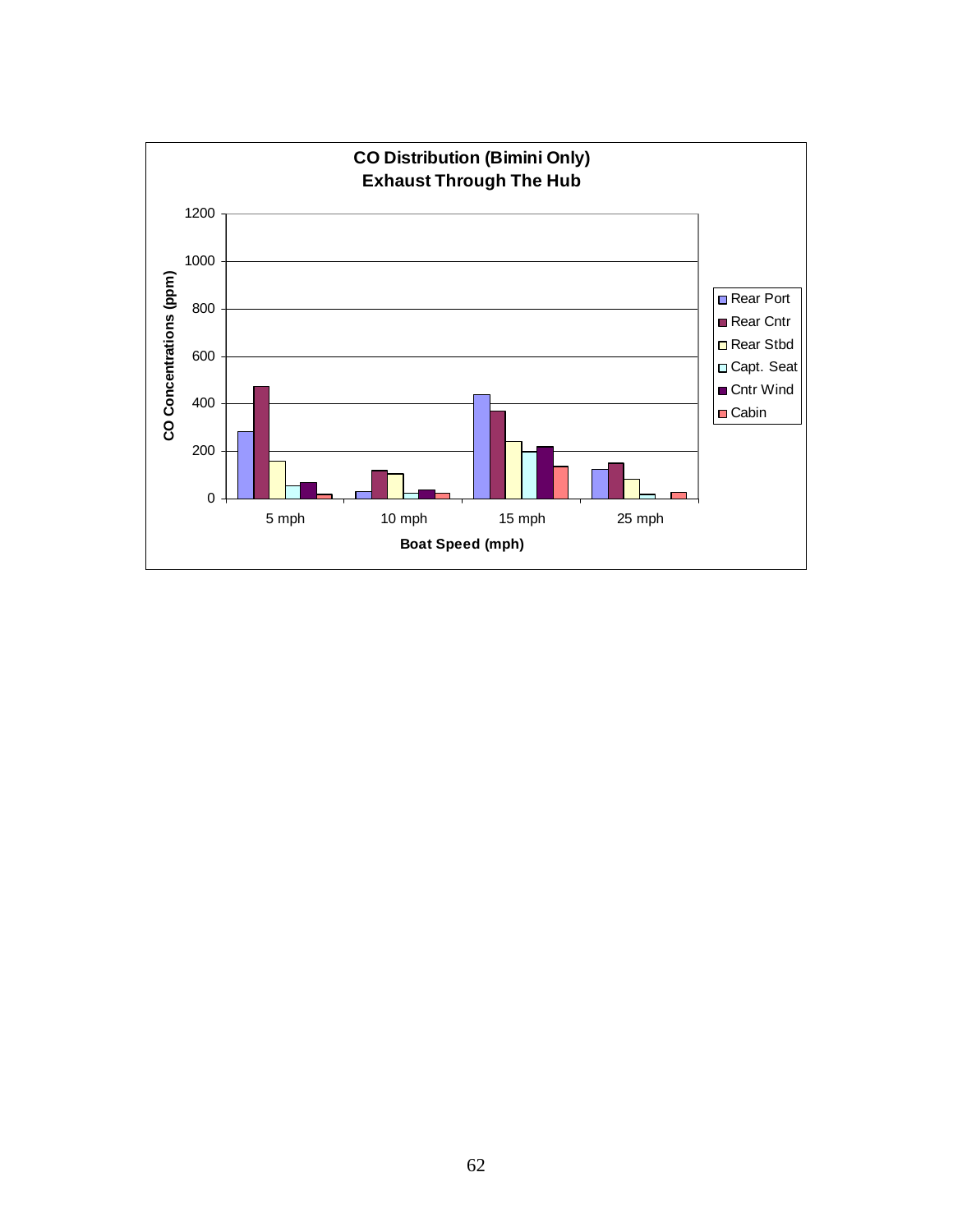

**Figure 7: Boat 3 (31') Twin Volvo Penta 8.1L Exhausting Through the Hub.** 

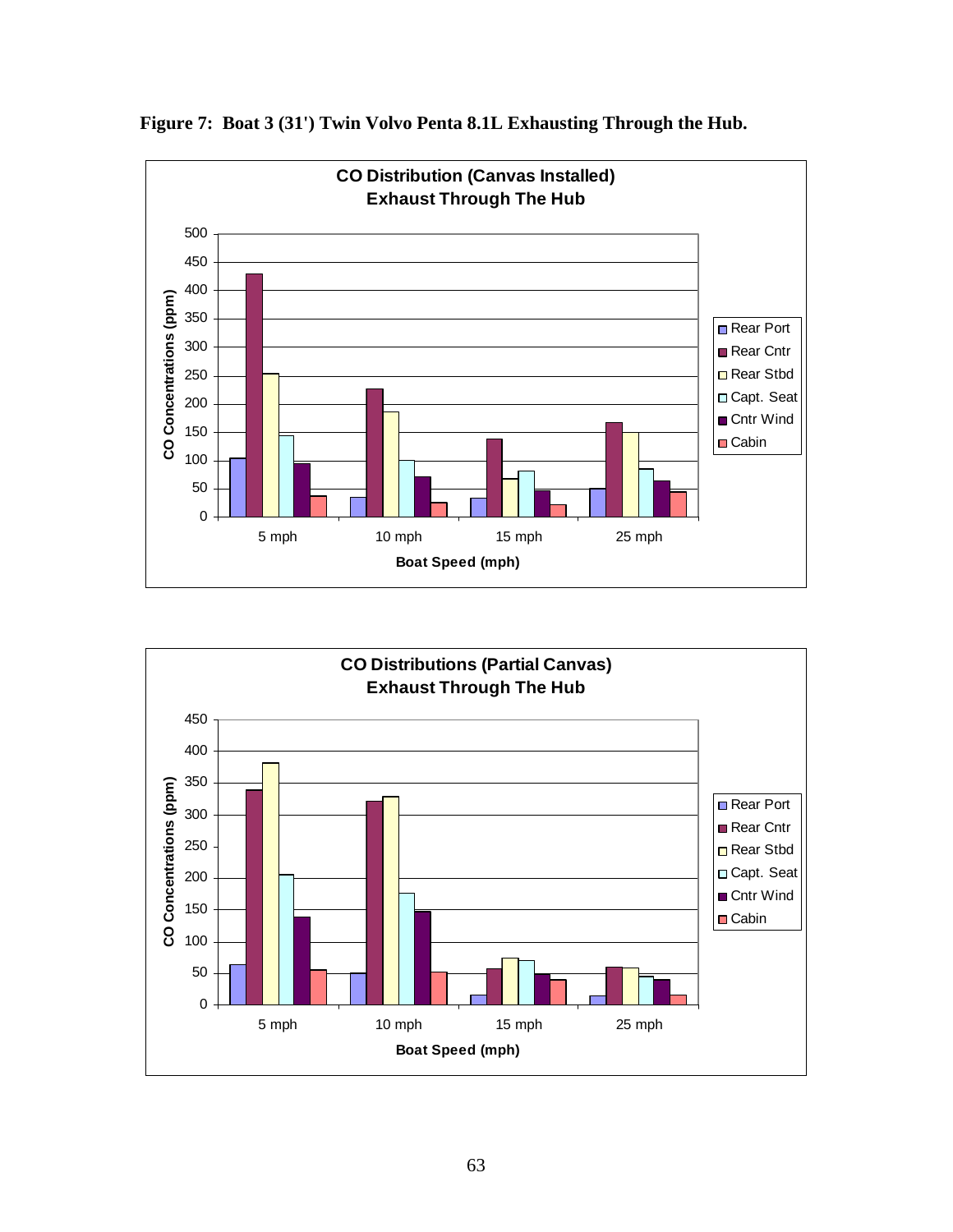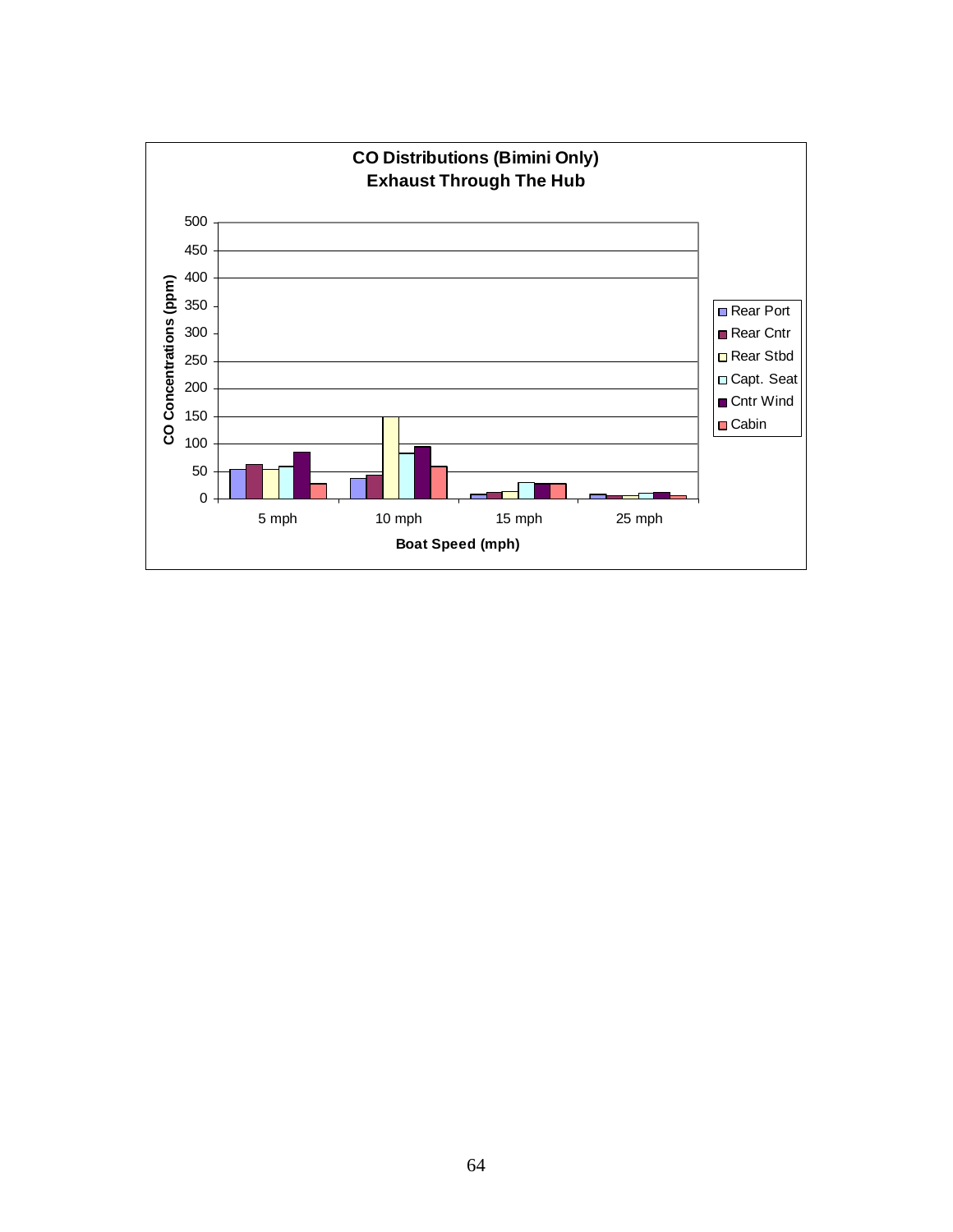

**Figure 8: Boat 4 (37') Twin Mercruiser 8.1L Exhausting Through the Transom.** 

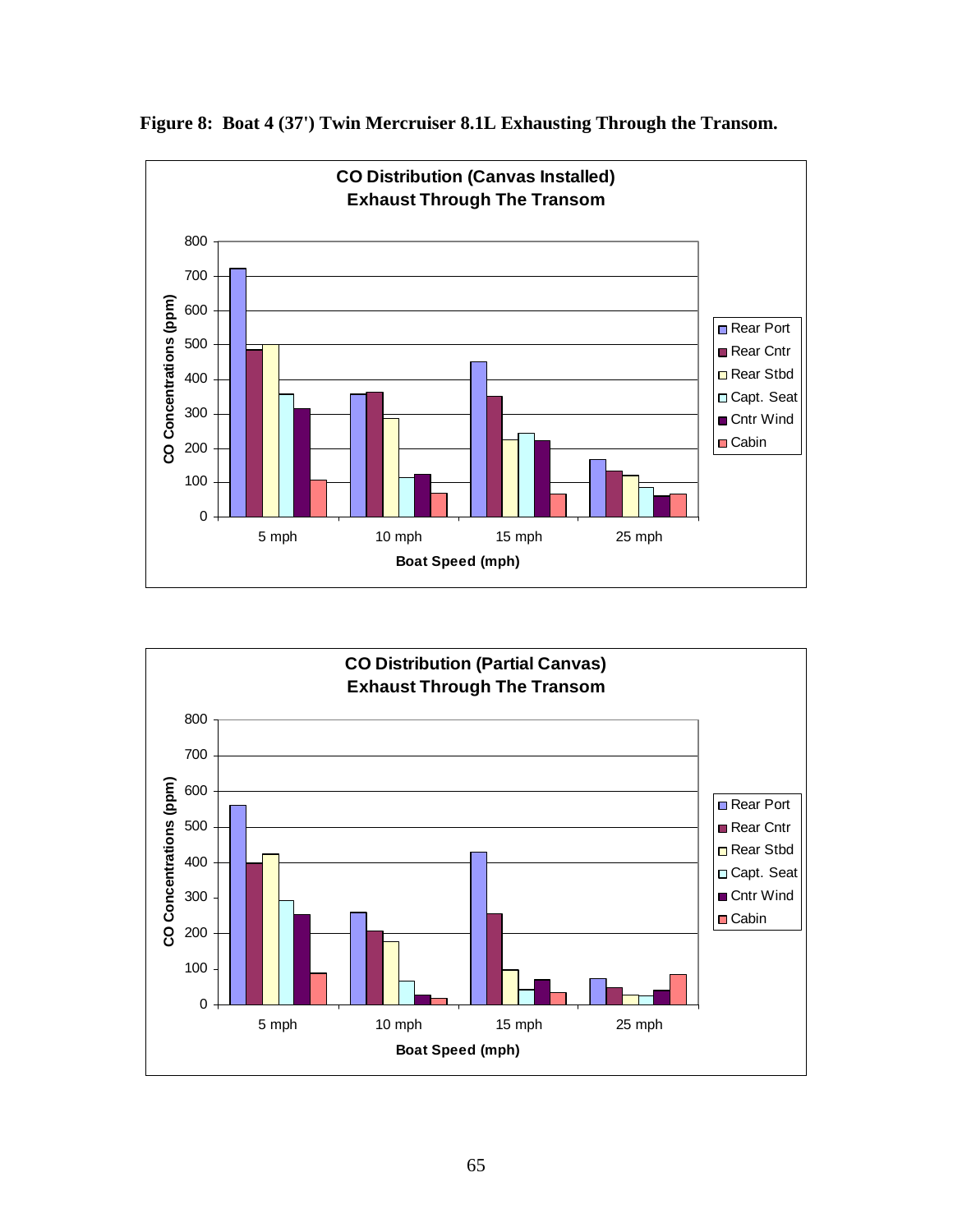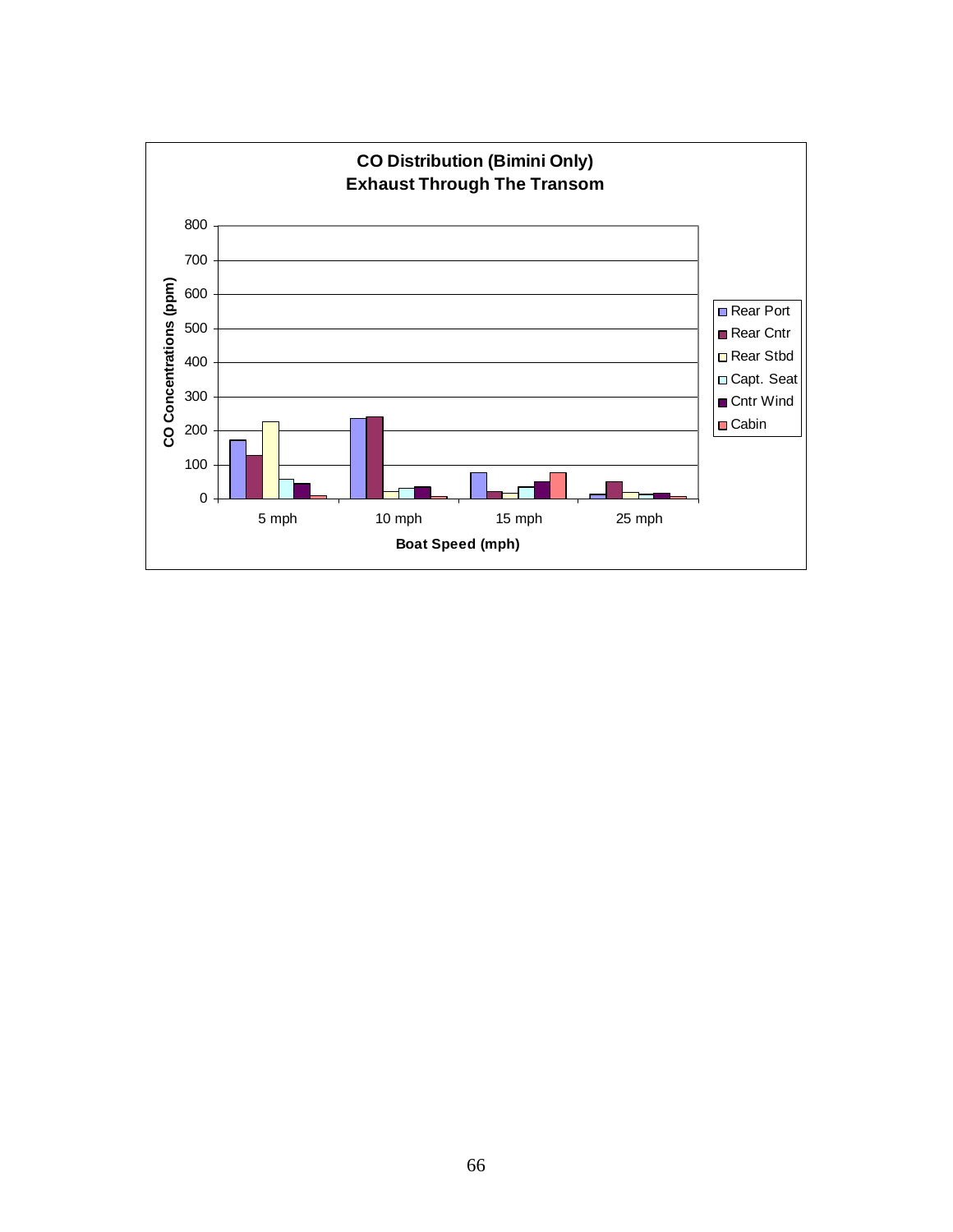



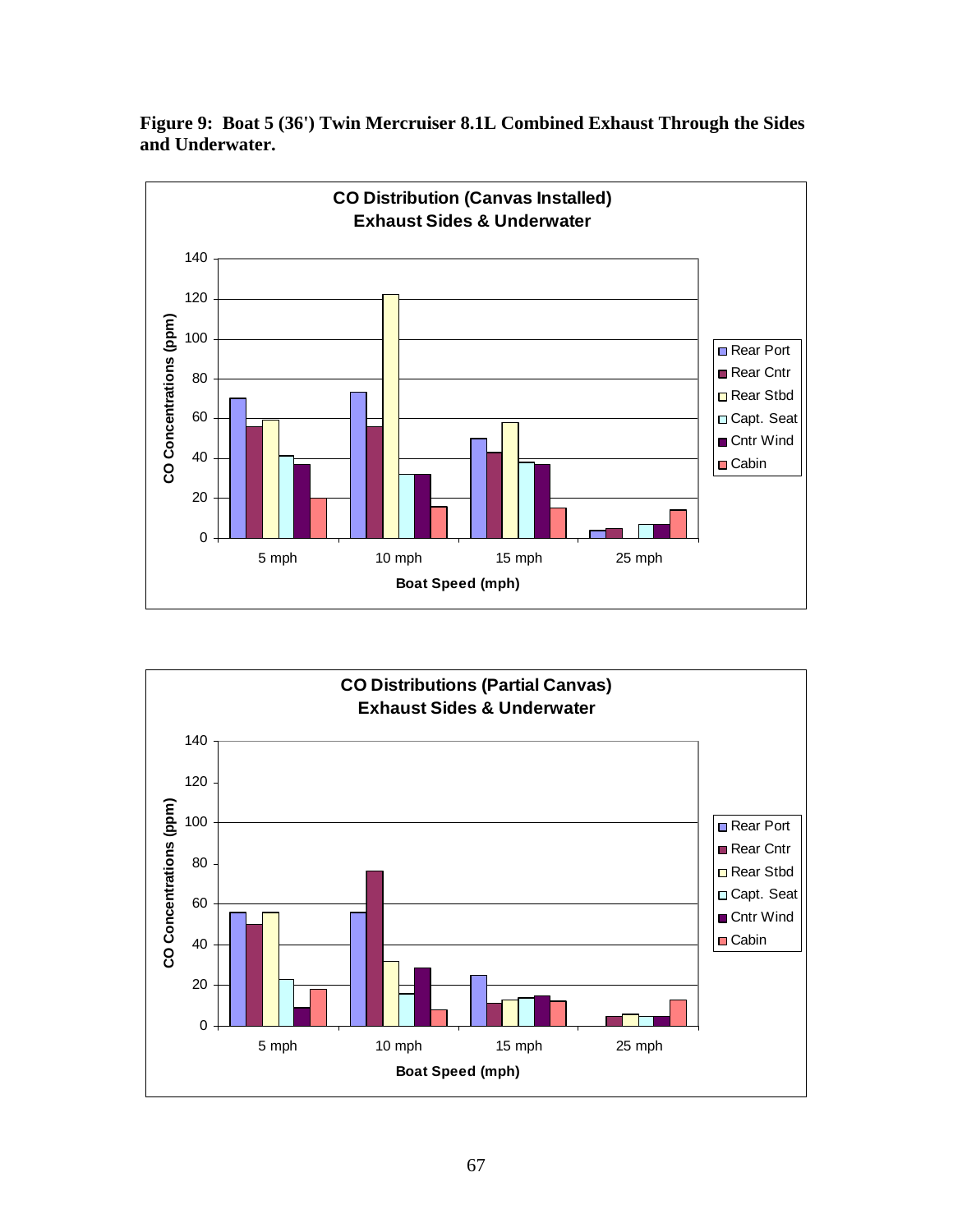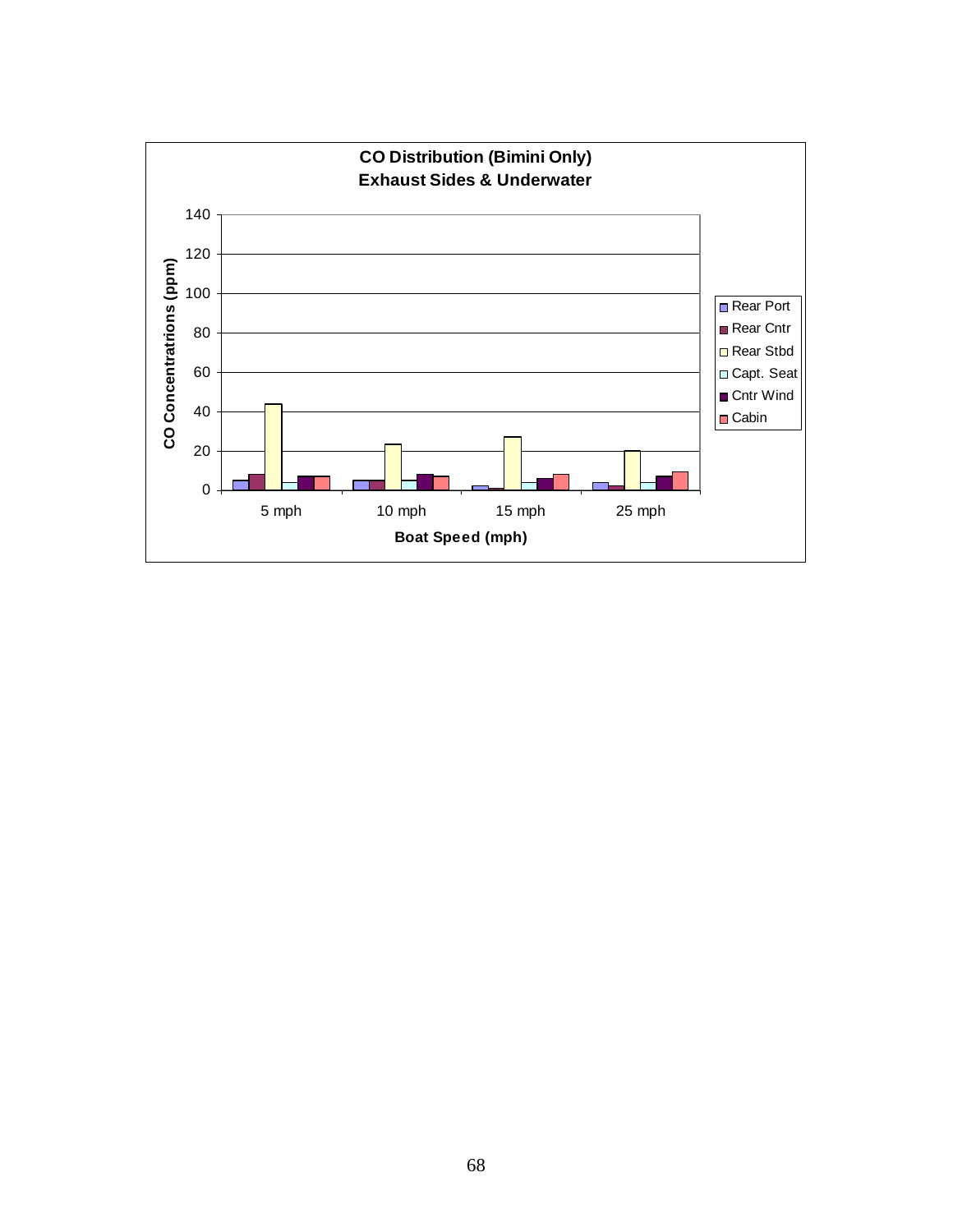



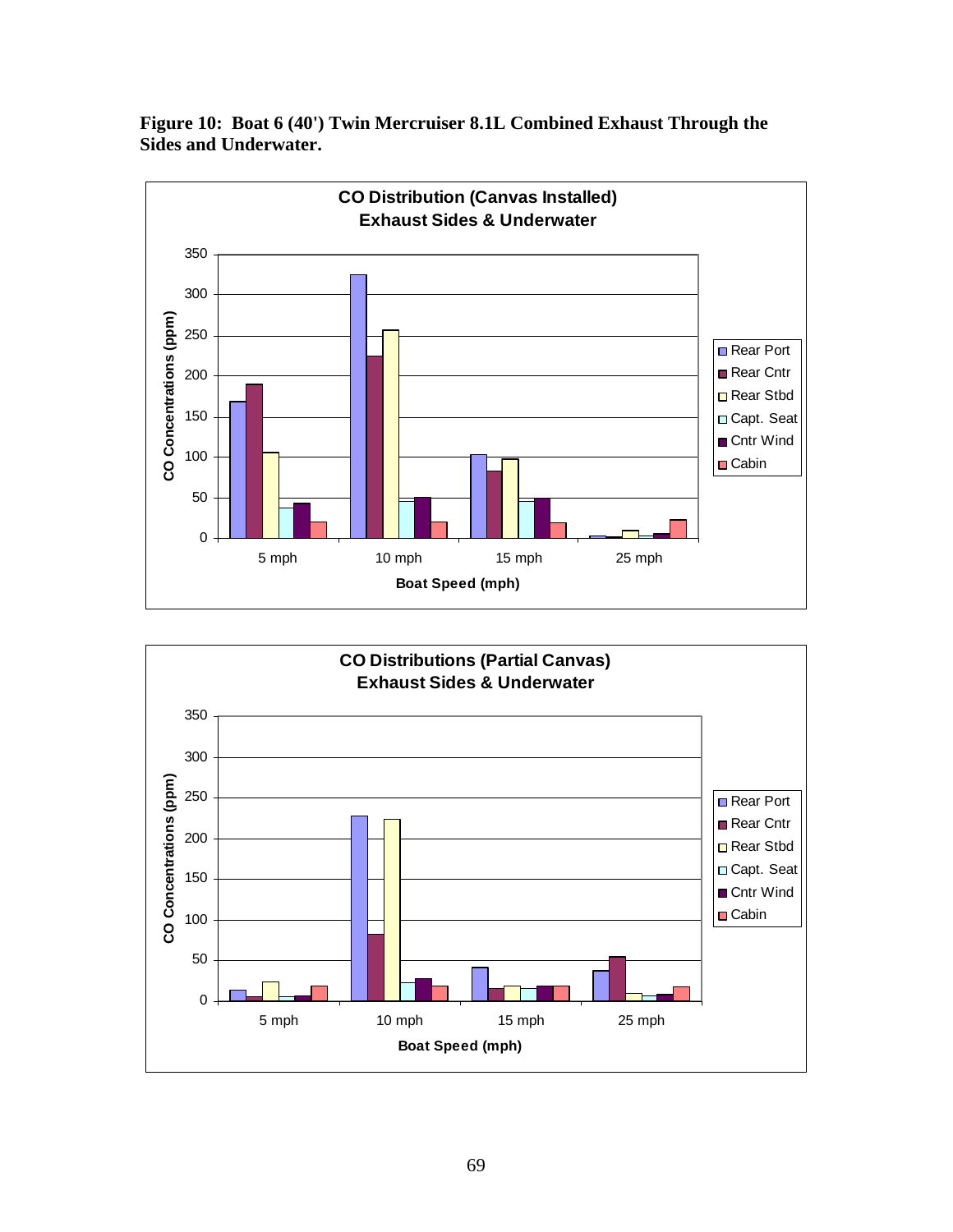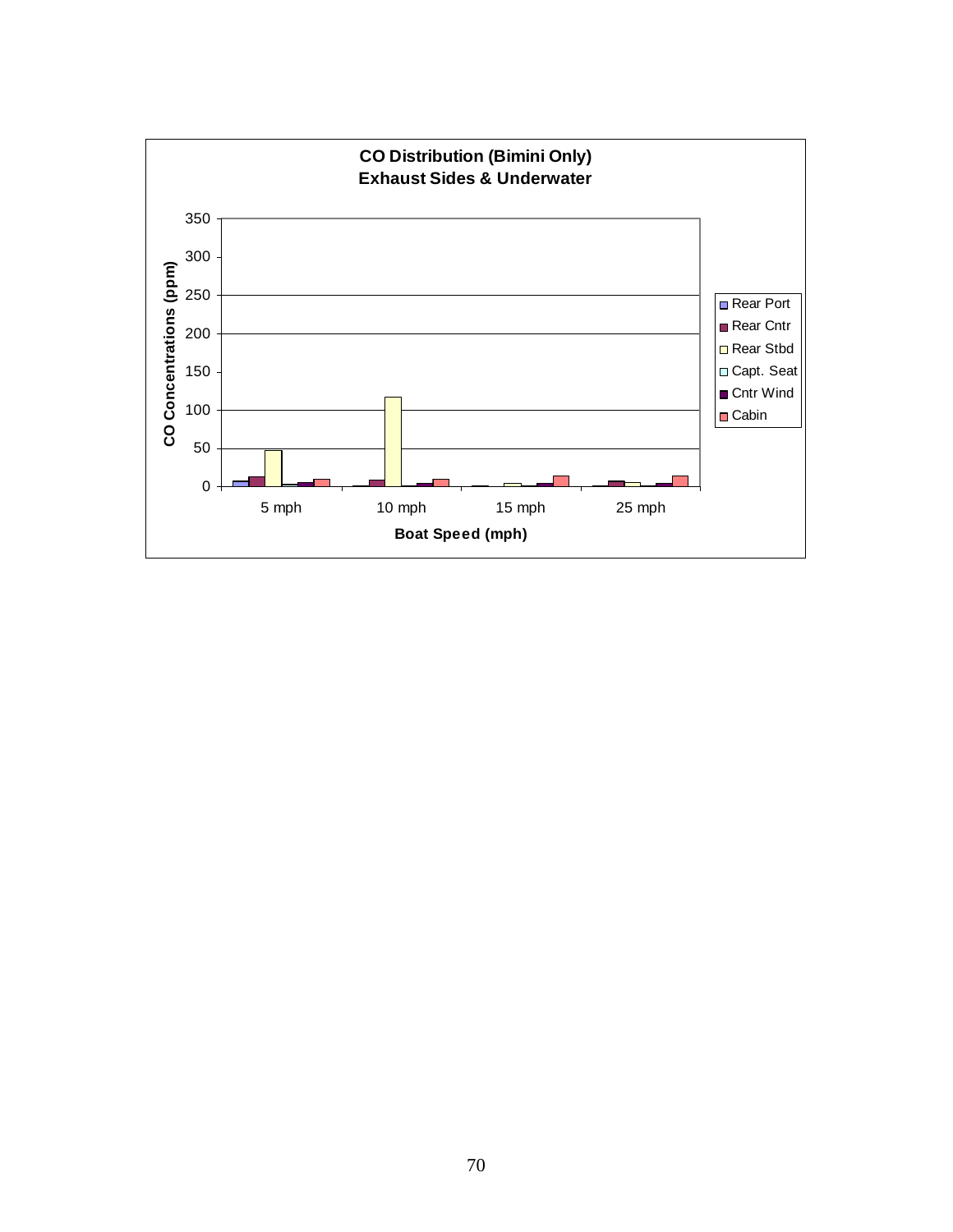**Figure 11: Boat 7 (41') Motor Yatch Twin Mercruiser 8.1L Combined Exhaust Through the Sides and Underwater.**



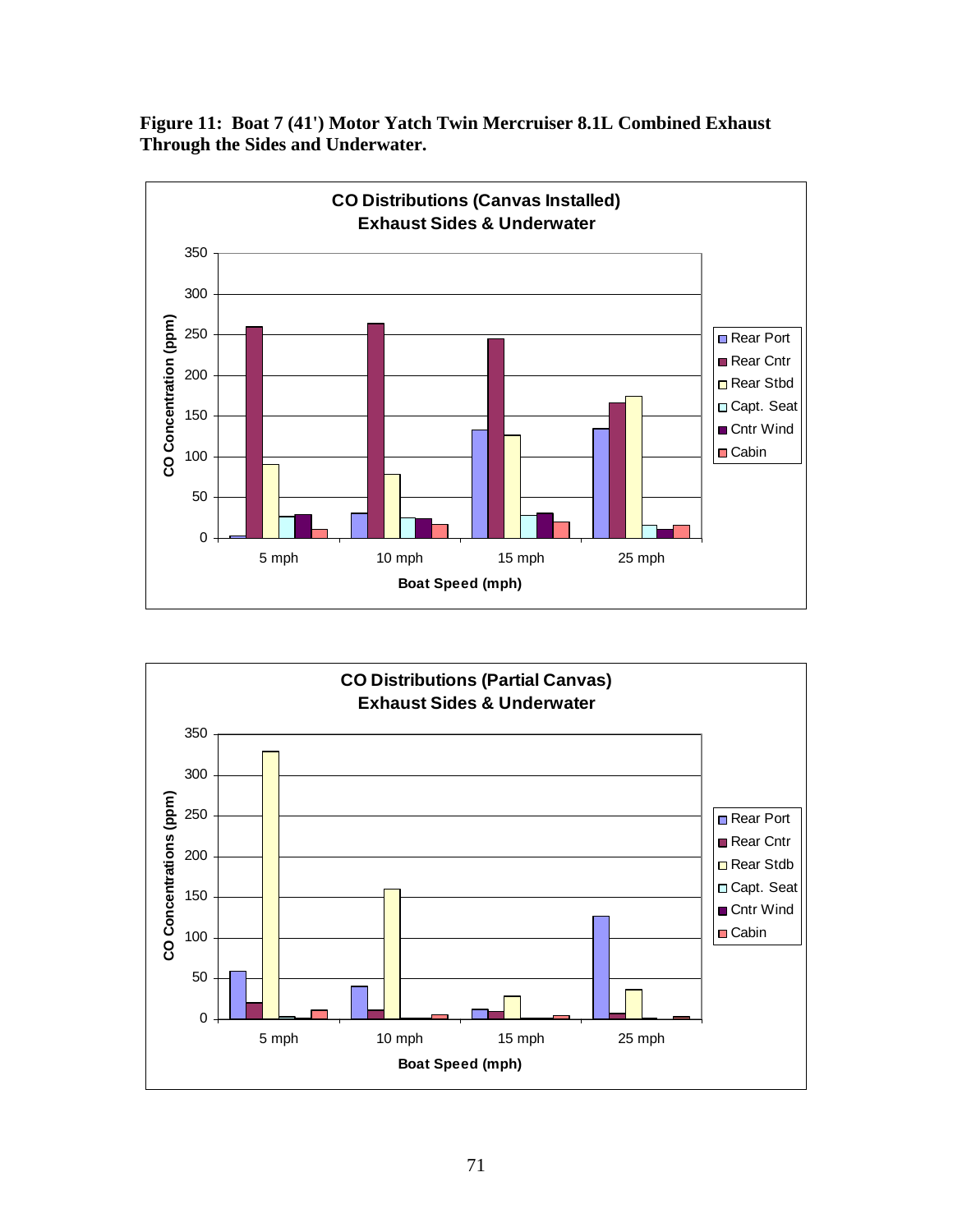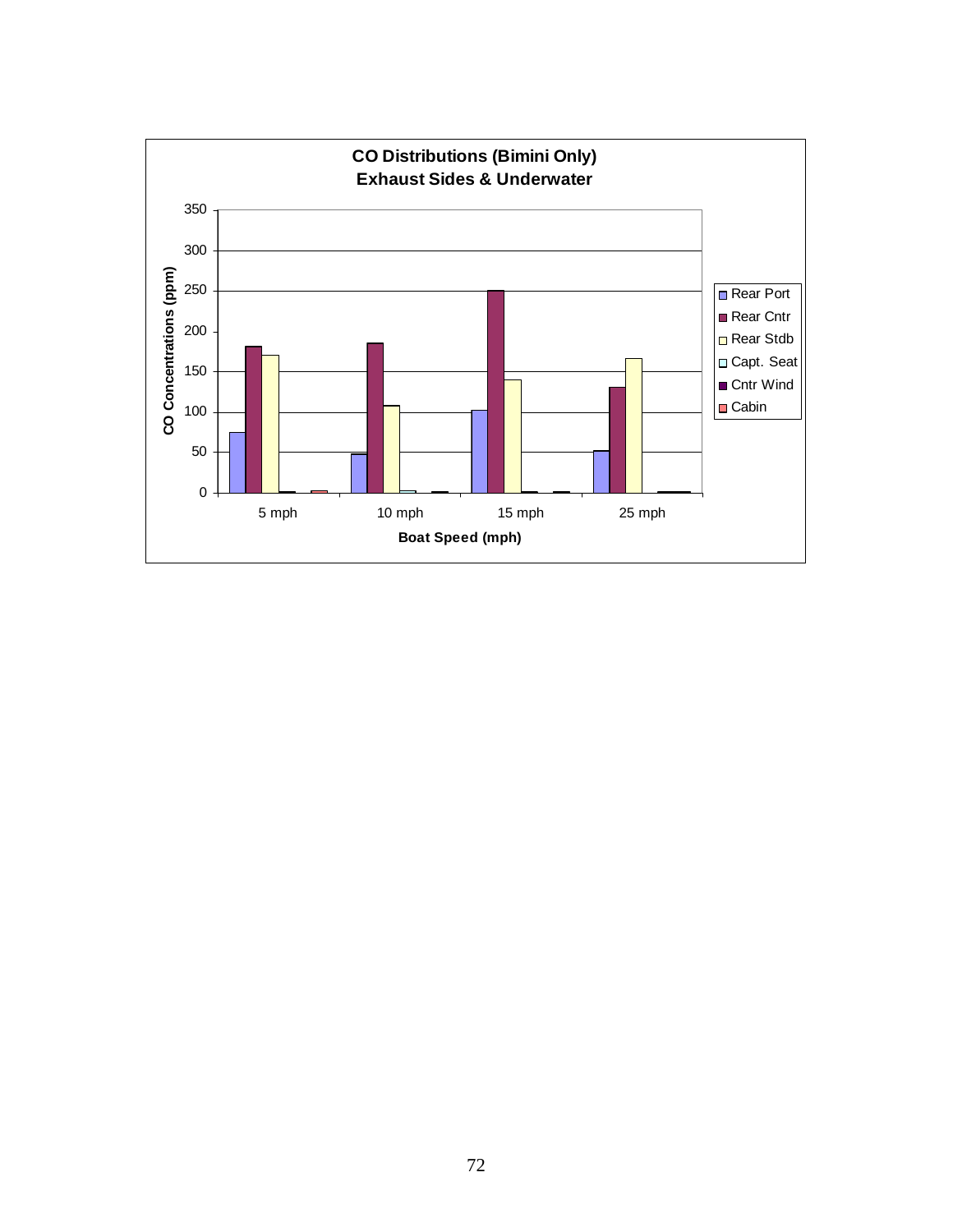

**Figure 12: Boat 8 (34') Twin Mercruiser 8.1L Exhaust Through the Sides.**

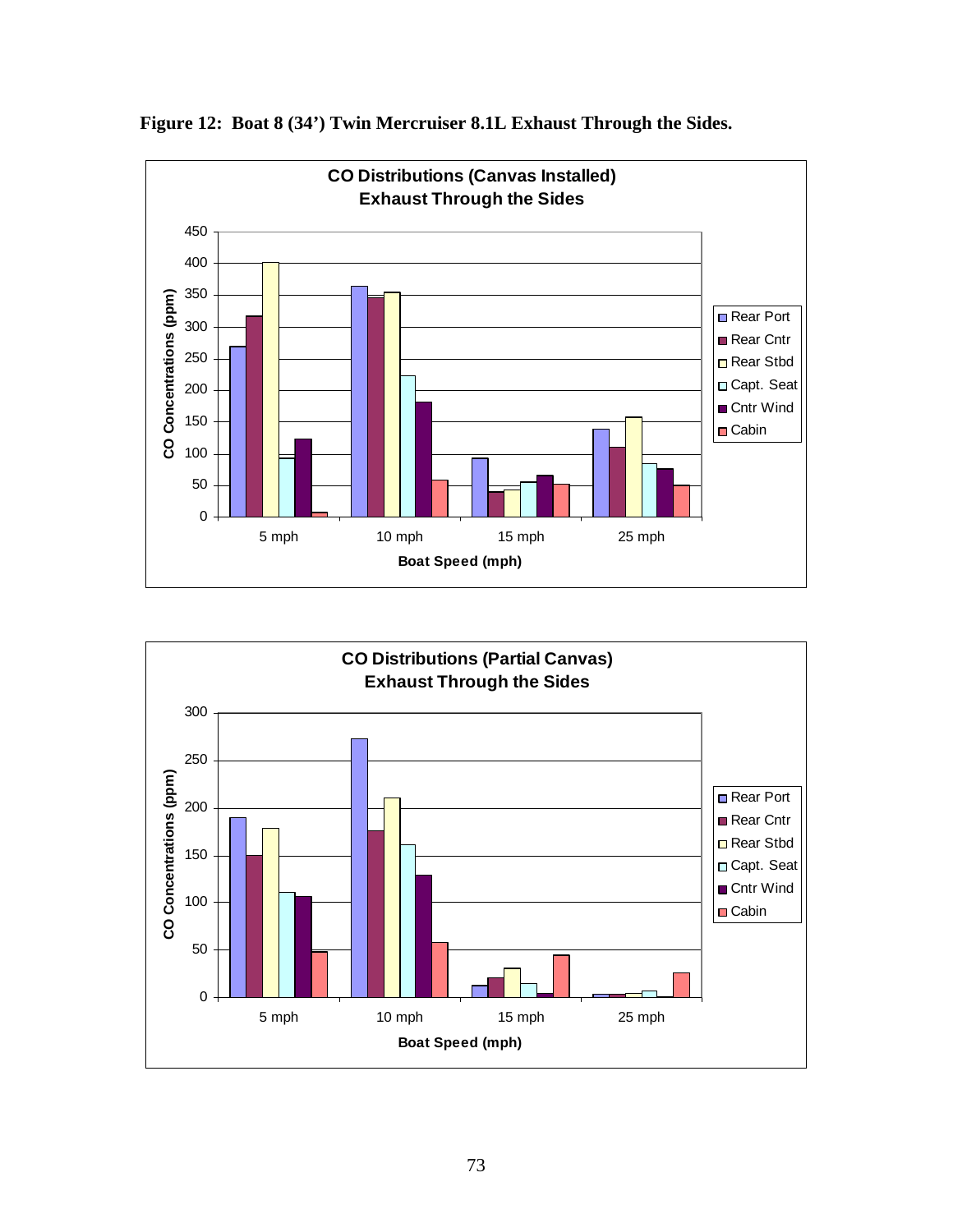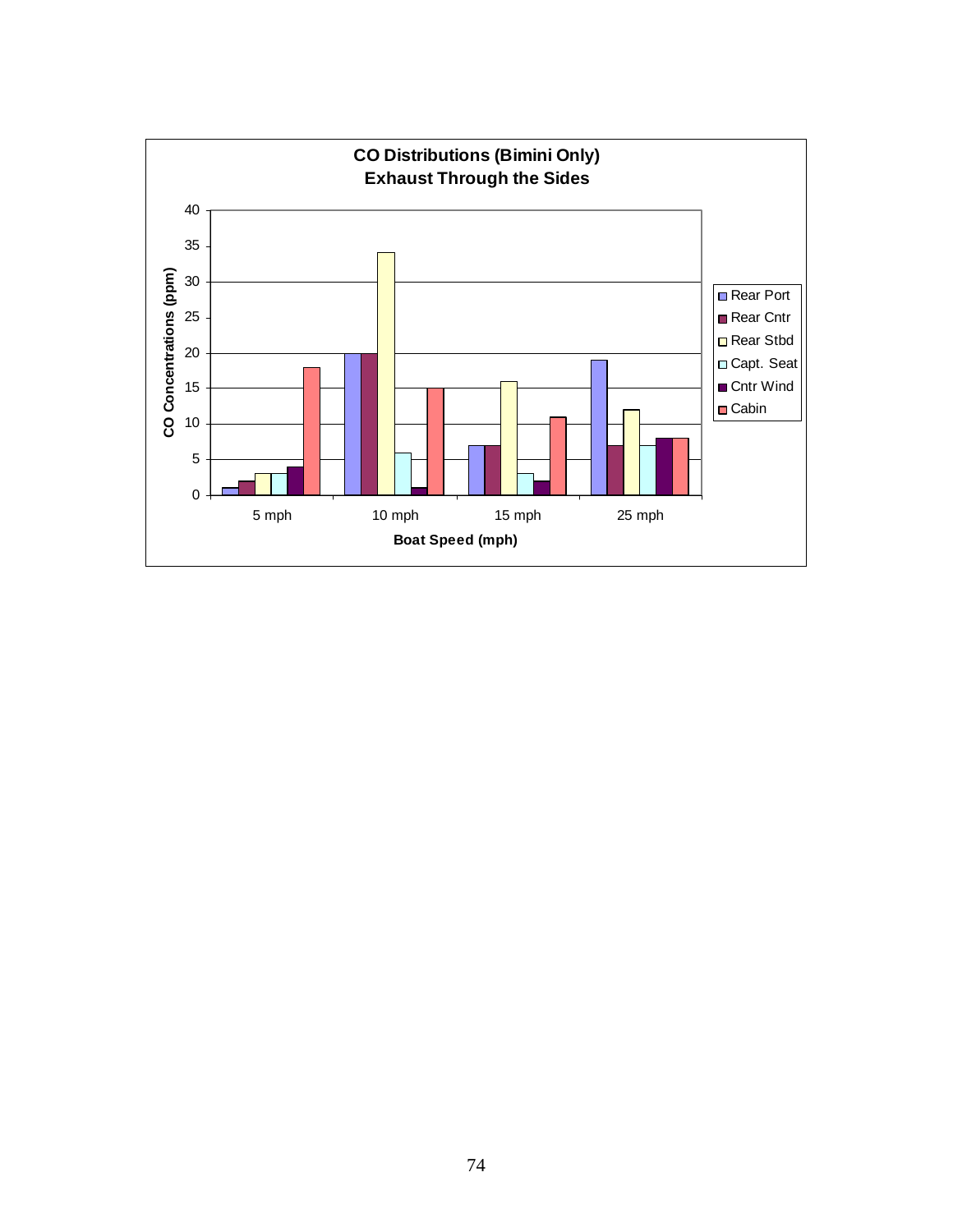

**Figure 13: Boat 9 (38') Twin Crusaders 8.1L Exhaust Underwater.**

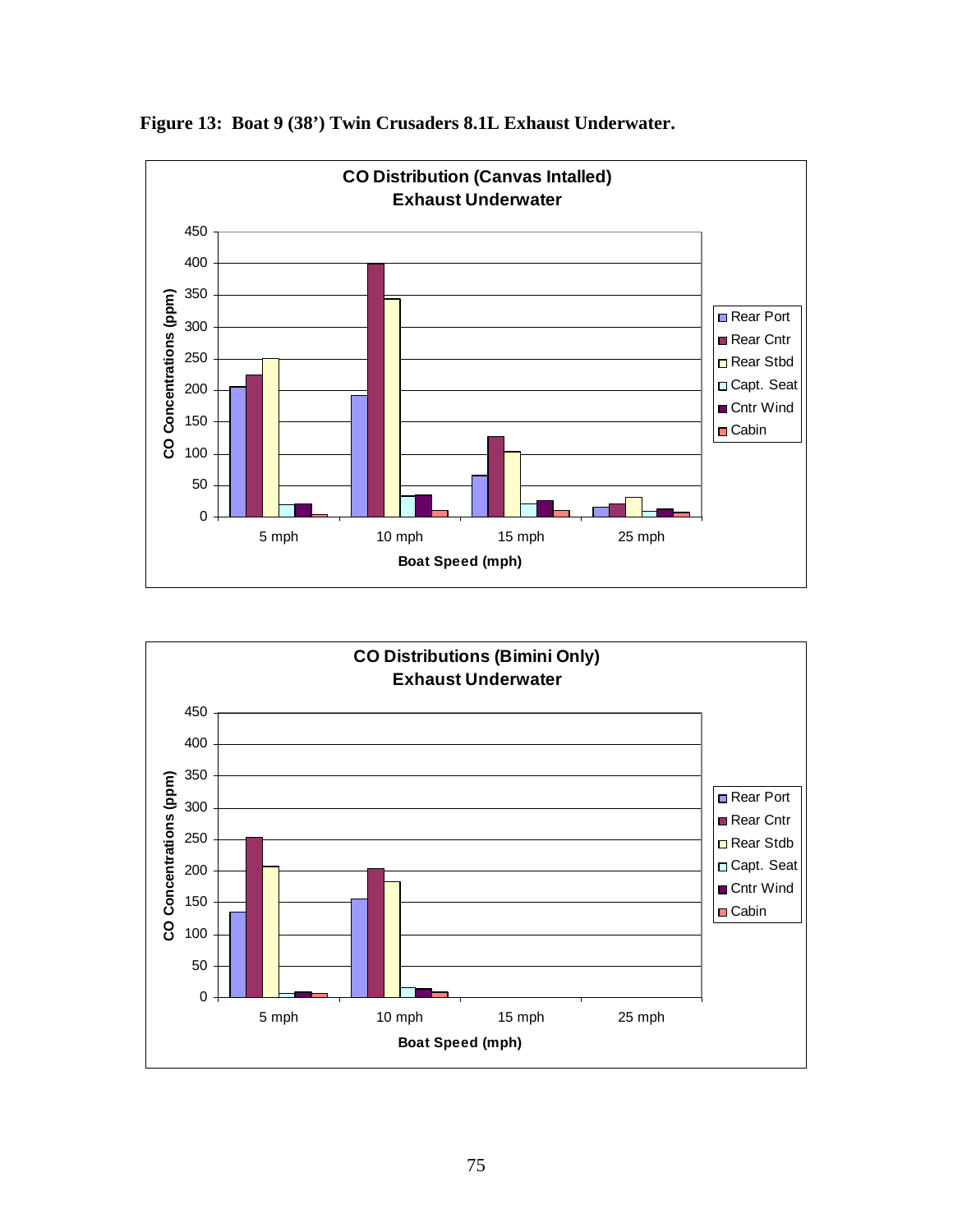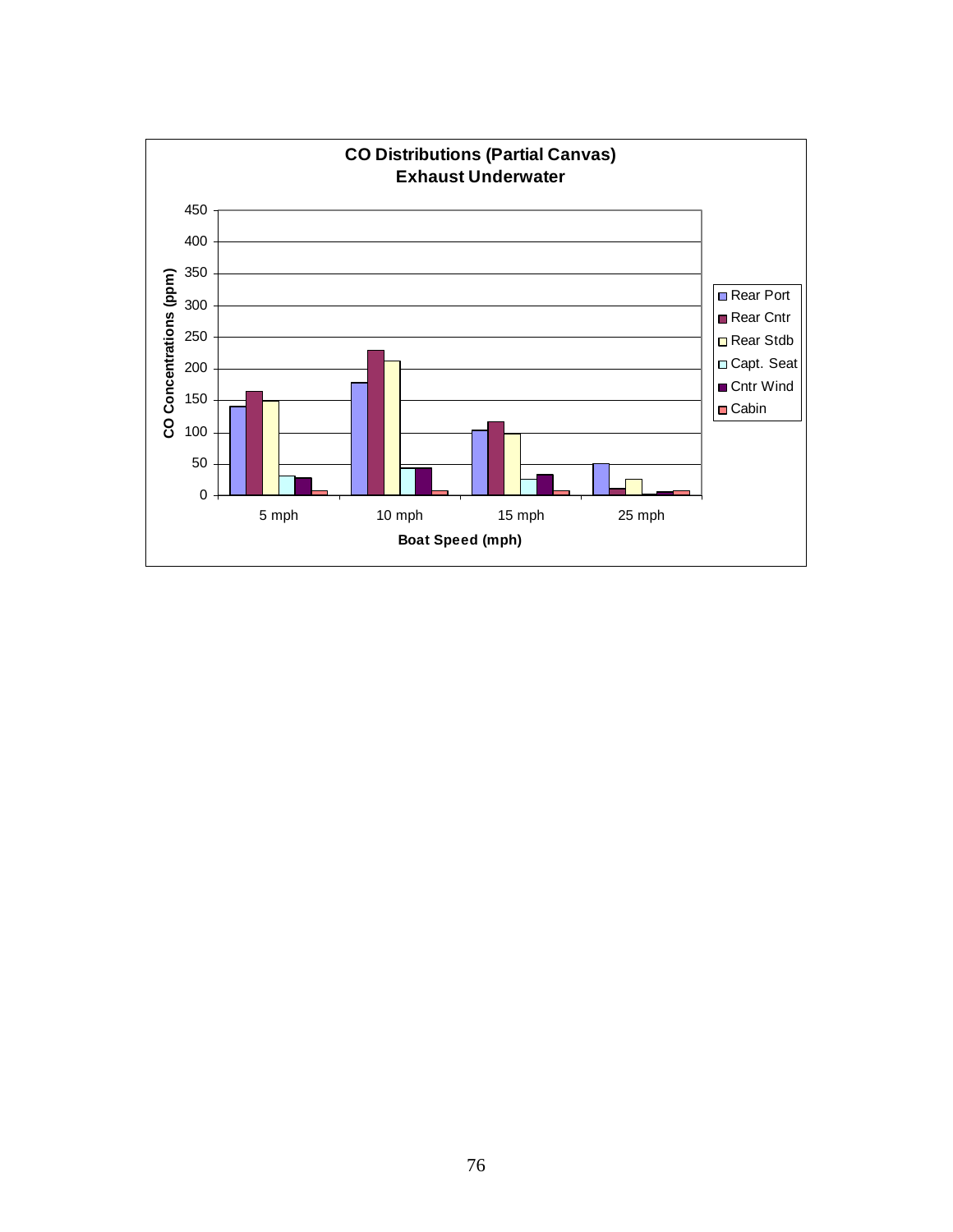

**Figure 14: Boat 10 (35') Motor Yacht Twin Crusaders 8.1L Exhaust Underwater.**